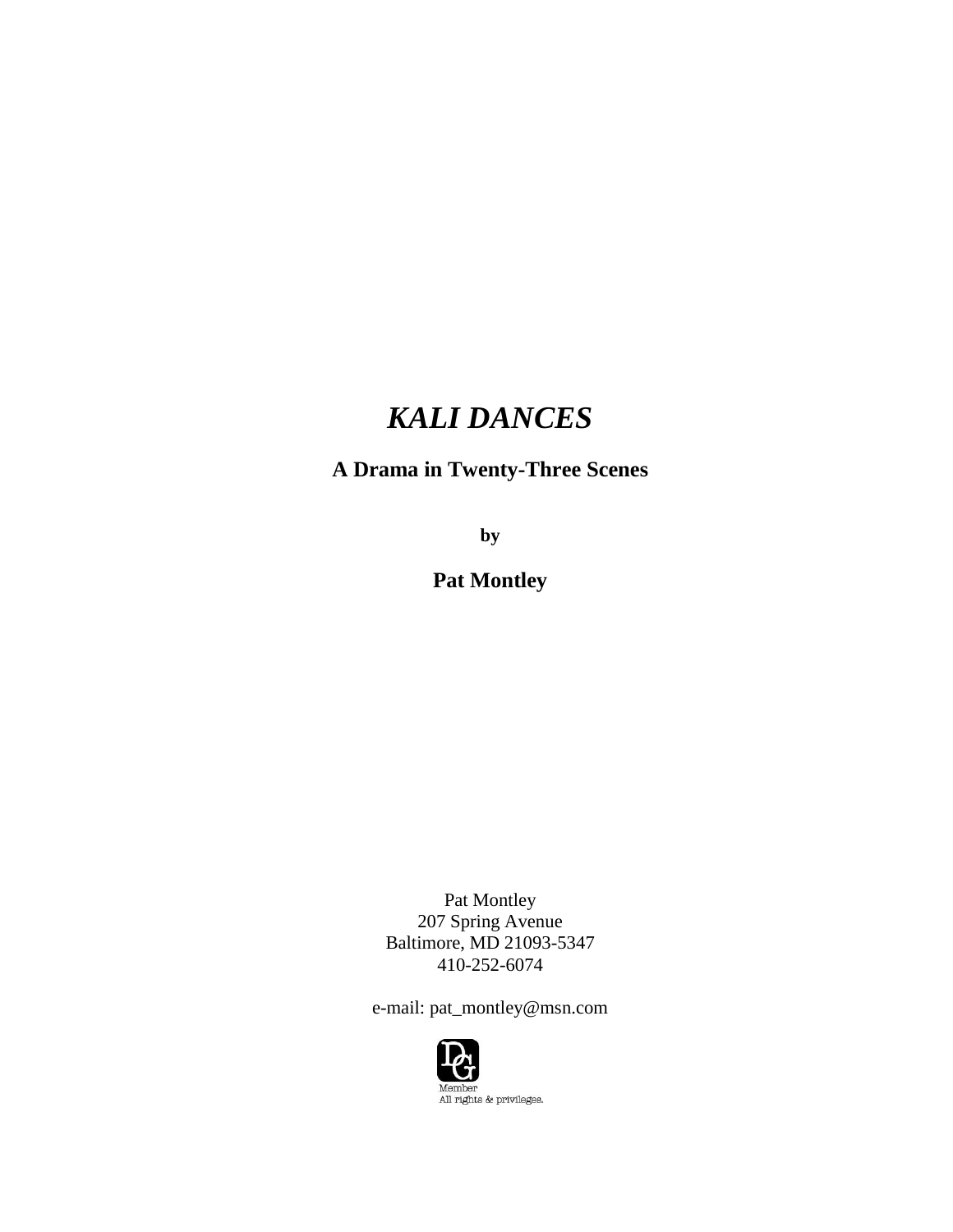# *Kali Dances*

a drama in twenty-three scenes

by Pat Montley

# **SYNOPSIS**

When a music teacher is found at the church organ with her throat slit, her lesbian lover, the pastor, and his young daughter confront one another with their grief and anger. The investigating detective interrogates each of them as a suspect, though the homicide may be a hate crime. The terrifying Indian Goddess Kali, challenges them all to come to terms with her. Although at its most superficial level, the play is a detective story, at its heart it is a mystery play—exploring the intersection of Hindu and Christian beliefs regarding death.

# **CAST OF CHARACTERS (7 actors, 1 dancer)**

Kali, Black Goddess of India, Creator-Destroyer of the Universe, played by a dancer who does not speak

Maya Prasad, 15, American, of Indian heritage, bright, impressionable, a singer

Father Prasad, early 40's, American, of Indian heritage, a priest, serious, disciplined but passionate

Detective, middle-aged African-American man, intuitive, determined but not insensitive

Joseph Snyder, 70's, church sexton, respectful, affable

Sheila Dunn, 30's, a lively and likeable music teacher. Actor should have some dance skills.

Artemis Callas, 30's, Sheila's lover, a museum curator, articulate, intense, but with a sense of humor. Actor should have some dance skills.

Medical Examiner, any age, any race, either sex, curious, clever, helpful. Actor may be wheelchair-bound.

# **SETTING**

U.S.A. The present.

# **PRODUCTION NOTES**

Slides called for are available from author. See appendix for list of images.

# **SCRIPT HISTORY**

Based on submission of the script's first draft to the Pennsylvania Council on the Arts, the author was awarded a fellowship. Based on submission of a revised script, the author was awarded residencies at the Millay Colony for the Arts in New York and at the Djerassi Resident Artists Program in California. The script was a finalist in the Bay Area Playwrights Festival and a semi-finalist in the National Arts Club (NYC) Playwrights First Award. It was given a professional reading at the Abingdon Theatre, NYC and subsequently revised as reflected in the present script, which was a finalist in the New Harmony Project and received honorable mention for the Jane Chambers Award.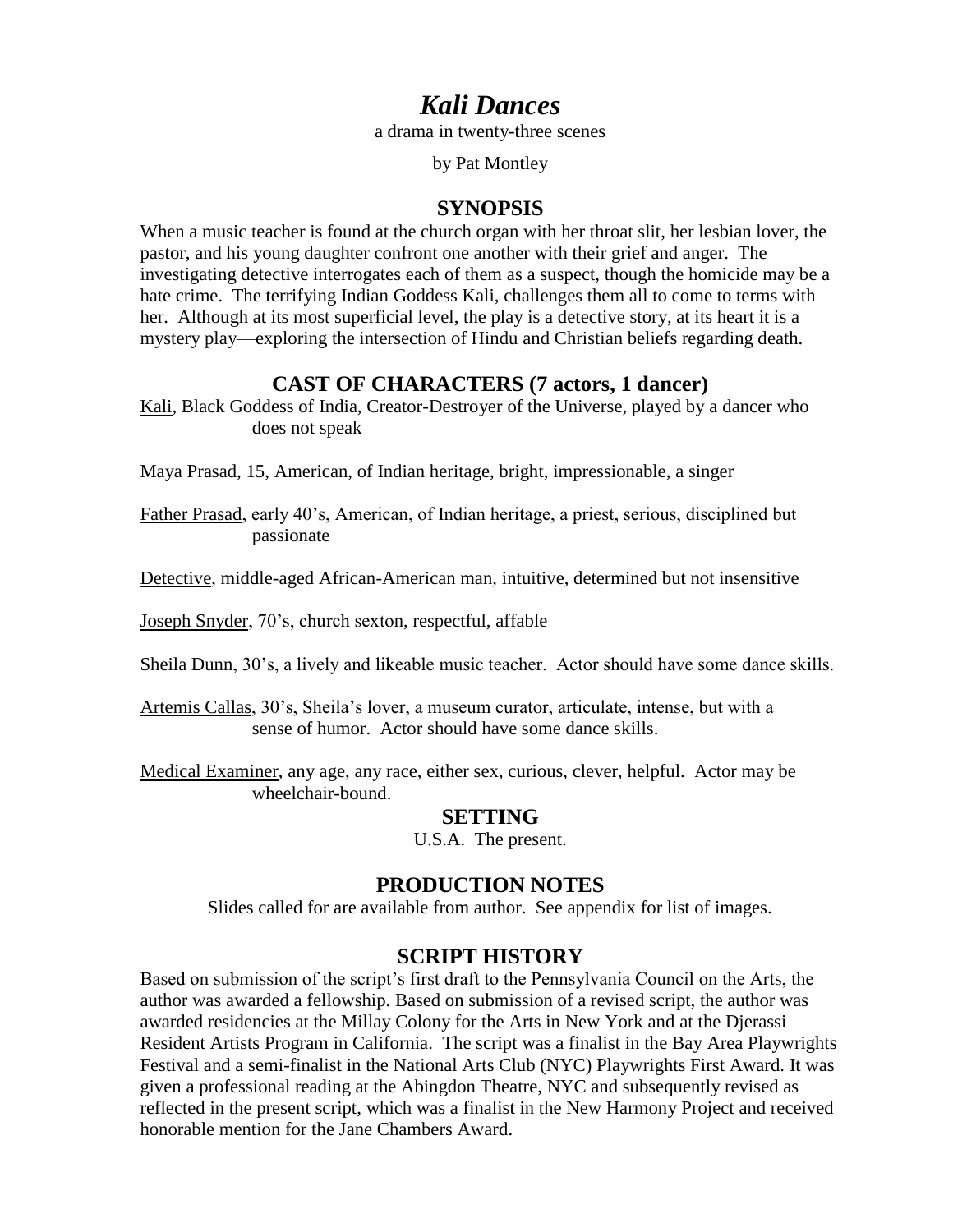

# Kali Yantra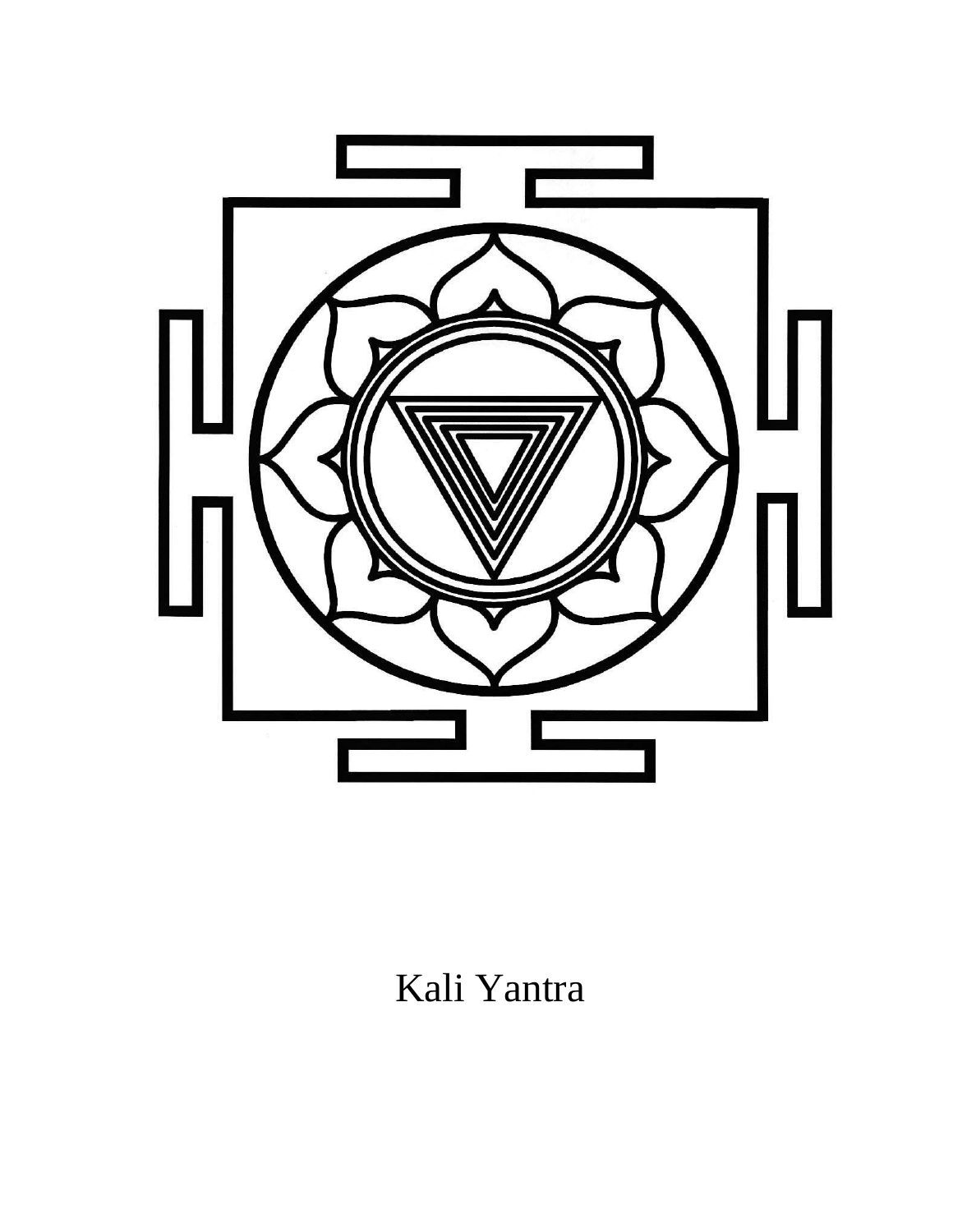#### *KALI DANCES*

SETTING: *The set suggests the Kali* yantra*. At CS, a low (possibly raked) equilaterally triangular platform with base US and apex pointing DC. One or two steps lead up to it on all three sides. Small backless benches are on the R and L edge of the platform. The points of the triangle are joined by a line that forms the circumference of a circle painted on the floor. This circle forms the center of a lotus whose eight petals emanate from it. Enclosing the lotus is a square. The action is played on this triangular platform as well as in the areas on either side. Just US of the platform is a tall rectangular arch with decorative lintel and column-supports. Within this arch hangs a screen on which the audience views slides.*

#### **Scene 1**

AT RISE: *In the dark, we hear the loudly amplified sound of exaggerated, deep, slow breathing. Then unrealistic lighting fades up slowly on KALI, the black Goddess of India. Her very long hair is luxuriant and disheveled. With her whole body she breathes. As she inhales, the lights dim; as she exhales the lights brighten. Slowly, Indian music fades in as breathing sound fades out. She begins to dance. She is at once comforting and menacing. She gives birth, then devours her offspring. She battles demons and slays them. She makes love to her consort, then devours his entrails. During this dance, we become aware of MAYA lying on the floor, asleep. KALI dances around and over her. The dance comes to a climactic close as the music ends abruptly with a loud dissonant organ chord. KALI freezes. MAYA springs up to a sitting position, screaming.*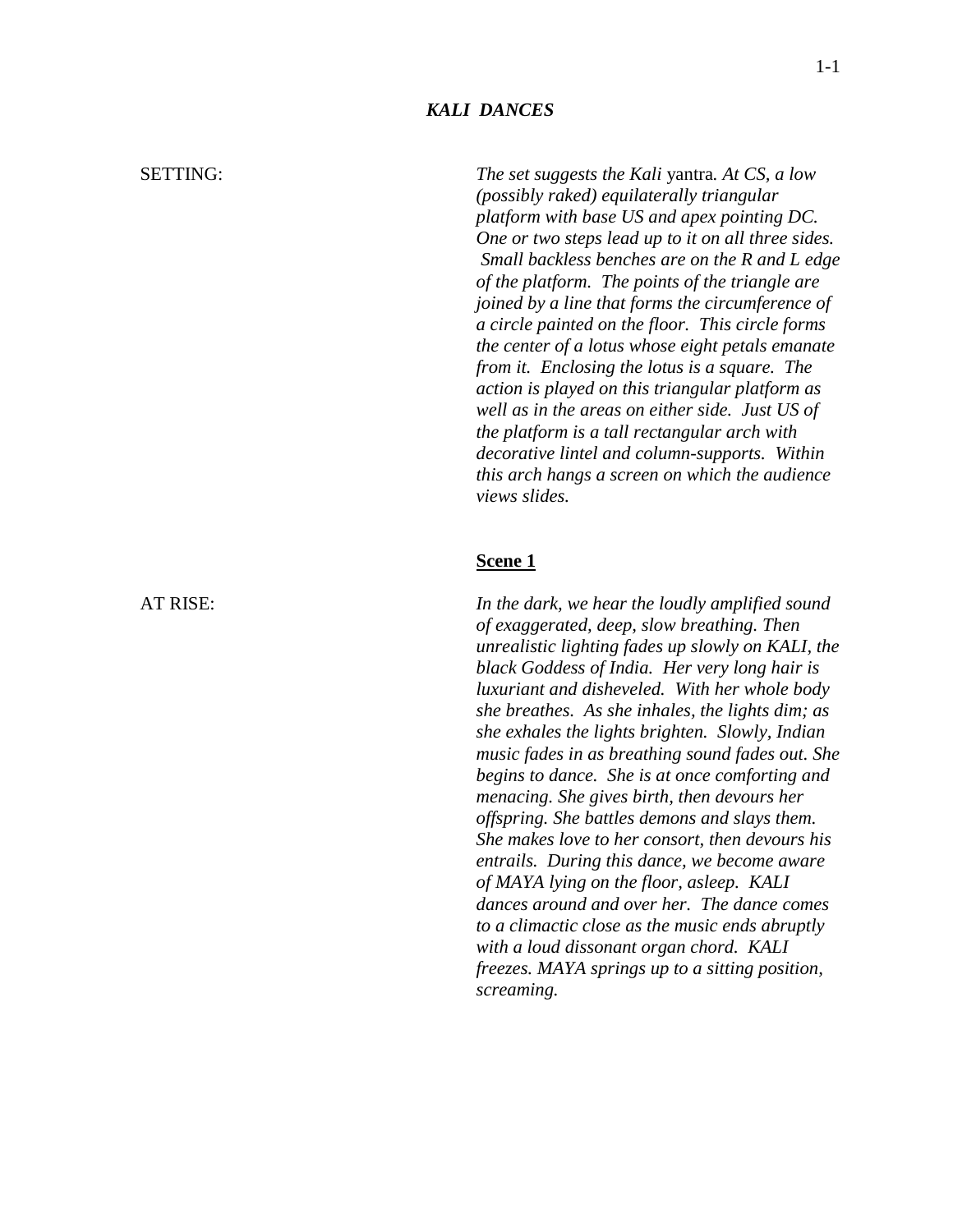#### MAYA

Ma! Ma!

*(Louder.)*

Maaaaa!

*(Lighting changes. KALI backs off as FATHER enters and crosses to MAYA. He wears a black sweater and clerical collar.*)

# FATHER

Maya! What is it?

# MAYA

*(Still screaming.)*

Ma!

Who?

# FATHER

*(Shaking her.)* Maya, wake up! You're dreaming—you're having another nightmare.

|  |                                                            | <b>MAYA</b> |
|--|------------------------------------------------------------|-------------|
|  | No, Father! She was here. She danced me. I could feel her. |             |

# FATHER

| Kali.                       | <b>MAYA</b>   |
|-----------------------------|---------------|
| Kali?                       | <b>FATHER</b> |
| The Goddess. She dances me! | <b>MAYA</b>   |
|                             | <b>FATHER</b> |
| What do you mean?           | <b>MAYA</b>   |
| She's inside me. She        | <b>FATHER</b> |
| She what?                   | <b>MAYA</b>   |
| Sheurges me.                | <b>FATHER</b> |
| To what?                    |               |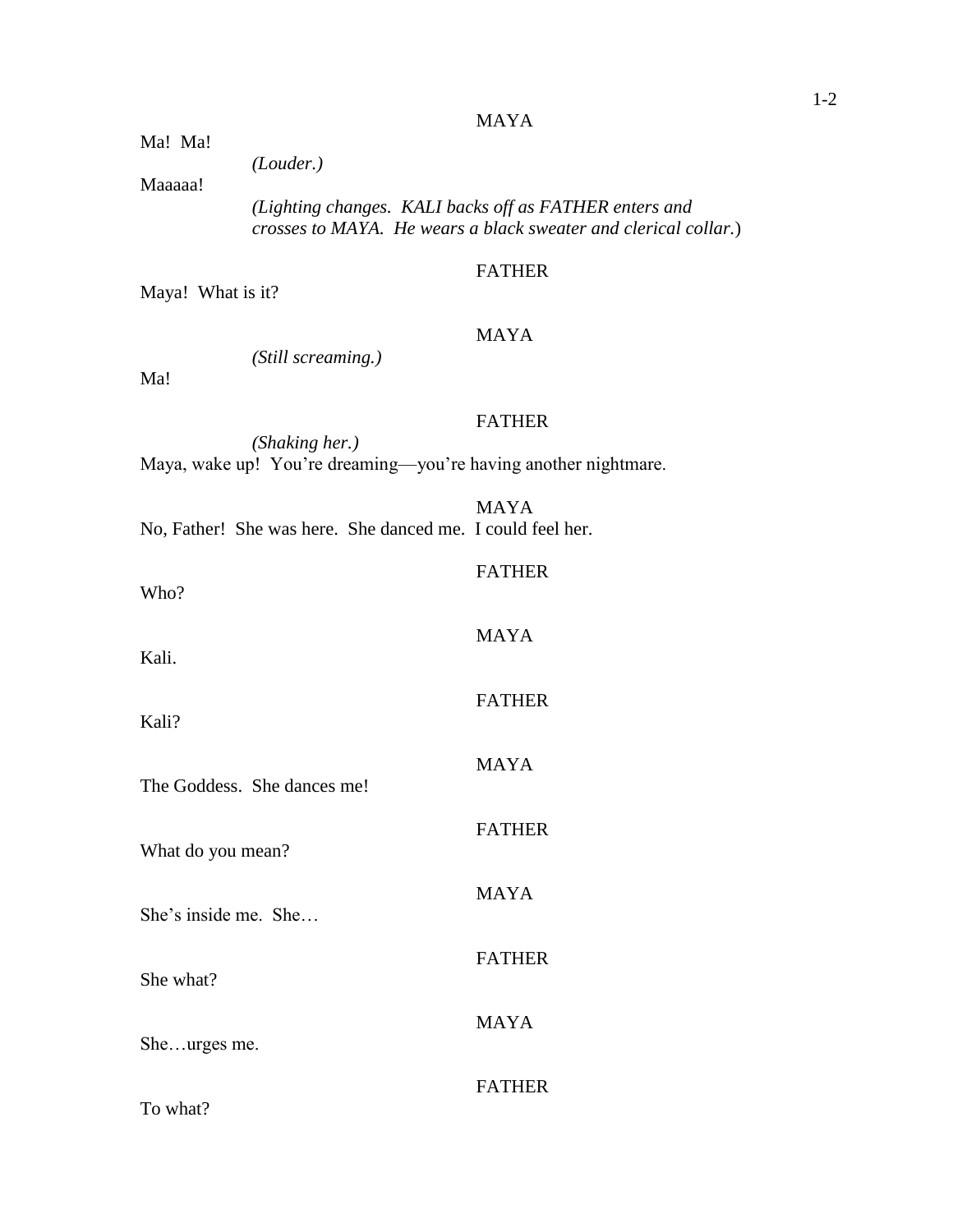| To feel.            | <b>MAYA</b>   |
|---------------------|---------------|
| To feel what?       | <b>FATHER</b> |
| Things I shouldn't. | <b>MAYA</b>   |
| What things?        | <b>FATHER</b> |
| No!                 | <b>MAYA</b>   |

# FATHER

You can tell me Maya. I'm your father.

*(She catches her breath, then again, and again until she is hyperventilating. FATHER pulls her to him and rocks her. Over his shoulder she screams.)*

# MAYA

Maaaaa!

*(Crossfade.)*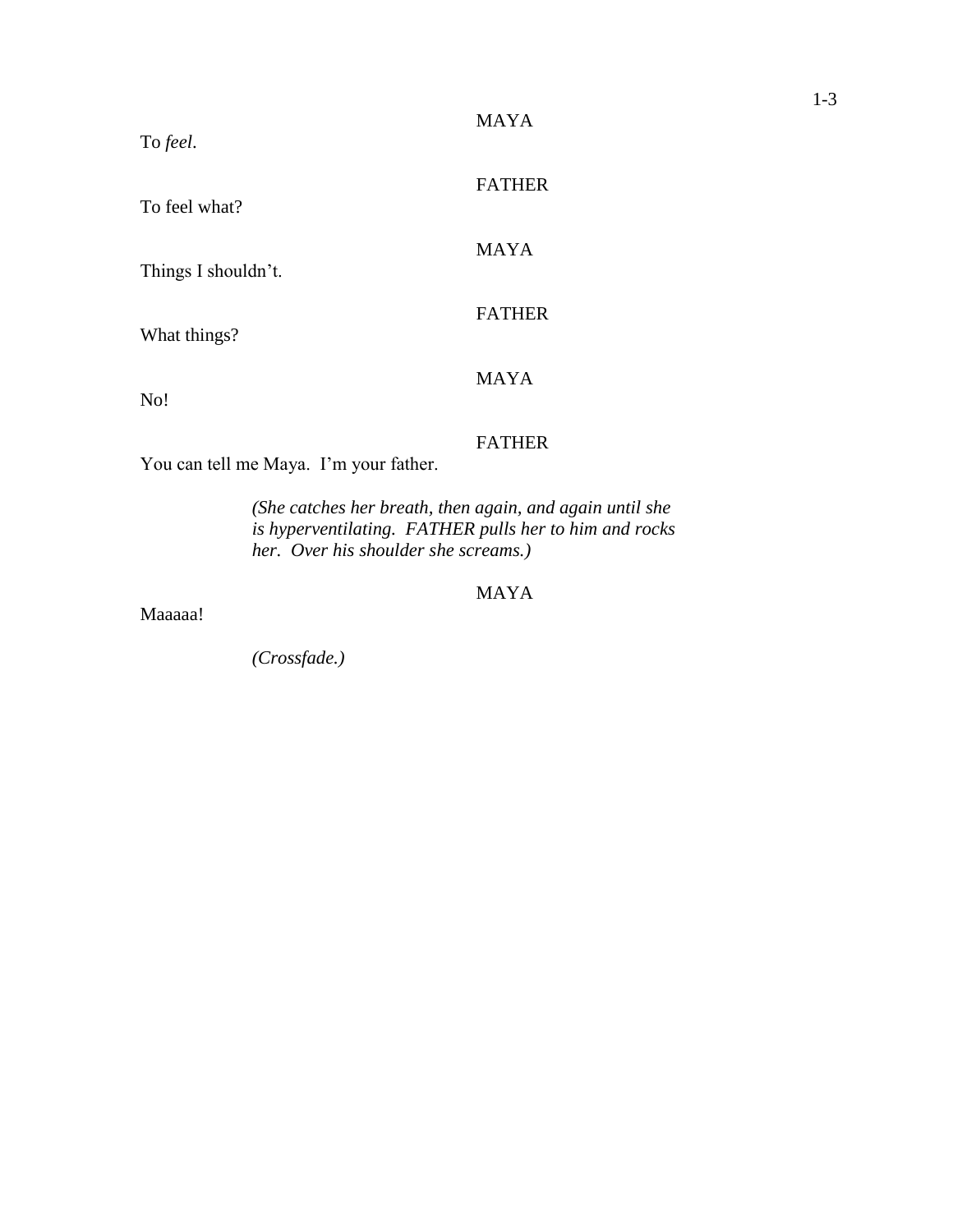#### **Scene 2**

*Lights up on ARTEMIS, presenting a lecture. Slides are projected for the audience to see.*

# ARTEMIS

*(Slide 1.)* And here we have the Indian Kali Ma, the Black Goddess who embraces all that is. *(Slide 2.)*

Kali has a trinity of incarnations: Creator, Preserver, Destroyer, represented here by the trident. She was worshiped by India's dark-skinned Dravidians—long before the Aryans invaded and their priests assigned her functions to male gods, naming Brahma the Creator, Vishnu the Preserver, and Shiva the Destroyer.

*(Slide 3.)*

One myth has Kali dancing with Shiva, Lord of the Cosmic Dance. The two grow wilder and more competitive until the world shakes itself to pieces.

*(Slide 4.)*

In another myth, Kali is the fierce, emaciated hag *(Slide 5.)*

whose primordial hunger feasts on animals and men to replenish the energy that drives the universe.

*(Slide 6.)*

Thus she slays demons on the battlefield...and drinks their blood.

*(Slide 7.)*

Drunk with slaughter, she dances on them, thrilled to feel the lifeless flesh beneath her naked feet.

*(Slide 8.)*

Gradually she realizes it is her consort Shiva under her and she is dancing him to death. She slows at the awareness, but is destined to resume the dance that will end the world.

*(Crossfade.)*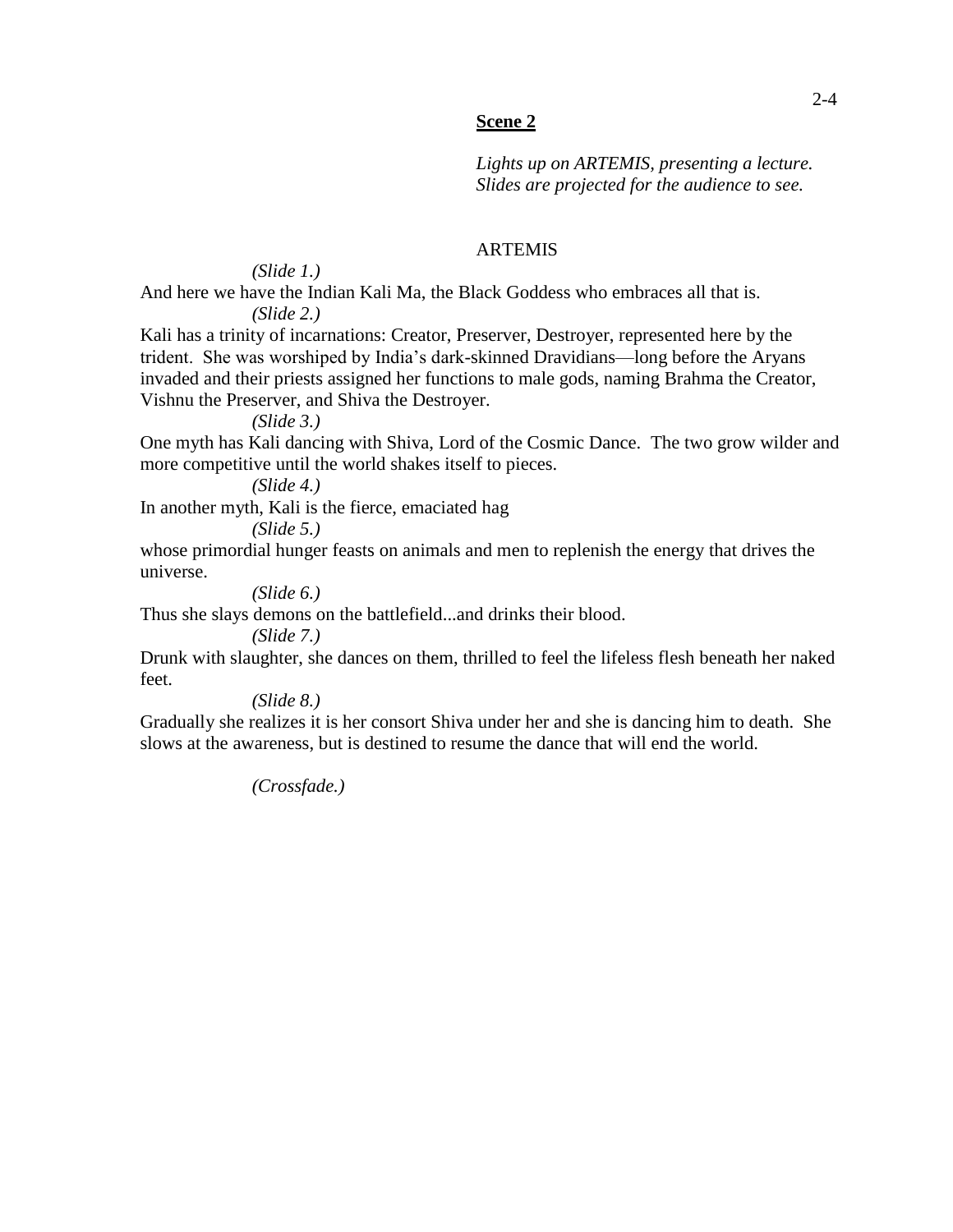### **Scene 3**

*Lights up on DETECTIVE and JOSEPH.*

### DETECTIVE

Mr. Snyder—

Joseph.

DETECTIVE

**JOSEPH** 

**JOSEPH** 

DETECTIVE

DETECTIVE

**JOSEPH** 

Joseph. What time do you usually lock the church doors on nights the choir rehearses?

Ten-thirty, eleven, I guess.

You guess?

# Between ten-thirty and eleven.

The choir rehearsed that late?

# **JOSEPH**

No. She—Miss Dunn—usually let them go around nine. But then she liked to stay on—play the organ.

DETECTIVE So…how would you know…when she was finished playing the organ?

I'd wait.

# **DETECTIVE**

**JOSEPH** 

You'd sit in the pew downstairs and wait till she was finished?

# **JOSEPH**

DETECTIVE

Yes.

Did you enjoy her playing?

# **JOSEPH**

She was very good. Accomplished.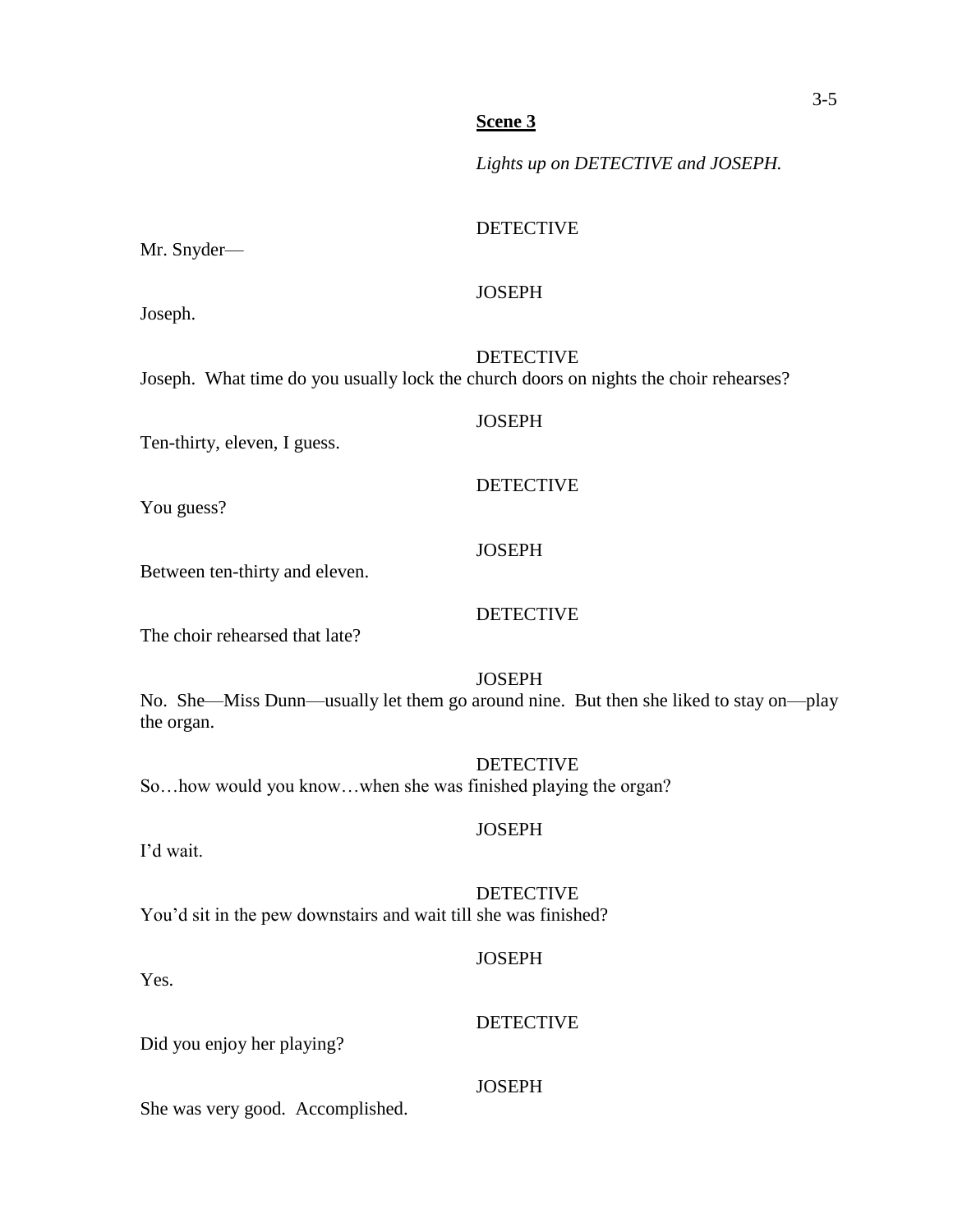#### DETECTIVE

Would you say you're a connoisseur of fine music.

#### **JOSEPH**

Don't know about that. But Joanna—that's my wife—we go regularly to the organ concerts in the cathedral. We like to hear a good organ well played.

#### DETECTIVE

So on the night of the murder, were you sitting in the pew downstairs waiting for her to finish playing?

#### **JOSEPH**

No. It wasn't ten-thirty. I never went over before ten-thirty.

#### DETECTIVE

But you were there when I got there at ten-fifteen.

#### **JOSEPH**

We were all there then—Joanna and me, Father Prasad and his daughter. Everyone heard the blare of the ambulance siren and came running to see what had happened.

#### DETECTIVE

So you live close by?

### **JOSEPH**

A few houses down.

# DETECTIVE

Where were you before you came running to see what had happened?

#### **JOSEPH**

Watching television with Joanna.

#### DETECTIVE

And when you came running to the church, did you see anyone leaving it?

#### **JOSEPH** No. But there are lots of doors—on three sides of the building.

#### DETECTIVE

How long have you been the sexton at St. Mary's?

#### **JOSEPH**

Since I retired from managing the hardware store. Going on five years now.

# DETECTIVE

And your wife works here as well.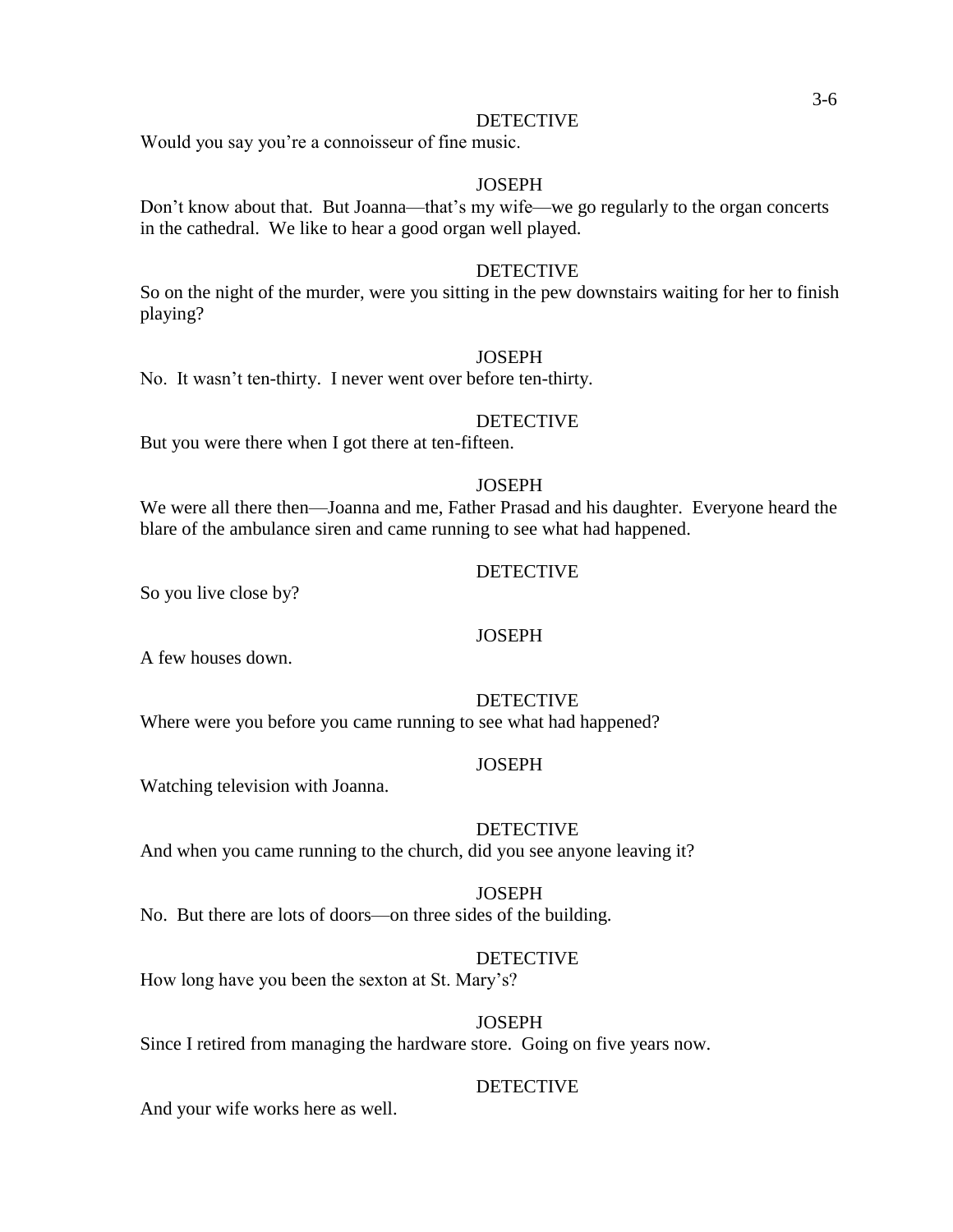#### **JOSEPH**

She's the sacristan. Sets up for mass, arranges the flowers, keeps the altar clean, takes care of the vestments.

#### DETECTIVE

So you two must know the parishioners pretty well.

# **JOSEPH**

Some of them.

How long have you known Ms. Dunn?

#### **JOSEPH**

Since she came—four years ago.

#### **DETECTIVE**

DETECTIVE

How closely did you and she work together?

#### **JOSEPH**

I cleaned the church, including the choir loft, but she was never there when I did it. One time an order of new hymnals came in and I helped her carry the boxes up. Mostly I saw her at staff meetings.

#### **DETECTIVE**

How did she get along with the other staff?

#### **JOSEPH**

Fine.

#### DETECTIVE

Can you think of anyone who would want to hurt her?

#### **JOSEPH**

She was very well-liked. Especially by the choir girls.

#### DETECTIVE

Did you like her?

#### **JOSEPH**

Me? I thought she was…charming.

#### DETECTIVE

But someone wasn't charmed. Or stopped being charmed. Do you have any idea who that someone could be?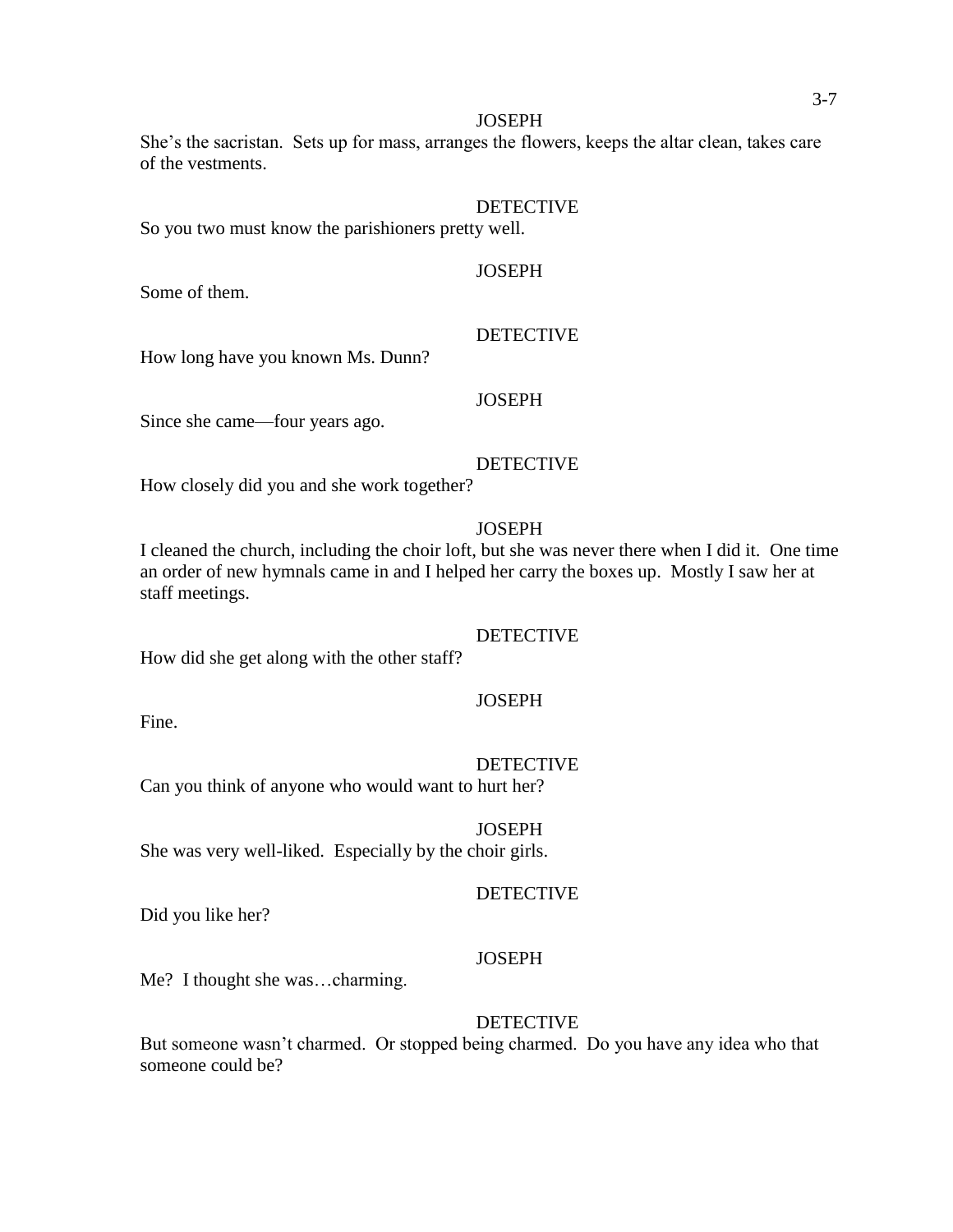#### JOSEPH

DETECTIVE

DETECTIVE

**JOSEPH** 

**JOSEPH** 

**JOSEPH** 

Did you know she was a lesbian?

Not at first.

Sorry…no.

But then...?

People sort of figured it out.

DETECTIVE Probably quite a few people would have disapproved of that.

Probably.

#### **DETECTIVE**

Did you?

# **JOSEPH**

Well, I'm a good Catholic. So yes, I did. But…

#### DETECTIVE

But what?

**JOSEPH** Well…if Father Prasad…if he didn't do anything about it, well then...

#### DETECTIVE

Did he ever preach on the subject?

# **JOSEPH**

He said we should hate the sin and love the sinner. He said homosexuals should pray for the grace to give up their life of sin and God would provide it.

# DETECTIVE

But Sheila Dunn didn't. *(JOSEPH shrugs.)* I guess someone got tired of waiting.

#### **JOSEPH**

I guess.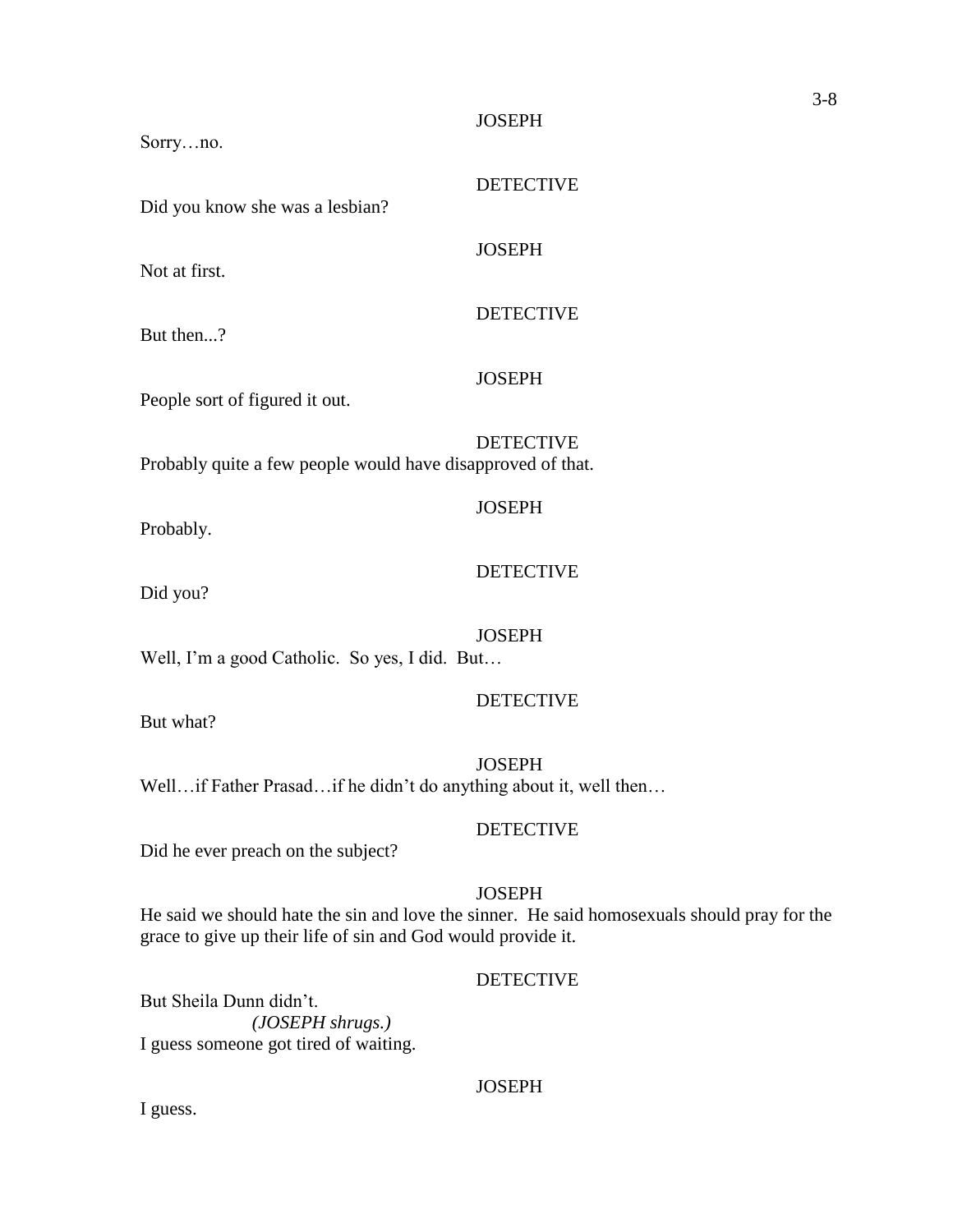# DETECTIVE Who among the parishioners would be that impatient? Any idea?

# JOSEPH

No. I'm sorry. I'm sorry I can't be more help.

DETECTIVE

So am I.

*(Crossfade.)*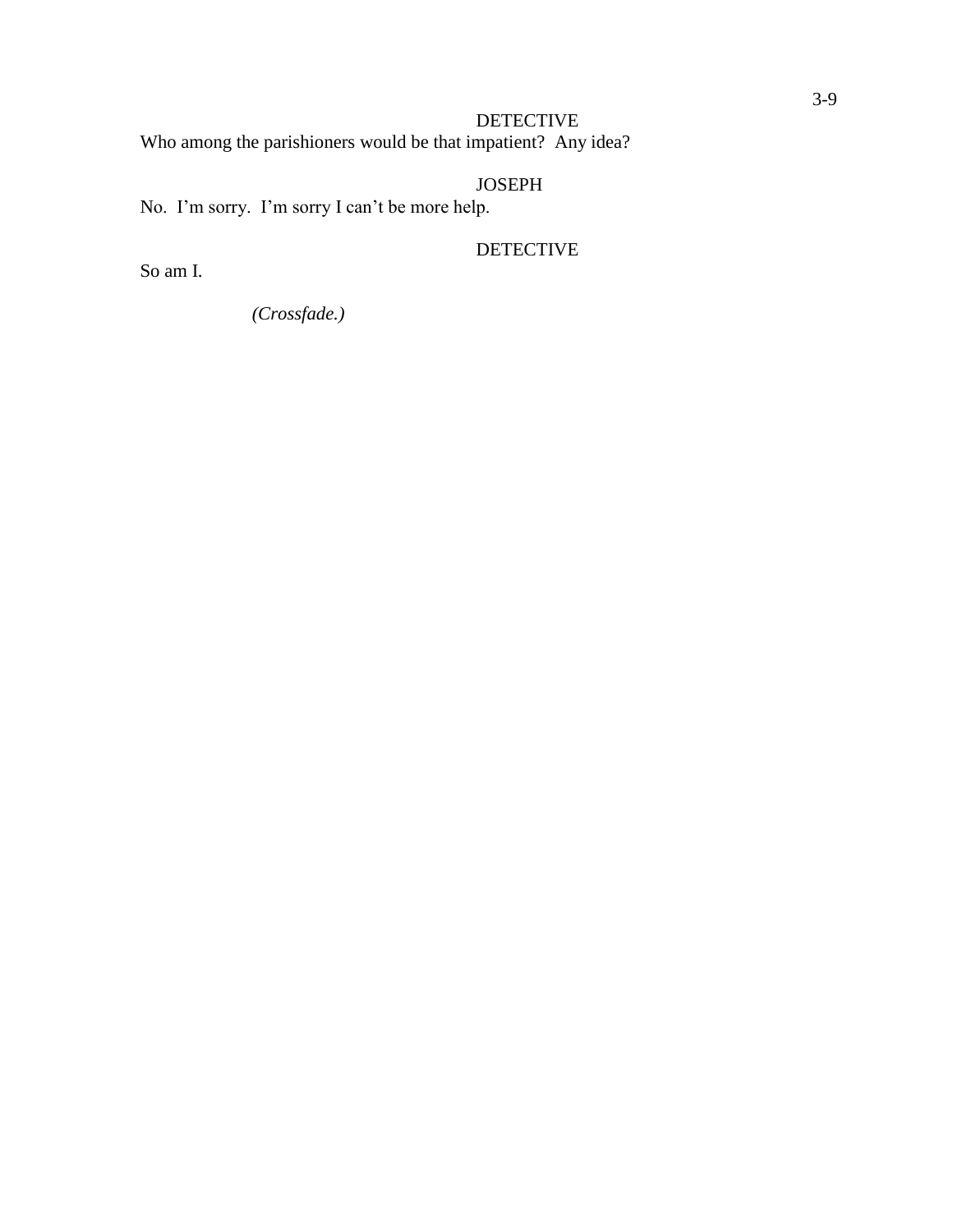# **Scene 4**

*Lights up on ARTEMIS, continuing her slide lecture.* 

# ARTEMIS

# *(Slide 1.)*

In her role as Creator, Kali is the divine Shakti, the energy without which the male god Shiva cannot live. Her breathing is the pulse of the universe. When she opens, she gives birth to Ultimate Reality; when she closes, she gathers all into the generative darkness, the seed state.

*(Slide 2.)*

In her role as Preserver, she protects her children in time of flood and earthquake, famine and drought.

*(Slide 3.)*

In her Destroyer role, she is the very earth in which all things decay, the devourer of dead bodies.

*(Slide 4.)*

In some depictions, her consort Shiva is in a state of sexual arousal

*(Slide 5.)*

and Kali is squatting over him, devouring his entrails, the guts strung from the corpse to her mouth like an umbilical cord, while her *yoni*—her sacred vulva—devours his lingam, his penis.

*(Slide 6.)*

Kali is sexually voracious and thus dangerous. She represents freedom from society's norms, one who is beyond convention, full of powerful energy.

*(Crossfade.)*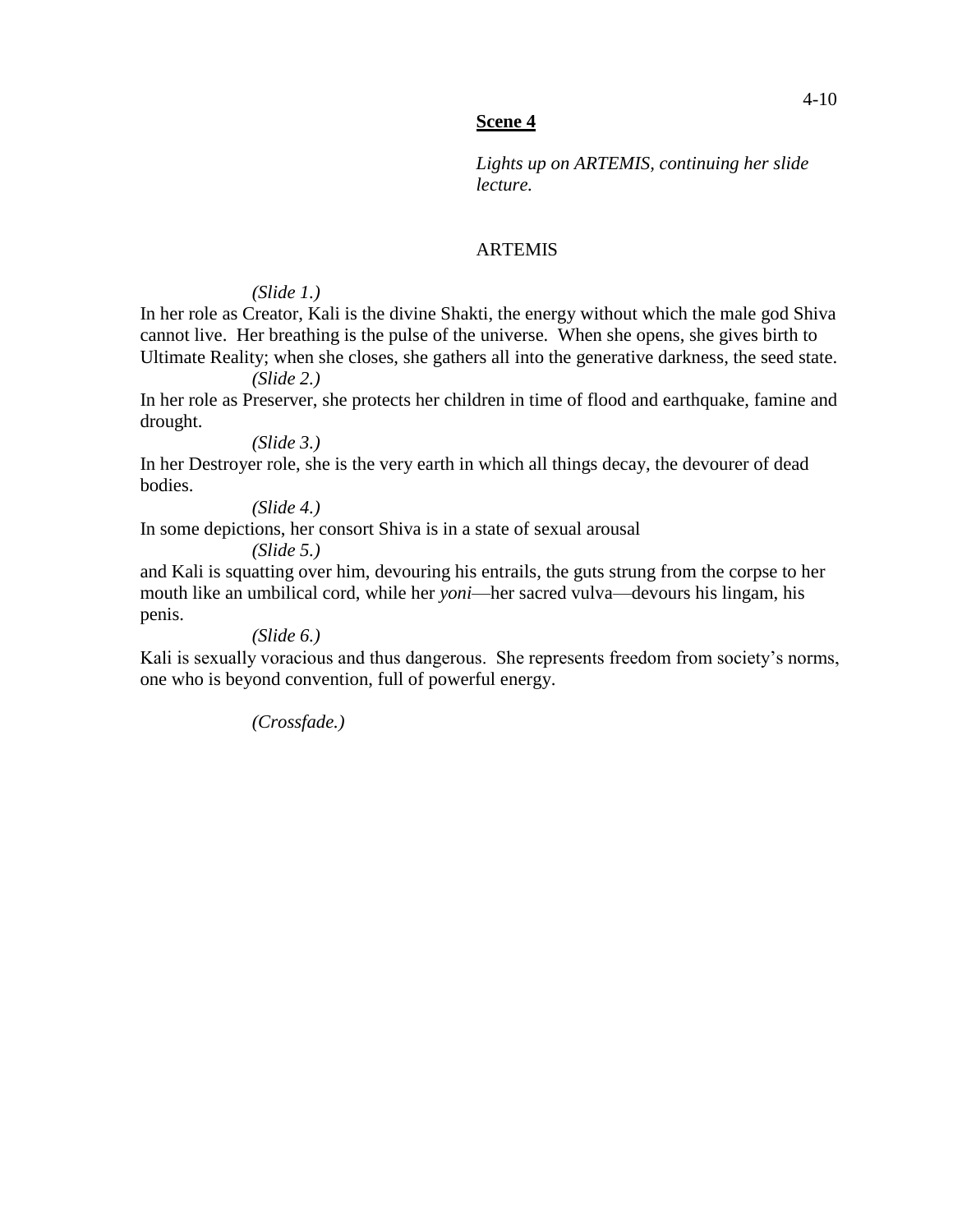# **Scene 5**

*Lights up on DETECTIVE and FATHER.*

# DETECTIVE Did you ever kill anyone? FATHER Of course not. DETECTIVE *Could* you? FATHER I don't need to, Detective. I have you and the justice system for that. DETECTIVE Begging the question. FATHER Could *you?* DETECTIVE Have done. Once. In the line of duty, of course. FATHER Of course. DETECTIVE You haven't answered. FATHER You're very observant. DETECTIVE And persistent. FATHER I...I don't know. Probably not. At least I hope not. **DETECTIVE**

Not even if your life were threatened?

# FATHER

My life is threatened every day. I drive a car. I eat red meat. I drink tap water. I *breathe*. Anyway, in my profession, one is supposed to be prepared to die.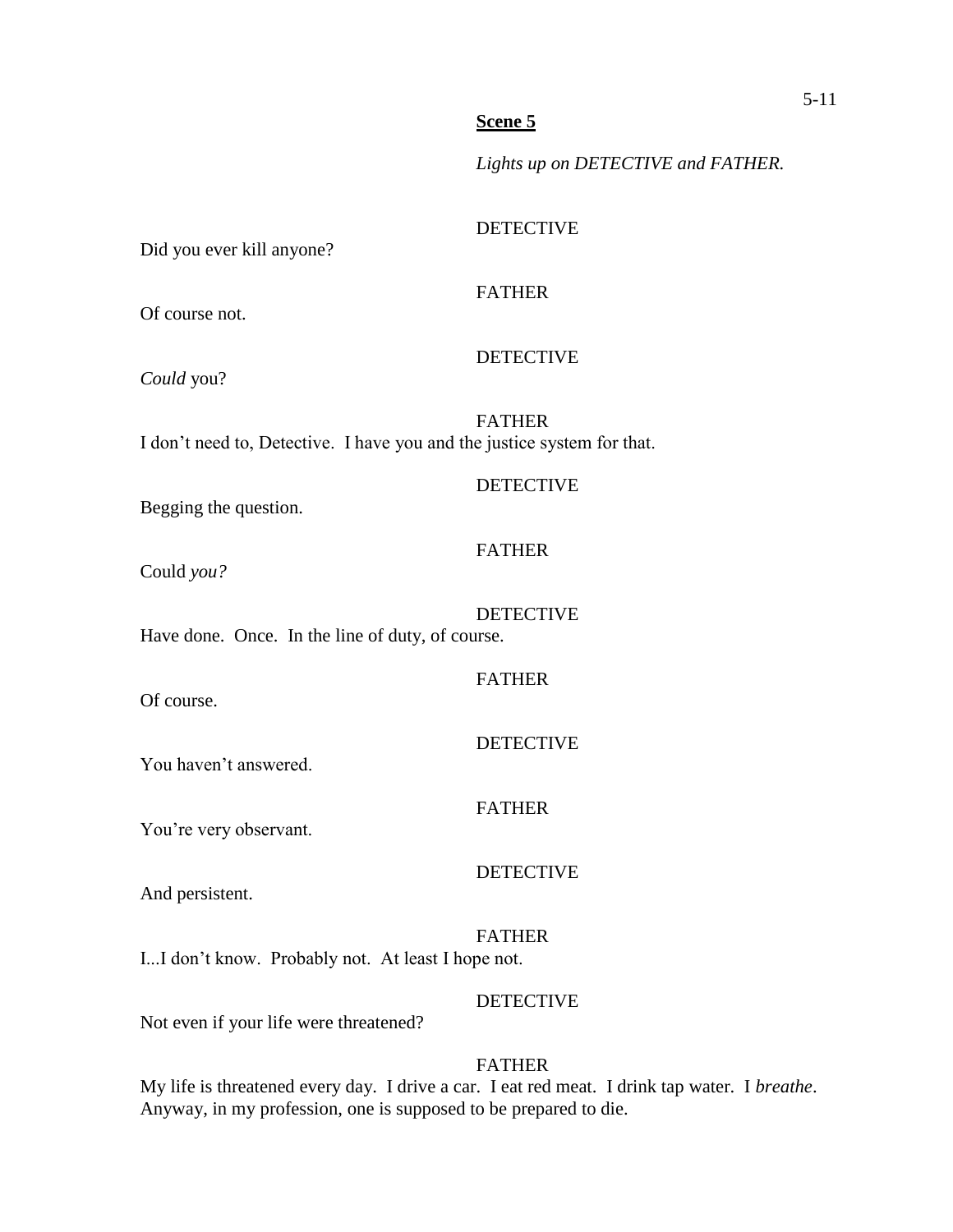#### DETECTIVE

Do you think Sheila Dunn was prepared to die?

#### FATHER

Who can know the state of another's soul?

# DETECTIVE

Her confessor.

#### FATHER

We don't do much of that any more.

DETECTIVE

So she wasn't a parishioner you knew very well?

#### FATHER

I didn't say that.

#### DETECTIVE

Was she?

#### FATHER

She was music director for our school. Played the organ for Sunday masses, conducted the choir. Helped to plan the liturgies. She was good at it—very talented.

#### DETECTIVE

So you saw a lot of her?

# FATHER

The parish will miss her very much.

#### DETECTIVE

And you personally?

# FATHER Yes. She was a generous parishioner, a trusted colleague, a friend.

# DETECTIVE

Did you know, when you hired her, about...her lifestyle?

# FATHER

No.

# DETECTIVE

And would you have—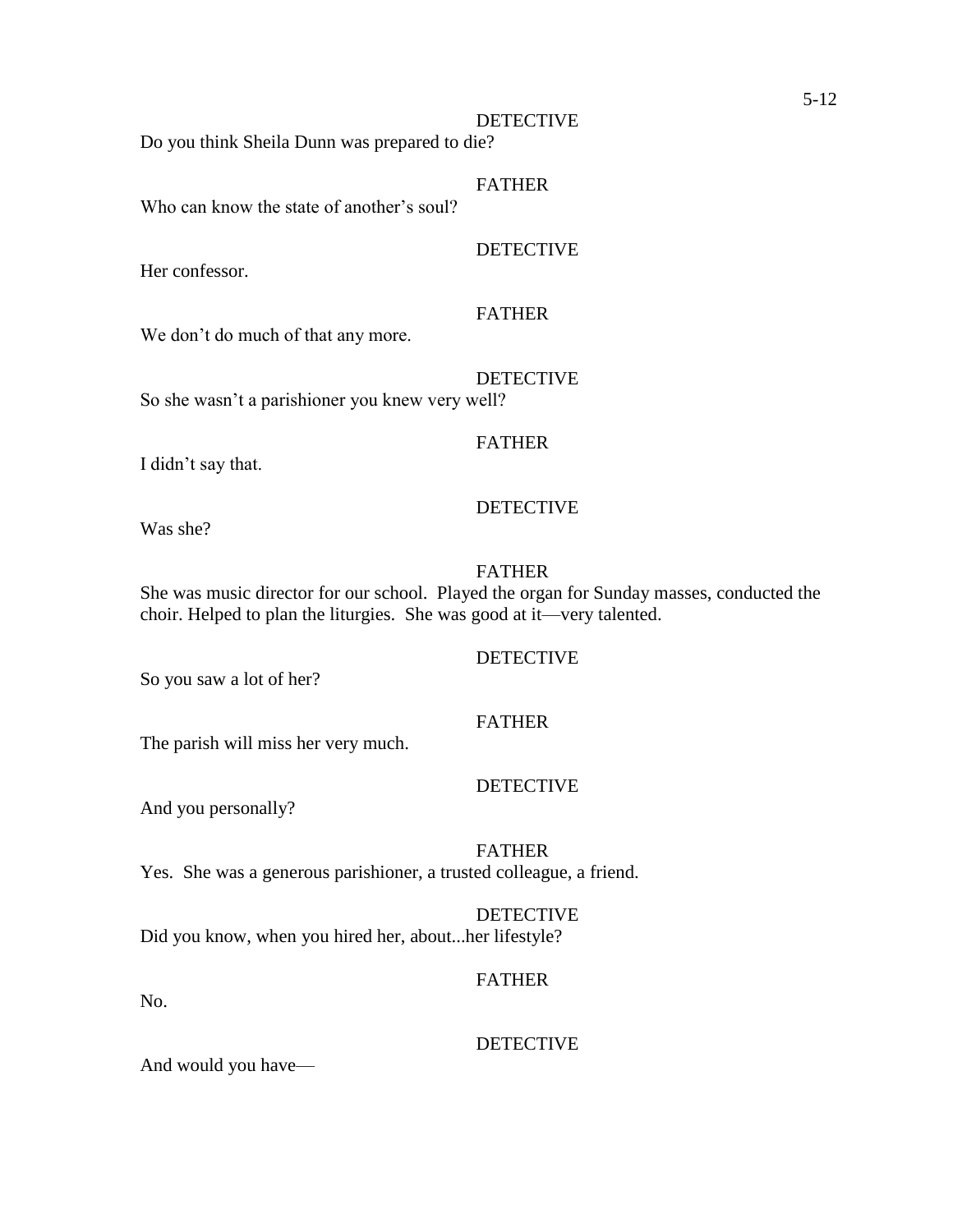FATHER

Probably not.

So you disapprove?

DETECTIVE

**DETECTIVE** 

# FATHER

My Church disapproves.

And you?

FATHER

I...prayed for her.

DETECTIVE

Doesn't that seem a bit hypocritical—coming from a Catholic priest with a daughter?

# FATHER

I was not a Catholic priest when my daughter was born.

# DETECTIVE

Oh? Tell me about that.

# FATHER

Is my personal history part of your investigation?

DETECTIVE

Everything is part of our investigation. And your daughter is involved, remember.

# FATHER

How could I forget?

*(Beat.)*

There were many British missionaries in India and the one in my parents' village was quite persuasive. After they converted from Hindu to Episcopal, they moved here to the States. I was baptized, confirmed, married and ordained in the same church. My father was grounds keeper for the cemetery behind it—where they are buried.

# **DETECTIVE**

And then...?

FATHER My wife died. I raised my daughter. I became a Catholic.

# DETECTIVE

Why?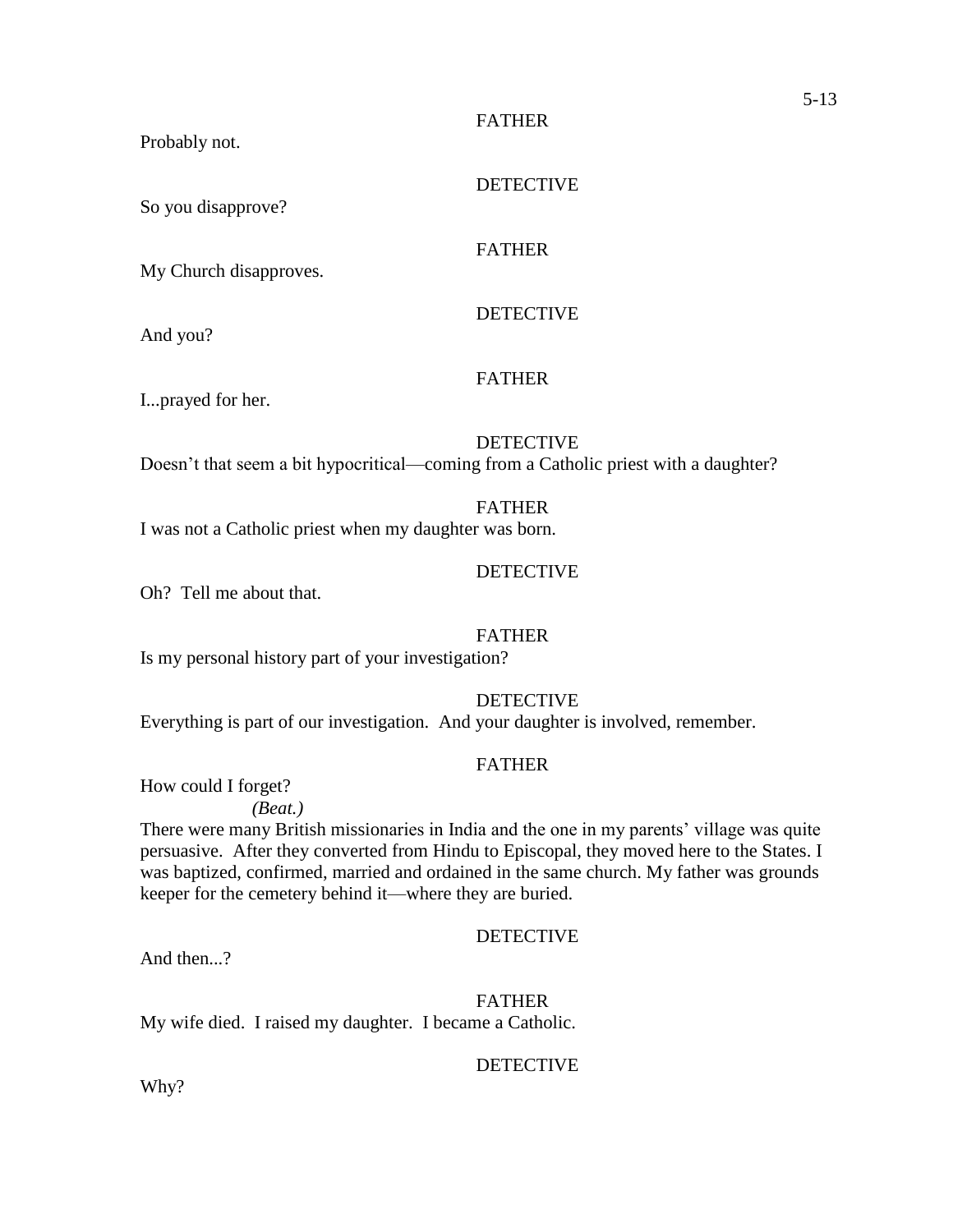#### FATHER

DETECTIVE

You are nosy.

Humor me.

# FATHER

Apostolic succession.

**DETECTIVE** 

Pardon?

FATHER The Pope is the direct successor of Saint Peter.

#### DETECTIVE

Pure blood lines?

### FATHER

Only without the blood.

**DETECTIVE** If you don't count the Medicis. Or the Inquisition.

#### FATHER

Even popes are only human.

DETECTIVE There must have been something else, something more...personal.

#### FATHER

Do you moonlight as a therapist?

DETECTIVE

Don't have to. I see a lot of human nature in my day job.

# FATHER

More than you want to, I'd guess.

#### DETECTIVE

So what was the something more personal?

## FATHER

Perhaps it was the asceticism that appealed to me. Offering liberation from this life of suffering. It's a lot like Hinduism in that respect.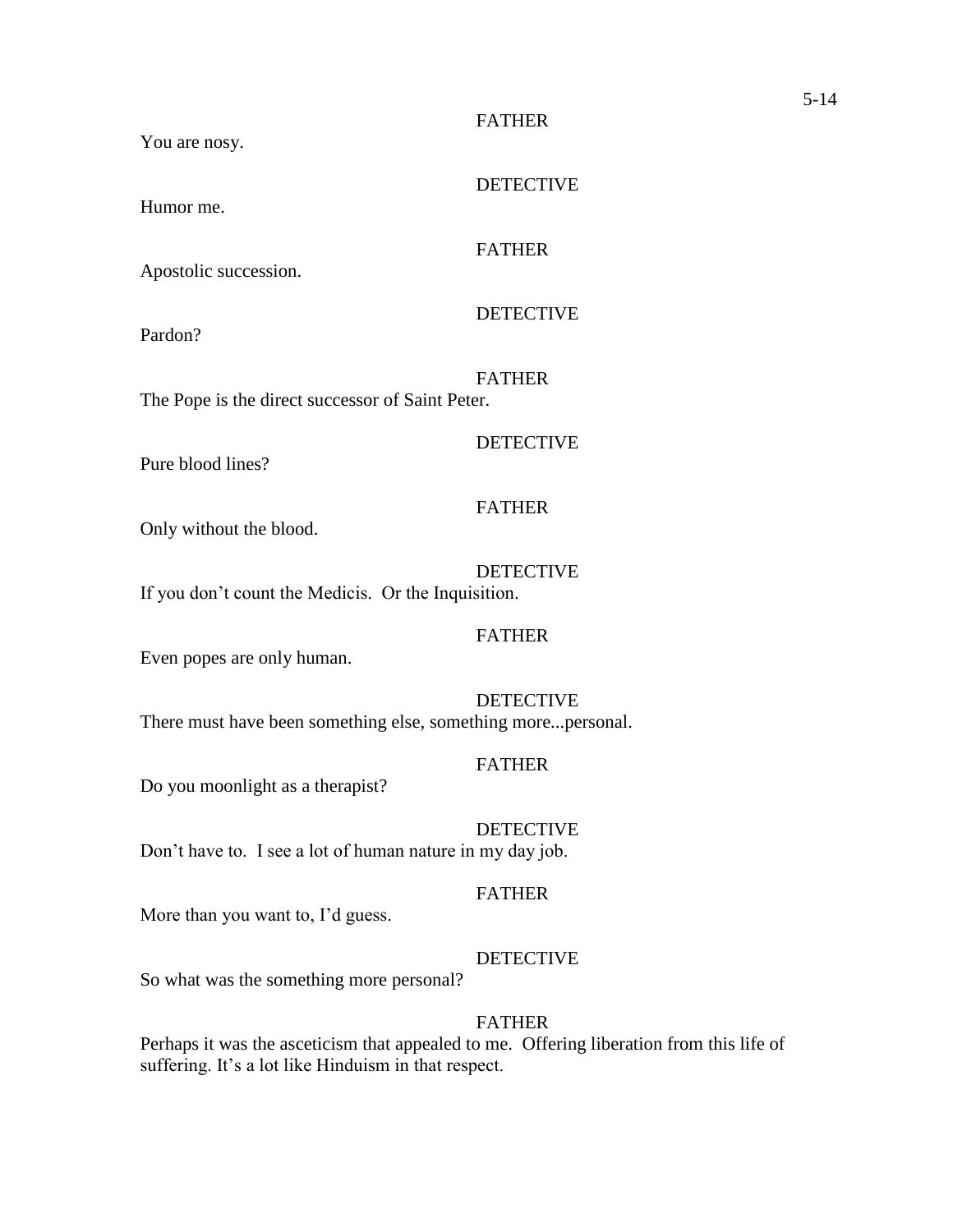DETECTIVE

# FATHER

God's little joke.

Ironic, eh?

# DETECTIVE

What about doctrinal differences? Any bones to pick with the Episcopal hierarchy?

#### FATHER

I'm sure ministers in every denomination have things they don't see eye-to-eye on with their bishops.

#### DETECTIVE

But most don't leave to join another. What was it exactly you didn't see eye-to-eye on? Obviously not the married clergy thing.

#### FATHER

Obviously.

#### **DETECTIVE**

What about women clergy? Do you approve of ordaining women?

### FATHER

No. I don=t.

# DETECTIVE

What else?

FATHER

Isn't that enough?

#### DETECTIVE You might as well tell me. If there were other reasons, I'll find out.

# FATHER

I...I didn't think the church should be giving its blessing to homosexual unions.

# DETECTIVE

So you jumped ship.

# FATHER

I decided I would be more theologically at home in the Catholic church.

# DETECTIVE

That's quite a journey.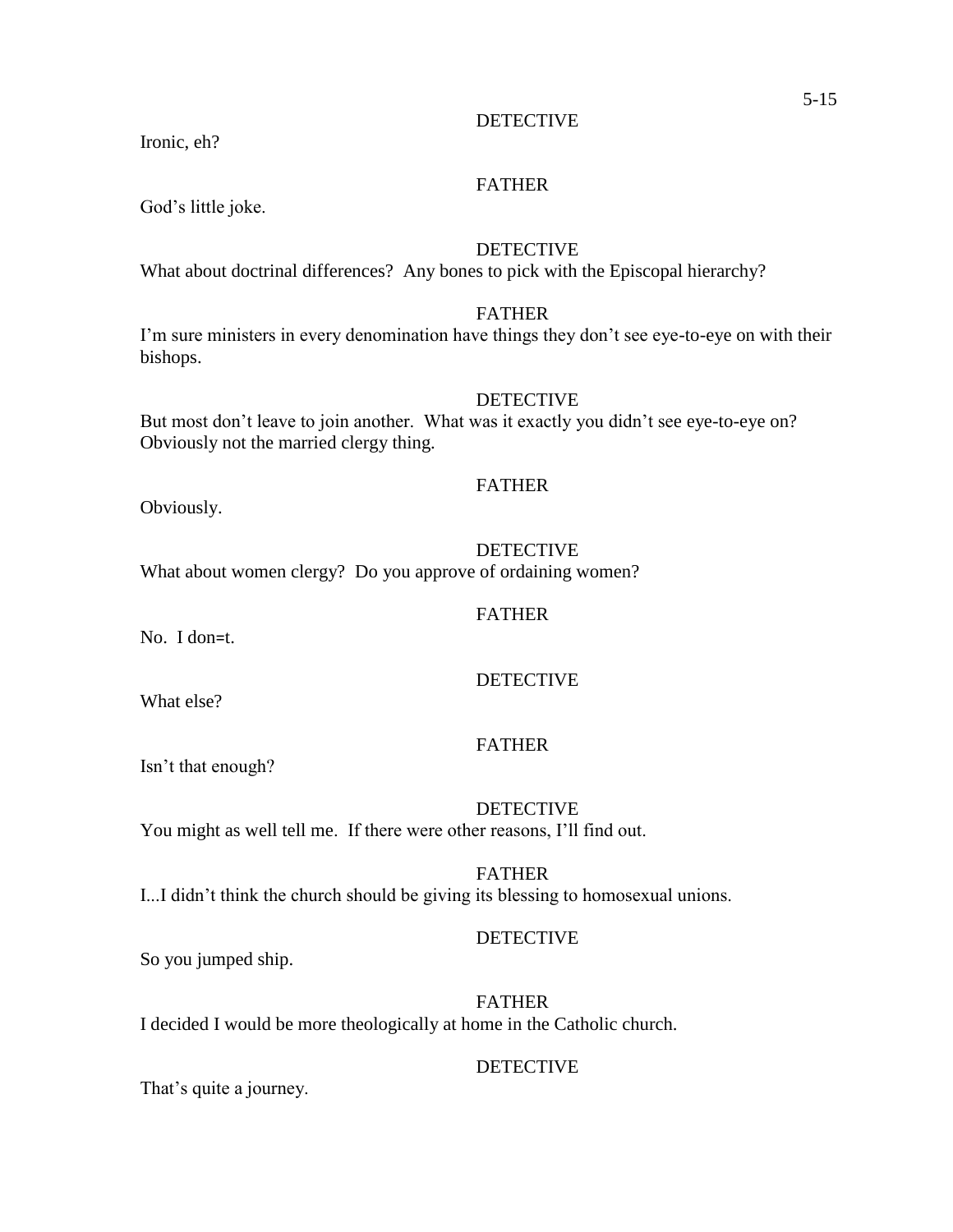#### FATHER

Not as exciting as yours, I'm sure. Or perhaps you come from a long, unbroken line of police officers?

### DETECTIVE

My parents were anthropologists. When we were living with the Yoruba in Nigeria, there was a raid on the village. They were both killed.

#### FATHER

DETECTIVE

Oh. I'm sorry. How old were you?

Fifteen…Maya's age.

#### FATHER

Did they find who did it?

#### DETECTIVE

No.

#### FATHER

What a devastating experience for a young boy. It must have seemed like the end of the world to you. How did you...manage to...?

#### DETECTIVE

The Yoruba taught me how to grieve. How to make an ancestor shrine...and masks. So that my parents would not simply dissolve into ghosts, but would be able to go on loving me and protecting me.

#### **FATHER**

And have they?

# DETECTIVE

As best they could.

# FATHER

A parent's protection is important.

DETECTIVE And what if your daughter's life were threatened?

#### FATHER

Excuse me?

# DETECTIVE

Could you do it then?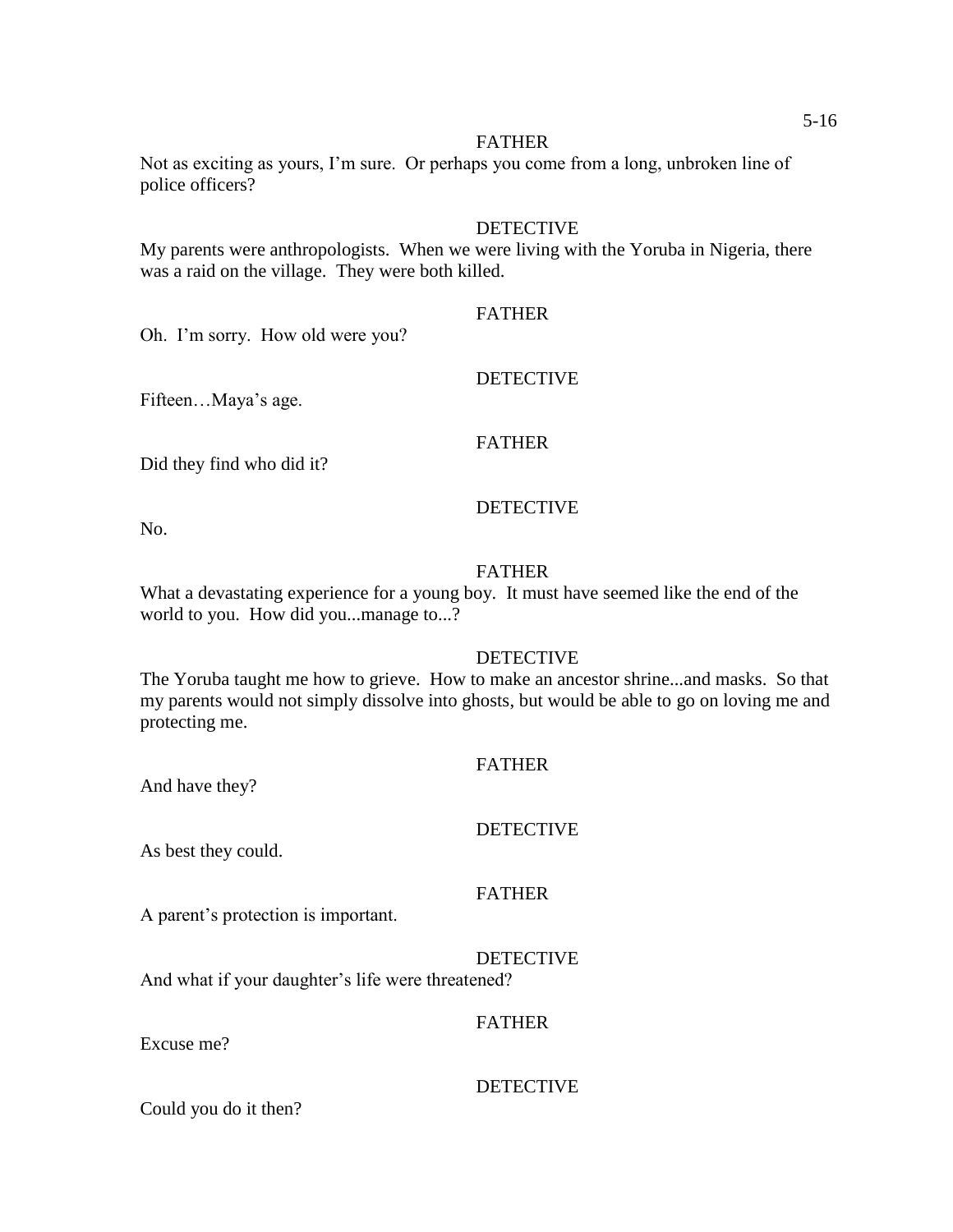# FATHER

Do what?

DETECTIVE

Kill?

# FATHER

*(Beat.)*

Perhaps.

 *(Crossfade.)*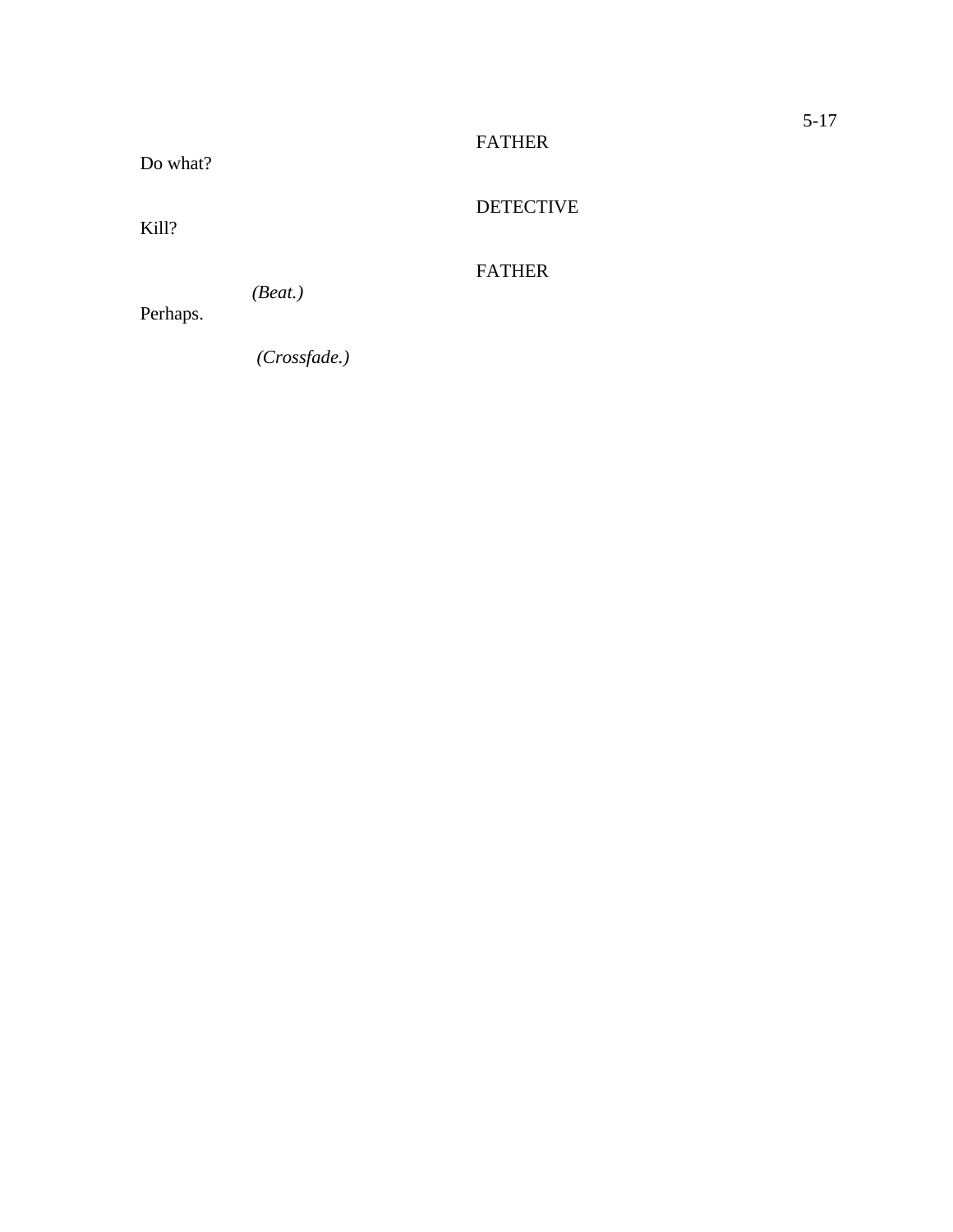#### **Scene 6**

*Lights up on SHEILA, coughing, with books and sheet music spread out on the floor. ARTEMIS enters with a mug in each hand and a metal case under her arm. SHEILA gets her cough under control.*

#### SHEILA

*(Taking one of the mugs from her.)* Ah—my Love Slave appears! Thank you.

#### ARTEMIS

Honey.

#### SHEILA

Yes?

#### ARTEMIS I put honey in your tea—maybe it'll help. I'm worried about that cough, She.

SHEILA Colds always get worse before they get better. What've you got there?

#### ARTEMIS

Slides for my lecture on the Asian Goddesses exhibit.

# **SHEILA**

How'd they turn out?

# ARTEMIS

SHEILA

ARTEMIS

SHEILA

Some better than others.

Have you finished your research?

I'll never finish.

Here we go again.

# ARTEMIS

How can a Westerner ever really understand? It's presumptuous.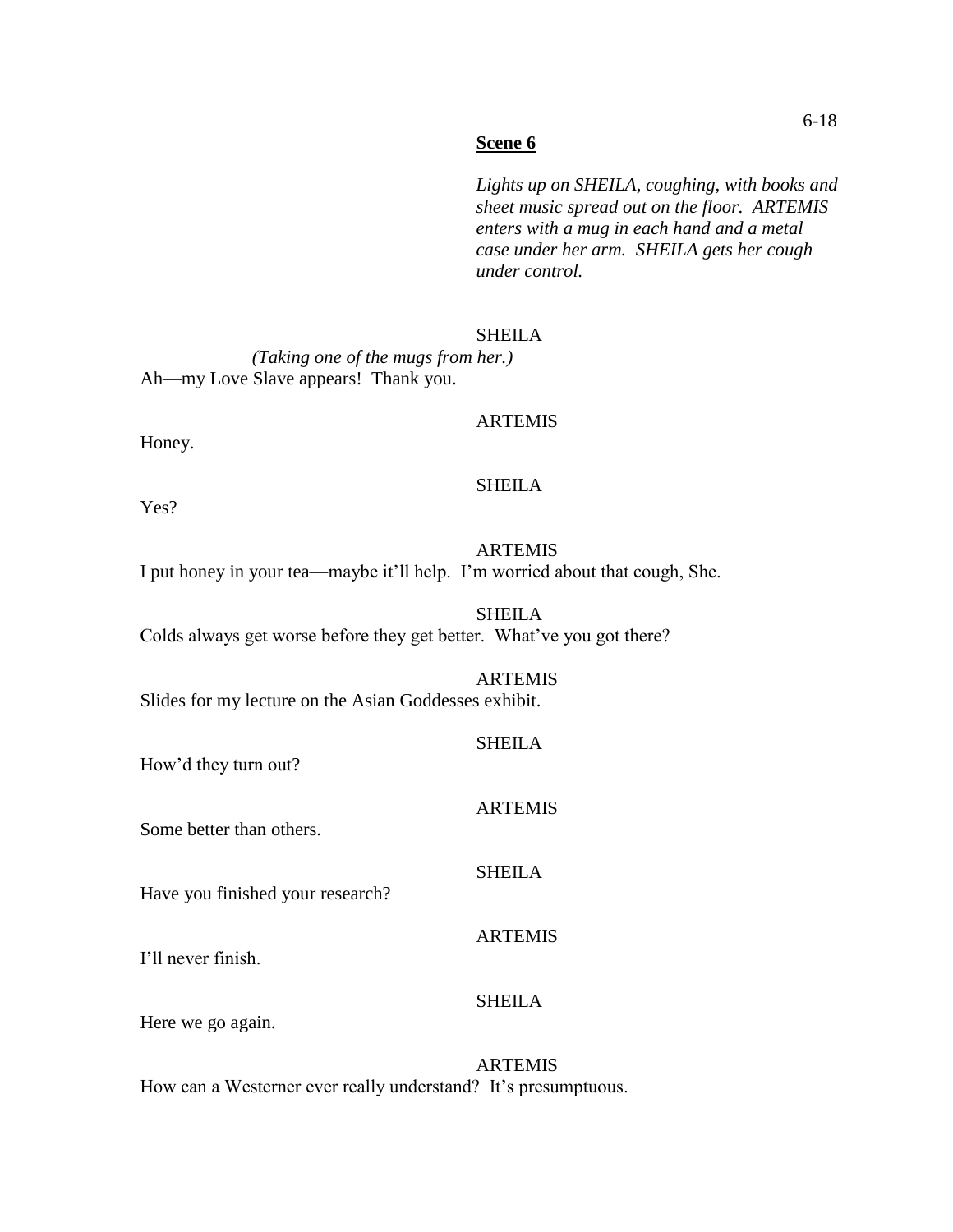#### **SHEILA**

So what's the alternative—don't even try?

# **ARTEMIS**

*(Shrugs. Then puts slide case down and looks over SHEILA's shoulder.)*

What are you working on?

#### **SHEILA**

Planning my funeral.

#### ARTEMIS

Oh? Is there a deadline I should know about?

SHEILA

It's this week's assignment—for the Death and Dying seminar.

# **ARTEMIS**

So what's it going to be like?—not that I'll be around to see it.

#### SHEILA

Are you planning to desert me in my last days?

#### **ARTEMIS**

I intend to die first. It's only fair. You deal better with grief.

# SHEILA

Virtue is ever rewarded.

#### ARTEMIS

There is no cosmic justice. We know that. Anyway, if you die first, there'll be no one to sing at *my* memorial service.

#### SHEILA

That's just what I was working on.

#### ARTEMIS

Finding me a new girlfriend?

# **SHEILA**

Picking the music for my funeral.

#### ARTEMIS

How about something from "Sergeant Pepper's Lonely Hearts Club Band"?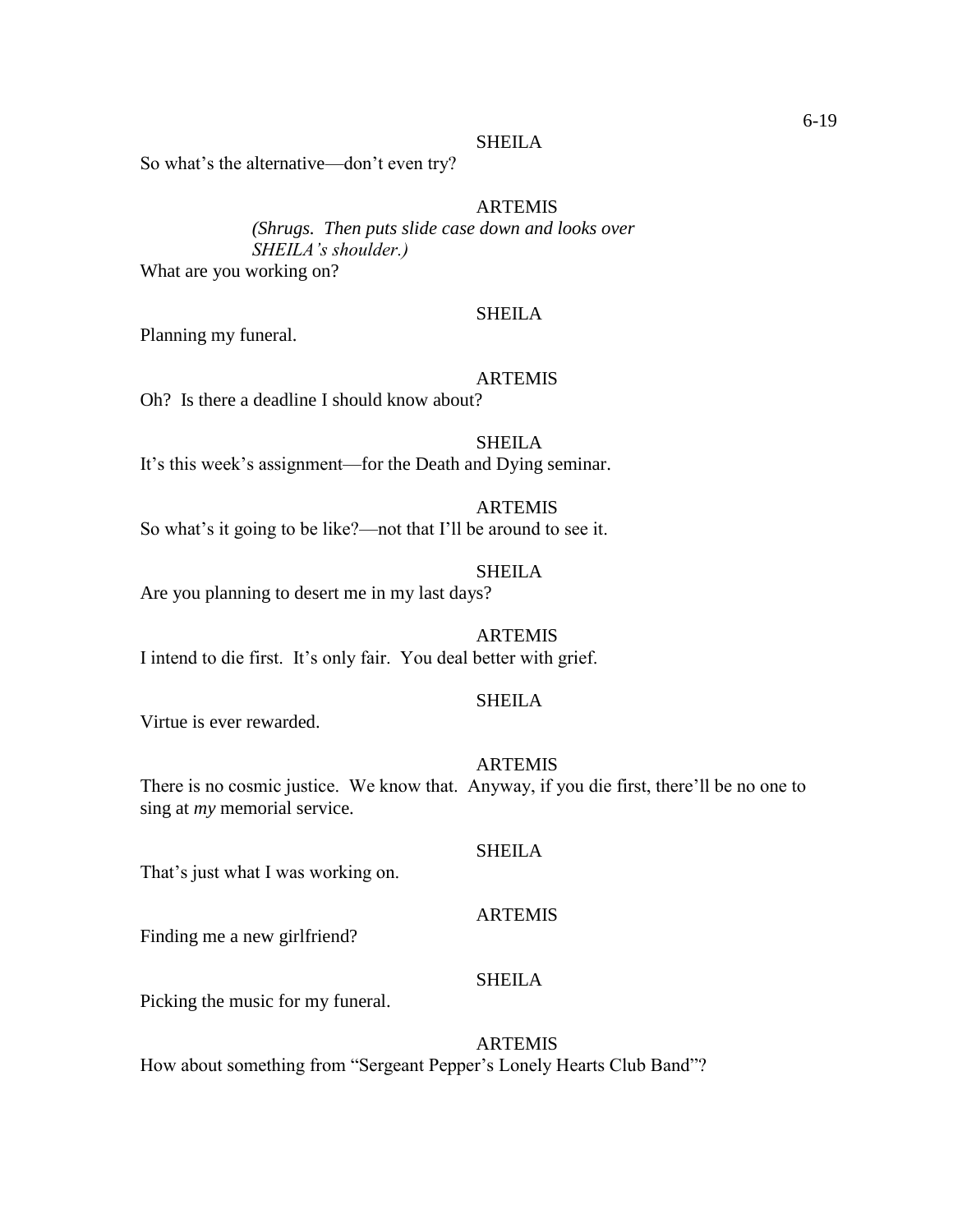SHEILA I was thinking more along the lines of Fauré's "Requiem."

#### ARTEMIS

Too predictable. Trite.

SHEILA I'm not competing for an originality award. I'm just trying to...to... *(Coughs, takes a sip of tea.)*

#### ARTEMIS

Trying to what?

SHEILA To comfort my loved ones...to get me through my last rite of passage.

# **ARTEMIS**

**SHEILA** 

ARTEMIS

SHEILA

ARTEMIS

The big one.

Yes.

Passage to what? heaven?

Eternal life in God.

You still believe that?

You have a better idea?

#### **ARTEMIS**

SHEILA

But that's the point. Isn't it just an idea? Something a bunch of people made up because they needed to. Because otherwise this life—with all its random cruelty—is senseless and unbearable.

# SHEILA

And the alternative?

#### ARTEMIS

Well, let's see...the Hindu alternative would be *samsara*.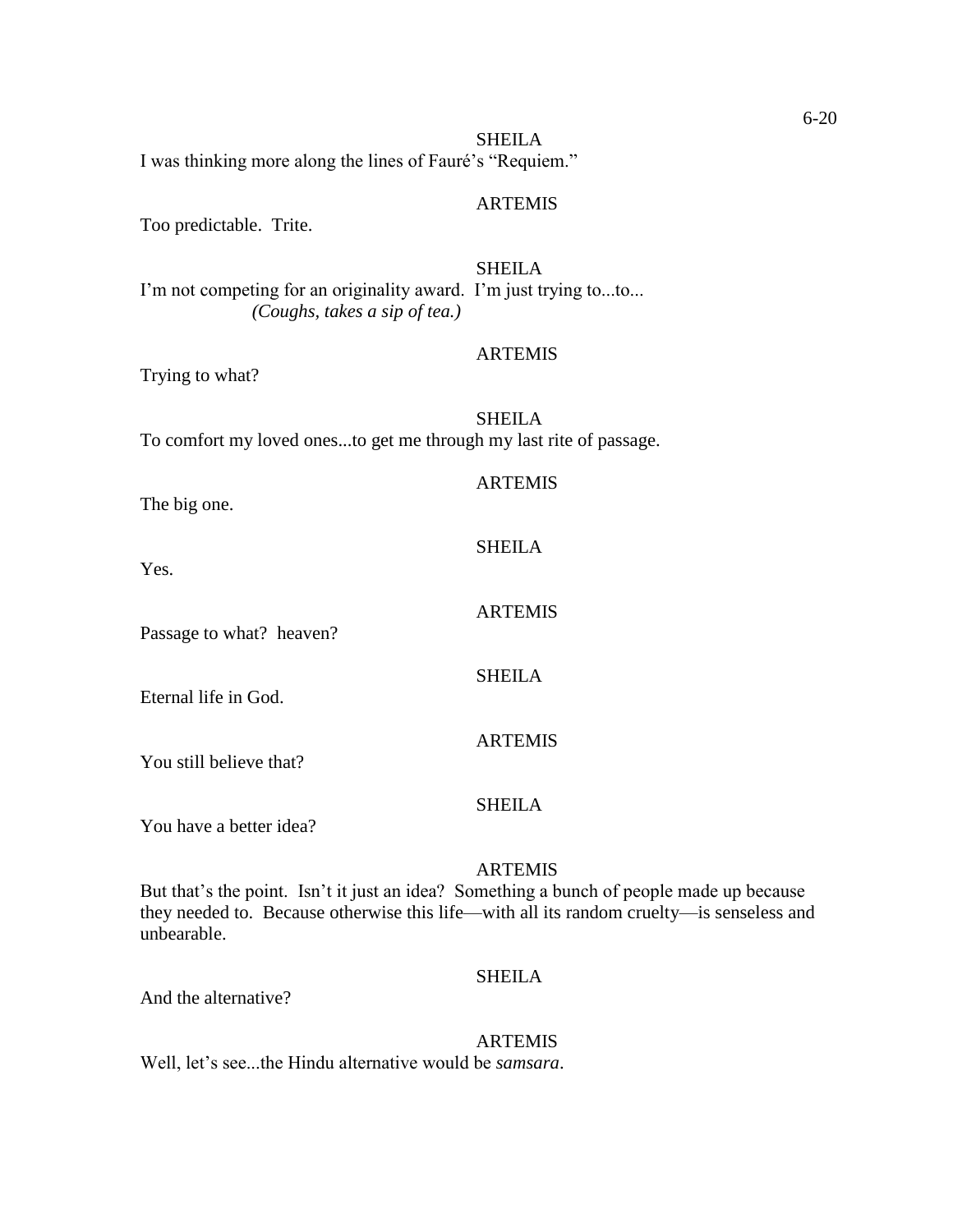#### SHEILA

#### *Samsara*?

#### ARTEMIS

Transmigration. The idea that after death, the soul leaves the body and is reborn in the body of another person—

#### SHEILA

*(Interrupting.)*

Reincarnation.

#### ARTEMIS

—or animal or vegetable or mineral.

#### SHEILA

Mineral?

# ARTEMIS

Only if you've behave very wickedly in this life and accumulate a lot of really bad karma. If your behavior is "B-" to "B+," you come back as a person—but of a lower caste. A "C" would bring you back as, say, a dog. If "C+," perhaps you'd have a doting mistress who spoils you with liver snaps and long walks. Give a "D" performance in this life, and you end up with roots instead of feet in the next. An "F" transforms you into rock. That part puzzles me. How could they think a human being is a higher life form than an oak tree? Or a mountain? Personally, I'd put cockroaches at the bottom. But I'm not the one who made up this system.

#### SHEILA

Possibly your explanation is oversimplified?

#### ARTEMIS

Hey! I'm giving you the Power Point version.

#### SHEILA

What happens if I get an "A"?

#### ARTEMIS

Don't worry about it. That very question proves you have too much pride and ambition to get an "AA."

# SHEILA

Okay, what happens if *one* gets an "A"?

#### ARTEMIS

One's soul is released from *samsara* and united with... *(Gestures with a beckoning motion to indicate SHEILA should know this part from a previous "lesson.")*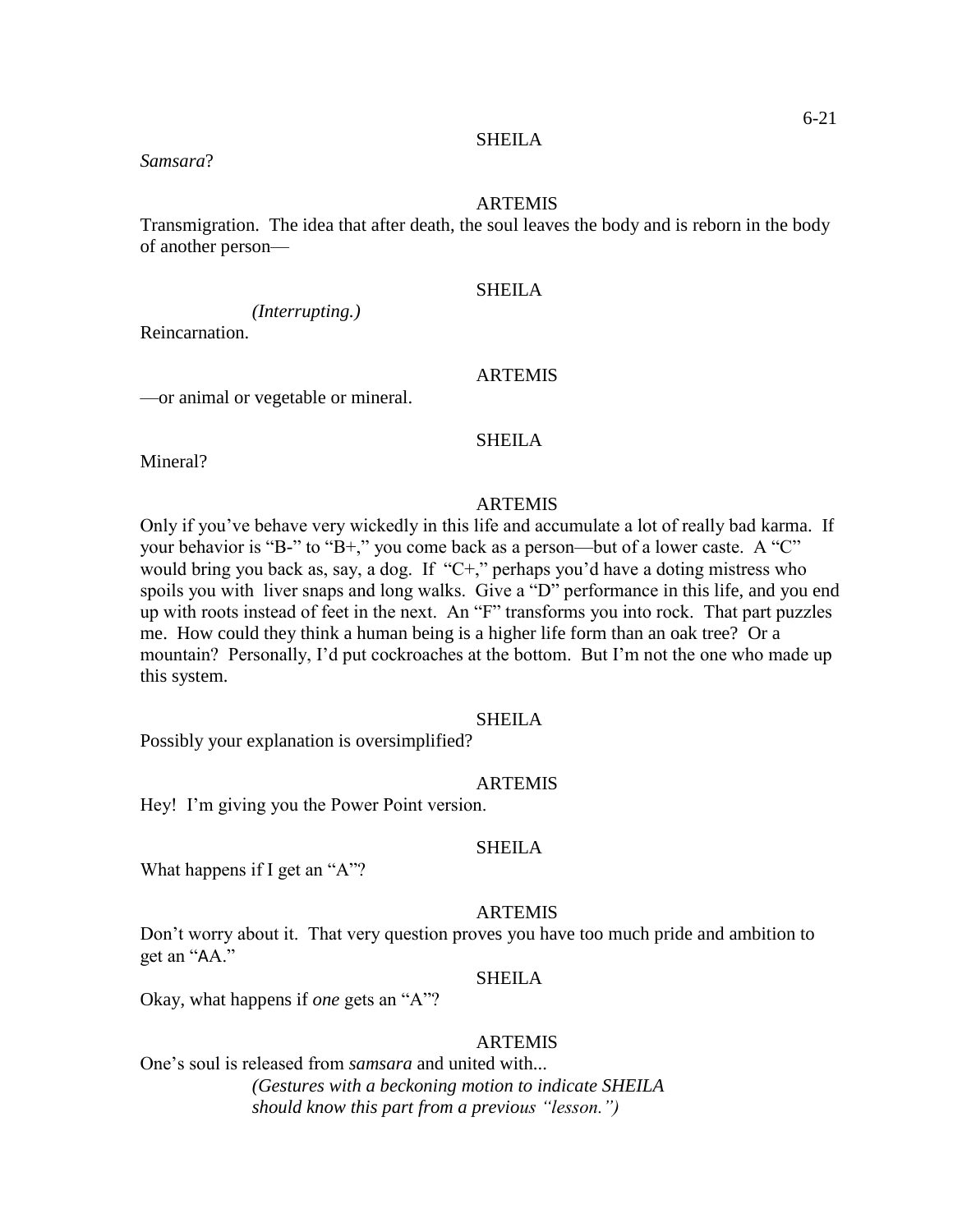# *(Delivering.)*

Brahman.

## ARTEMIS

The universal soul.

#### SHEILA

Like going to heaven.

#### ARTEMIS

But—and here's the rub for Westerners—your soul isn't really *you* anymore. No more individual. No more ego. And Brahman isn't a personal deity who listens to prayers or doles out rewards and punishments.

# SHEILA

Brahman is...?

#### ARTEMIS

The soul of all that is.

# SHEILA

The soul of mountains and trees and cockroaches?

#### ARTEMIS

SHEILA

Of course.

Then how are you better off?

#### ARTEMIS

Because now you have...awareness?

#### SHEILA

So there it is!—even the Hindus have a version of our heaven.

#### ARTEMIS

I suppose you could put it that way...if you were a racist, colonialist pig. Or...you might say it's another example of a bunch of people making up something to believe in because they needed to. Because otherwise this life—with all its random cruelty—is senseless and unbearable.

#### SHEILA

And hasn't just about every bunch of people in history done that? Doesn't that evidence suggest a sort of universal truth to you?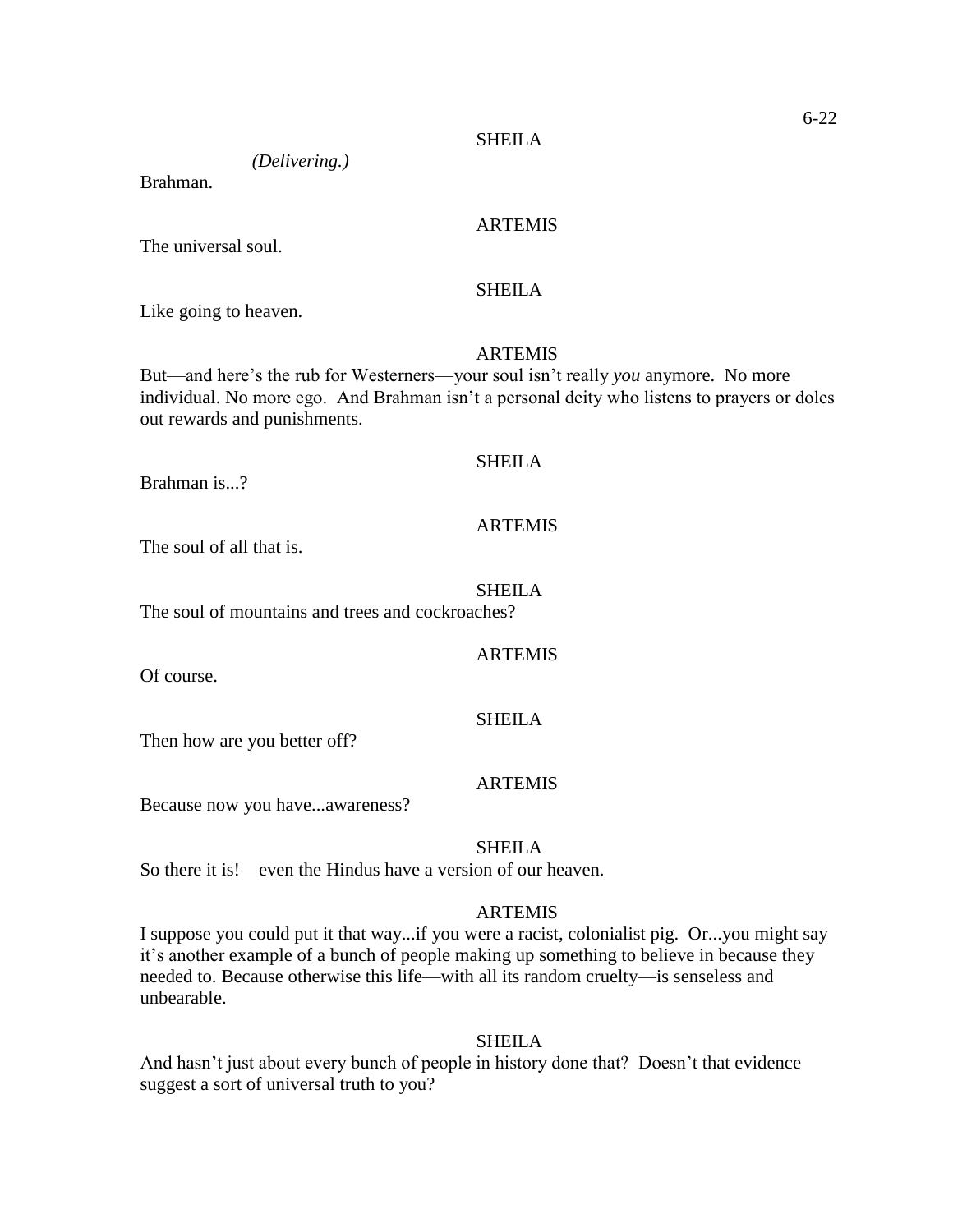#### ARTEMIS

Oh yes. The universal truth is that people faced with a frightening reality create an illusion to make it bearable.

#### **SHEILA**

And the alternative to creating these belief systems that you dismiss as illusions is...?

#### ARTEMIS

To accept that this life—however cruel and senseless it may sometimes be—is all there is. Embrace it, live it, let go of it.

And you can do that?

# **ARTEMIS**

SHEILA

I'm working on it.

# SHEILA

How's it going?

# ARTEMIS

It's uphill. I'm still in the embracing stage.

#### **SHEILA**

Need some help? *(Embraces ARTEMIS.)*

# ARTEMIS

She…I know you have a good reason for taking this class. But it depresses me, all this preoccupation with death.

#### SHEILA

Isn't it better to think about it now…to plan for it even? I mean none of us knows what state we'll be in when…when the time comes.

#### ARTEMIS

I guess.

#### **SHEILA**

So it's good to think it through…to write down what we want.

#### ARTEMIS

And you've done that?

#### SHEILA

Can I count on you?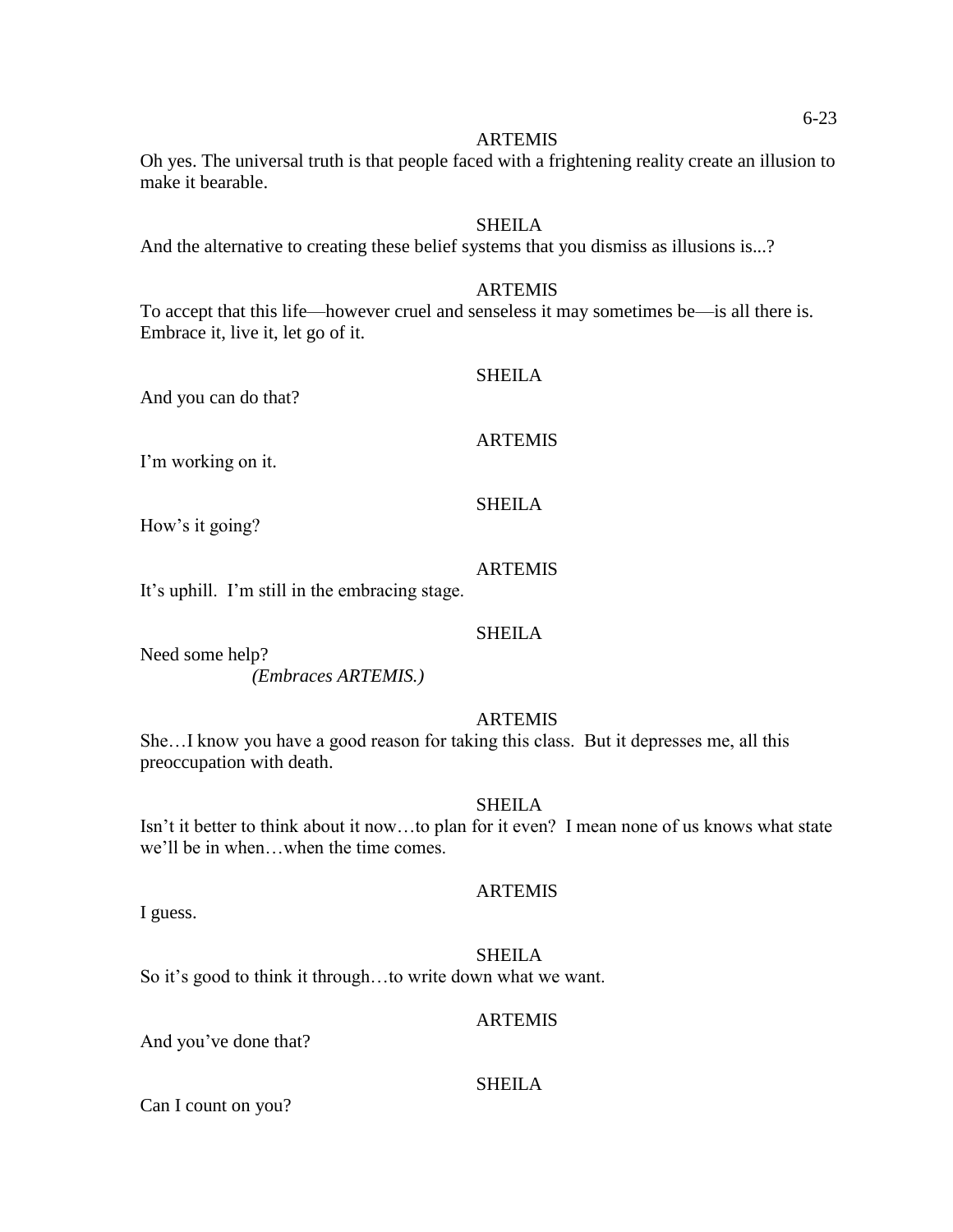# ARTEMIS

You know you can. So long as it doesn't have to happen for another fifty years. *(Kisses SHEILA.)*

*(Crossfade.)*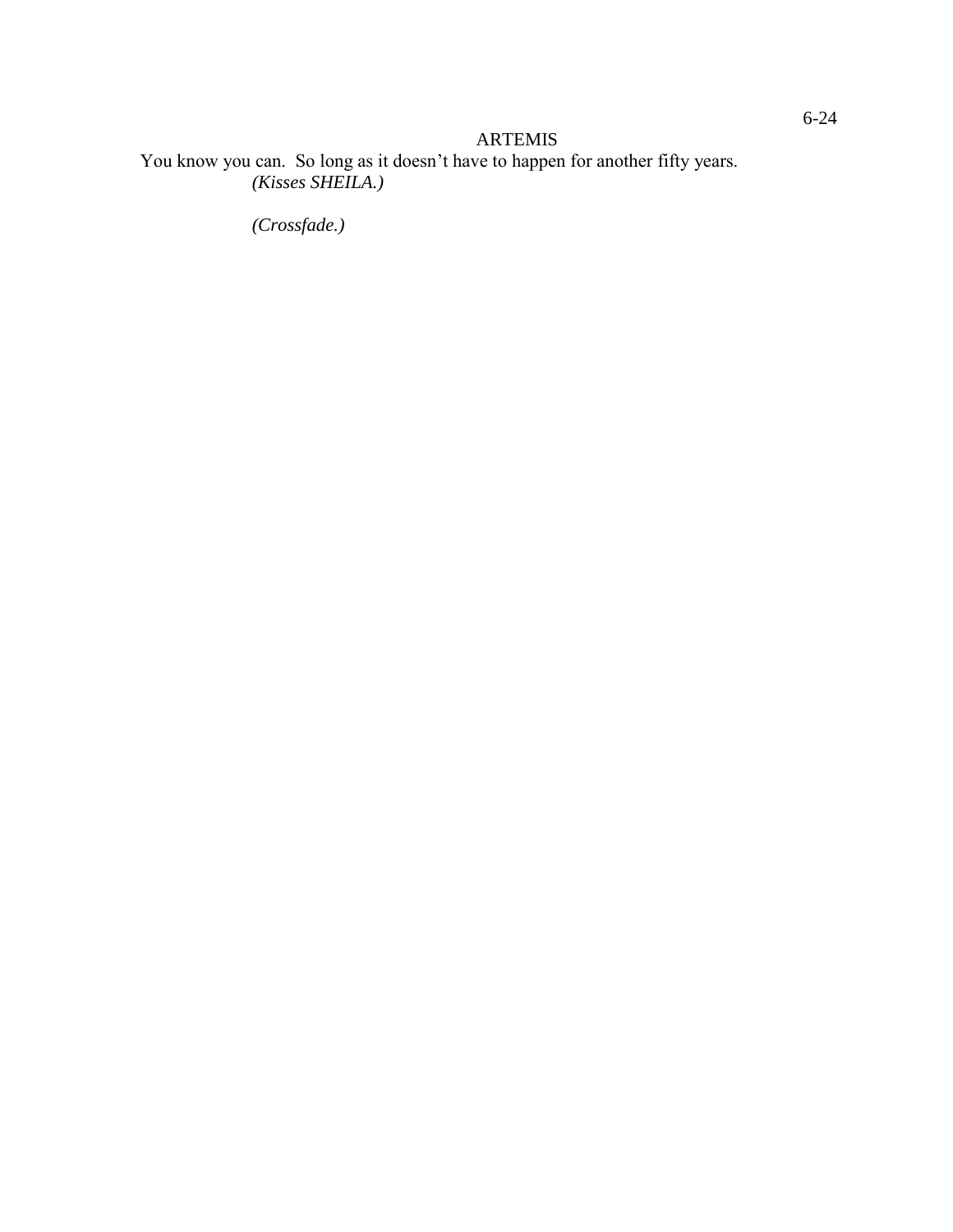#### **Scene 7**

*Lights up on DETECTIVE and MAYA.*

#### DETECTIVE

Maya, do you remember what time it was when you found...the body?

## MAYA

Ms. Sheila.

#### DETECTIVE

Yes.

MAYA

That's what we called her—I mean in grade school.

#### DETECTIVE

She was your teacher?

# MAYA

Some teachers went by last names. Like Mr. Cameron. But she told us to call her Ms. Sheila. Later, when we weren't children anymore, she told us we could call her Sheila—you know, without the title.

#### DETECTIVE

And when was that?

#### MAYA

MAYA

Two years ago—when I graduated from eighth grade.

#### **DETECTIVE**

A rite of passage?

#### No. I had that earlier.

#### DETECTIVE

Oh? When?

MAYA When I got my first period. My menarche. There was a ritual.

#### DETECTIVE

Did Ms. Dunn have anything to do with the...ritual?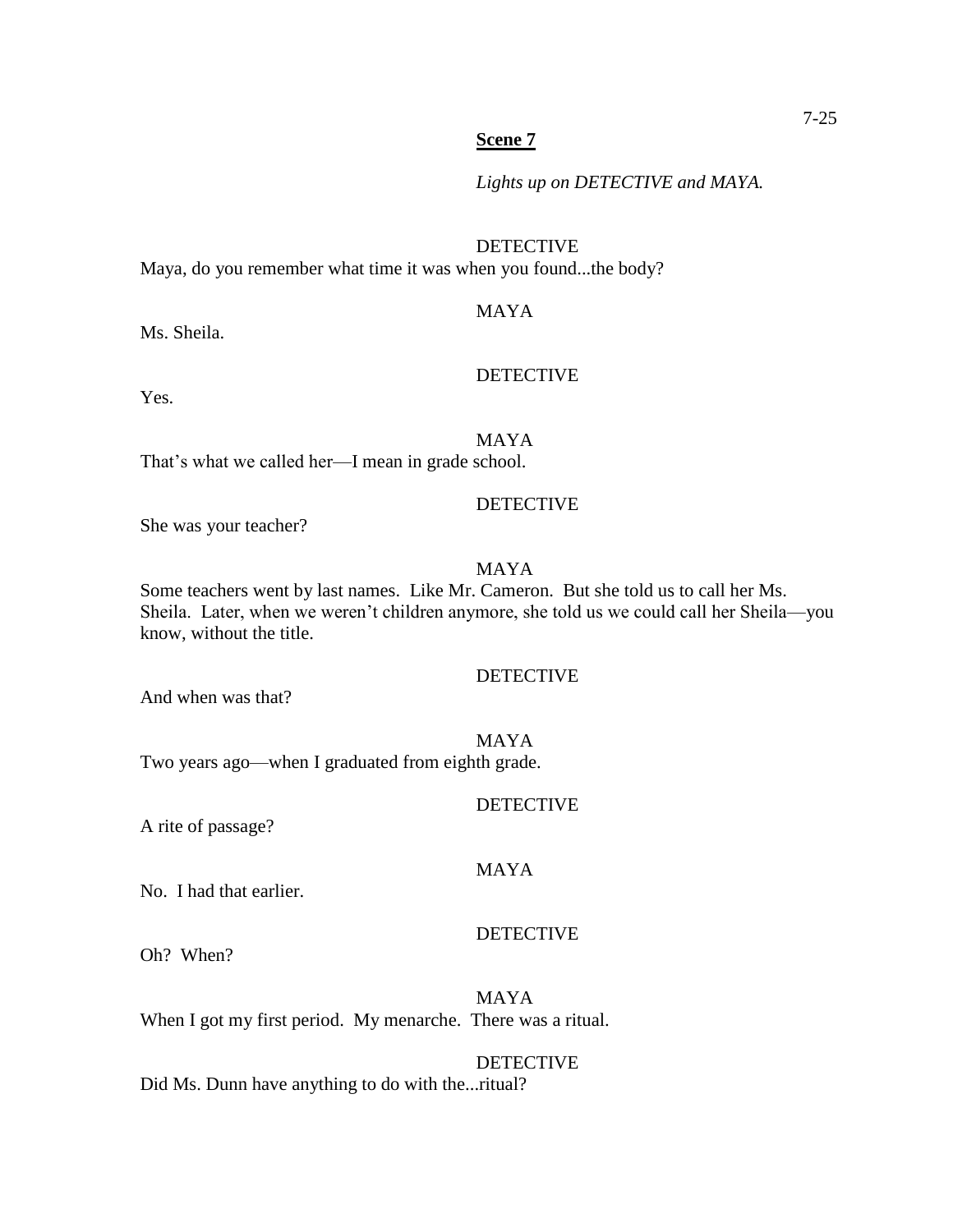#### Oh yes, she and...Artemis planned it.

Artemis?

MAYA

MAYA

Ms. Callas. Like the Greek singer. Only Artemis...isn't the singer. Sheila is. Was.

Tell me about the ritual.

Why?

#### DETECTIVE

I'm interested.

MAYA Well, there was singing, naturally. And readings from the Book of the Goddess.

Which goddess?

MAYA There's only one—the Great Mother Goddess—with many names. But we read the myth of Persephone because she's the one who leaves her mother to go into the underworld. It's a coming of age story. Greek. You know it?

I do.

# MAYA

And prayers to Kali.

#### DETECTIVE

The Indian goddess?

MAYA Kali is "the primal deep, the menstrual Ocean of Blood that gives birth to the world."

#### **DETECTIVE**

Quite a role model.

#### MAYA

That's the idea, really.

# 7-26

# **DETECTIVE**

DETECTIVE

# MAYA

**DETECTIVE** 

# DETECTIVE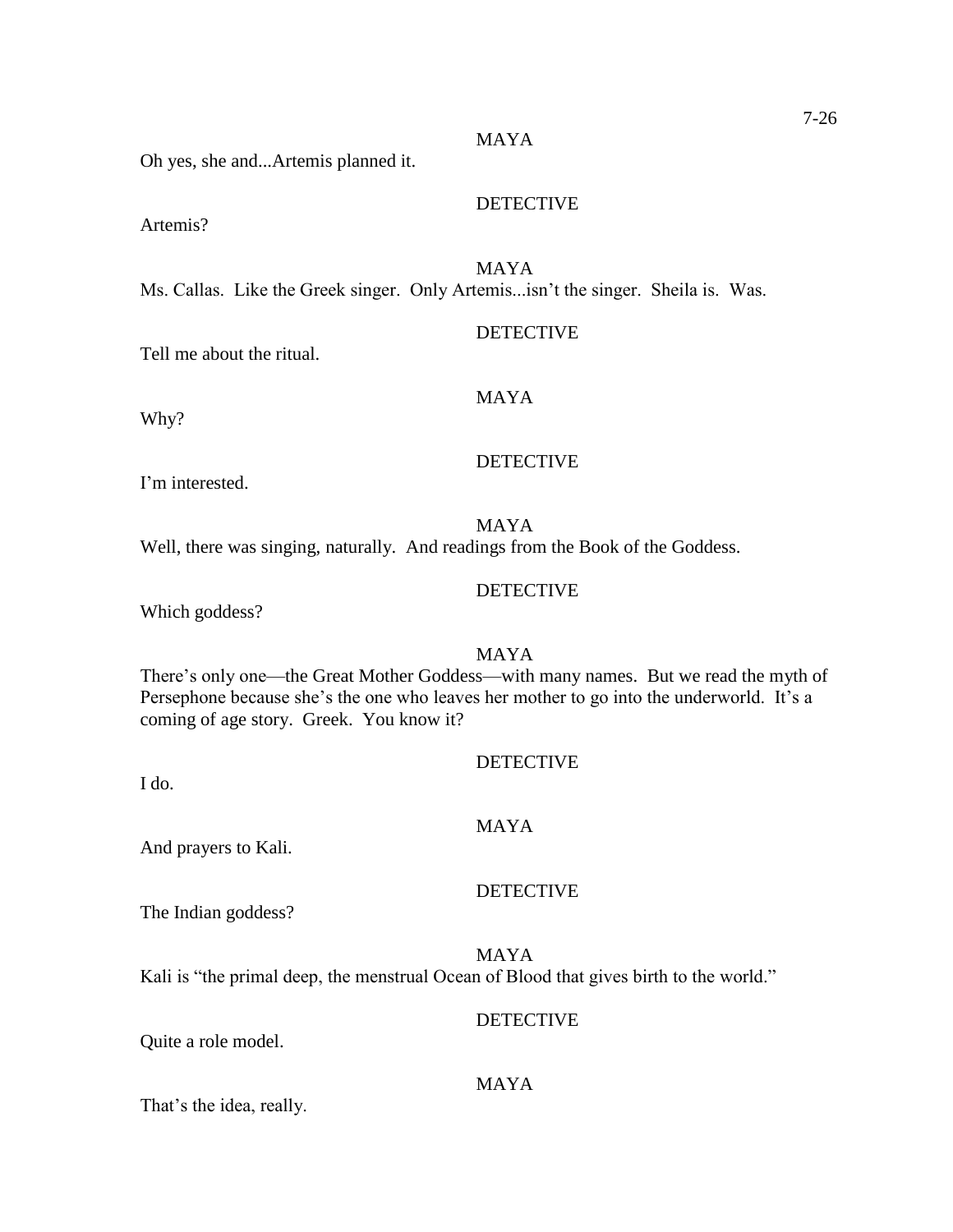#### **DETECTIVE**

That you would give birth to the world?

#### MAYA

*(Reprimanding his flipness.)*

No.

# *(DETECTIVE gestures an apology.)*

That we would see our menstrual cycle, our "power to give life"—if we decided to have babies when the time came—that we would see our power as something sacred.

#### DETECTIVE

"We"?

# MAYA

There was another girl.

# DETECTIVE

Who?

# MAYA

Susan—the daughter of one of their friends.

#### DETECTIVE

Who was invited to this ritual? Only women?

MAYA

Of course. It was a ceremony of initiation. Welcome into the community of women. I wasn't a little girl anymore, you see. But...one of them.

#### DETECTIVE

And were your female relatives invited?

#### MAYA

I don't have any. Well, I mean, my mother died when I was born...giving birth.

#### DETECTIVE

I'm sorry.

#### MAYA

And my grandmother—my father's mother—she died when I was ten. He didn't have any sisters.

#### DETECTIVE

What about your mother's family?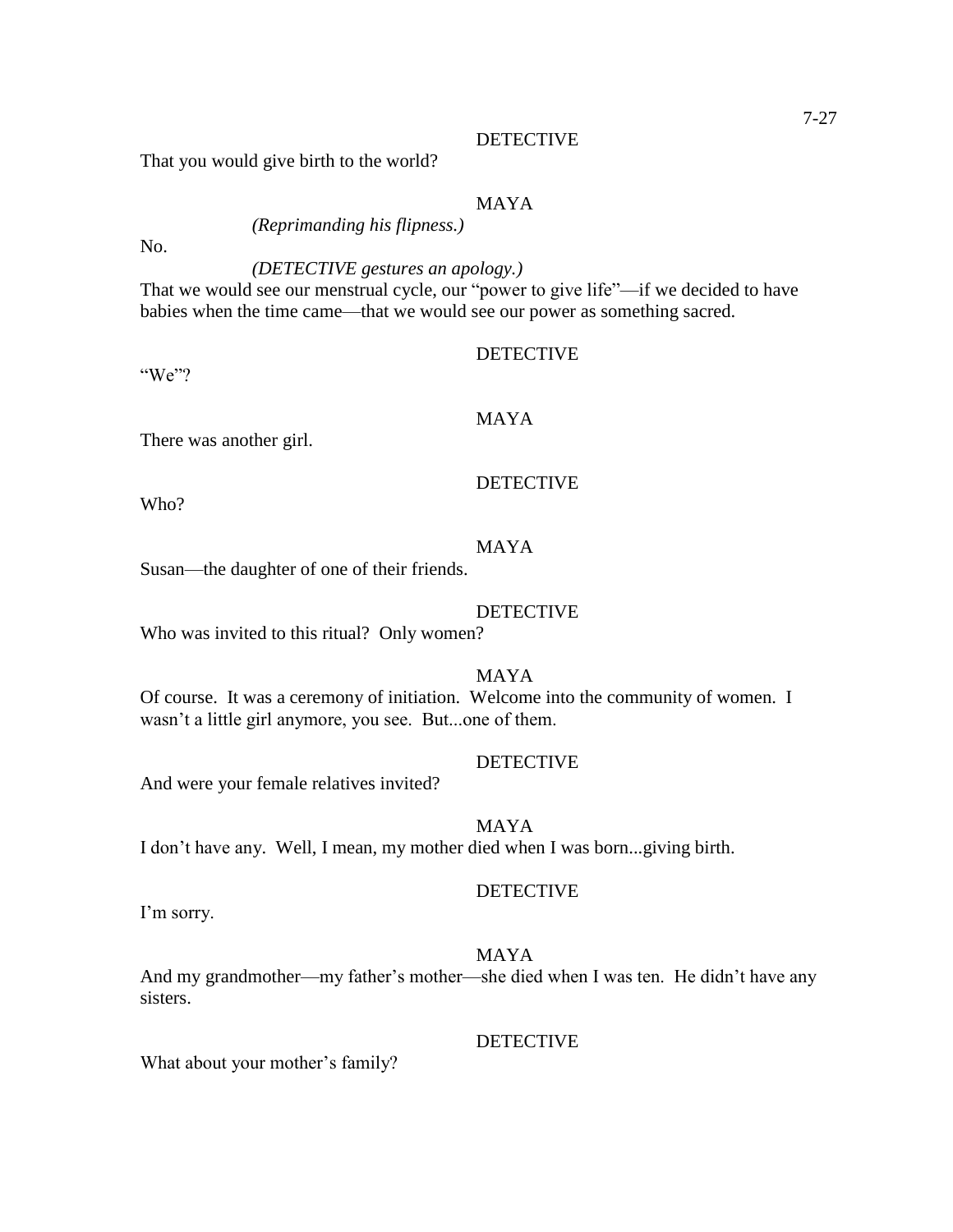They live far away.

# DETECTIVE

**DETECTIVE** 

And did your father know?—about this ritual?

# MAYA

MAYA

Ms. Sheila said to ask his permission. But...

You didn't.

#### MAYA

I didn't think he'd let me.

### DETECTIVE

Why not?

#### MAYA

He's having a hard time dealing with my "budding sexuality."

# **DETECTIVE**

Really?! Did he tell you that?

# MAYA

Of course not. But a lot of fathers do. And his situation is much more...difficult than most. Well, I mean, think about it.

# DETECTIVE

Tell me more...about the ritual.

#### MAYA

They gave me a sash...

*(SHEILA & ARTEMIS enter. They re-enact the ritual. MAYA interacts with them, but continues to interact with the DETECTIVE as well.)*

# SHEILA

*(Putting a white sash over MAYA's shoulder.)* White for the Maiden.

#### ARTEMIS

*(Putting a red sash over the white one.)* Red for the Mother.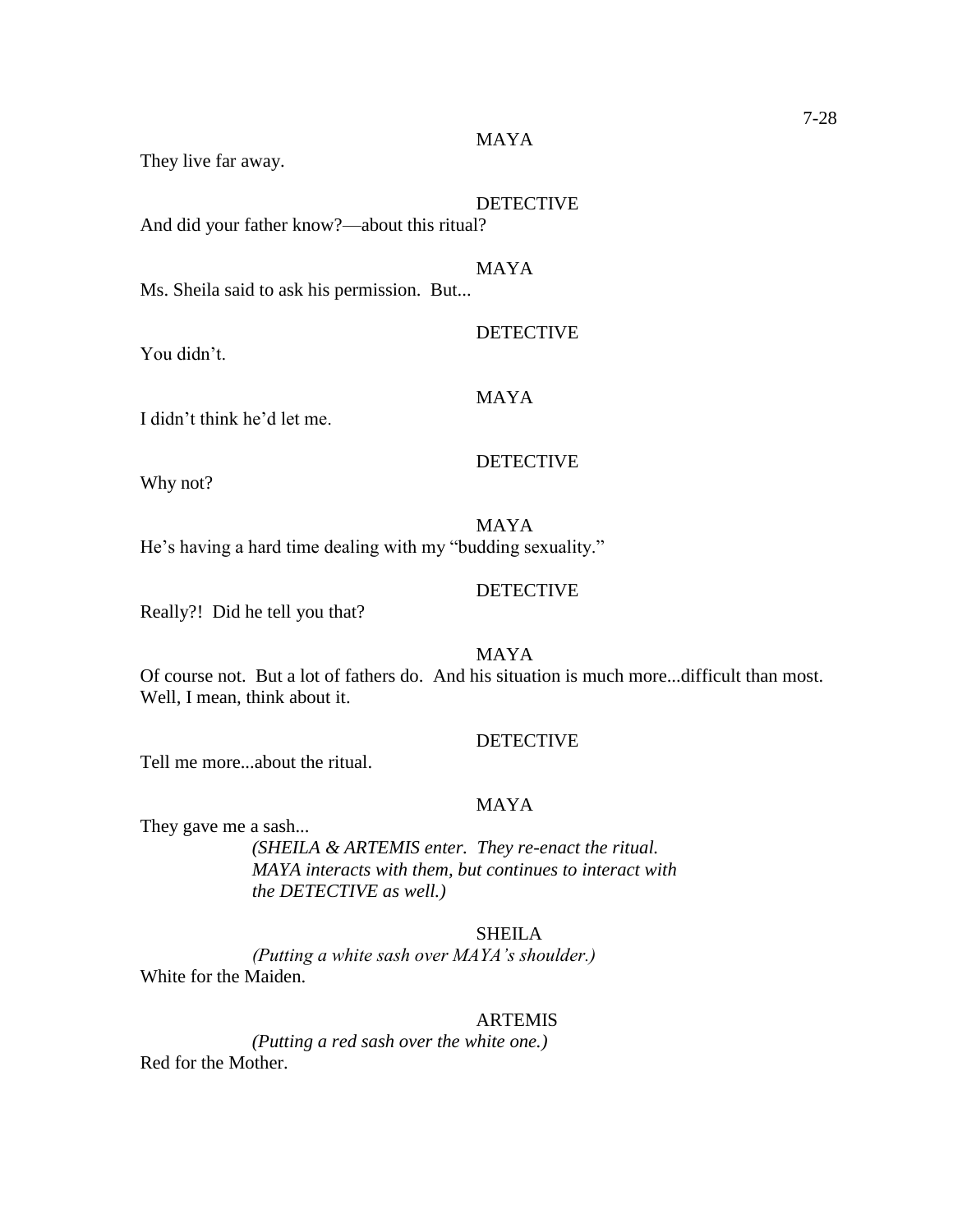#### SHEILA

And many years from now...black for the Crone.

#### ARTEMIS

The three faces of the Goddess.

# MAYA

*(To DETECTIVE.)*

Crone is the wise old woman. "She who understands and counsels."

#### **DETECTIVE**

And do they have a rite of passage for that too?

MAYA Oh yes. Artemis had a croning ceremony for one of her old teachers.

### **DETECTIVE**

I see.

# MAYA

Do you?

#### DETECTIVE

Yes. I do. Getting back to *your*...ceremony...

## ARTEMIS

Come, let us gather round the table and celebrate the life-blood that surges in Susan and Maya!

#### MAYA

#### *(To DETECTIVE.)*

There was special food that everyone brought. A lot of it was red—I remember laughing when I saw all that red on the table.

#### SHEILA

Let us give thanks for chili and lasagna and tomato bread and cherry pie!

#### ARTEMIS

For strawberries and raspberries, for apples and watermelon and for the juice of the pomegranate!

#### MAYA

Even the tablecloth is red and white!

#### ARTEMIS

*(Addressing the imaginary guests.)*

Sharing time!

#### 7-29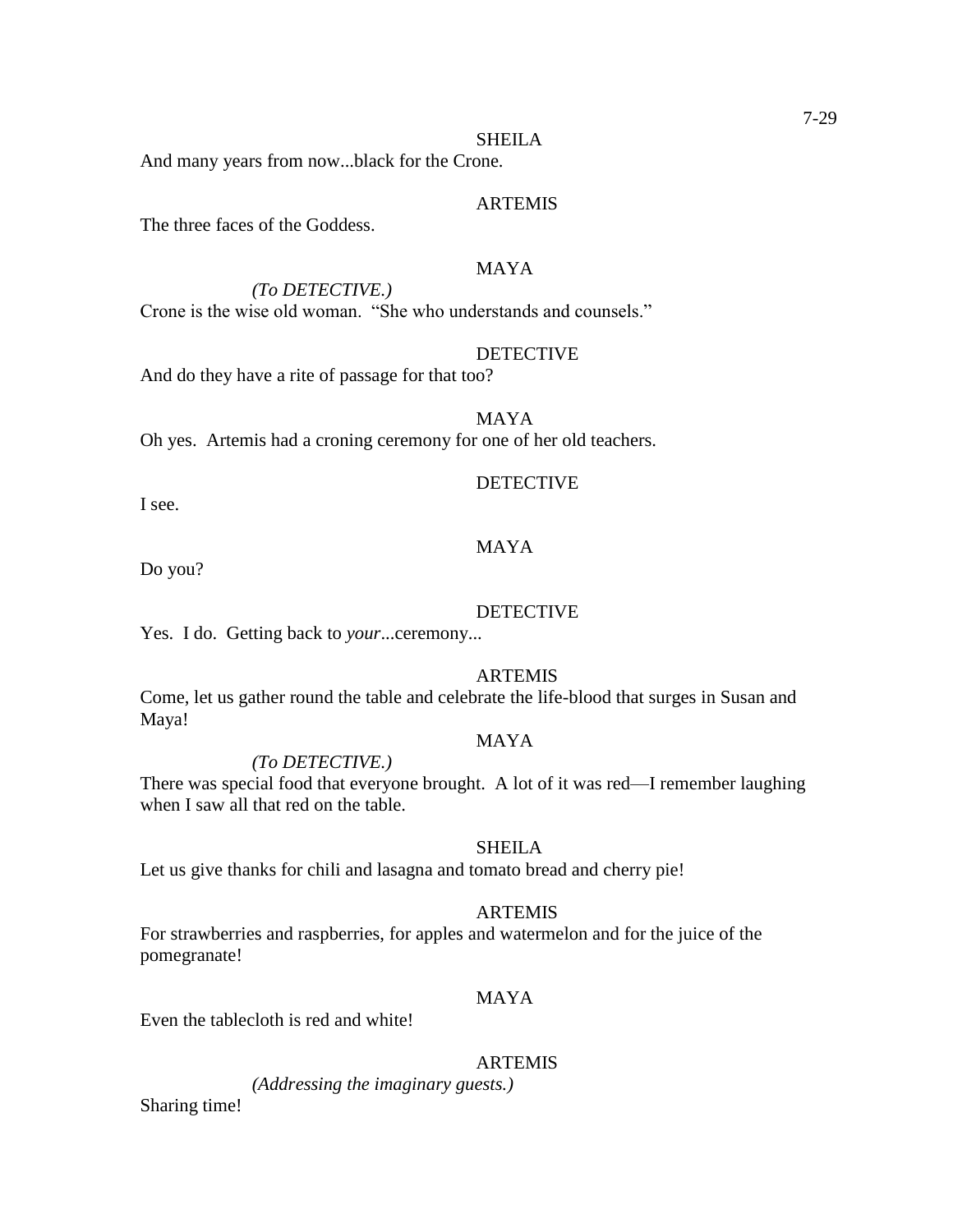Yes, time for stories!

#### ARTEMIS

Our "oral history."

#### SHEILA

Tell us what happened when you got *your* first period!

# MAYA

*(To DETECTIVE.)* And there were presents too! Some of them were funny—

#### ARTEMIS

*(Pulling a tampon puppet from her pocket and making it dance for MAYA.)* A puppet made of tampons.

#### **DETECTIVE**

Did Ms. Dunn give you a present?

*(To DETECTIVE.)*

# MAYA

Two.

*(Taking the CD that SHEILA hands her. To SHEILA)*

It's an opera!

#### SHEILA

*Lakmé*. It's about a beautiful Indian girl who falls in love with a dashing English officer. Of course her father disapproves and she poisons herself in the end. Very sentimental, but the music's great.

### ARTEMIS

*(Snatching it away playfully.)* A prime example of colonialist mythologizing. Asian women going ga-ga over Western men even though they are the enemy. Like *Madame Butterfly. (SHEILA and ARTEMIS laugh, slide the sashes off* 

*MAYA, and exit.)*

# DETECTIVE

And the other present?

#### MAYA

A pair of earrings with tiny garnets in them. It's my birthstone. *(She holds her earlobe to display it.)* The color of blood.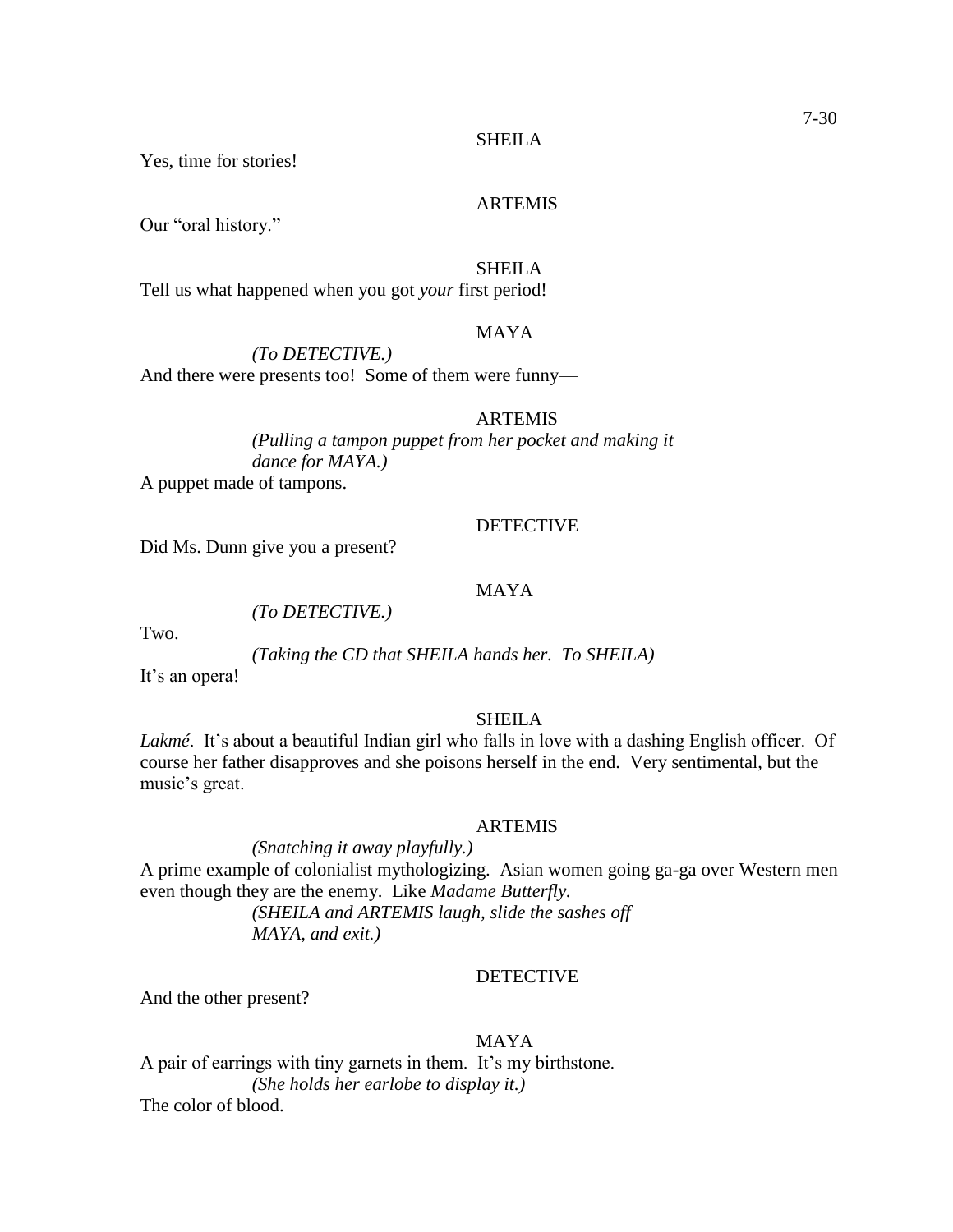#### **DETECTIVE**

They're very nice.

#### MAYA

Yes. She has—she had—a talent for that. Saying the right thing. Giving the right gift. *(She starts to cry quietly. DETECTIVE gives her a handkerchief.)*

DETECTIVE

Do you need a few minutes?

# MAYA

No, I'm all right.

# DETECTIVE

What time was it when you found her?

MAYA

I'm not sure. About ten, I guess. Choir rehearsal always let out at nine.

#### **DETECTIVE**

Why did you go back to the church?

#### MAYA

I forgot my umbrella. I took it to choir because it looked like it might rain again. But it didn't. So I didn't think of it when I left.

# **DETECTIVE**

What made you think of it an hour later?

#### MAYA

I was packing up the stuff I would need for school the next day. It had been raining all week.

DETECTIVE So when you went back to the church, the door was still unlocked?

# MAYA

Yes.

#### DETECTIVE

Did you see anyone else in the church?

# MAYA

No. But I wouldn't have. I went right up to the loft because of the noise.

#### DETECTIVE

The noise?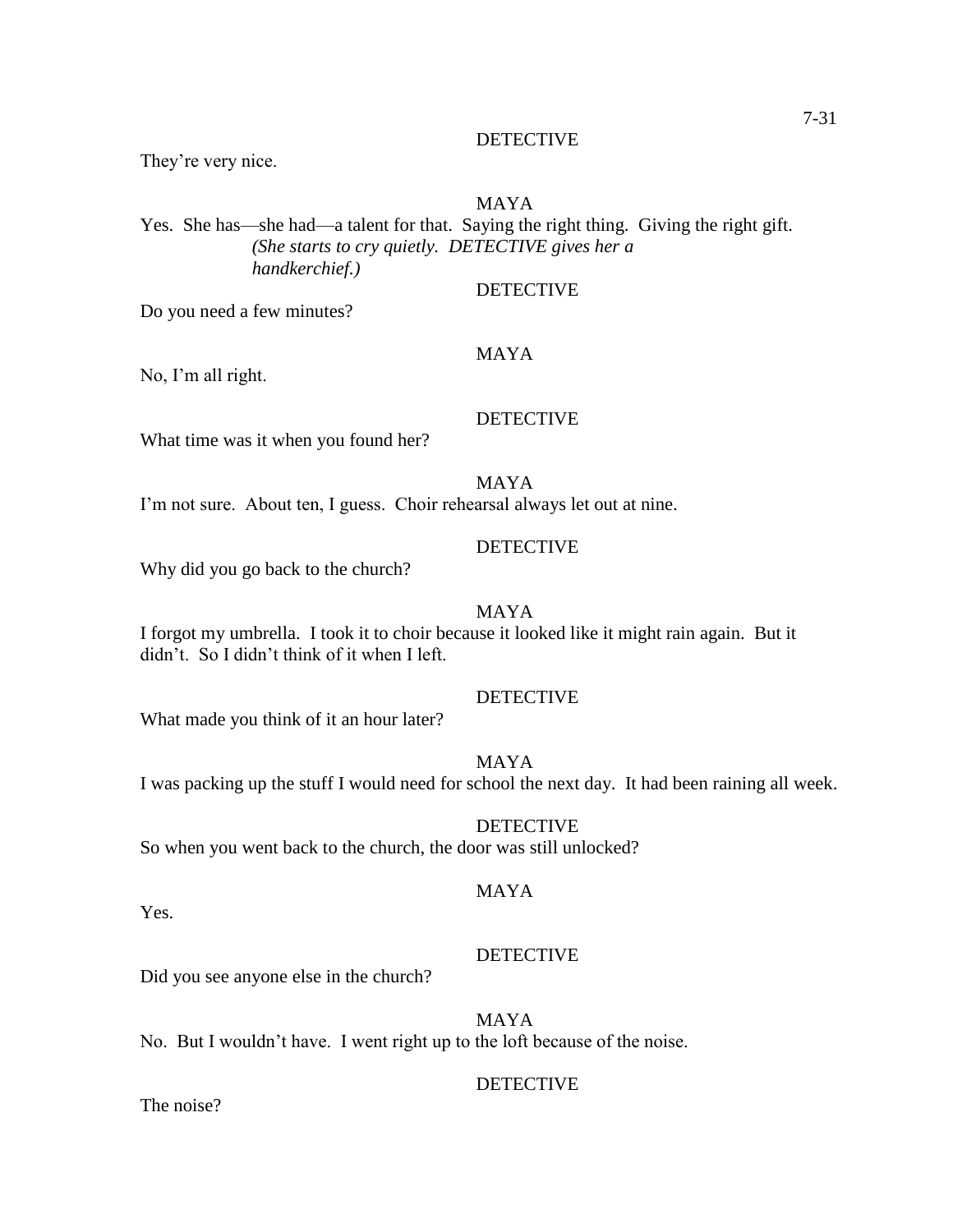MAYA

The organ. It was making a terrible sound. A loud discord. Like all the wrong notes being held forever.

*(She fights for control.)*

#### **DETECTIVE**

I know this is hard, Maya. *(She nods.)* Can you describe what you saw when you got to the loft?

#### MAYA

She was slumped over at the organ. I thought maybe she had passed out. But when I got closer, I saw all the blood. Her head was on the upper keyboard. Her hands, on the lower one, with her chest pressed against them. There was blood all over the place...dripping from the top keyboard to the bottom one, making the crevices between the keys seem deeper. Her white sweater was soaked red. But not her hair. It was clean and shiny like nothing was wrong. I could see the blood was coming from her neck...that her...

*(Touching the side of her throat.)*

that her throat had been cut.

#### DETECTIVE

**DETECTIVE** 

DETECTIVE

DETECTIVE

What color was the blood?

#### MAYA

Color? What do you mean? Red, of course.

Bright or dark?

MAYA

MAYA

Bright. … Like my sash.

And was she still bleeding?

I...I don't know.

What did you do?

MAYA I think I screamed. I don't remember. The organ was shrieking. Such an ungodly noise.

#### DETECTIVE

Then what did you do?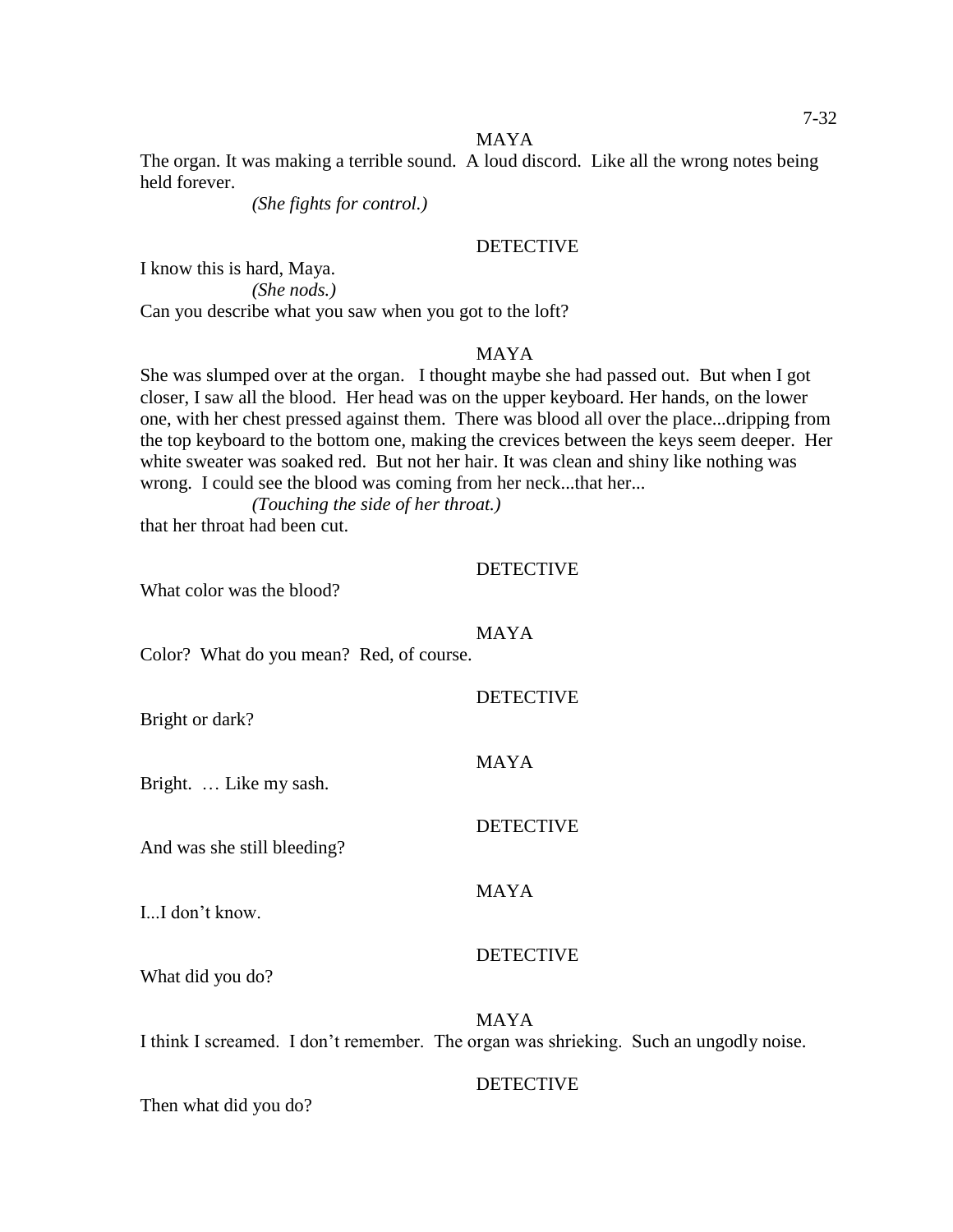I...ran to get help.

DETECTIVE Did anything unusual happen at choir practice that night?

Unusual?

**DETECTIVE** 

MAYA

MAYA

What kind of mood was Ms. Dunn in?

MAYA We were learning some medieval chants by Hildegard of Bingen. At first she seemed excited.

| Excited by medieval chants?             | <b>DETECTIVE</b> |
|-----------------------------------------|------------------|
| You wouldn't understand.                | <b>MAYA</b>      |
| And then?                               | <b>DETECTIVE</b> |
| And then what?                          | <b>MAYA</b>      |
| You said she seemed excited "at first." | <b>DETECTIVE</b> |

MAYA

Well, she had a bad cold. You could see she was tired and miserable—like we all get when we're sick. She probably should've canceled rehearsal, but she never would do that even if she was dy—

*(Catches herself.)* It made her impatient…off her game.

# DETECTIVE

What do you mean?

# MAYA

Well, when she tried to demonstrate a phrase of music, to sing it for us, she couldn't. Her voice broke. Because of her cold, I guess.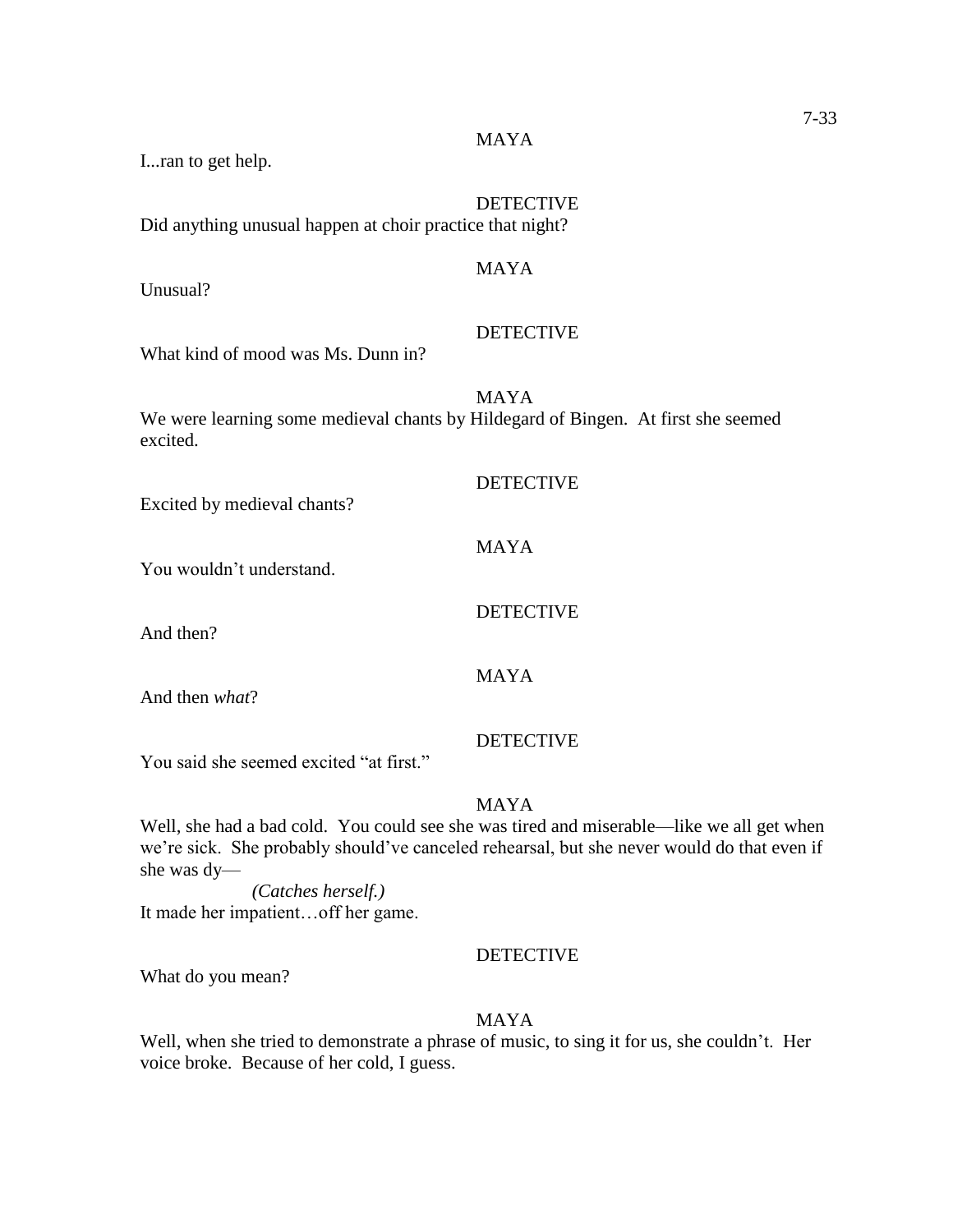Anything else?

#### MAYA

As rehearsal wore on, she got pretty sharp in her corrections.

#### **DETECTIVE**

Of whom?

### MAYA

Of whoever sang a wrong note.

### DETECTIVE

Did she argue with anyone? Anyone come late for practice?

### MAYA

Mr. Cameron came late—he's the science teacher at the school. He's always late. Usually she just gives him a look that says she is immensely disappointed in him.

#### **DETECTIVE**

But this night?

#### MAYA

She made a snide remark—something about needing to upgrade his time-management skills.

# DETECTIVE

And what did he say?

Nothing. He just turned red.

### DETECTIVE

Embarrassment?

### MAYA

MAYA

More like he was annoyed.

# DETECTIVE

Do you remember if anyone lingered when choir let out?

MAYA I don't know. I left right away—I still had homework to do.

#### DETECTIVE

Maya—I want you to think real hard. Put yourself back in the choir loft. You enter the church and hear the deafening noise. You bound up the steps, through the door to the choir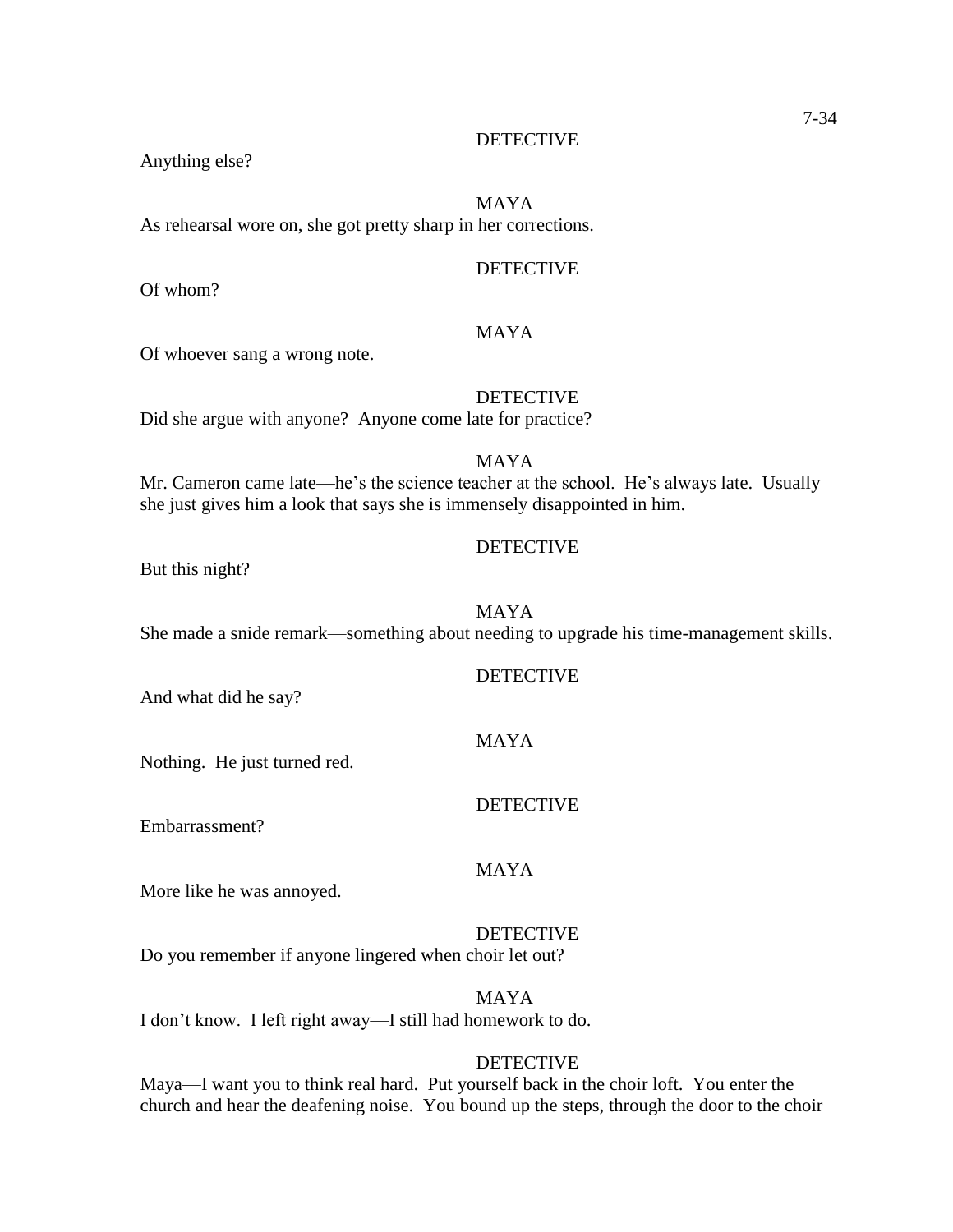### DETECTIVE *(Cont.)*

loft. You see her slumped over the organ. You go to her. Your eyes take in the terrible scene. They move downward. You notice her head, her hands, the blood on the keys. Do you see anything else?

### MAYA

Anything else?

### DETECTIVE

The weapon used to kill her. Did you see a knife? Near the organ pedals maybe...or on the floor?

### MAYA

*(Beat.)* No. I'm sorry...

*(Begins to cry.)*

*(Crossfade.)*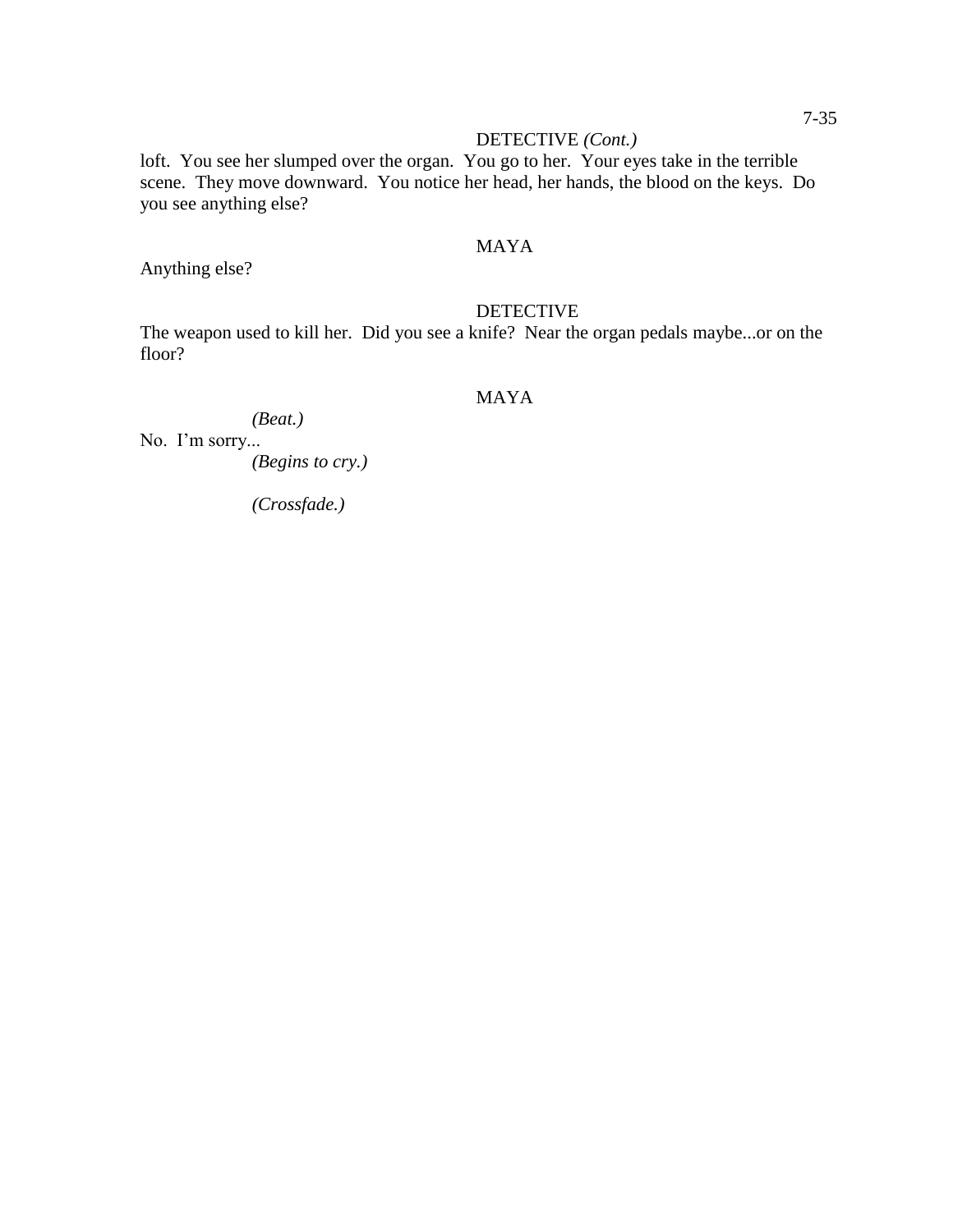### **Scene 8**

*Lights up on ARTEMIS, continuing her slide lecture.*

### ARTEMIS

*(Slide 1.)*

Kali's *yantra* is the inverted pyramid, symbolic of the sacred pubic triangle. *(Slide 2.)*

When we construct it, we invite the deity to come to us.

*(Slide 3.)*

The *yantra* symbolizes the life force. The dot in the center is the *bindi*, the seed of life. *(Slide 4.)*

Sometimes this life force is depicted as Kali dancing on the cosmic couple, whose desire brings all of creation into existence.

*(Slide 5.)*

Another popular image is that of Kali as the Ocean of Blood from which the universe emerged and into which it will return. In some villages, her statue is covered with bloodstained clothes during a part of each month imagined to be her menstrual period, and these garments are then prized as potent medicine.

*(Slide 6.)*

In her temple at Calcutta, animals are "sacrificed" to the Goddess, a ritual enacted in gruesome filth.

*(Lights out on slide screen.)* The preferred method of sacrifice is beheading

*(Beat.)*

because when the throat is slit... the blood drains quickly.

*(Beat.)*

*(Crossfade.)*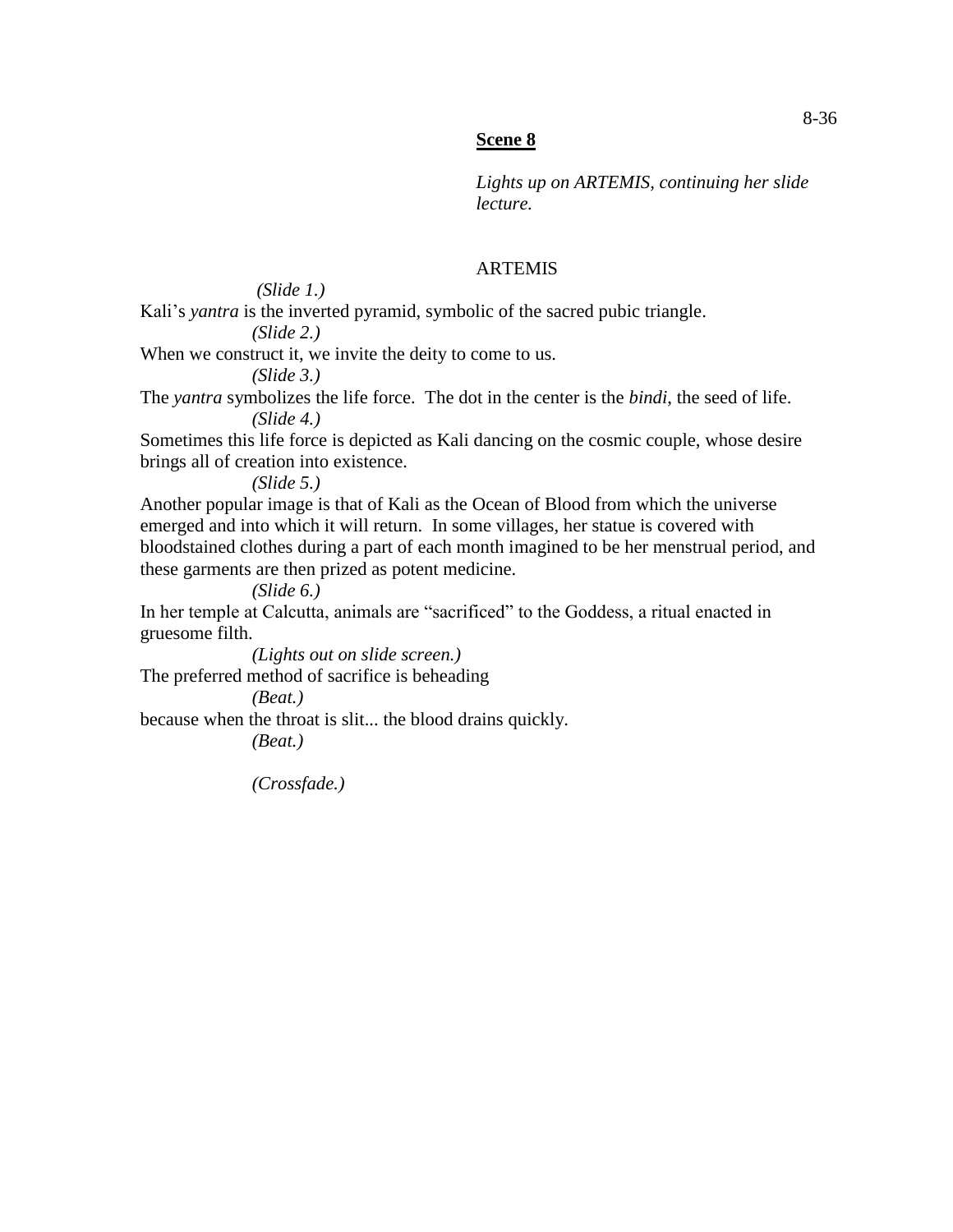*Lights up on DETECTIVE and ARTEMIS.*

### DETECTIVE

Did she have any enemies?

### ARTEMIS

Let's see...conservative Republicans, the Religious Right, Jewish orthodoxy, the Catholic Church, the Mormons, the Muslims, the Christian Coalition, the Ku Klux Klan, the National Organization for Marriage, Focus on the Family, the Family Research Council, Concerned Women for America, the Eagle Forum—and all the people who believe them. Shall I go on?

#### **DETECTIVE**

So you want to think it was a hate crime?

### ARTEMIS

*Want* to think? No! I don't *want* to think about it at all. But, as you can imagine, that's not easy.

### **DETECTIVE**

Yes. I'm sorry…. Did you ever hear Father Prasad preach against it?

#### **ARTEMIS**

Against murder?

#### DETECTIVE

Against homosexuality.

#### ARTEMIS

Ah—the greater sin. No. I never heard him preach.

### DETECTIVE

You never went to church with Sheila?

#### ARTEMIS

I'm not Catholic. But you must know that from your…background check.

### DETECTIVE

But she was...her choir—you never heard them sing?

#### ARTEMIS

For special occasions...I went to final rehearsals.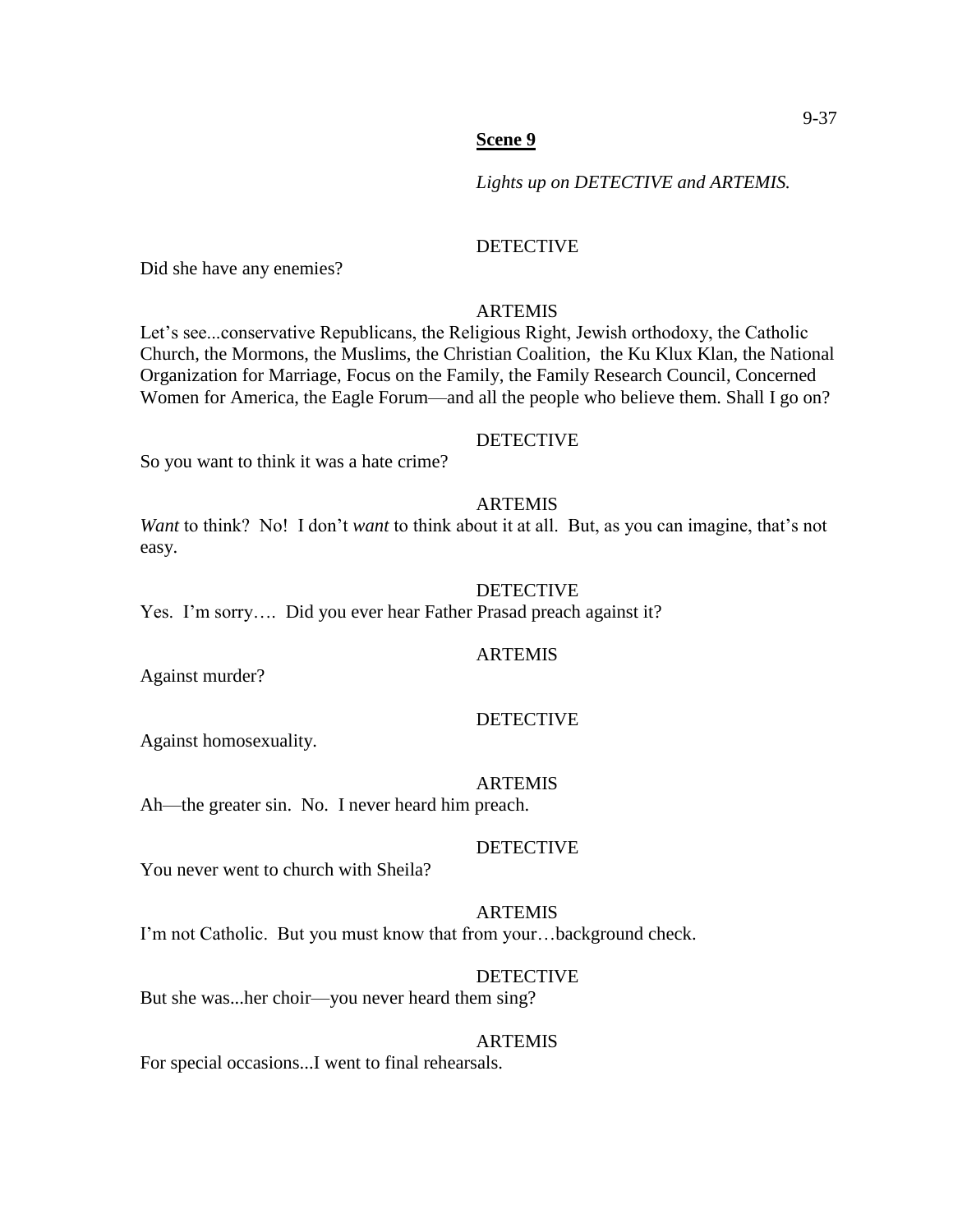But not to the services.

### ARTEMIS

No.

### **DETECTIVE**

Was religion a source of tension between you?

### ARTEMIS

Is that any of your business?

### DETECTIVE

So it was.

### ARTEMIS

Look, once in a while we argued about whose turn it was to fix dinner or take out the trash or mow the lawn. Maybe we disagreed about whether we should get the Verizon package or how much we could afford to spend on a vacation and where we should go. We fought about the same things other couples fight about—money and work and...

### DETECTIVE

Other women?

### **ARTEMIS**

Am I a suspect here?

Only if you behave like one.

#### ARTEMIS

DETECTIVE

And if I were the bereaved *husband*...?

DETECTIVE Do you know the percentage of murders committed by husbands, boyfriends—

#### **ARTEMIS**

I'm *not* a boyfriend!

### DETECTIVE

—mistresses, live-in lovers—

#### ARTEMIS

Partners! We were life partners! *(Beat.)*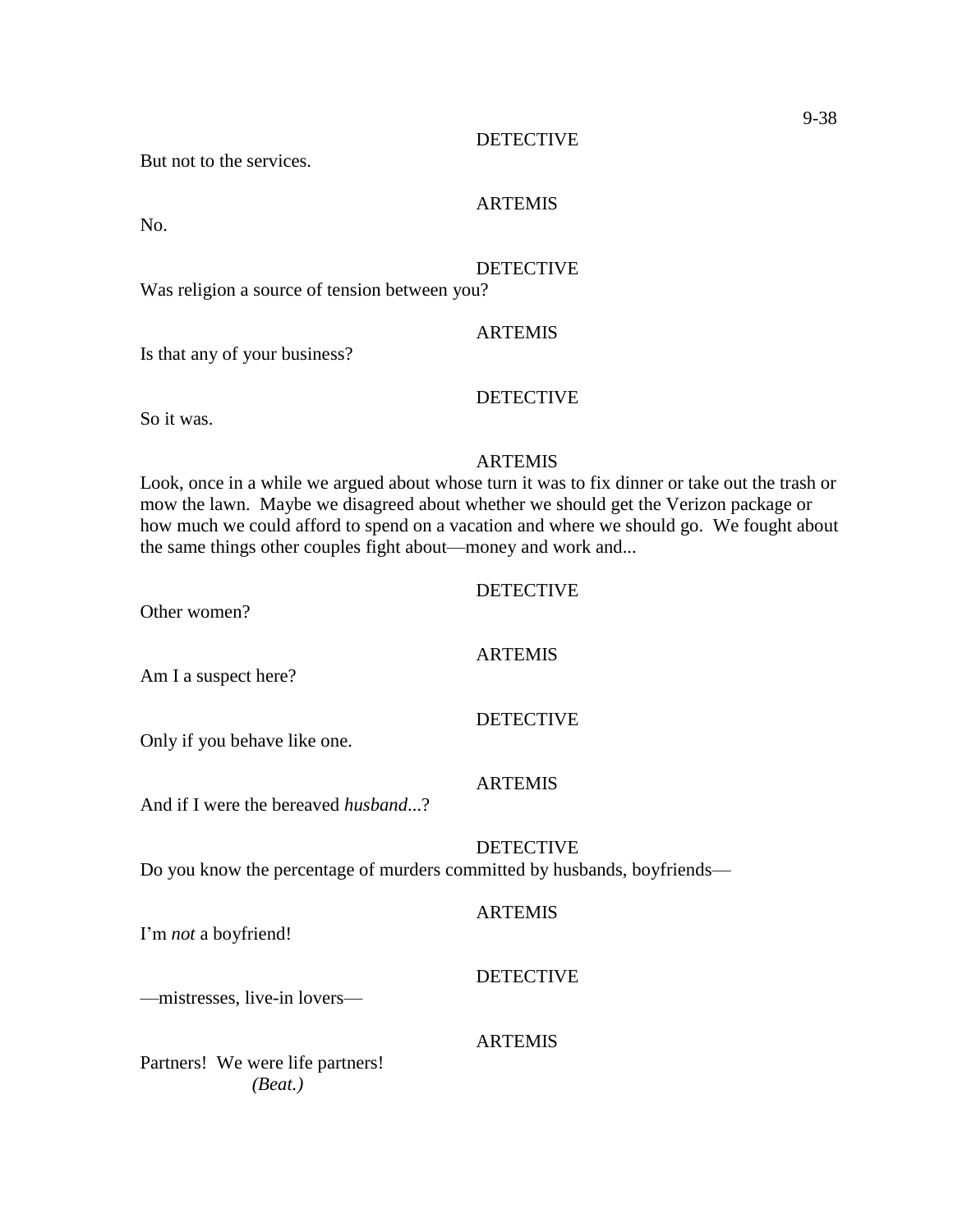| How long?                                                                                 |                  |  |
|-------------------------------------------------------------------------------------------|------------------|--|
| Ten years this May.                                                                       | <b>ARTEMIS</b>   |  |
| I'm sorry. I really am. I know what it's like to lose a loved one to violence.<br>(Beat.) | <b>DETECTIVE</b> |  |
| Can you think of any of her colleagues who had any reason to kill her?                    |                  |  |
| Reason? No.                                                                               | <b>ARTEMIS</b>   |  |
| How about a jealous ex?                                                                   | <b>DETECTIVE</b> |  |
| He's been happily married for ages.                                                       | <b>ARTEMIS</b>   |  |
| He?                                                                                       | <b>DETECTIVE</b> |  |
| It happens.                                                                               | <b>ARTEMIS</b>   |  |
| A student disappointed with his music grade?                                              | <b>DETECTIVE</b> |  |
| It's an <i>elementary</i> school.                                                         | <b>ARTEMIS</b>   |  |
| Your point being?                                                                         | <b>DETECTIVE</b> |  |
| She made music fun—the kids loved her.                                                    | <b>ARTEMIS</b>   |  |
| It only takes one who didn't.                                                             | <b>DETECTIVE</b> |  |
|                                                                                           | <b>ARTEMIS</b>   |  |

There may have been fifty—not every kid is willing to risk making a fool of himself. But I don't know of any who would kill her for making him sing. I'm telling you she loved those kids.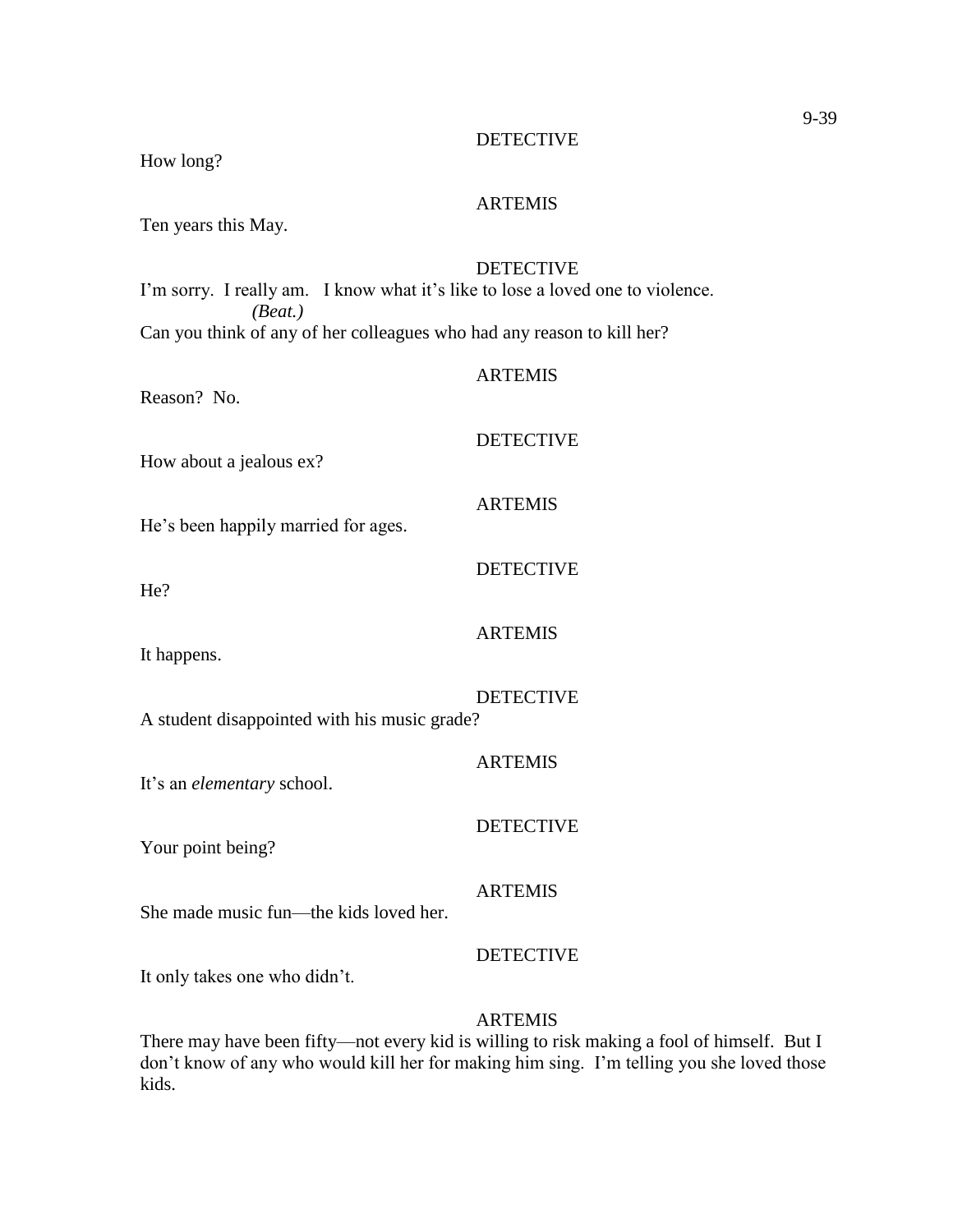Equally?

### ARTEMIS

What do you mean?

### **DETECTIVE**

With all that "love" going around, there must have been some jealousy?

### ARTEMIS

Oh please. You really think this was a crime of passion committed by a twelve-year-old?

### DETECTIVE

What about *former* students?

### ARTEMIS

The high school kids were welcome in the adult choir.

#### **DETECTIVE**

Where everyone was "equally" loved.

### **ARTEMIS**

Where everyone loved singing.

### **DETECTIVE**

What was she doing in the church that late?

### ARTEMIS

The church was only across the street. She often stayed after to practice the organ. We have a piano at home, but it's not the same. She always said.

### **DETECTIVE**

But she was miserable with a cold. Wouldn't she want to get home?

#### ARTEMIS

You're obviously not a True Believer. There is no misery that playing the organ can't make better—at least for a little while.

#### DETECTIVE

And...where were you that night?

### ARTEMIS

Home.

#### DETECTIVE

Alone?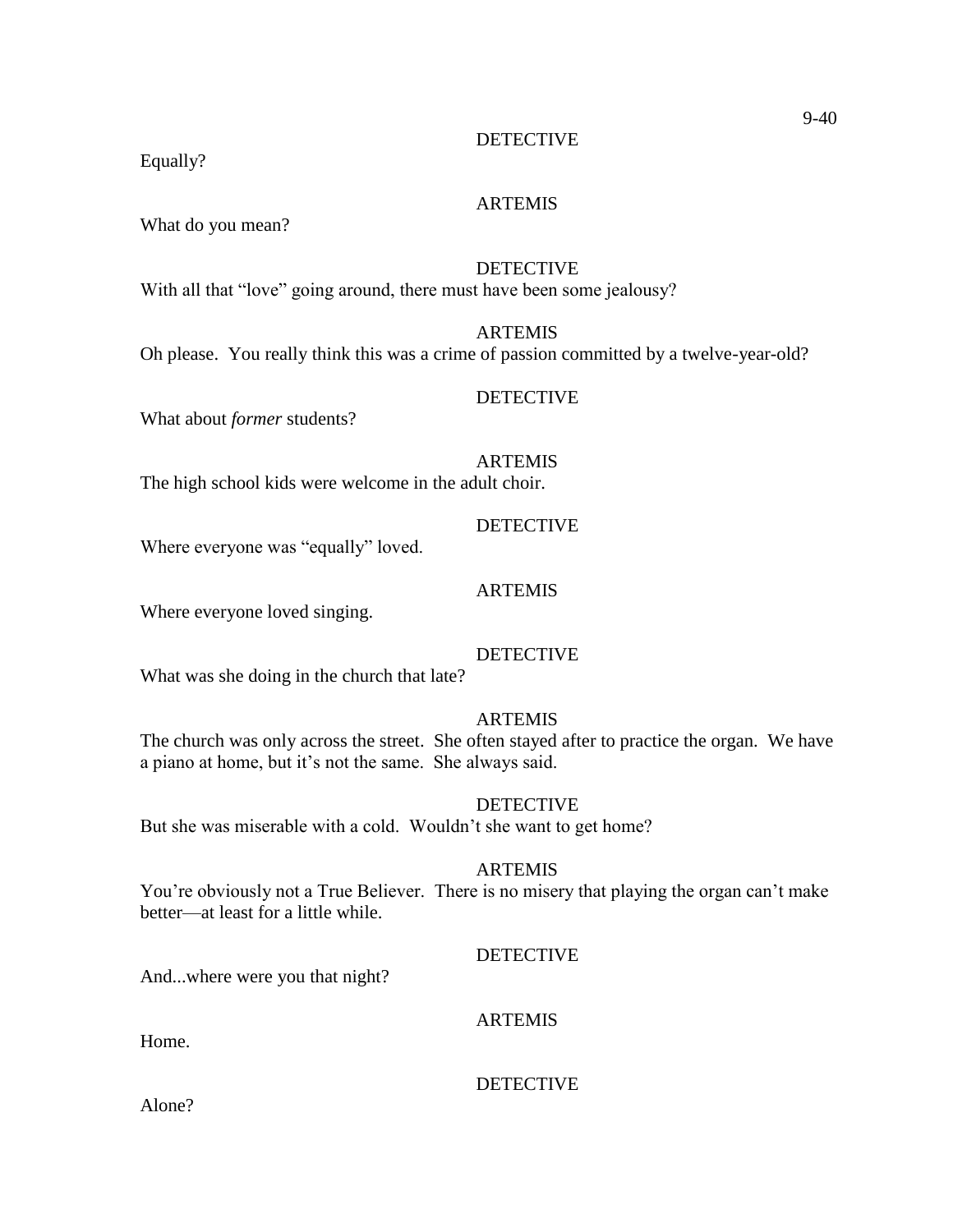#### ARTEMIS No, I was entertaining a trio of kinky leather dykes. They can all vouch for me.

DETECTIVE

# You know, I'm not the enemy here.

### ARTEMIS

**DETECTIVE** 

Then why are you treating *me* like one?

I have to do my job.

### ARTEMIS

Yeah, you cops are a dedicated lot. Like the ones in the All-American town where I grew up. The ones who ignored the pleas of the lesbian being stalked, who were busy looking the other way while she was cut up and raped.

### DETECTIVE

*(Shouting.)*

I'm not those cops! Look at me! You think I don't know what prejudice looks like? What it feels like to be despised? You think you've got a corner on discrimination?

### ARTEMIS

At least you've got civil rights in every state . You've got—

DETECTIVE

I've got a black face. No law is going to protect me from a bigot's hatred.

### ARTEMIS

It'll make him think twice before he acts on it.

### **DETECTIVE**

Listen to me. What I do is more than a job to me; it's a mission. I am trying to find this murderer and bring him to justice

#### ARTEMIS

How can you believe in justice? Don't you live in the world? Are you blind and deaf? Don't you see how innocent people suffer? There is no cosmic justice. Justice is just a category we've created. An idea we made up.

### **DETECTIVE**

Which some of us try to implement—

### ARTEMIS

—in a world that's basically unjust.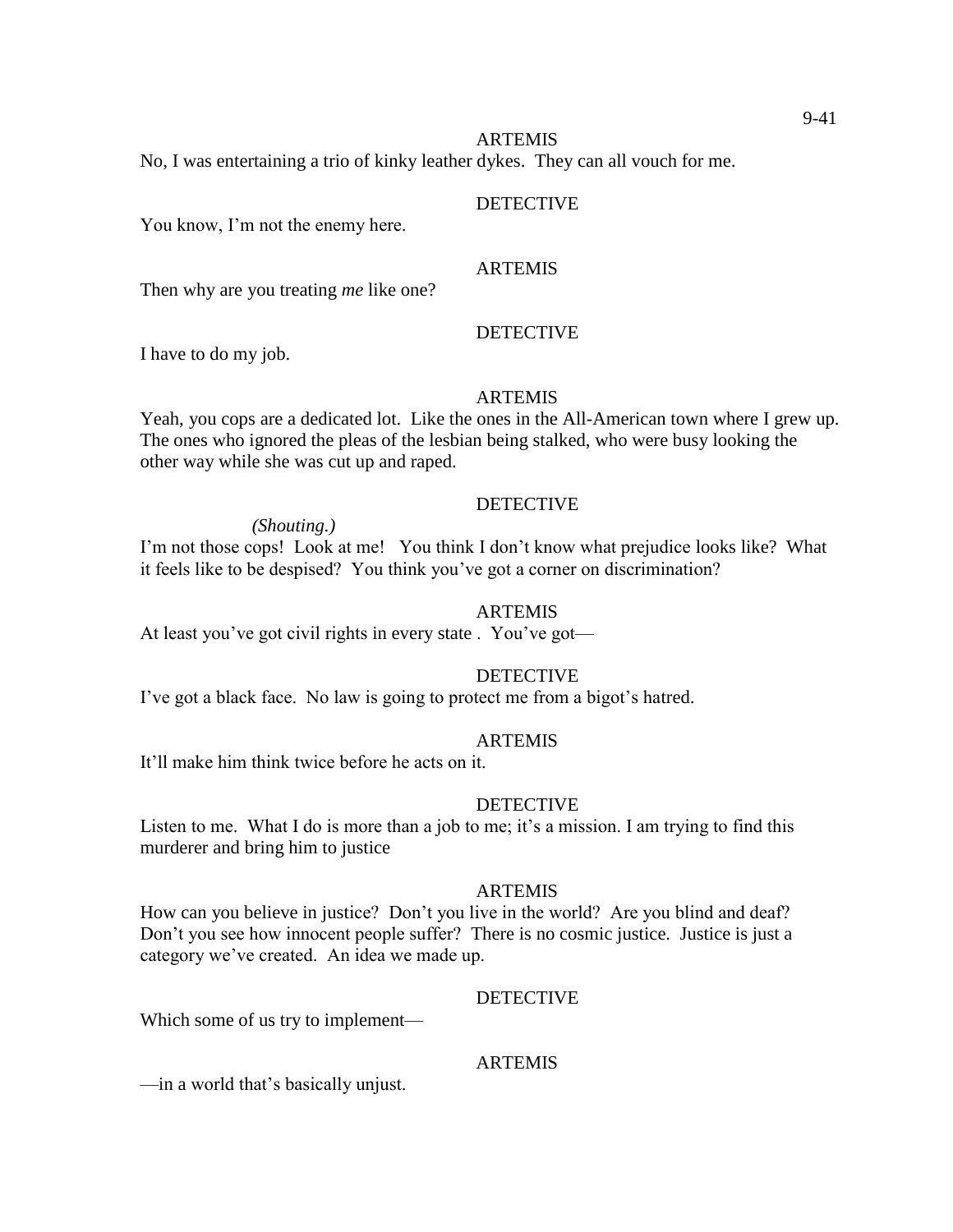What's the alternative? *(Beat.)* I really am on your side.

#### ARTEMIS

Are you?

**DETECTIVE** Let's get back to you. I thought you said you weren't religious?

#### ARTEMIS

I said I wasn't Catholic.

#### **DETECTIVE**

Then why did you spend six months living with... *(Checks notes.)* the Carmelite nuns in Avila?

#### ARTEMIS

For the same reason I spent six months with the Buddhist nuns in Kyoto and a year in the ashram in Calcutta. Oh, yes, and I ate a little peyote in Mexico and smoked a little dope in L.A. Whoops! Now you know—guess I'll never be able to run for president.

#### **DETECTIVE**

So it was research?

#### ARTEMIS

I was a graduate student. Writing my dissertation on "Images of the Divine in 18th-century Art." My roommate—a psyc major—was reading William James's *The Varieties of Religious Experience*. Know it?

#### DETECTIVE

Afraid not.

#### ARTEMIS

James looks at the writings of mystics—people who claim to have had direct encounters with God and notices that their descriptions of these ineffable experiences are uncannily similar. They're from all different religions, believe in different deities; yet the psychological *experience* is the same.

#### **DETECTIVE**

So you decided to test this out.

#### ARTEMIS

Why not? I was young. My adviser knew how to get grant money.

9-42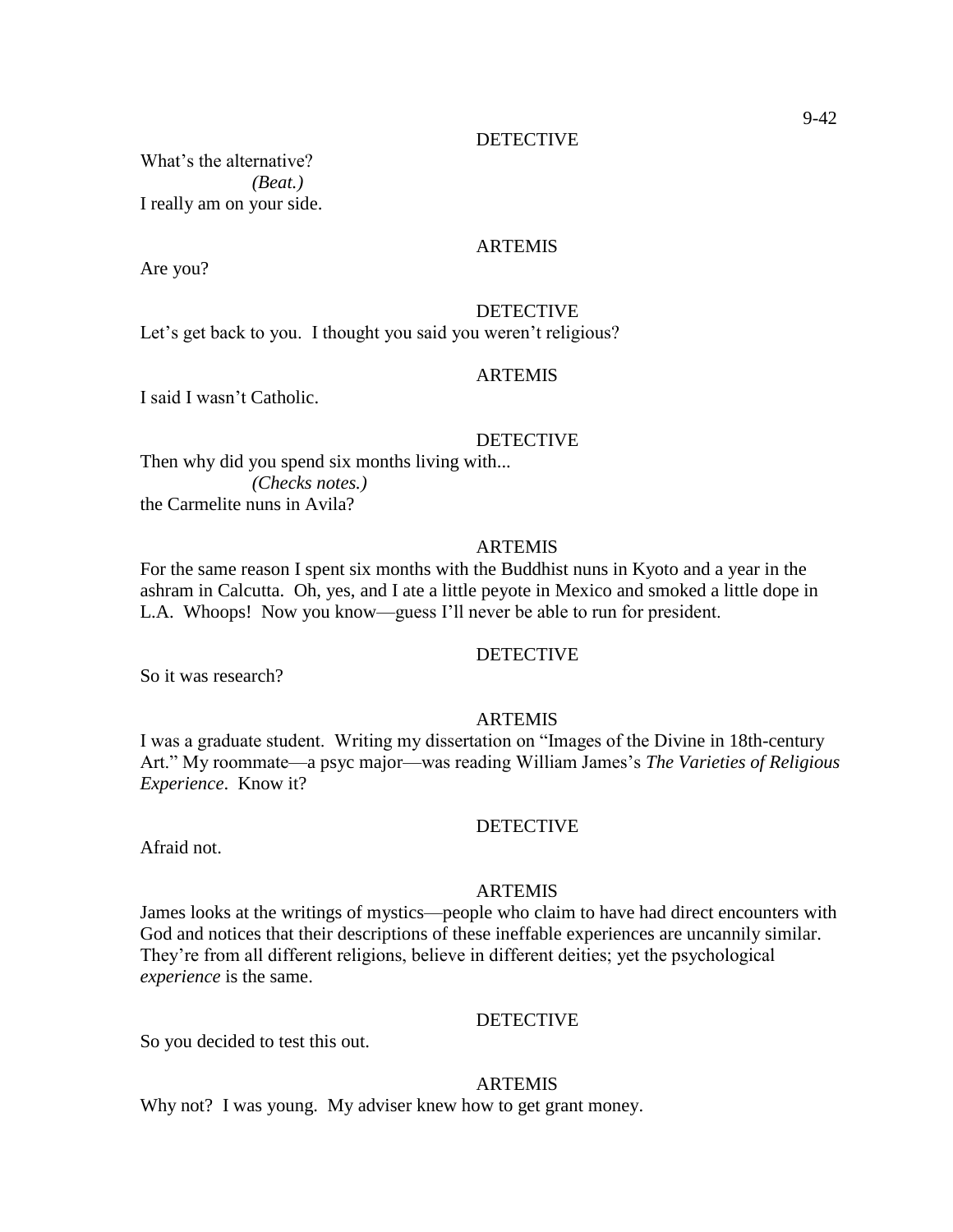#### ARTEMIS

Oh yes. God was in the passion of the seekers—even the ones who sought to be without passion.

### DETECTIVE

And did you have any mystical experiences?

#### ARTEMIS

Only while studying the art.

### DETECTIVE

Ah…. God works in mysterious ways.

### **ARTEMIS**

So she does.

### **DETECTIVE**

*(Consulting notes.)* You're a museum curator. Were you always…on the administrative side of art?

### ARTEMIS

You mean have I always been a pathetically uncreative bean counter?

### DETECTIVE

Your words.

#### ARTEMIS

I started out in art restoration. Still do a bit of it from time to time. Quite therapeutic. Meditative, really. Some might say another kind of "religious experience."

#### DETECTIVE

### ARTEMIS

You've been talking to Maya.

Tell me about your...rituals.

### DETECTIVE

An impressionable girl.

#### **ARTEMIS**

And a very intelligent one.

#### DETECTIVE

How did Ms. Dunn reconcile being a practicing Catholic with...the goddess business?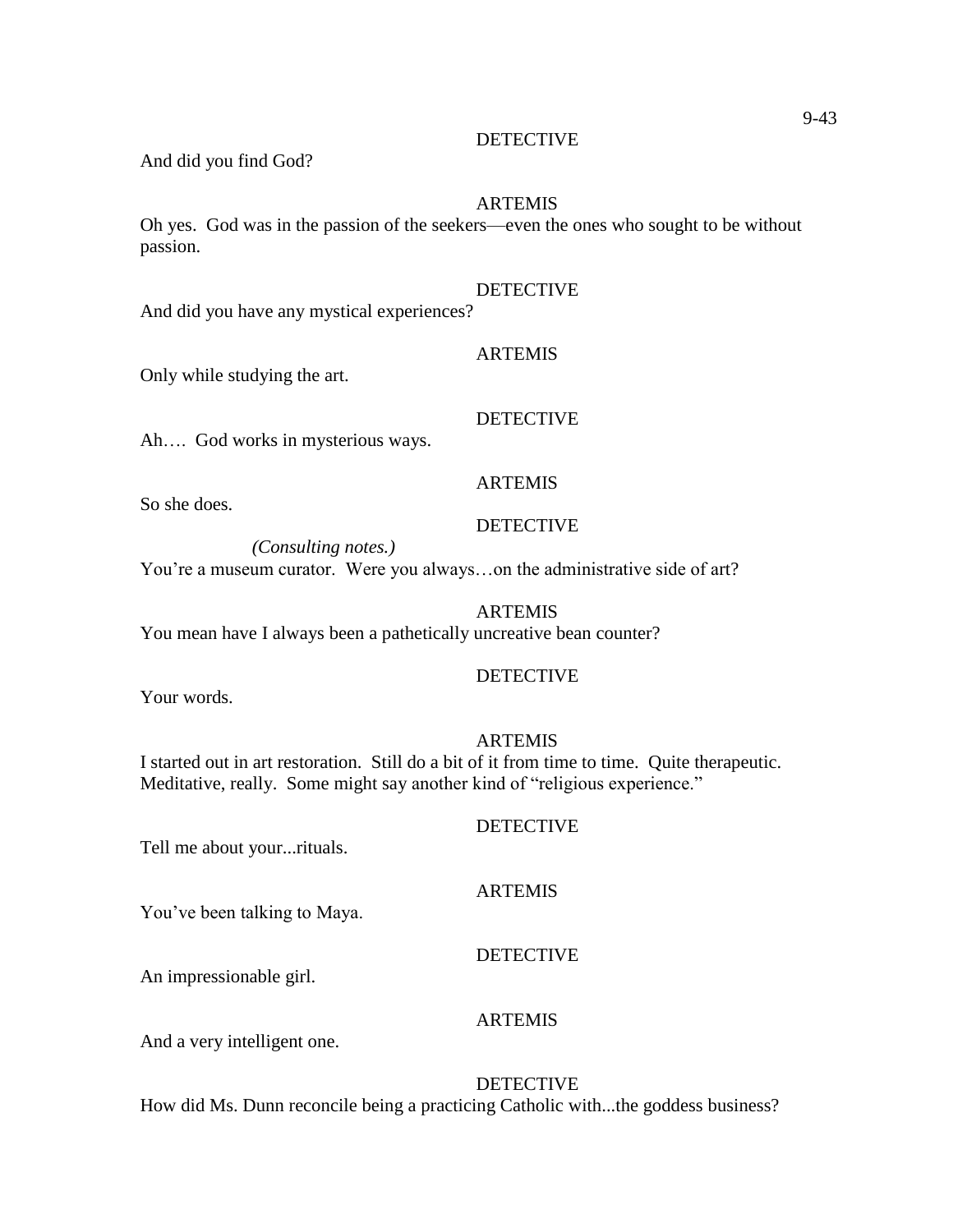She had a big heart—room enough for all. But if you want more specific details on how that's done, you could ask the nuns in our group. Sister Trinitas is organizing the solstice celebration. Would you like to come?

#### DETECTIVE

You said you didn't go to Catholic services with Sheila.

#### ARTEMIS

That's right.

#### DETECTIVE

But surely you went to services when you lived with the Carmelites.

#### ARTEMIS

That was a long time ago.

#### DETECTIVE

Perhaps your heart has shrunk since then?

### ARTEMIS

Or my tolerance for intolerance.

#### DETECTIVE

How much intolerance did Sheila encounter at work? Was she "out" there?

### ARTEMIS "Out" is a relative term. It's not like we had a church wedding.

#### **DETECTIVE**

But people knew.

#### ARTEMIS

Not because she told them.

#### DETECTIVE

What about you? Are you out at work?

ARTEMIS In the art world, pink triangles are part of the uniform.

### **DETECTIVE**

But Sheila had to be more...discrete?

#### **ARTEMIS**

You could put it that way.

#### 9-44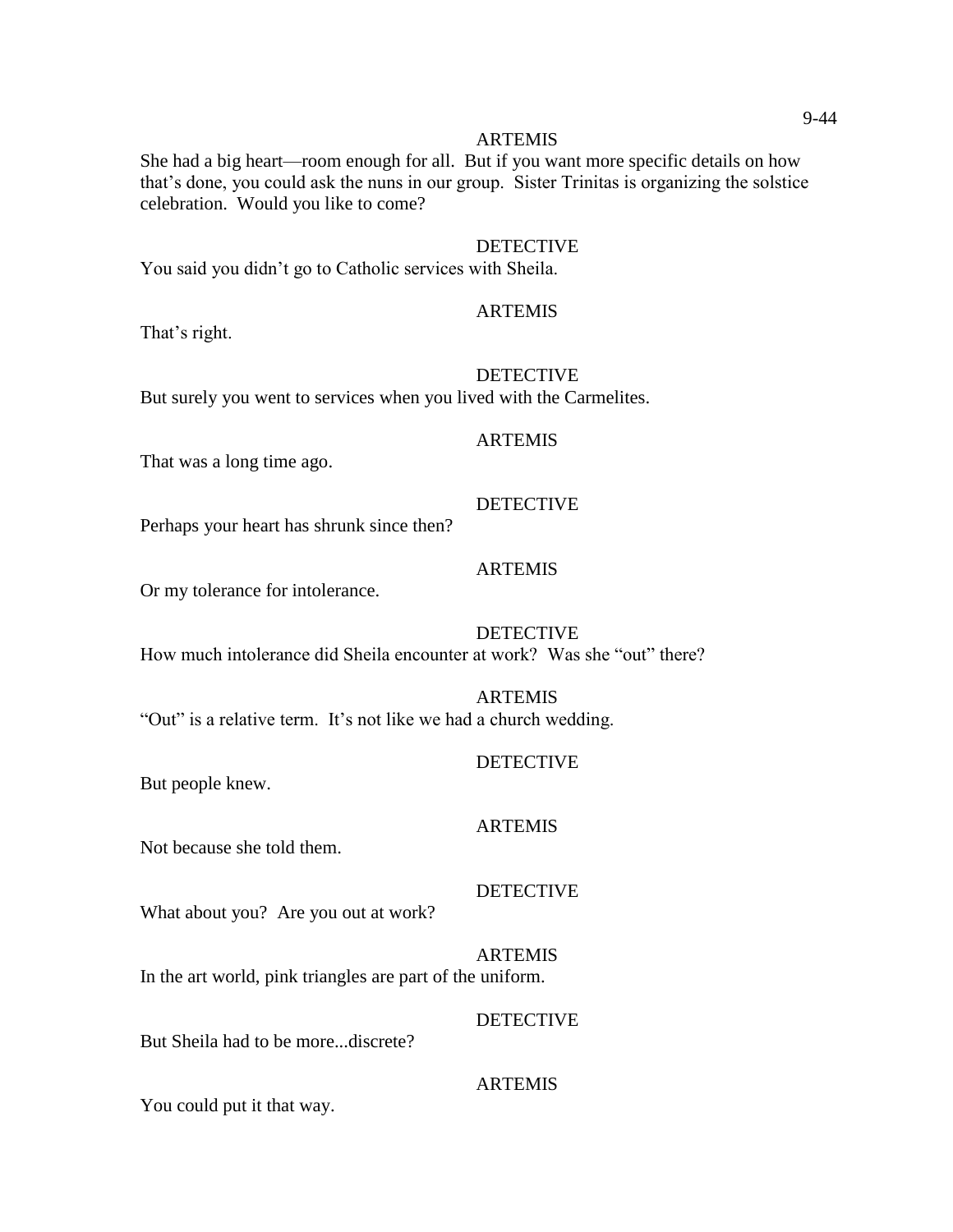ARTEMIS

How would *you* put it?

Sheila had to be more dishonest.

### **DETECTIVE**

In what way?

### ARTEMIS

Pretending. Pretending she wasn't in a committed relationship. Pretending she had no one who cared for her the way the other teachers' spouses cared for them. Pretending she was just "too busy" to go out with the eligible men they offered to introduce her to. Pretending she was satisfied with a celibate life—that she was "married" to her music, that I was a friend she shared a house with because it was cheaper and safer than living alone. Pretending to be somebody she wasn't.

| And was that a problem?                                    | <b>DETECTIVE</b> |
|------------------------------------------------------------|------------------|
| What do you think?                                         | <b>ARTEMIS</b>   |
| Who knew?                                                  | <b>DETECTIVE</b> |
| Our families. Though Sheila's would have preferred not to. | <b>ARTEMIS</b>   |
| What about her employer, Father Prasad?                    | <b>DETECTIVE</b> |
| Don't ask, don't tell.                                     | <b>ARTEMIS</b>   |
| But he knew.                                               | <b>DETECTIVE</b> |
| He figured it out.                                         | <b>ARTEMIS</b>   |
| And the neighbors?                                         | <b>DETECTIVE</b> |

Some didn't know—the ones who are deaf and blind. Some knew and acted like they didn't.

ARTEMIS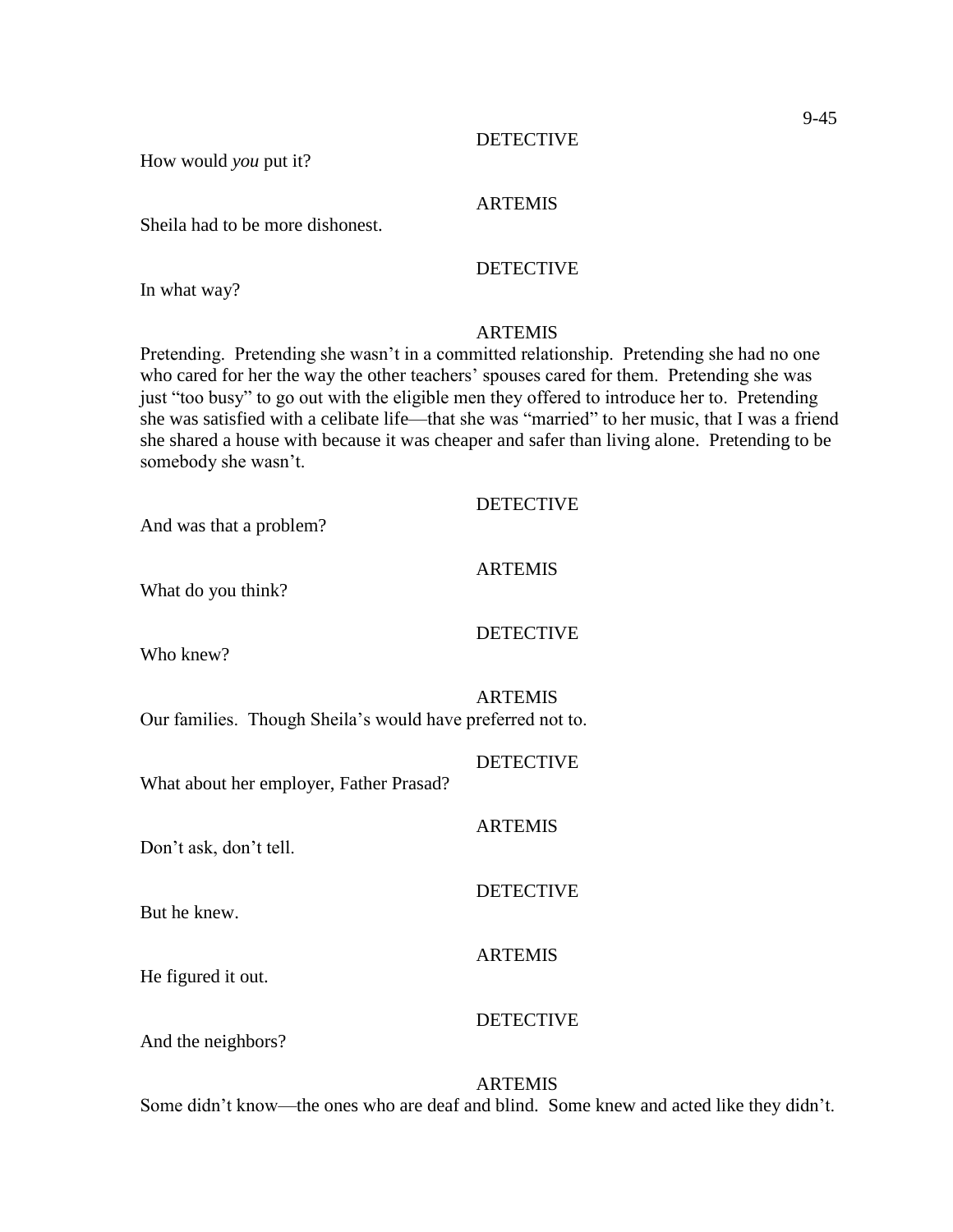#### ARTEMIS *(Cont.)*

A few knew and let us know it was okay. And a few...

#### DETECTIVE

Let you know it wasn't. *(ARTEMIS nods.)* What form did this...disapproval take?

### ARTEMIS

Mostly snubbing. You'd say good morning and not get an answer. Our house would be skipped when someone was collecting for the Heart Fund or giving out flyers for the block party. A parent wouldn't let a daughter come to our home for her piano lesson. Occasionally, our newspaper would disappear before we had a chance to bring it in. One Halloween, we got "Lezzie Bitches" soaped on the window.

*(She hesitates.)*

### **DETECTIVE**

Go on.

### ARTEMIS

When Sheila got her new car, someone scratched "Dykes die" just beneath the handle on the driver's side. Not big enough that anyone would notice when you drove by. Just big enough that every time she opened the door, she would be reminded that someone hated her for no good reason.

### DETECTIVE

Why didn't you tell me this before?

#### ARTEMIS

I tried to. You went on your Blacks-suffer-more-than-Queers rampage.

#### **DETECTIVE**

Were there other things...like that?

#### **ARTEMIS**

There might have been. I don't know.

### DETECTIVE

Wouldn't she have told you?

#### ARTEMIS

I got so angry about the car business. I wanted her to report it to the police. But she wouldn't.

#### DETECTIVE

Why not?

#### 9-46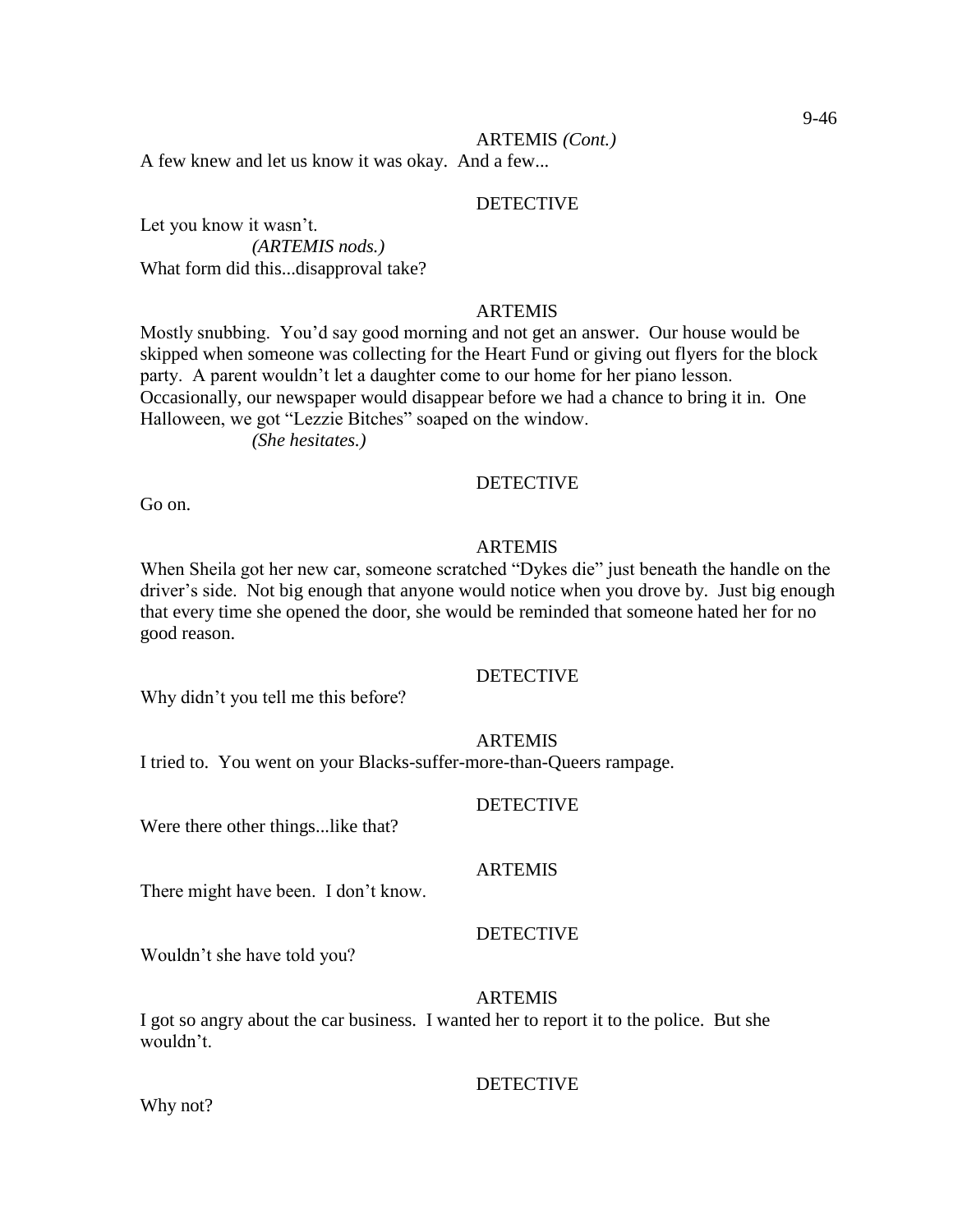#### **ARTEMIS**

She said it would only stir up trouble—neighbors being questioned. She thought everyone's knowing what had been done would be worse than just having it done.

### **DETECTIVE**

Was she scared or ashamed?

### ARTEMIS

Maybe both.

### DETECTIVE

Can you give me names—of these disapproving neighbors and parents?

#### ARTEMIS

The snubbers? Sure. But that's not a crime, is it—to ignore people you don't like. And the piano students' parents would never admit their real reason. The other damage was all conveniently anonymous.

#### DETECTIVE

If it *was* a hate crime…why kill Sheila and not you?

### ARTEMIS

The very question boring a hole in my brain.

### **DETECTIVE**

And the answer?

### ARTEMIS

Maybe I'm next. *(Crossfade.)*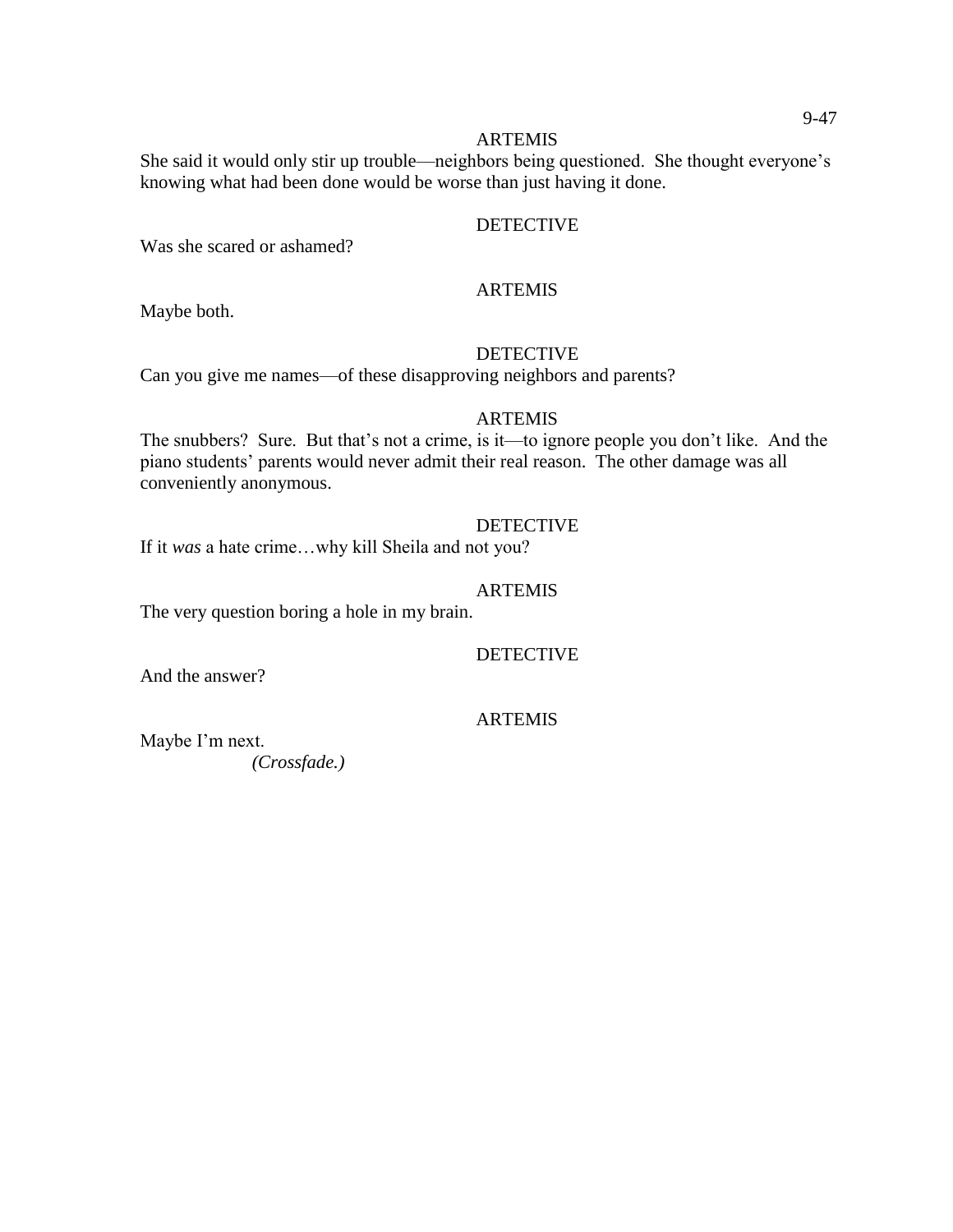#### **Scene 10**

*Lights up on MAYA at funeral. She sings the "Pie Jesu" from Fauré's* Requiem*. She struggles to get through it without breaking down; with great effort and control she manages to do it. Crossfade to FATHER, keeping low light on MAYA.*

### FATHER

### *(Delivering the funeral oration.)*

"O the depth of the riches and wisdom and knowledge of God! How unsearchable are his judgments and how inscrutable his ways! For who has known the mind of God?"

My friends in Christ, it is not ours to know the mind of God, but to have faith in his wisdom and justice. Abraham did not know the mind of God when he was asked to sacrifice his only son; yet he took Isaac up the mountain and raised his knife in obedience. Moses did not know the mind of God when he was sent to Pharaoh; yet he defied Rameses and led his people into the wilderness. Job did not know the mind of God when he was stripped of his family, his goods, his health; yet he continued to praise God, saying "The Lord giveth and the Lord taketh away; blessed be the name of the Lord." Our Blessed Mother Mary did not know the mind of God when she saw her son hanging on the cross; yet she did not despair.

Much as we would rage against the dying of the light of one we held dear, much as we would decry this grotesque, violent death of one we believed had still so much joy to give, so much life to live, much as we would, with our human limitations, question the reason for this terrible tragedy, I beg you: do not. The ways of God are, as St. Paul reminds us, inscrutable. The divine plan must be a mystery to us. It is not ours to understand or to question, but to *accept,* with faith in the ultimate benevolence of our God.

#### *(Beat.)*

For if we do not...if we will not, then we will go mad. In the face of a godless, meaningless universe, we will be as mad as the insane creature who committed this unspeakable murder.

Of him I say this: though our hearts cry out for vengeance against him, I beg you to forgive him. Whoever he is, he was surely driven by demons we cannot comprehend and is desperately in need of our compassion and our prayers.

Let us pray....

*(Crossfade to MAYA as FATHER joins her.)*

### MAYA

Father, why didn't you say anything about resurrection—about how Christ rose from the dead and so will she?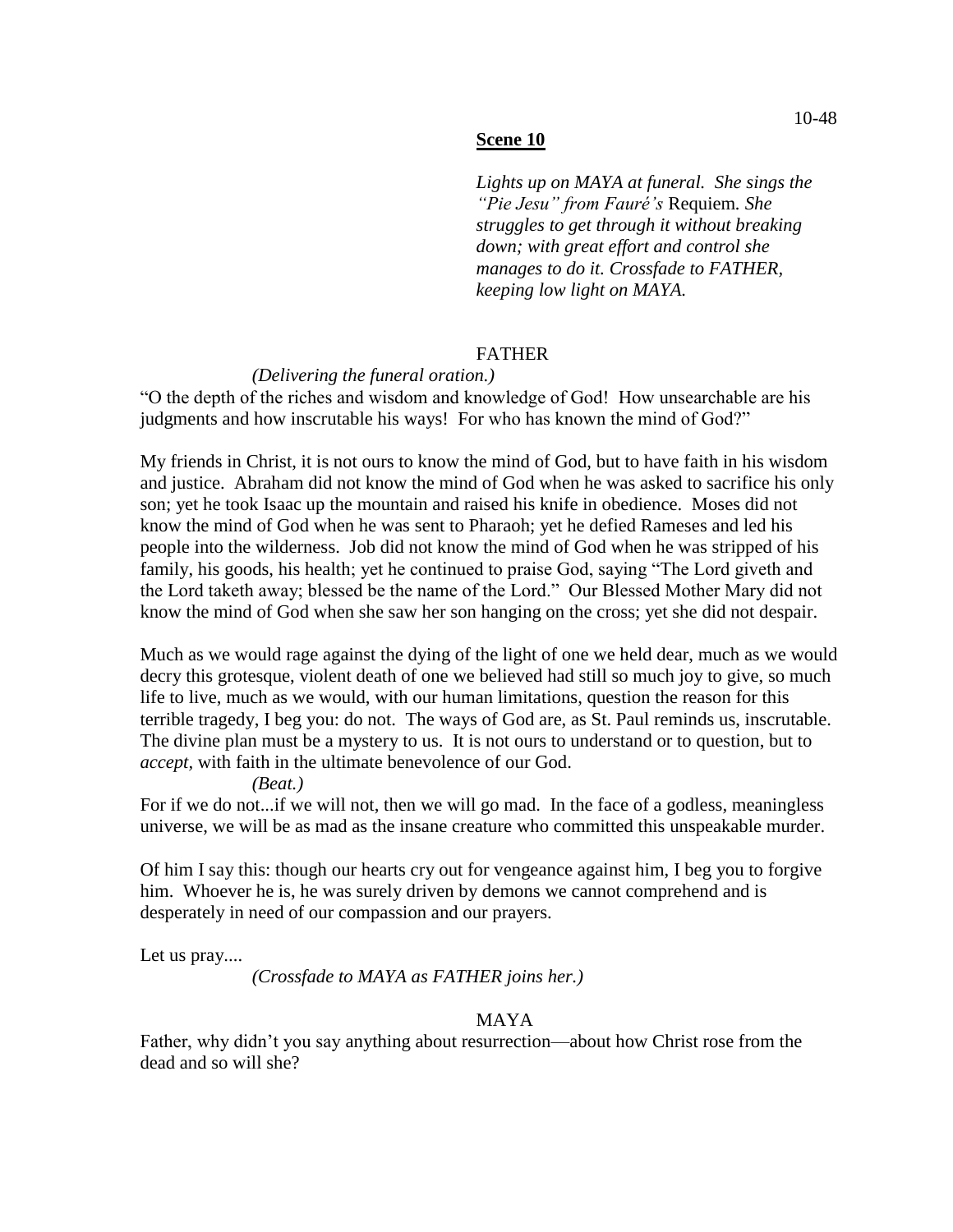| The liturgy speaks of it. I didn't see the need to repeat it.                | <b>FATHER</b>                                                                                       |
|------------------------------------------------------------------------------|-----------------------------------------------------------------------------------------------------|
| The liturgy speaks of the mysterious ways of God too. Yet you repeated that. | <b>MAYA</b>                                                                                         |
| I had to focus on something.                                                 | <b>FATHER</b>                                                                                       |
| Do you believe she went to heaven?                                           | <b>MAYA</b>                                                                                         |
| Maya, only God knows who goes to heaven.                                     | <b>FATHER</b>                                                                                       |
| But she was a kind and generous person.                                      | <b>MAYA</b>                                                                                         |
| Yes.                                                                         | <b>FATHER</b>                                                                                       |
| And she was in the state of grace.                                           | <b>MAYA</b>                                                                                         |
| Only God can know that.                                                      | <b>FATHER</b>                                                                                       |
| beenready to die. I mean, her sins would have been forgiven, right?          | <b>MAYA</b><br>I saw her in church that afternoon—coming out of your confessional. So she must have |
| One always gets absolution for a good confession                             | <b>FATHER</b>                                                                                       |
| What do you mean?                                                            | <b>MAYA</b>                                                                                         |
| Just what I said.                                                            | <b>FATHER</b>                                                                                       |
| And she made a good confession, right?                                       | <b>MAYA</b>                                                                                         |
|                                                                              | <b>FATHER</b>                                                                                       |

Maya... you know I'm not free to talk about—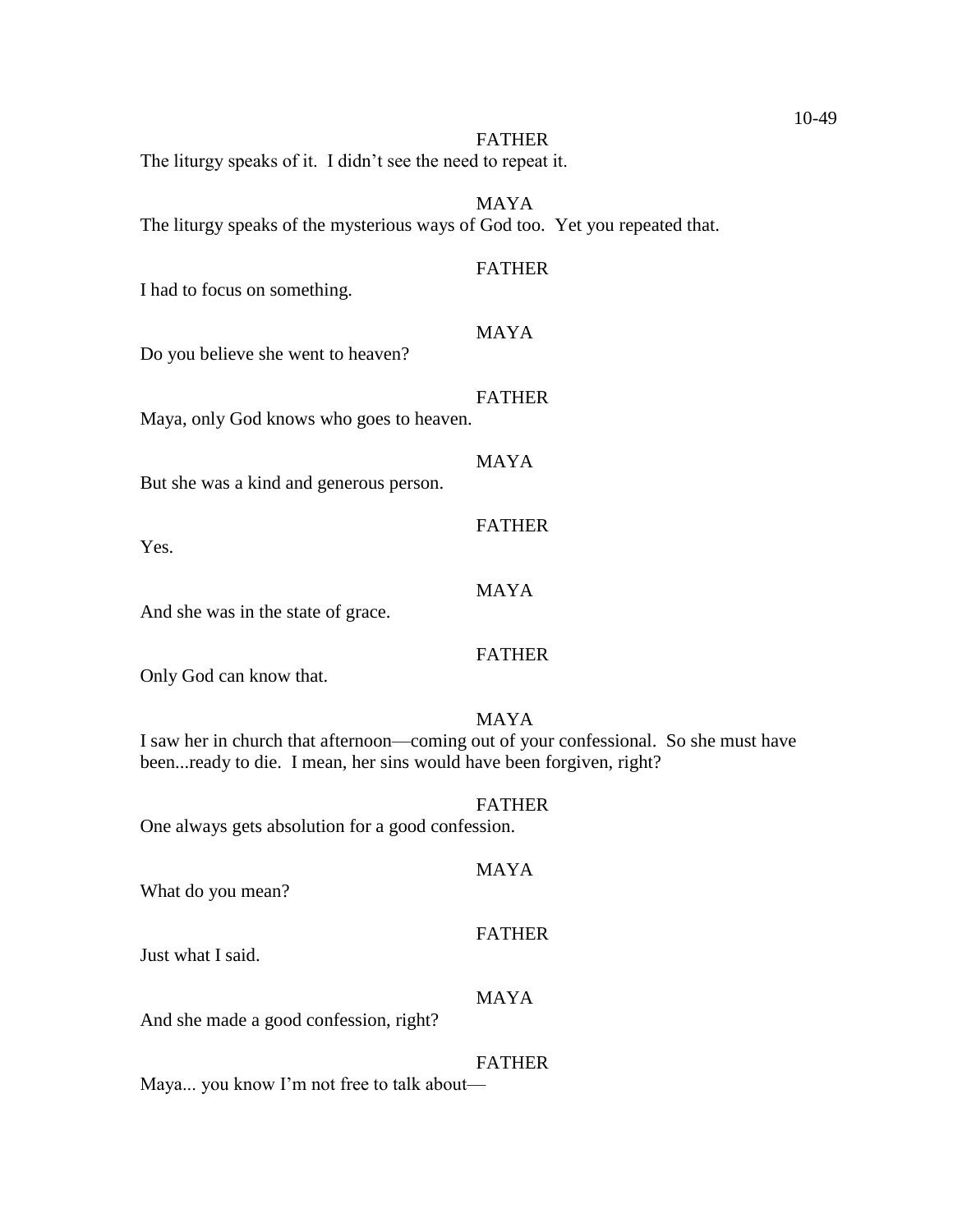#### MAYA

She confessed...*all* her sins. She got absolution. And she came to choir rehearsal that night in a state of grace, ready to...to meet her God...our God...who is good and who understands all hearts and who is merciful. Right?

*(Near screaming.)*

Our God *is* merciful, isn't he, Father? Isn't he?!

### FATHER

Yes, Maya, our God is merciful.

#### MAYA

And what about Kali? Does she disapprove?

### FATHER

Disapprove of what?

### MAYA

Of…of people who…people like…Sheila and Artemis.

### FATHER

Kali is a mythological figure, Maya…a metaphor for life…both kind and cruel…sometimes rewarding us, sometimes punishing us, but always beckoning us to embrace her.

MAYA

And must we do what she tells us? Must we let her dance us?

### FATHER

Come here, Maya. *(Takes her by the hand.)* Will you pray with me? *(They kneel.)*

*(Crossfade.)*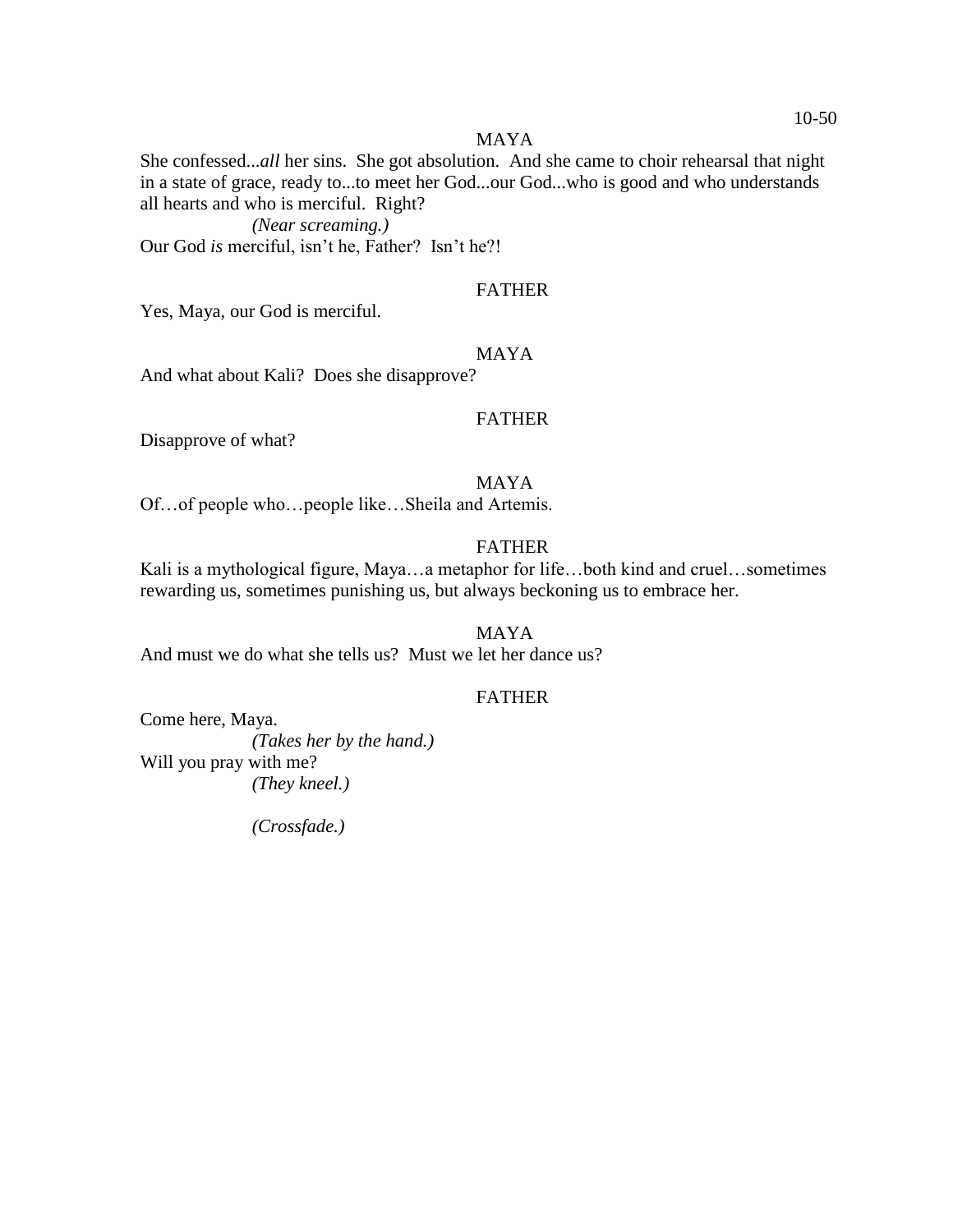#### **Scene 11**

*Lights up on DETECTIVE and MEDICAL EXAMINER, who is in a wheelchair.*

#### **DETECTIVE**

So where are we?

### M.E.

Get anything from the neighbors?

#### DETECTIVE

Not really. It was clear some disapproved. They were grateful the two women "kept to themselves." Ironic, isn't it? What the couple considered "snubbing," the neighbors justified as a respect for their privacy.

#### M.E.

The ones who disapproved—enough to kill her?

#### DETECTIVE

Hard to say. Nobody confessed to harboring any grudge or admitted knowledge of anyone who did. But then he wouldn't would he—the killer?

### M.E.

And the parents of her music students?

### **DETECTIVE**

Agreed she was a good teacher. And very charming. A little too charming for some.

#### M.E.

Meaning?

#### DETECTIVE

A few felt the charm was nervous, even phony. A couple others saw it as inappropriately seductive.

#### M.E.

Really? Those would be the ones who insisted the lessons be at the school? *(DETECTIVE nods.)*

What about parishioners?

#### **DETECTIVE**

I've directed the priest to make an announcement at all the masses asking anyone with information to come forward. Meanwhile I've questioned other staff—the office administrator, who was out of town the night of the murder, the sexton and the sacristan, Joseph and Joanna, a retired couple who volunteer their services.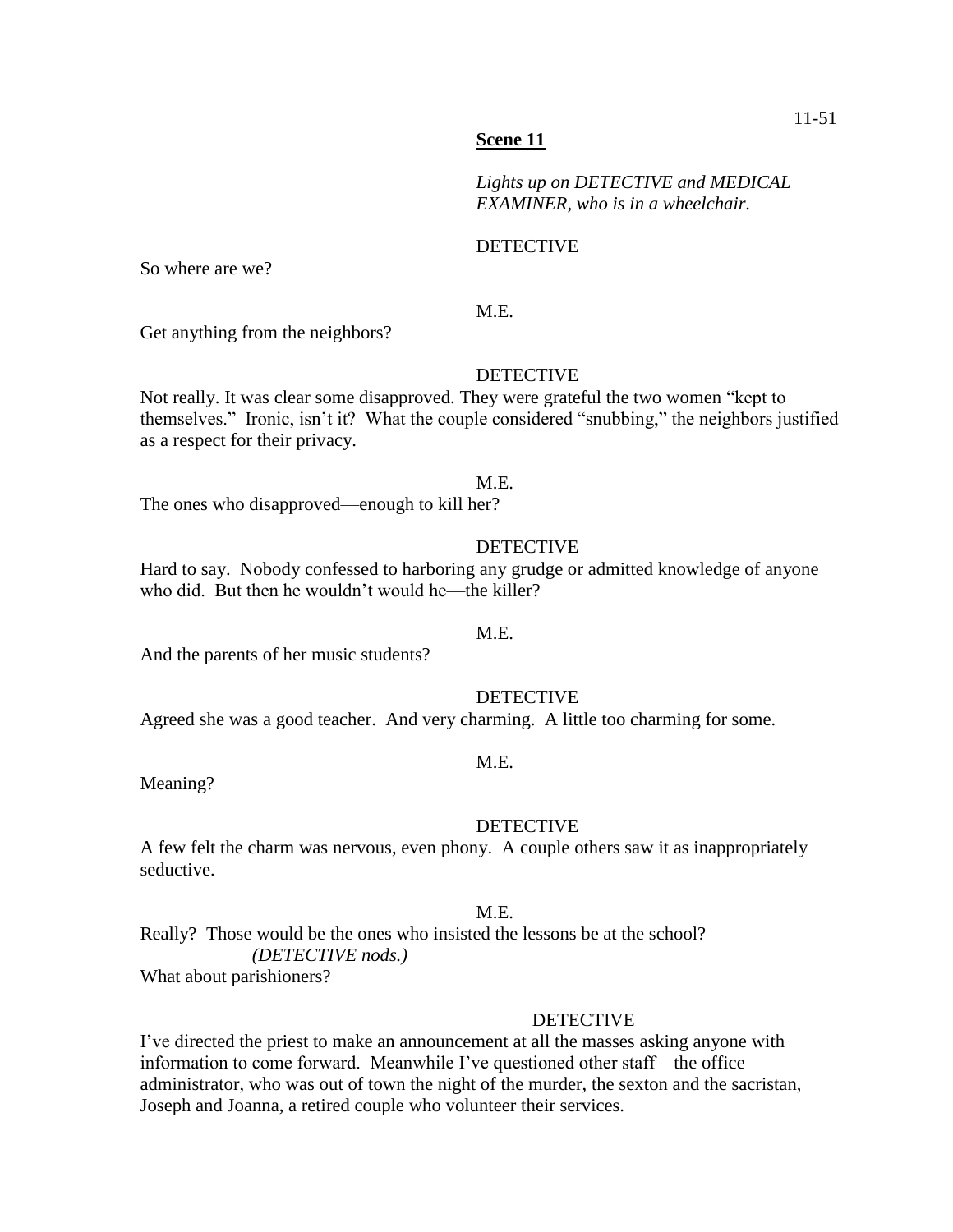Is that usual?

#### DETECTIVE

No. But this is a very devout pair, according to their boss. Both seem to have regrets about not entering religious life when they were young and consider their childlessness God's punishment. I think they're trying to make up for it with free labor now.

### M.E.

Do they have alibis?

#### DETECTIVE

Mutual. They were home together that night.

### M.E.

M.E.

And the choir members?

#### DETECTIVE

Are all in a state of shock. None of them can imagine who would do such a thing.

What about her colleagues at the school?

### DETECTIVE

Apparently she didn't socialize with them much. Oh—but one of them—who's also in the choir—had dated her some years back.

#### Really?

*(Checks notes.)*

A Jack Cameron.

How many years back?

Ten or twelve. He's been married a while.

Happily?

### DETECTIVE Nobody's saying otherwise. What've you got for me?

M.E.

## DETECTIVE

M.E.

DETECTIVE

M.E.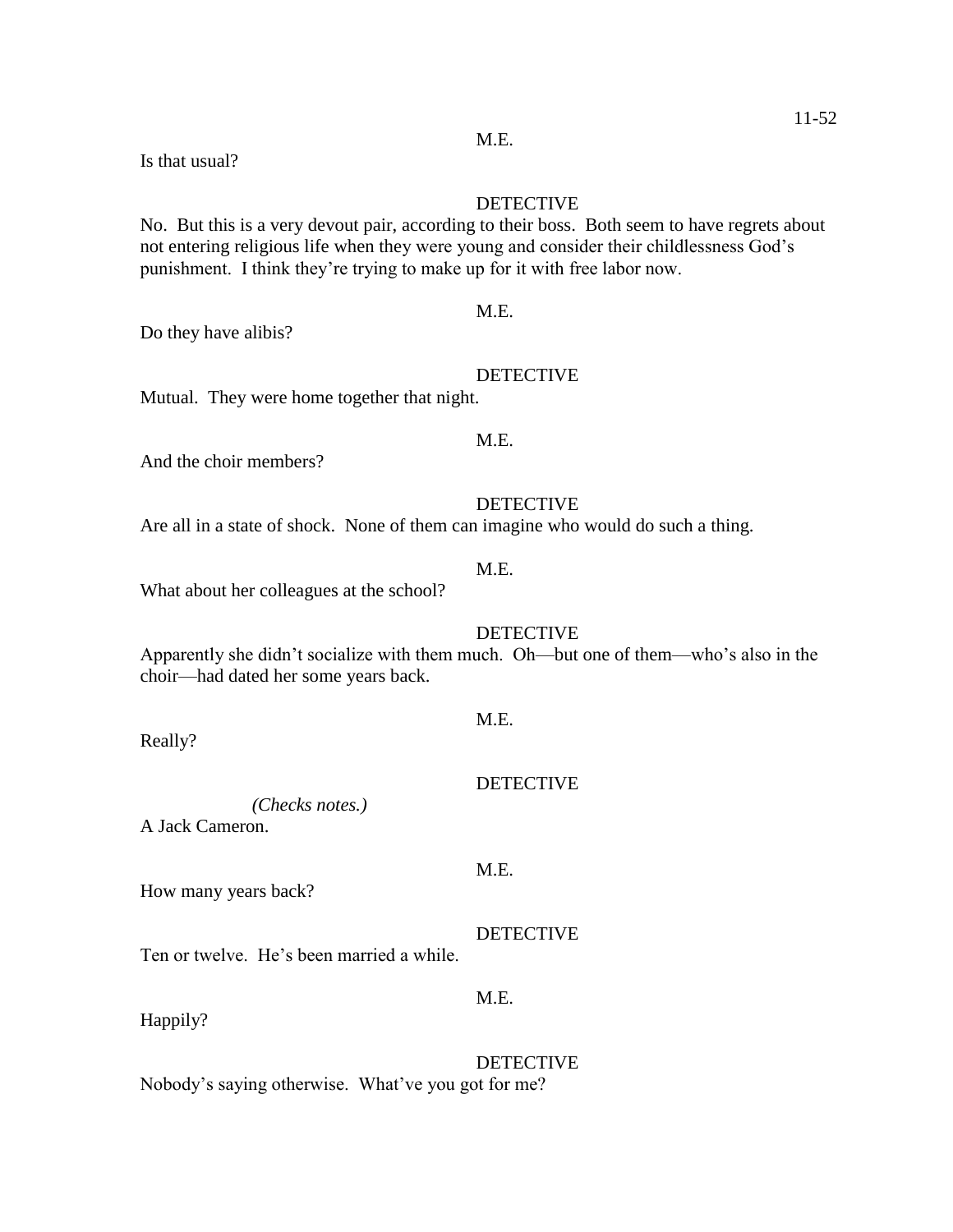#### *(Hands folder to DETECTIVE.)*

Here's the preliminary report. Lab work's still out. Time of death between nine and ten. Fits in with the girl's story.

#### DETECTIVE

The fatal wound?

### M.E.

Left side of throat slit.

### DETECTIVE

Only left? Why not finish the job?

### M.E.

Who knows? Killer imagined hearing someone coming?

### DETECTIVE

Come on—one more second. Isn't it a gesture that begs for completion?

### M.E.

A lot of blood. Not for the squeamish. Or maybe the victim's expression caused immediate remorse. The murderer had second thoughts.

#### **DETECTIVE**

What about the weapon?

#### M.E.

A clean, sharp blade.

#### DETECTIVE

Not your common kitchen knife?

### M.E.

Sharper. Killer must have come up behind her at the organ, pulled back her head— *(Makes the cutting gesture.)* lets the head go—it falls onto the keyboard.

#### DETECTIVE

Lets the head go—but doesn't push it?

#### M.E.

No. Not enough bruising to support any additional force than the weight of the head.

#### DETECTIVE

A gentle killer.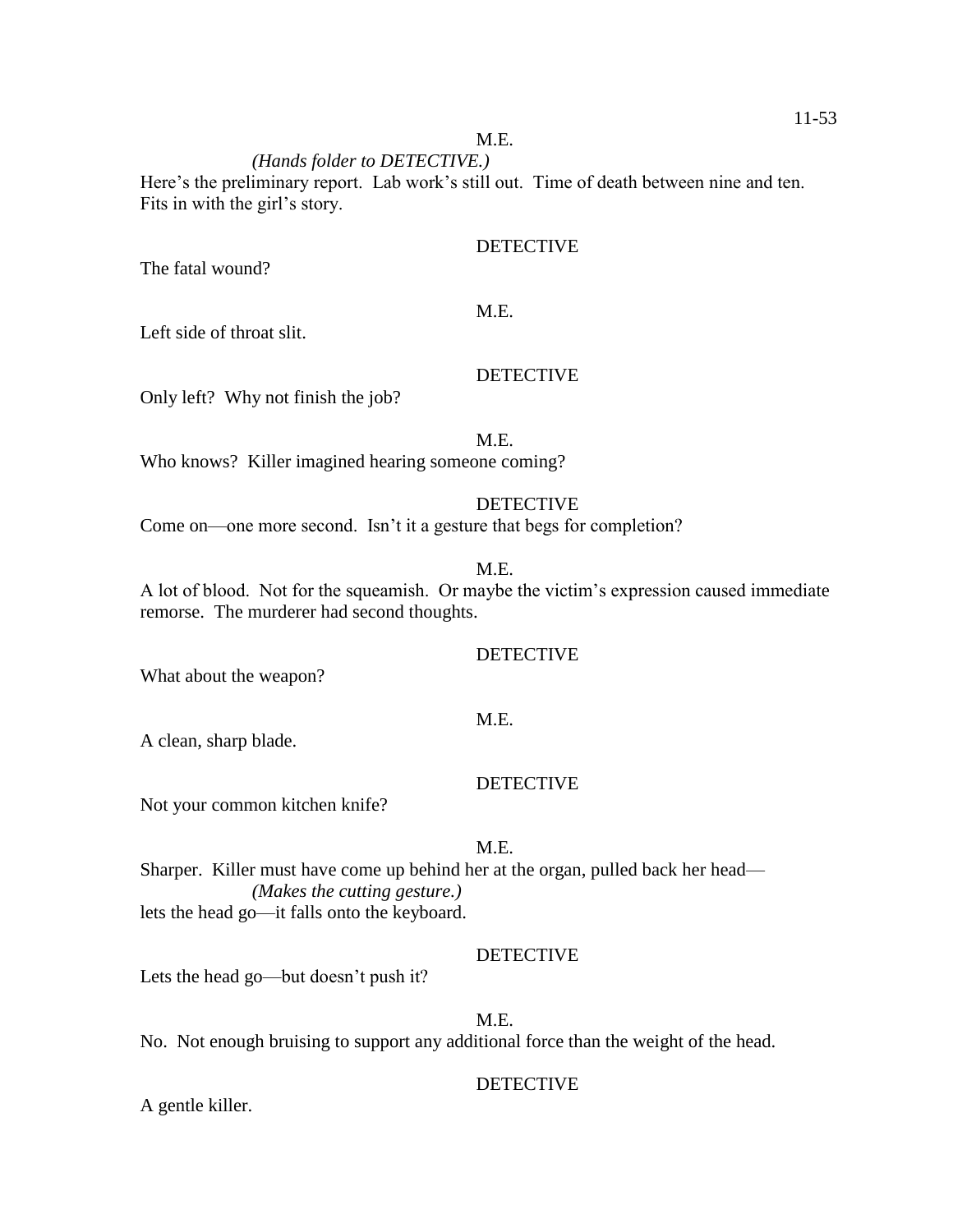M.E.

A careful one, anyway.

Right. No murder weapon found.

And no prints out of the ordinary at the crime scene.

### DETECTIVE

DETECTIVE

None?

## M.E.

Well, the organ is full of them—half the people in the choir for starters. But why wouldn't it be?

**DETECTIVE** I suppose the prints don't matter anyway. A careful killer would have worn gloves.

### M.E.

Surgical gloves to handle that clean, sharp blade.

### DETECTIVE

A scalpel? A straight razor?

M.E. Want to check the parish roster for surgeons and barbers?

### DETECTIVE

Or I could just start at the top.

### M.E.

You don't have enough to get a warrant.

### **DETECTIVE**

Maybe I won't need one. People are eager to cooperate when the press is at their door.

### M.E.

Eager to demonstrate their own innocence.

### DETECTIVE

Right. By the way, do biology teachers still dissect starfish and frogs?

### M.E.

Cameron?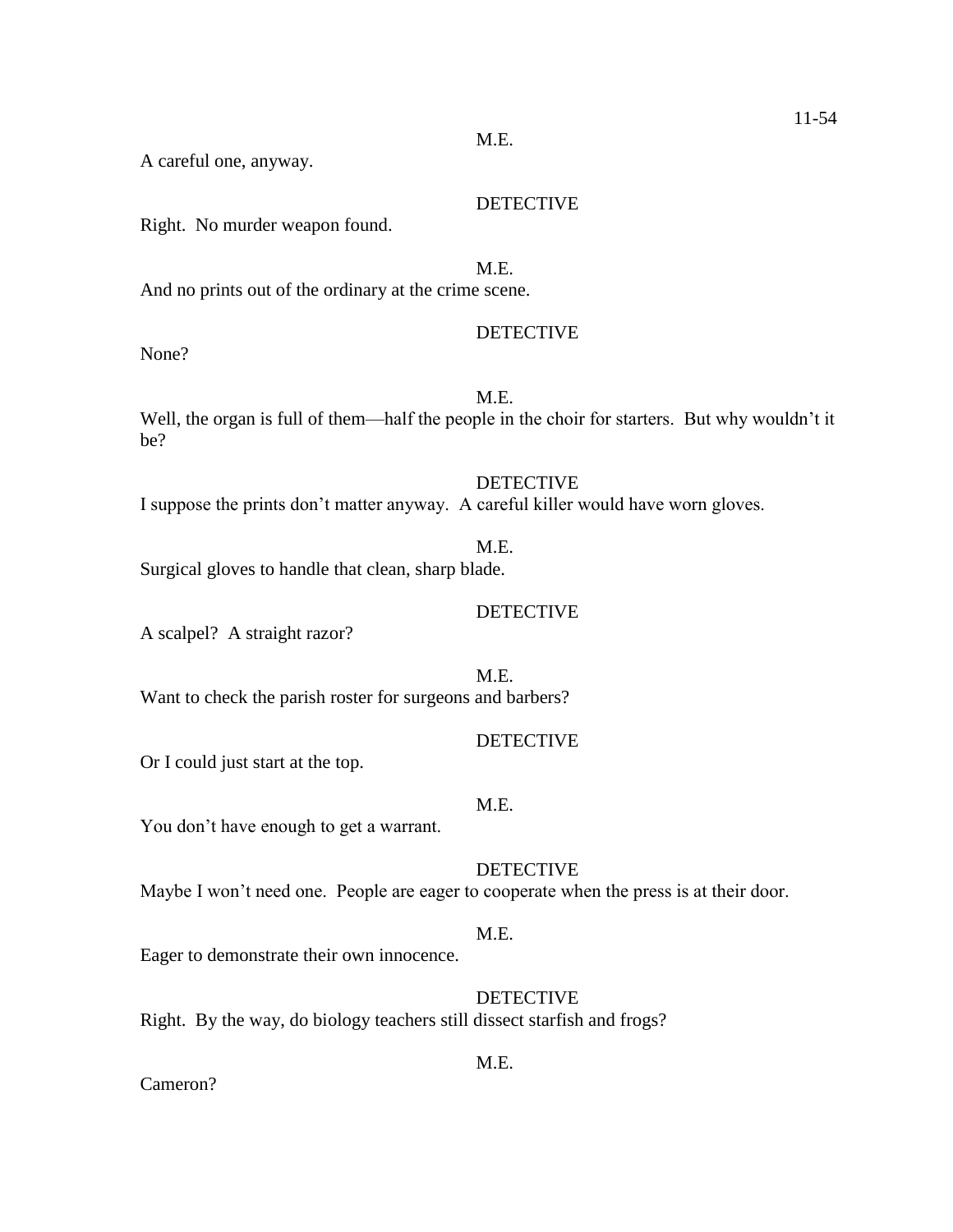Worth a look. But his wife says he was home by nine-thirty.

### M.E.

M.E.

Does he live half an hour away?

### **DETECTIVE**

No, but he stopped at the office supply store to get some yellow pads.

And the receipt says...?

DETECTIVE

Nine-twenty-one.

## M.E.

And the store is...?

#### DETECTIVE

Eight, ten minutes from the church?

#### M.E.

So...a minute to find the pads once he gets there. Another minute to check out. That gives him ten minutes.

### DETECTIVE

He browsed—at the store.

#### M.E.

And the clerk remembers seeing him browse?

### DETECTIVE

Of course not. The clerk was on the phone with her boyfriend.

### M.E.

Means and opportunity. What about motive?

### DETECTIVE

He wasn't getting along with his wife, so—

### M.E.

The one who happily provided his alibi.

### DETECTIVE

—so he went back to Sheila Dunn and she didn't want any part of him. Unrequited love the oldest motive in the book.

### 11-55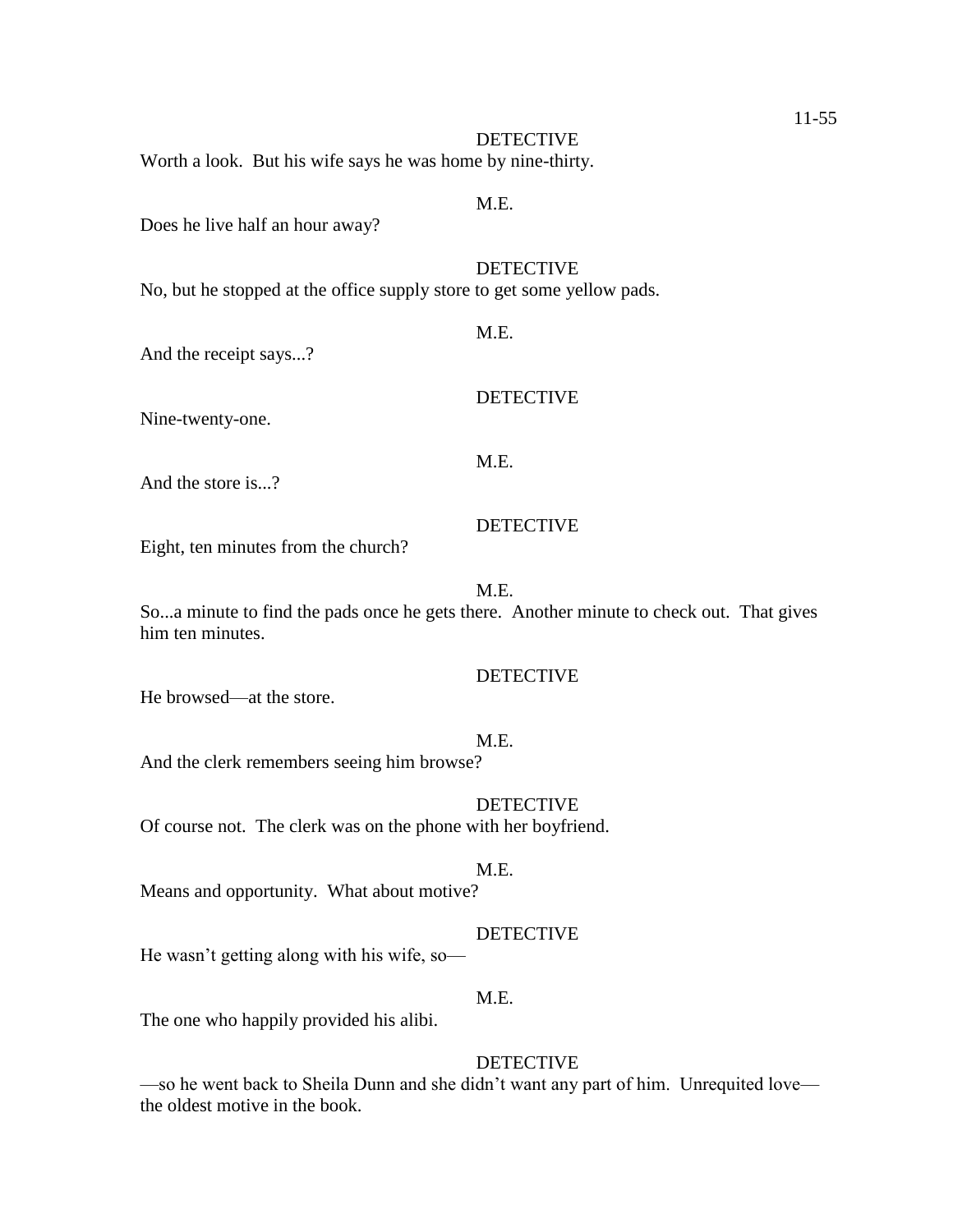So...why didn't he kill her when she rejected him the first time?

#### DETECTIVE

Oh, he felt bad about that, but he didn't know back then she was rejecting him for another woman. It rankles, you know.

### M.E.

You have a perverted fantasy life.

### **DETECTIVE**

Jealous?

#### M.E.

Bring me the dissecting tools. I'll run a blood match.

### **DETECTIVE**

Why do they want to do that anyway—dissect helpless animals? I mean is it worth it? Couldn't the kids just look at a picture or something?

### M.E.

Well, I'm sure it'll warm your wussie heart to know they're starting to do it with computers now. Won't have to use real specimens any more. Virtual frogs are all the rage. But the rage probably hasn't yet reached low-budget parochial schools.

### DETECTIVE

I'll check it out.

#### M.E.

It doesn't have to be a man, you know. Didn't take brute strength. The murderer had the advantage of surprise. She wouldn't have seen or heard anyone approaching.

#### DETECTIVE

True. Could have been any of them. They all knew her habit of staying on alone in the church and practicing.

#### M.E.

All the murderer needed to do was wait till the last choir member left.

#### **DETECTIVE**

But it didn't have to be one of them. It could have been someone else who knew her schedule.

### M.E.

Or someone who didn't. A passerby who saw the light in the loft and heard the music from outside...a stranger who approached the church and found the door open...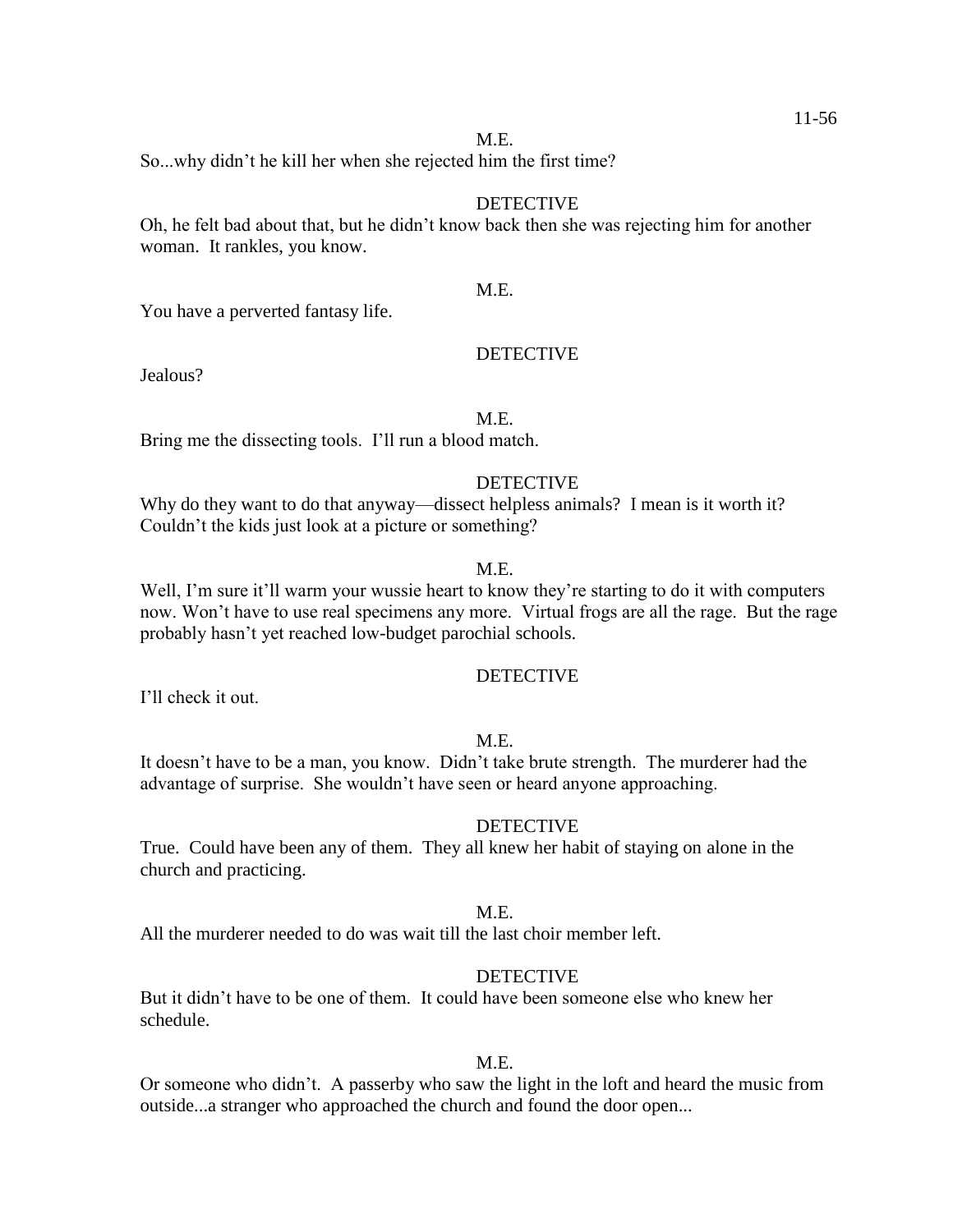DETECTIVE And who happened to be carrying a scalpel? What's the motive?

### M.E.

They didn't like the song?

### DETECTIVE

They didn't like the singer. Or her life style.

### M.E.

Or they were just having a bad night.

### DETECTIVE

What?

### M.E.

You think acts of cruelty are committed only by angry lovers or jilted suitors or crazed bigots? What about the gods?

### DETECTIVE

The gods?

### M.E.

A losing roll of the divine dice... *(Mimes rolling dice.)* A flick of the chromosome, and you're a psychopath... *(Beat.)* or a cripple.

*(Crossfade.)*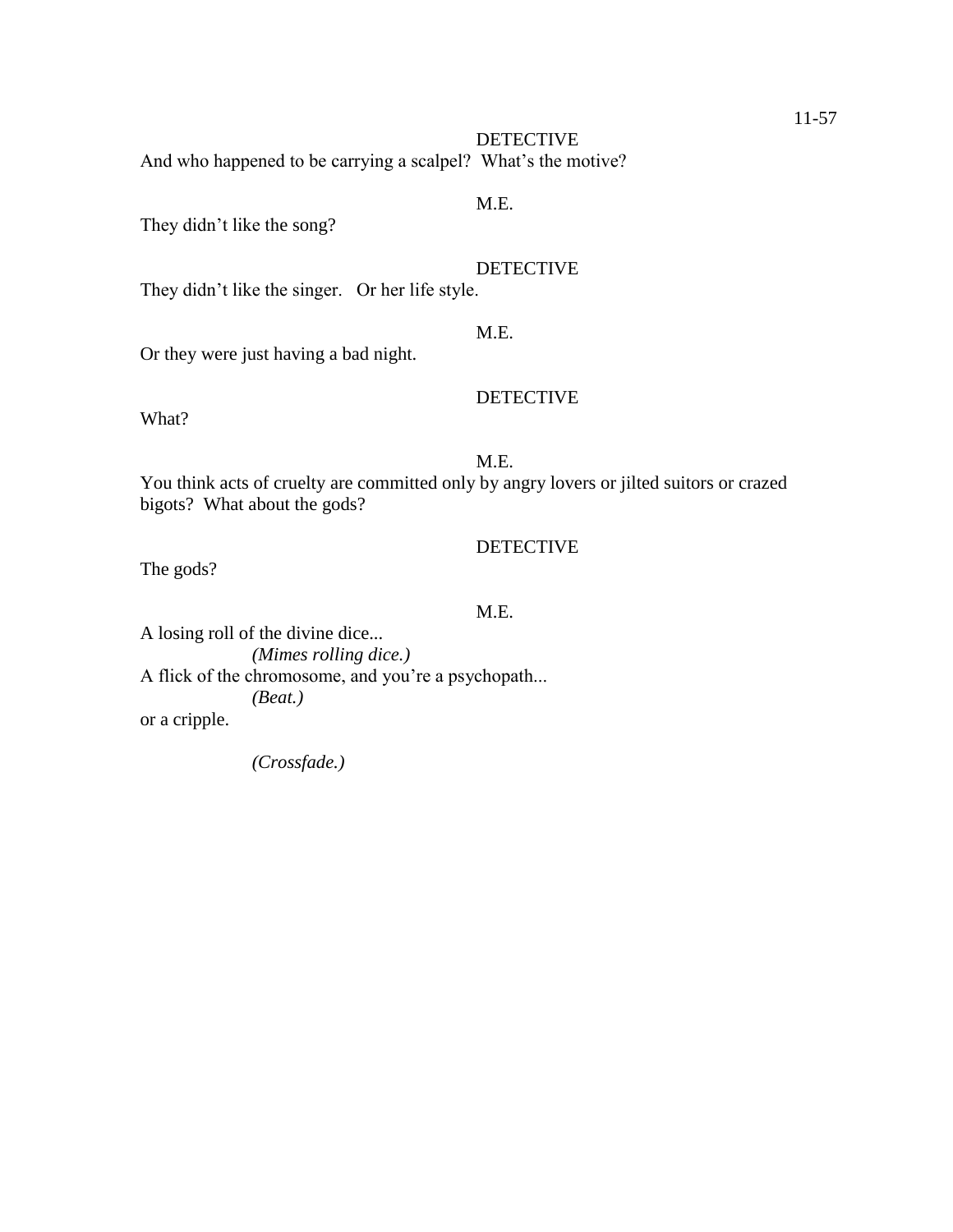*Lights up on FATHER, kneeling in prayer. ARTEMIS storms in carrying a package: a printed document wrapped around a large box of wooden matches.*

### ARTEMIS

You hypocritical bastard, you killed her!

### FATHER

What are you talking about?

ARTEMIS I'm talking about you and your murderous church! That pathetic excuse for Christianity!

FATHER Look, I don't know what you want. But this is a house of God and—

### ARTEMIS

I want your head!

### FATHER

—and in a house of God, respect should be—

ARTEMIS Should be shown for Life! for human beings and ways they choose to love!

FATHER Perhaps...perhaps not all choices are...acceptable.

### ARTEMIS

Acceptable to you?

### FATHER

To God.

### ARTEMIS

And who are you to judge?

FATHER We have the scriptures. The teachings of the Church, the—

### ARTEMIS

*(Waving the document.)* The "Letter to the Bishops on the Pastoral Care of Homosexual Persons"?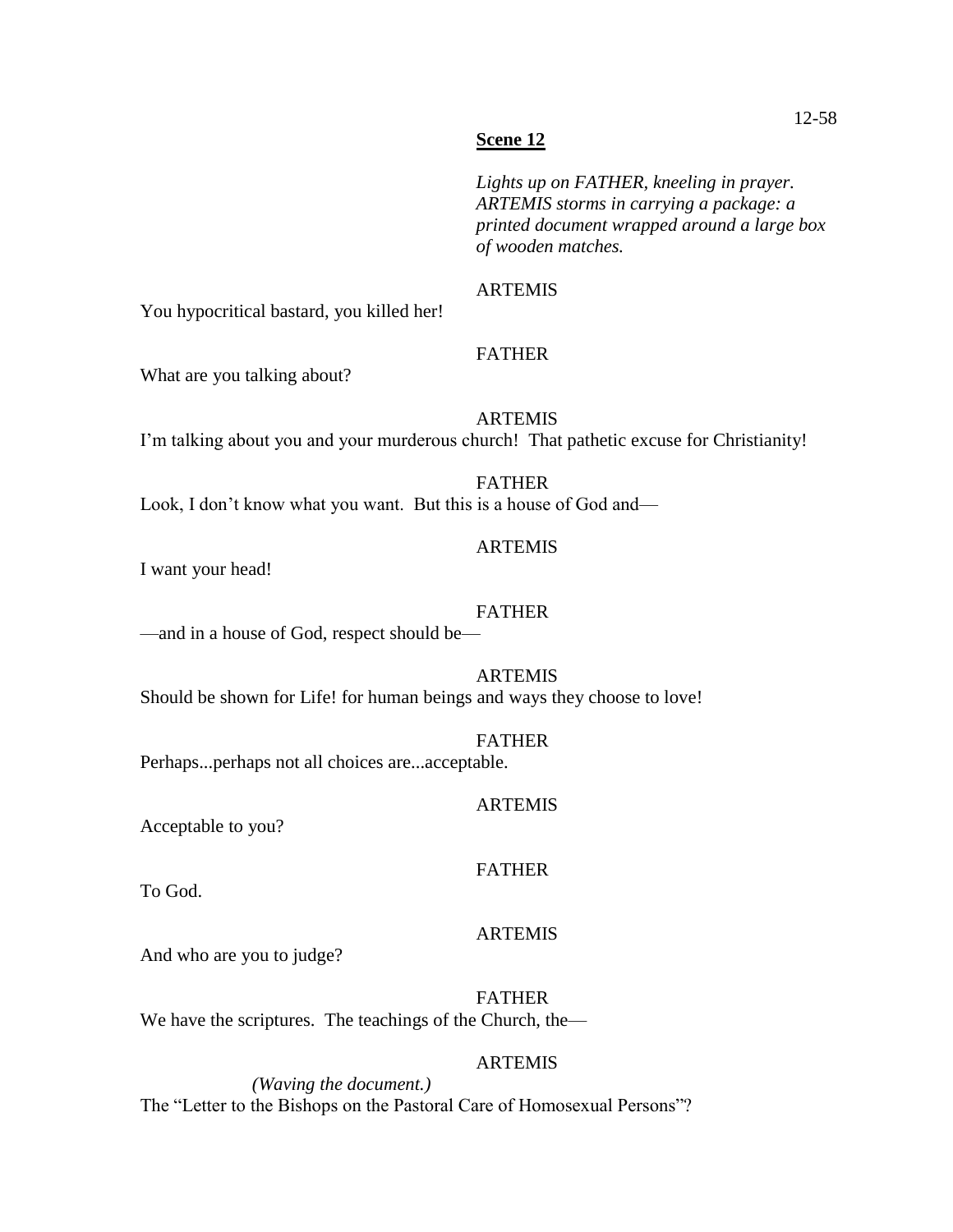Where did you get that?

#### ARTEMIS

Where indeed?

*(Unwraps box.)*

No doubt from one of your "concerned" parishioners who stuffed it in my mailbox wrapped around this box of matches.

#### FATHER

Did you report this to the police?

ARTEMIS

Never fear. They'll be here in a few minutes.

### FATHER

Here?

### ARTEMIS

I thought they might want to ask you about it?

### FATHER

I can't be personally responsible for—

### **ARTEMIS**

Can't you? Isn't that what it means to be a leader? a priest? To be *responsible*?

FATHER

—for the erratic behavior of every parishioner who misinterprets a church document.

### ARTEMIS

Misinterprets? *Mis*interprets?

### FATHER

That letter is a call for compassion. It deplores violence or malice of any kind against homosexuals.

#### ARTEMIS

I guess your "erratic" parishioner missed that part.

### **FATHER**

It addresses a political—a legal—issue. Yes, all right, it opposes some "rights" for gay people. But that doesn't mean it condones violence against them.

### ARTEMIS

I guess *you* missed *that* part.

### 12-59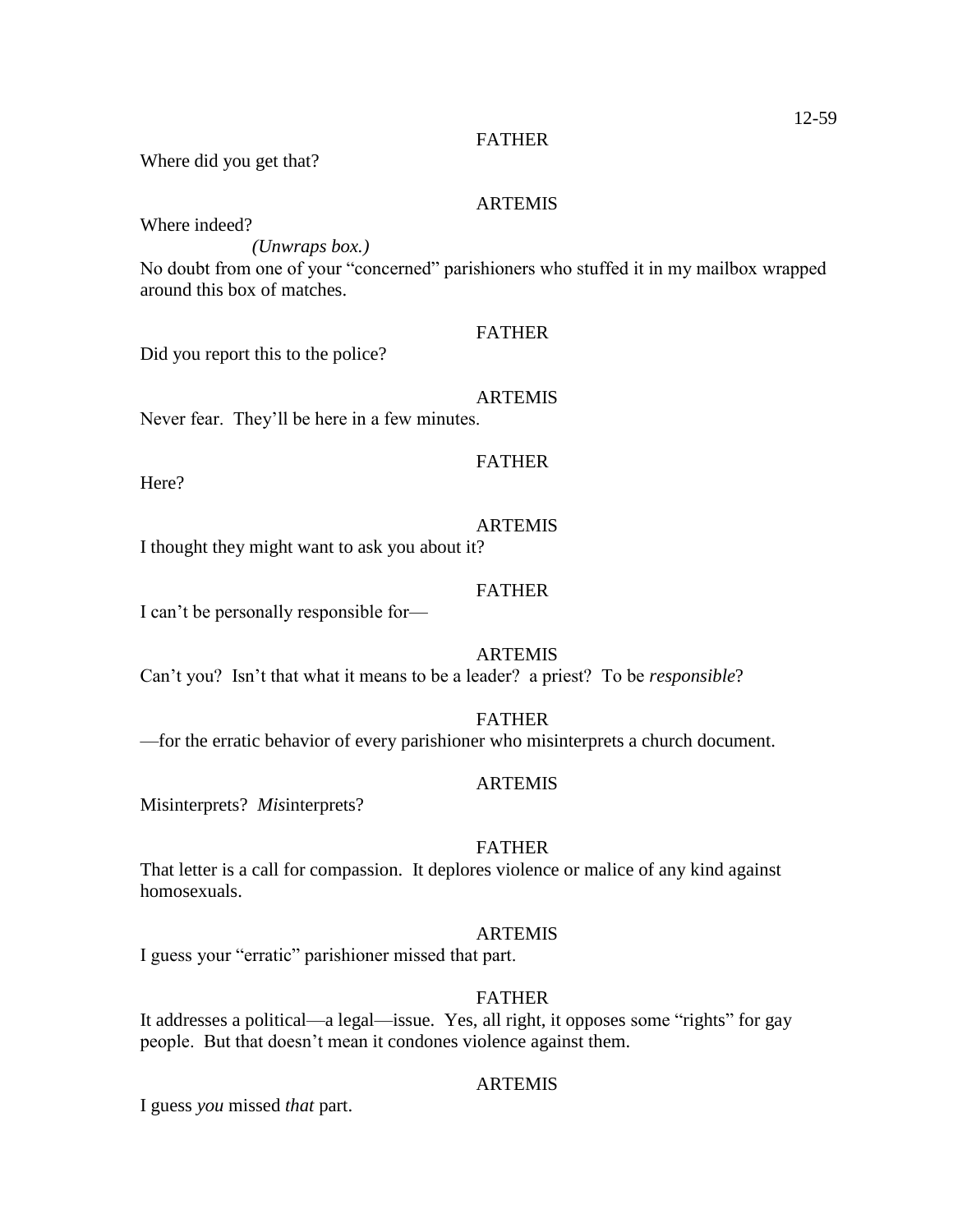#### ARTEMIS *(Cont.)*

*(Waving box of matches at him.)*

But my "inflamed admirer" was good enough to underline it for me.

*(Reads.)*

"When civil legislation is introduced to protect behavior to which no one has any conceivable right, neither the Church nor society at large should be surprised when other distorted notions and practices gain ground and irrational and violent reactions increase."

*(FATHER looks away.)*

Did you read this from the pulpit?

### FATHER

No.... We were directed to "publicize" it.

#### ARTEMIS

And how exactly did you do that?

### FATHER

I...I posted it in the church vestibule. On the message board.

### **ARTEMIS**

Yeah. Well.

*(She thrusts matches into his chest.)* Somebody got your message.

*(Crossfade.)*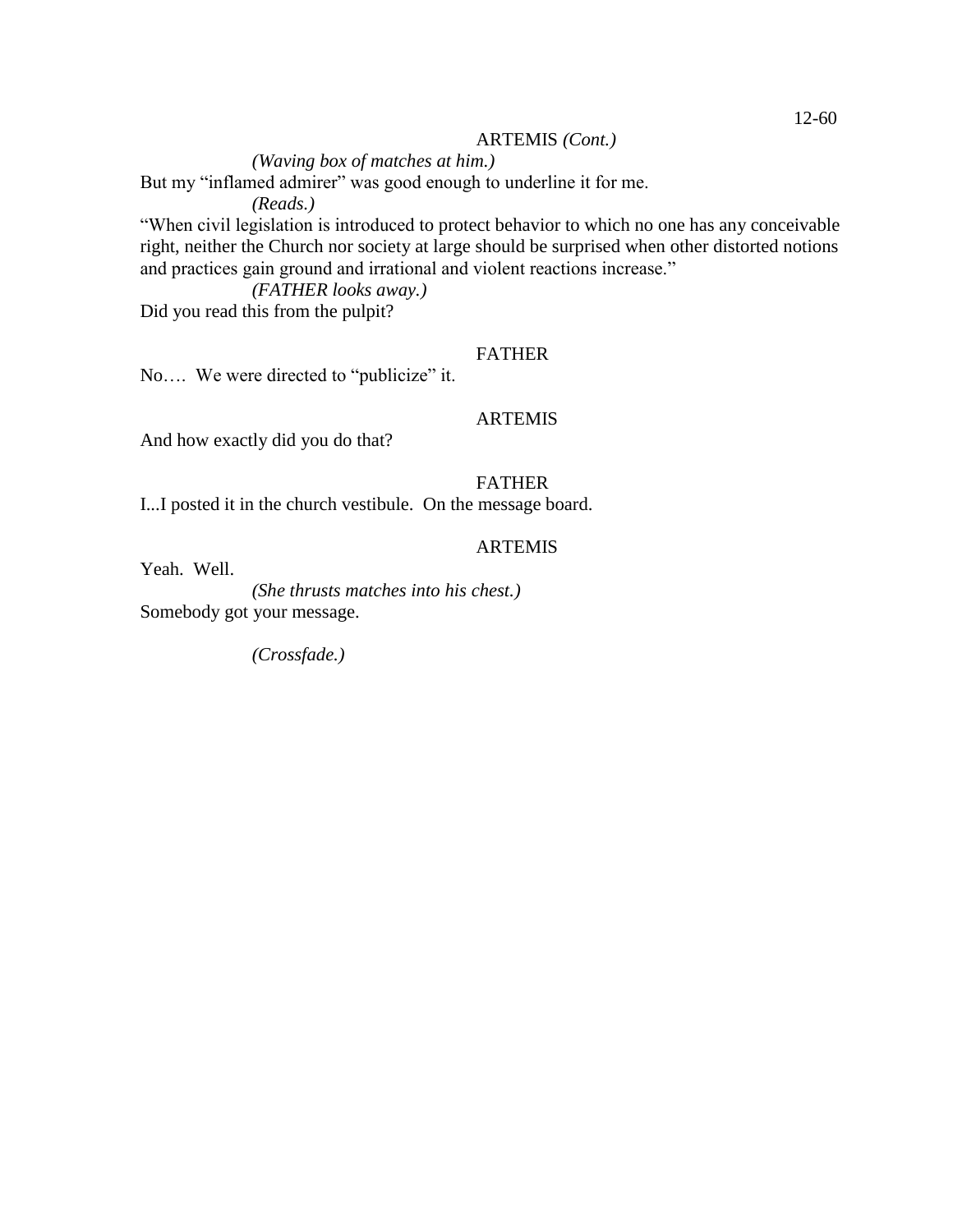*Lights up on FATHER and SHEILA.*

### FATHER

*(Looking at résumé.)* Your musical training is quite impressive, Miss Dunn.

### **SHEILA**

Thank you, Father.

### FATHER

With these credentials you could be applying for a much more prestigious position. Why do you want to teach at Saint Mary's?

#### SHEILA

I want to work with children. But I also enjoy conducting an adult choir. I thought this would give me the opportunity to do both.

### FATHER

And a lot more, I'm afraid.

### SHEILA

Oh, I don't mind work. When there's music involved, it doesn't seem like work. Sometimes I've actually thought it isn't fair to get paid for something I enjoy so much.

### FATHER

You'll get over that—especially when you hear how little you'll get paid.

#### SHEILA

I don't suppose you're kidding.

### FATHER

Unfortunately not.

### SHEILA

Why do we think that, I wonder—that work should be hard...unpleasant, the opposite of enjoyment, and that somehow we have to earn the right to play?

#### FATHER

Lent before Easter.

### SHEILA

Advent before Christmas.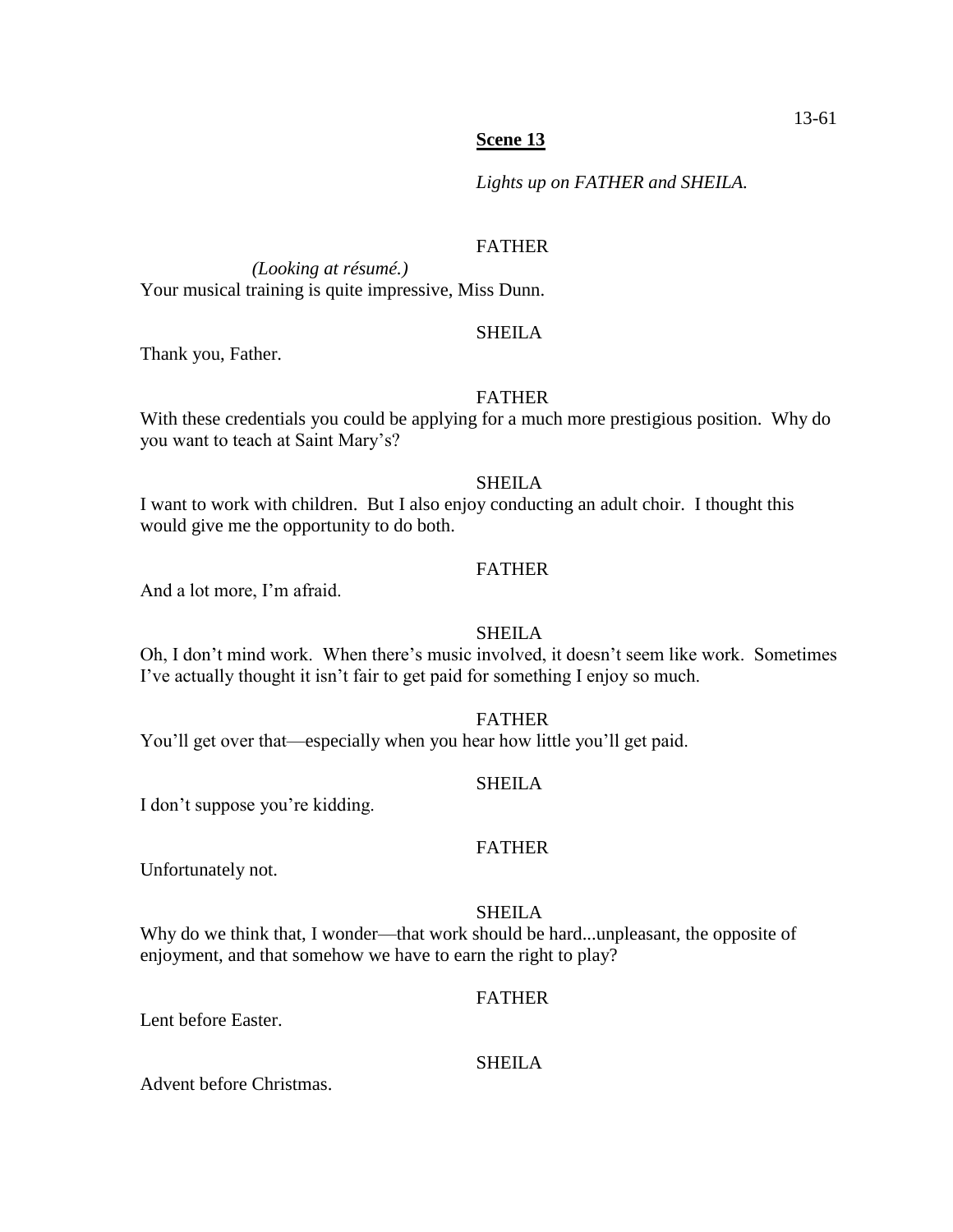| Adam and Eve, I guess.                                                                                               | <b>FATHER</b>                                                                                            |
|----------------------------------------------------------------------------------------------------------------------|----------------------------------------------------------------------------------------------------------|
| God made us to play, and we screwed up?                                                                              | <b>SHEILA</b>                                                                                            |
| So to speak.                                                                                                         | <b>FATHER</b>                                                                                            |
| Doesn't seem fair, does it?                                                                                          | <b>SHEILA</b>                                                                                            |
| That's what heaven's for.                                                                                            | <b>FATHER</b>                                                                                            |
| To right all wrongs?                                                                                                 | <b>SHEILA</b>                                                                                            |
| To reward all suffering.                                                                                             | <b>FATHER</b>                                                                                            |
| I was hoping for a few rewards on earth.                                                                             | <b>SHEILA</b>                                                                                            |
| Then it's good your specialty is music, not theology.                                                                | <b>FATHER</b>                                                                                            |
| For me they're the same. God is the music.<br>(He seems stunned, distracted.)<br>Did Idid I say something heretical? | <b>SHEILA</b>                                                                                            |
| No. It isn'tIyou took me by surprise.                                                                                | <b>FATHER</b>                                                                                            |
| Surprise?                                                                                                            | <b>SHEILA</b>                                                                                            |
|                                                                                                                      | <b>FATHER</b><br>Mymy wife used to say that. She was a singer. "God is the music." She used to say that. |
| Your wife?                                                                                                           | <b>SHEILA</b>                                                                                            |

FATHER

I'm a widower. I was married...before I...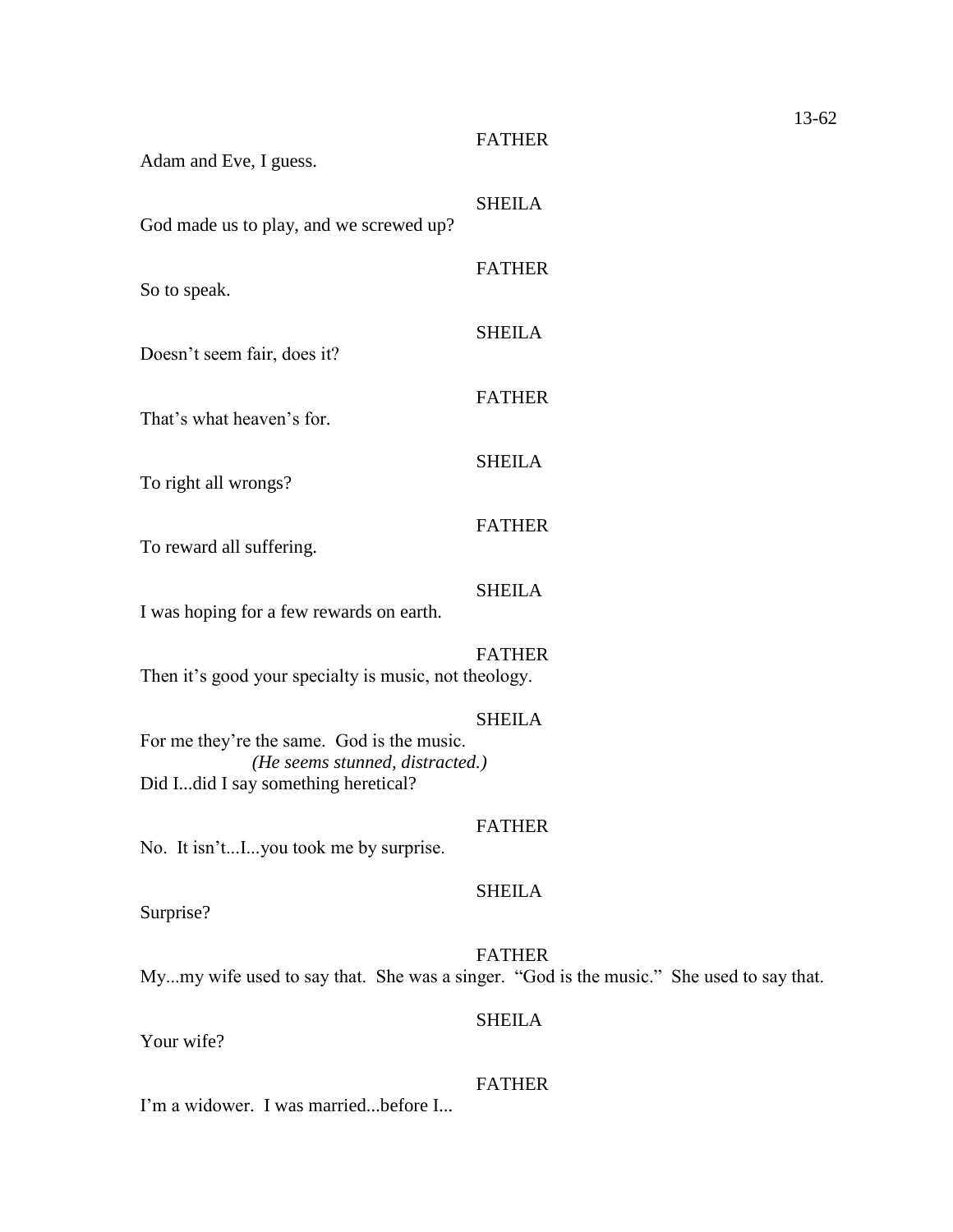#### SHEILA

I'm sorry. About your wife.

### FATHER

My daughter is a sixth grader. You'll like her. She has her mother's genes. Now she wants to play the organ. Is that something you'd—

### SHEILA

Of course. I'd love to teach her.

### FATHER

There'll be others too. You can count on piano and organ lessons to supplement your salary.

#### **SHEILA**

What's your daughter's name?

### FATHER

Maya. My mother chose it. It's the name of the Indian Goddess Kali in her virgin form creator of the material world...which the Hindus believe is illusion, relative reality. Real to us, until...until the veil is lifted with the dawn of our becoming one with—

### SHEILA

Brahman.

You've studied Hinduism?

#### SHEILA

Only vicariously. My roommate Artemis has a passion for religious art.

#### FATHER

Art and music. A match made in...graduate school?

#### SHEILA

Not quite.

*(Changing the subject.)* So, do I get the job?

#### FATHER

I'm afraid it's only a one-year contract to start.

### SHEILA

And if I continue to commit the crime of enjoying my work?

### FATHER

You'll get a life sentence! *(Crossfade.)*

### FATHER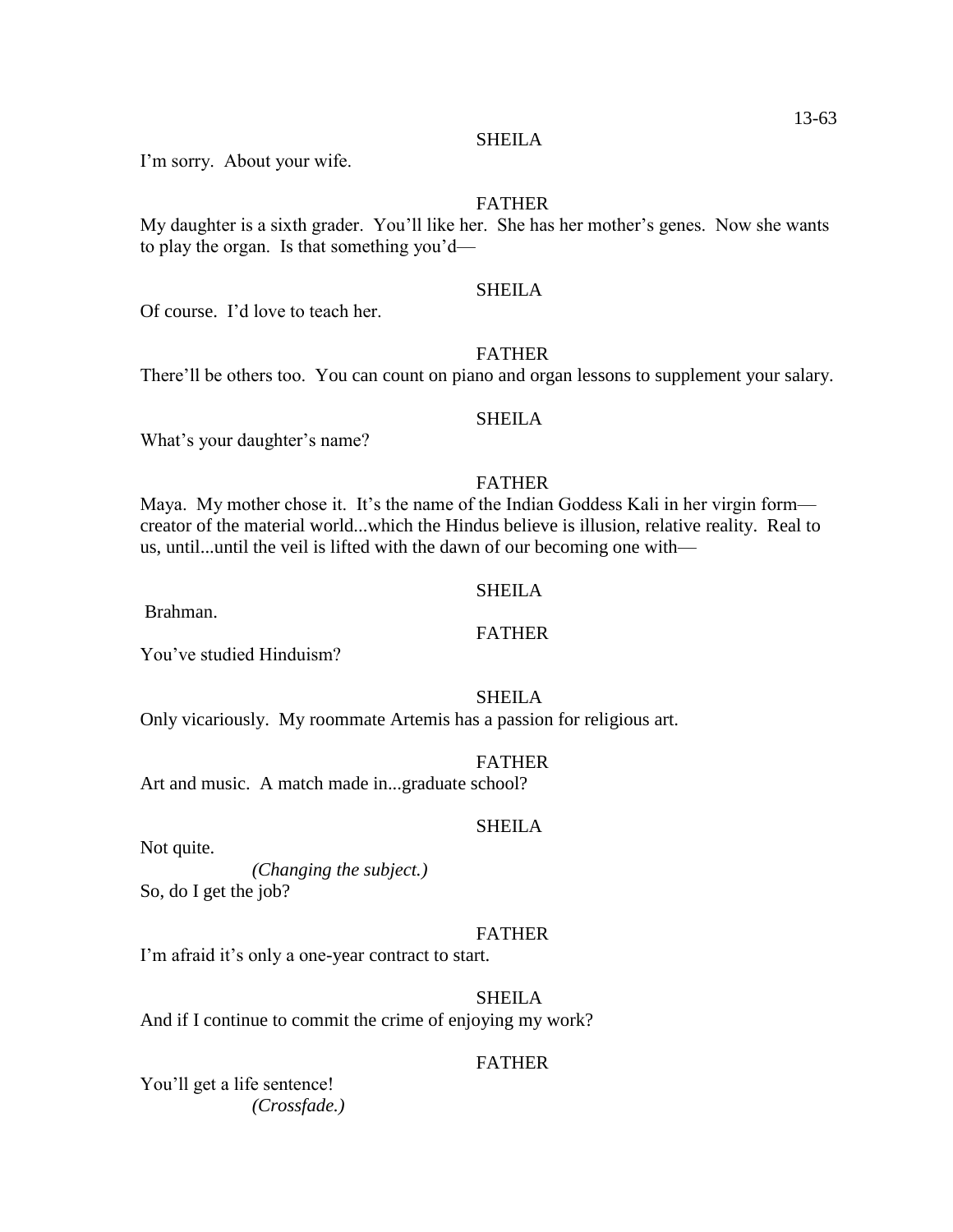#### **Scene 14**

*Unrealistic lighting on SHEILA, ARTEMIS, and MAYA dancing to the "Viens, Mallika" duet from Delibes's* Lakmé. *The dance is innocent and playful at first. Then SHEILA and ARTEMIS focus more on each other and their dancing becomes more energetic, intense. MAYA tries to be a part of their duet but cannot. It is not that they rebuff her—just that their focus is so exclusively on each other that they are no longer aware of her. The duet becomes erotic. MAYA goes from trying to join in to trying to stop it. As the dance/dancers come to a climax, we hear a loud dissonant organ chord, as in Scene 1. SHEILA and ARTEMIS freeze. MAYA falls to the floor, crying out.* 

*(Blackout.)*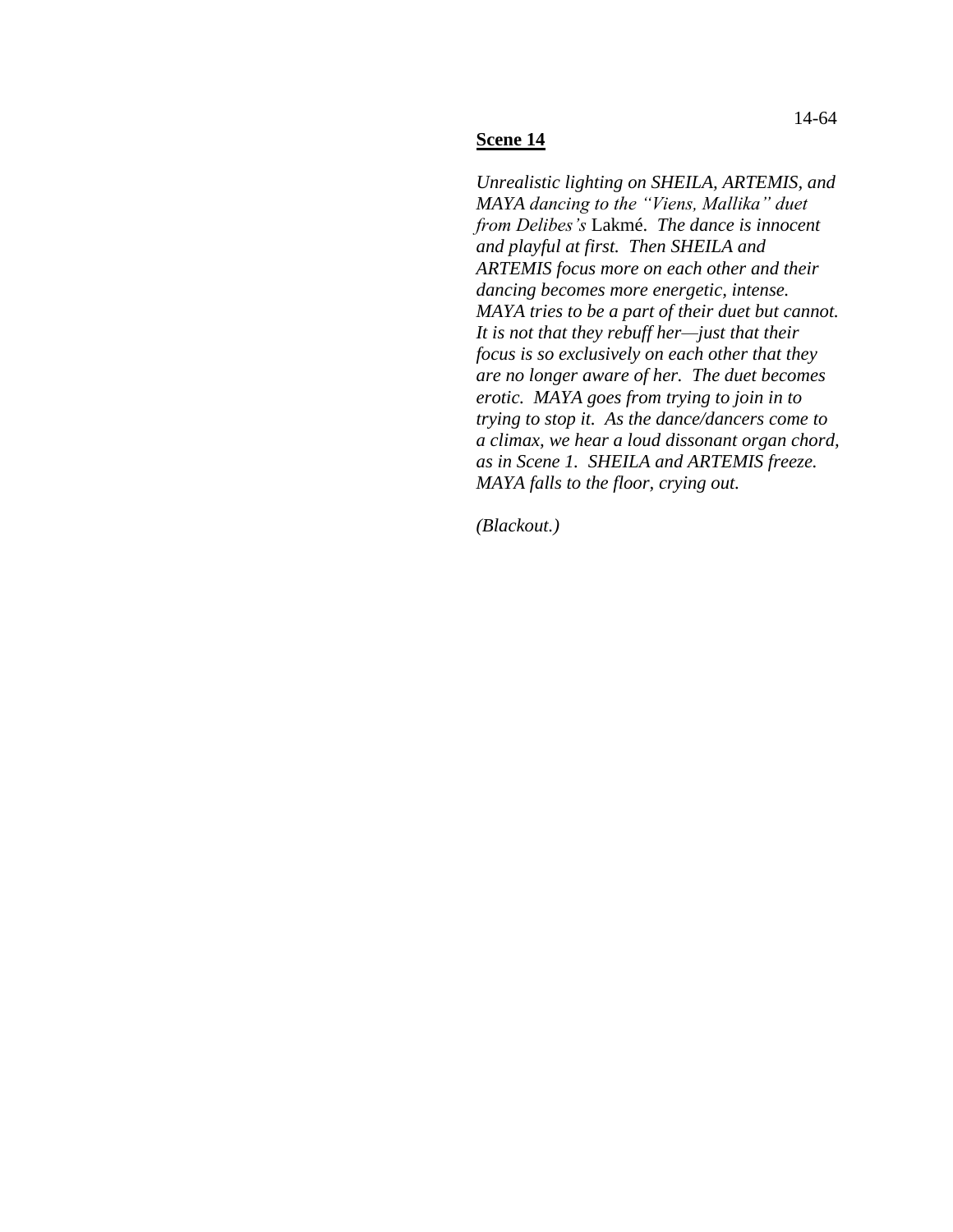### **Scene 15**

*Lights up on MAYA, standing C. DETECTIVE stands very close to her, holding a straight razor in front of MAYA's face.*

# DETECTIVE

| Do you recognize this?                                                                       |                  |  |
|----------------------------------------------------------------------------------------------|------------------|--|
| A straight razor?                                                                            | <b>MAYA</b>      |  |
| Whose?                                                                                       | <b>DETECTIVE</b> |  |
| My father's?                                                                                 | <b>MAYA</b>      |  |
| With your fingerprints on it.                                                                | <b>DETECTIVE</b> |  |
| We share a medicine cabinet.                                                                 | <b>MAYA</b>      |  |
|                                                                                              | <b>DETECTIVE</b> |  |
| Do you share this razor?                                                                     | <b>MAYA</b>      |  |
| No.                                                                                          | <b>DETECTIVE</b> |  |
| What did you use it for?                                                                     | <b>MAYA</b>      |  |
| Use it?                                                                                      | <b>DETECTIVE</b> |  |
| How did your prints get on it?                                                               | <b>MAYA</b>      |  |
| I guess I moved itto get something behind.                                                   |                  |  |
| <b>DETECTIVE</b><br>It's a very well organized medicine cabinet, isn't it?<br>(No response.) |                  |  |

### 15-65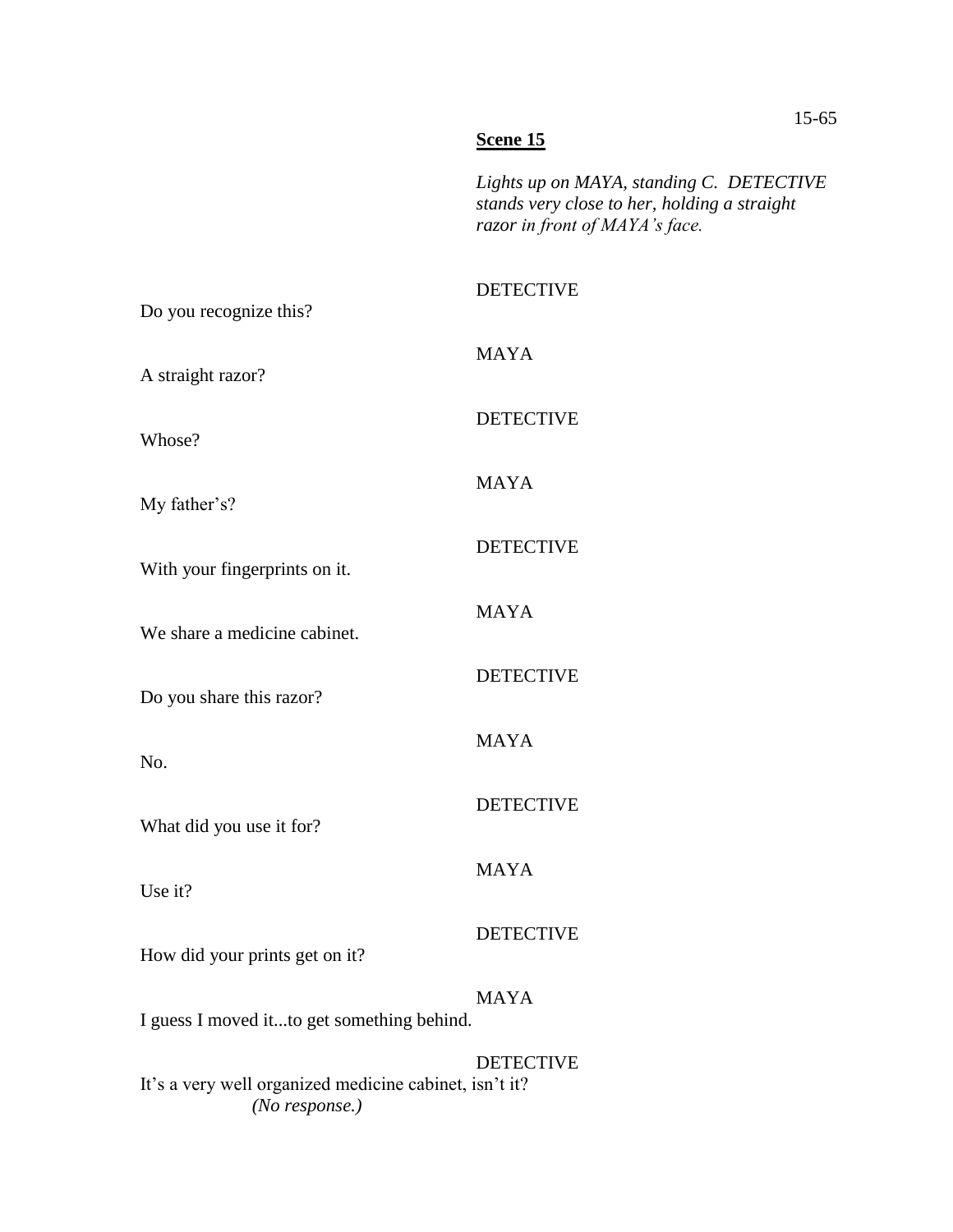#### DETECTIVE *(Cont.)*

On the bottom shelf—within a child's reach—toothpaste, lotion, band aids. On the second shelf...moisturizer, makeup, nail polish, hair spray. On the top shelf...Mennen's deodorant, Old Spice lotion, shaving cream, and...this razor.

#### MAYA

I guess my father must have accidentally put it back on the wrong shelf and—

### **DETECTIVE**

Put it with your lipsticks.

#### MAYA

*(Ignoring this.)* —and I moved it back to his.

### DETECTIVE

Did you...ever open it up—just to have a look?

#### MAYA

I might have.

### DETECTIVE

And on the occasion when you might have done that, what might you have noticed about it? *(Hands it to her.)*

### MAYA

That it's old. It was my grandfather's.

### DETECTIVE

What else?

#### MAYA

*(She opens it slowly, speaks slowly.)* That it's hard to open. There's a...resistance...that you have to overcome.

#### DETECTIVE

A resistance? Really?

### MAYA

Well not a mechanical resistance, like a penknife has. But the way it's made...the weight of the blade...it can't be opened accidentally. You have to *want* to open it.

#### DETECTIVE

Go on.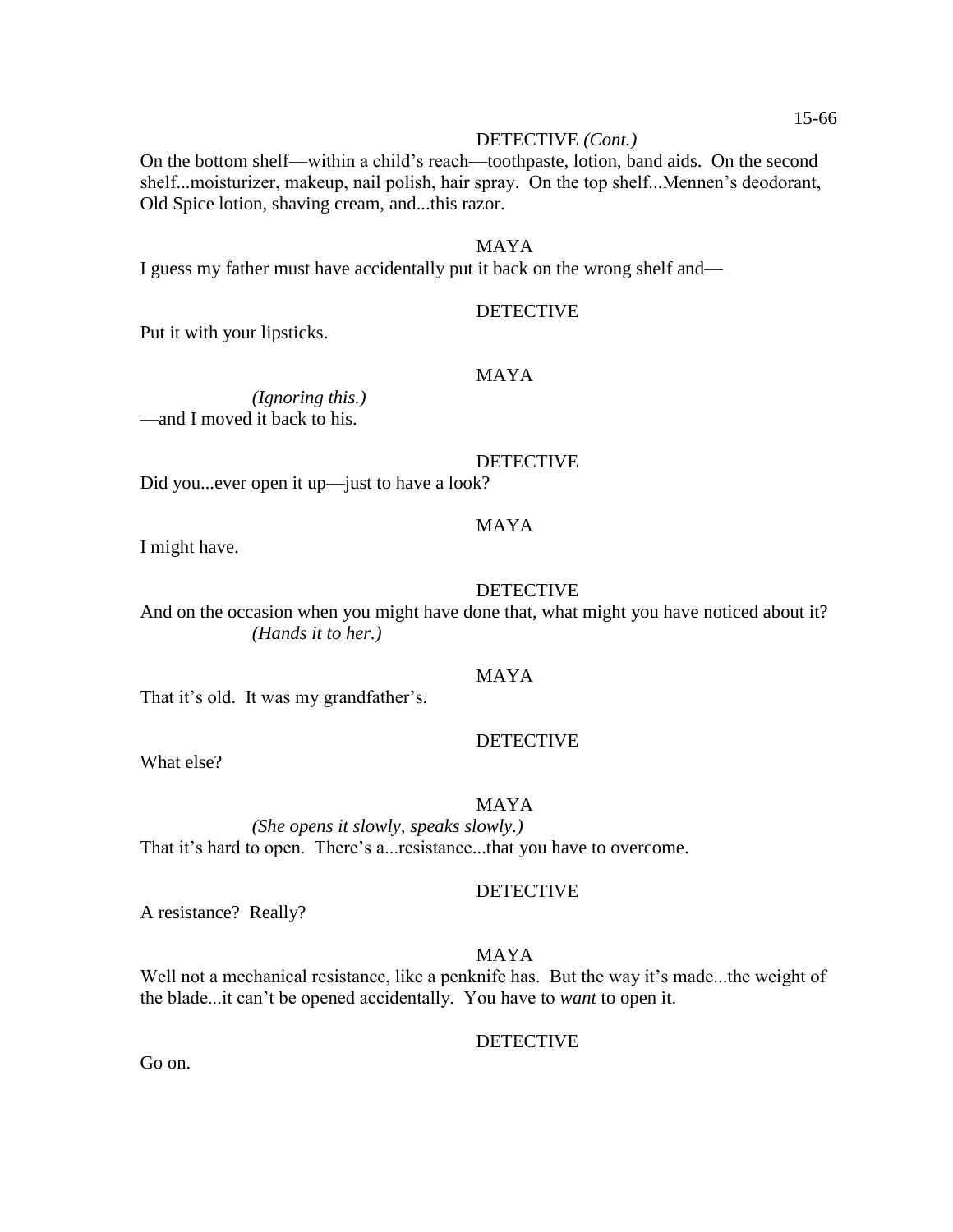#### MAYA

That it's longer than a penknife or a paring knife...and the blade has a different shape. It's wider, straighter. And much sharper. You can see where it's honed to an edge...an edge that's excruciatingly fine. So fine you want to touch it.

### DETECTIVE

And do you?

### MAYA

No! It would hurt.

### DETECTIVE

So what do you do?

### MAYA

You lift it up and look more closely at the blade. *(She does this.)*

#### DETECTIVE

And what do you see?

### MAYA

Yourself. Not your whole face. Just your eyes. *(Beat.)* Your three eyes.

### **DETECTIVE**

Three?

### MAYA

*(With the blade, she points to the place in the middle of her forehead, just above her brows.)*

The eye of knowledge.

#### DETECTIVE

What is it you know when you look at the blade?

### MAYA

That we all must die.

#### DETECTIVE

But not violently. Not by the blade.

### MAYA

By the blade or some other way. It doesn't matter.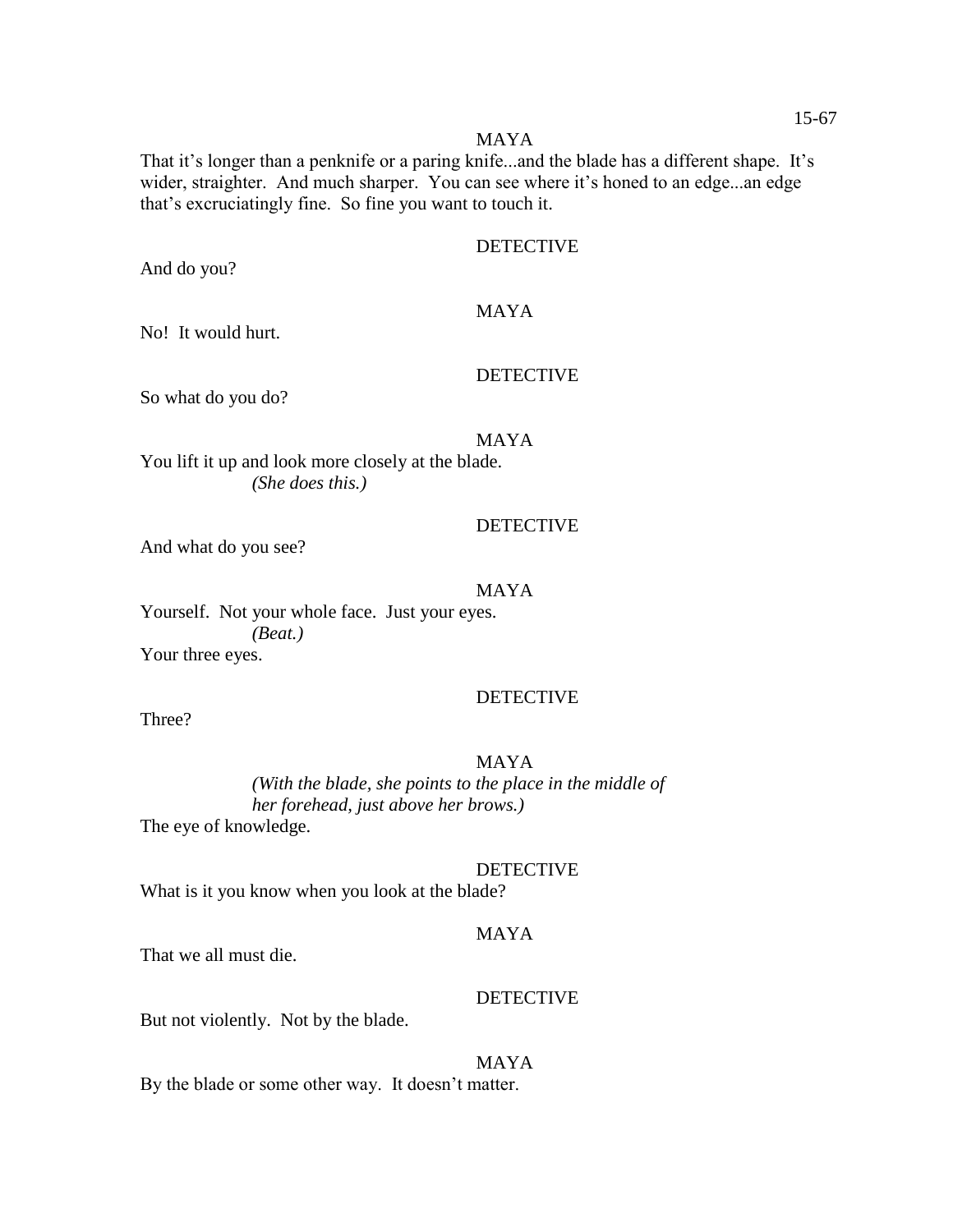It matters to me!

### MAYA

Because, unlike Kali, you don't yet have the third eye.

### DETECTIVE

*(Takes the razor from her.)* It must be confusing for you sometimes—an Indian girl living in an American culture.

#### MAYA

No more confusing than it is for you—an African man in an American culture? Aren't we both Americans?

#### **DETECTIVE**

To the extent we are allowed to be.

### MAYA

Or choose to be.

### DETECTIVE

What do you choose?

### MAYA

Father says it's only right for us to think of ourselves as Americans—we were born here. It's not our adopted country, it's our native country. But we should honor our Indian heritage. No different from the German- or Irish-Americans who honor theirs.

### DETECTIVE

But, unlike yours and mine, the German and Irish traditions do not include brown skin and a pantheon of deities. It makes it a little more challenging to…assimilate, don't you agree?

#### MAYA

Not for me.

### DETECTIVE

Good…. Tell me…to whom do you pray?

### MAYA

I pray to…to all the deities

#### **DETECTIVE**

Is that what your Catholic Father taught you to do? *(She looks away.)* He doesn't know, does he? *(She looks alarmed.)*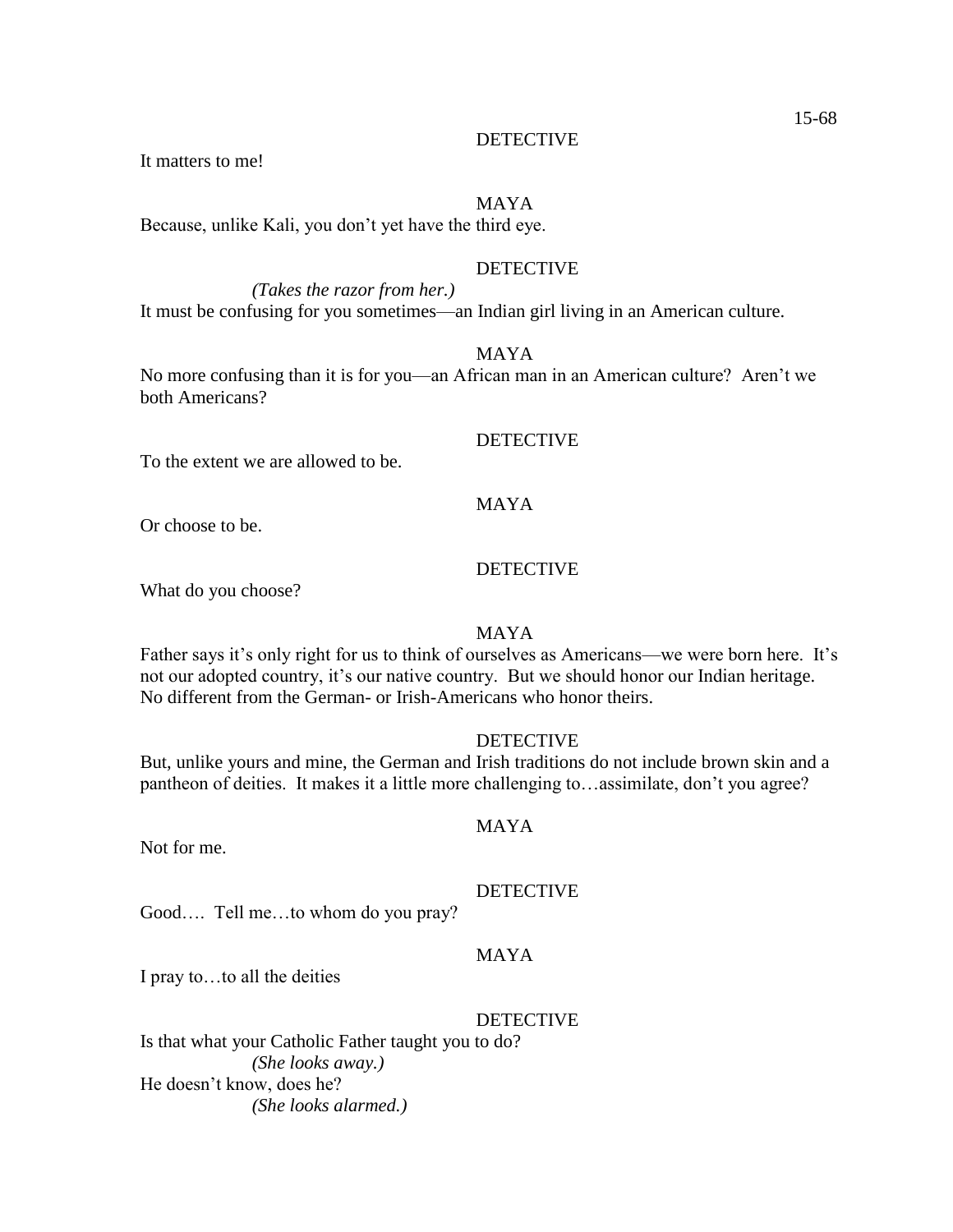15-69

DETECTIVE *(Cont.)*

Don't worry. It's not my place to tell him. So when you pray…to Christ and Kali…who answers?

### MAYA

Jesus answers my prayers in church….

And Kali?

# MAYA

In dreams. Kali dances me in dreams.

She is a very sexual and violent goddess, isn't she?

### MAYA

Sometimes.

### **DETECTIVE** Does she—in your dreams—encourage any sexual or violent behavior?

#### MAYA

*(Uncomfortable.)*

No.

**DETECTIVE** Where did you first hear of Kali—from your Father?

### MAYA

From my grandmother.

#### DETECTIVE

But your grandmother was a Catholic too, right?

### MAYA

Yes, she converted when my grandfather did, but she didn't seem happy about it. I think she was always a Hindu at heart.

### DETECTIVE

And what did she tell you about Kali?

#### MAYA

That homage must be paid to her. Pūjās—offerings of flowers or incense, chanting, sacrifices.

DETECTIVE

### DETECTIVE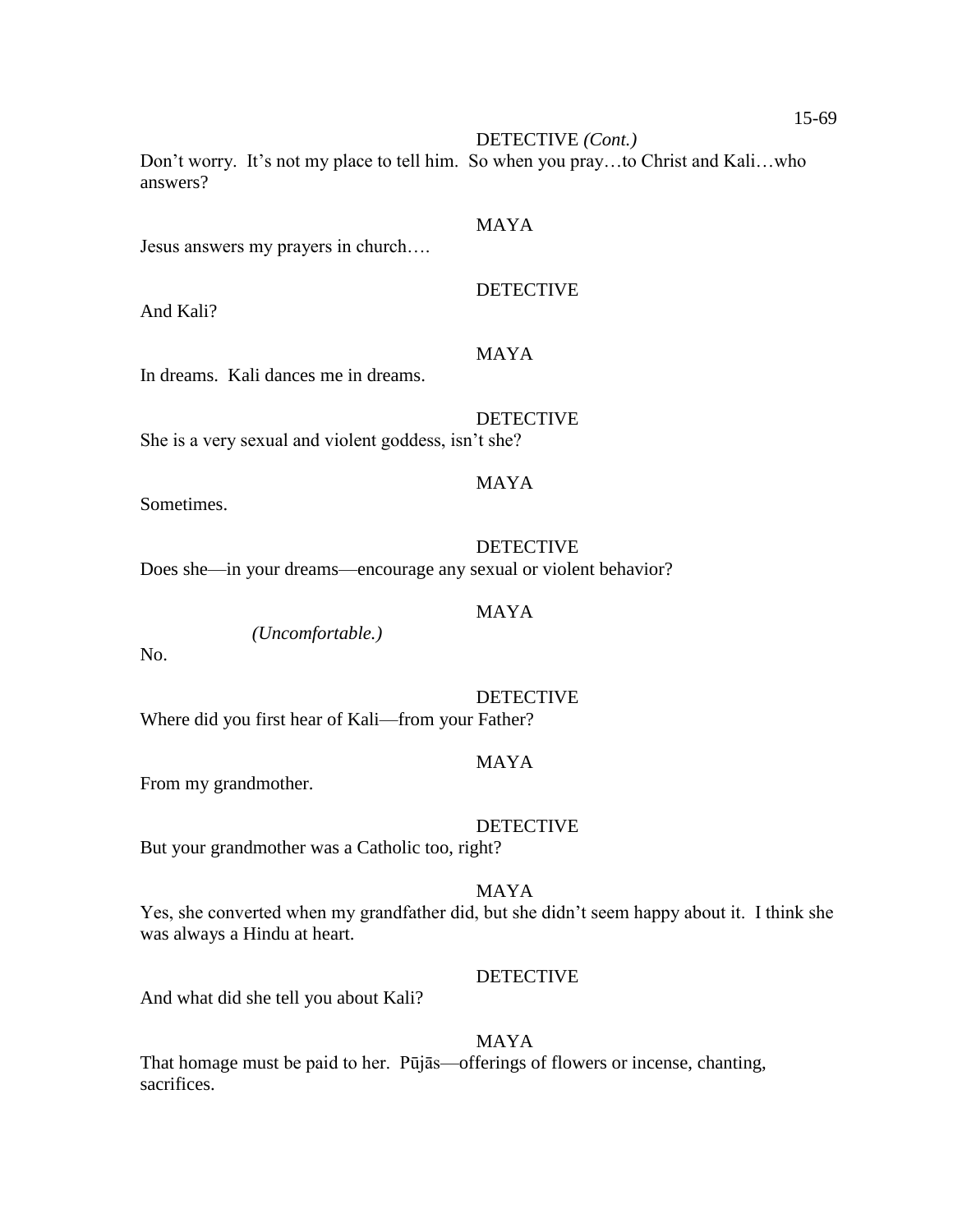|                                                                                 | <b>DETECTIVE</b> |
|---------------------------------------------------------------------------------|------------------|
| What kind of sacrifices?                                                        |                  |
| Food mostly, fruit and stuff.                                                   | <b>MAYA</b>      |
| And you still do these things?                                                  | <b>DETECTIVE</b> |
| Sometimes.                                                                      | <b>MAYA</b>      |
| But your grandmother died when you were                                         | <b>DETECTIVE</b> |
| Ten.                                                                            | <b>MAYA</b>      |
| And Sheila Dunn became your music teacher when you were-                        | <b>DETECTIVE</b> |
| Eleven.                                                                         | <b>MAYA</b>      |
| It must have been a great relief to find someone else whorevered the goddesses. | <b>DETECTIVE</b> |
| Yes.                                                                            | <b>MAYA</b>      |
| Did having that bond with her make you feel very close?                         | <b>DETECTIVE</b> |
|                                                                                 | <b>MAYA</b>      |

15-70

Of course. But what made us feel closest, I think was…

# DETECTIVE

What?

MAYA Music. We both loved music. Lived in it really.

DETECTIVE

Lived together in the music?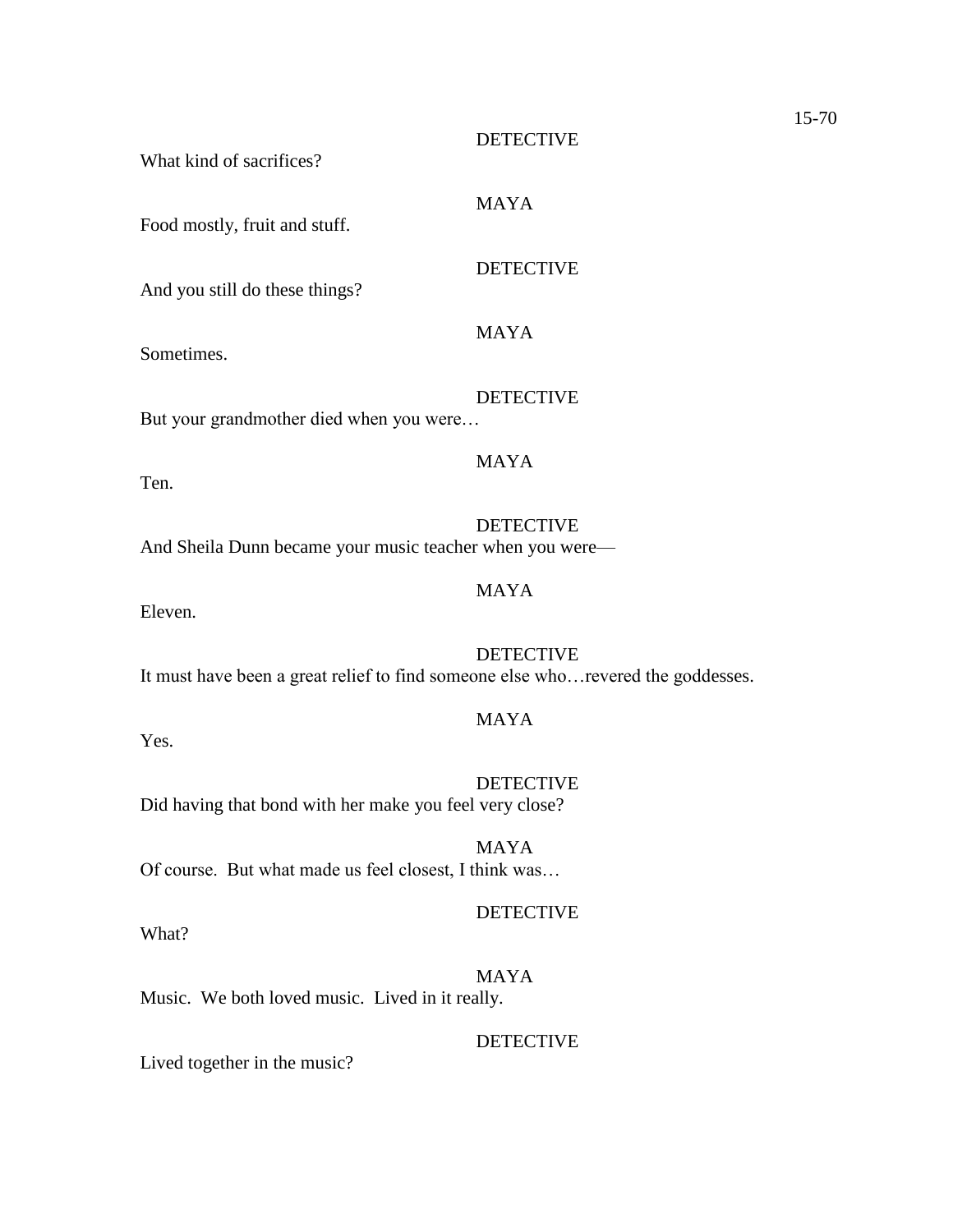#### MAYA

Yes.

#### DETECTIVE

**DETECTIVE** 

Would you say she was…like a mother to you?

#### MAYA

I don't know. I never had a mother.

# Like a grandmother, then.

MAYA Oh no. She was much too young and beautiful to be a grandmother.

#### DETECTIVE

I suppose you're right. One of the parishioners I spoke with described her as "seductive." Would you agree?

# I…I can see why someone might say that.

Did *you* find her seductive?

What do you mean?

Did she ever try to…seduce you?

MAYA Why would she do that? She already had…someone.

#### **DETECTIVE**

Did you…did you ever wish *you* could be her someone?

MAYA What would be the point of being jealous of Artemis? Who could compete?

#### DETECTIVE

Did you ever…have a crush on her?

# MAYA

Lots of us choir girls had a crush on her. And maybe the boys too, I guess. Even Father said she was…"charismatic." Is that another word for "seductive"?

## MAYA

MAYA

DETECTIVE

DETECTIVE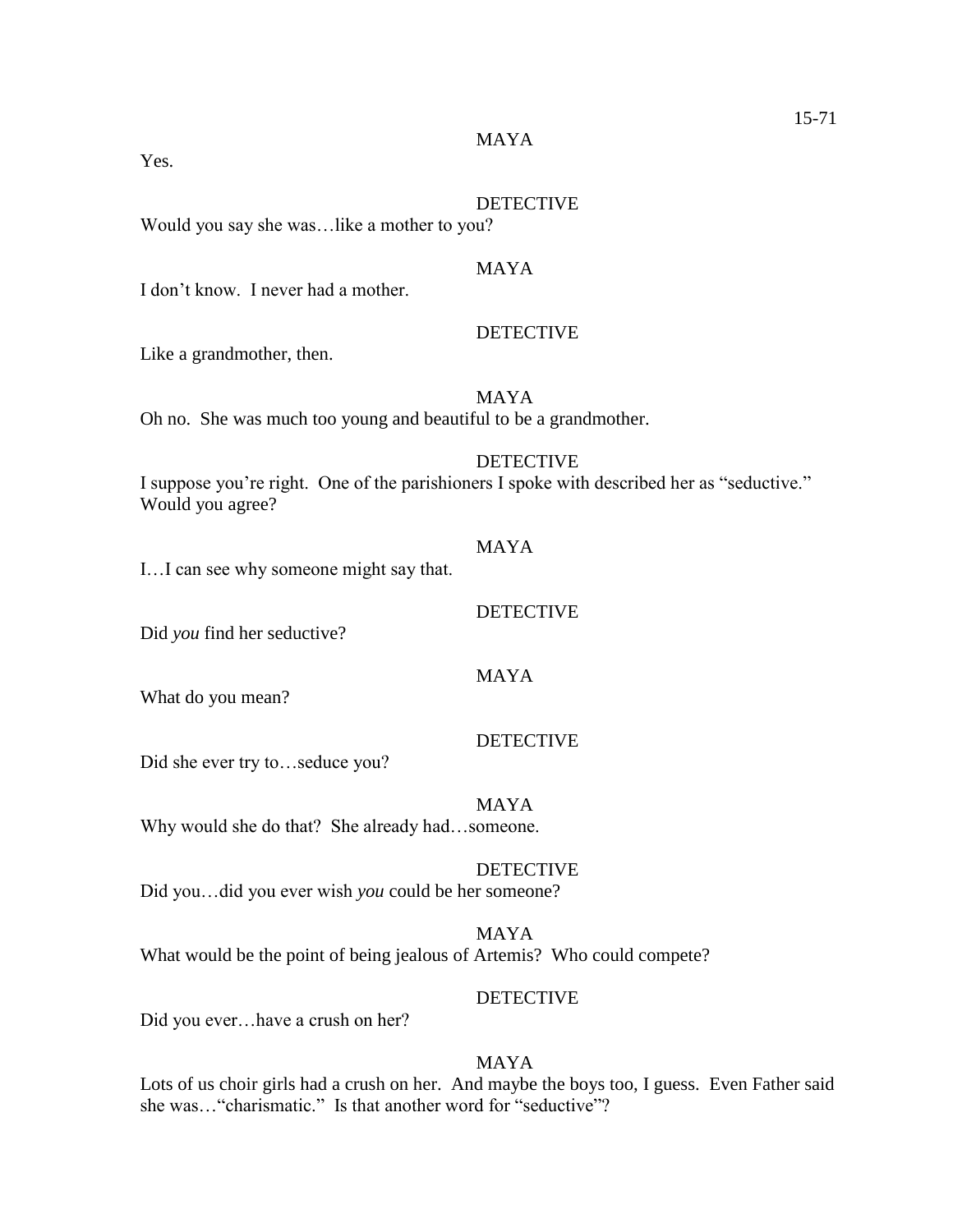Maya, I have to ask you this: did Sheila Dunn ever…touch you?

# MAYA

Sure. She was always jabbing us in the diaphragm when we weren't breathing properly.

#### DETECTIVE

I mean…touch you…with affection.

# MAYA

She was big on hugs. We liked that about her.

DETECTIVE Maya. Did Ms. Dunne ever touch you in a way she shouldn't have?

# MAYA

No.

# DETECTIVE

Would you tell me if she had?

# MAYA

No.

*(Crossfade.)*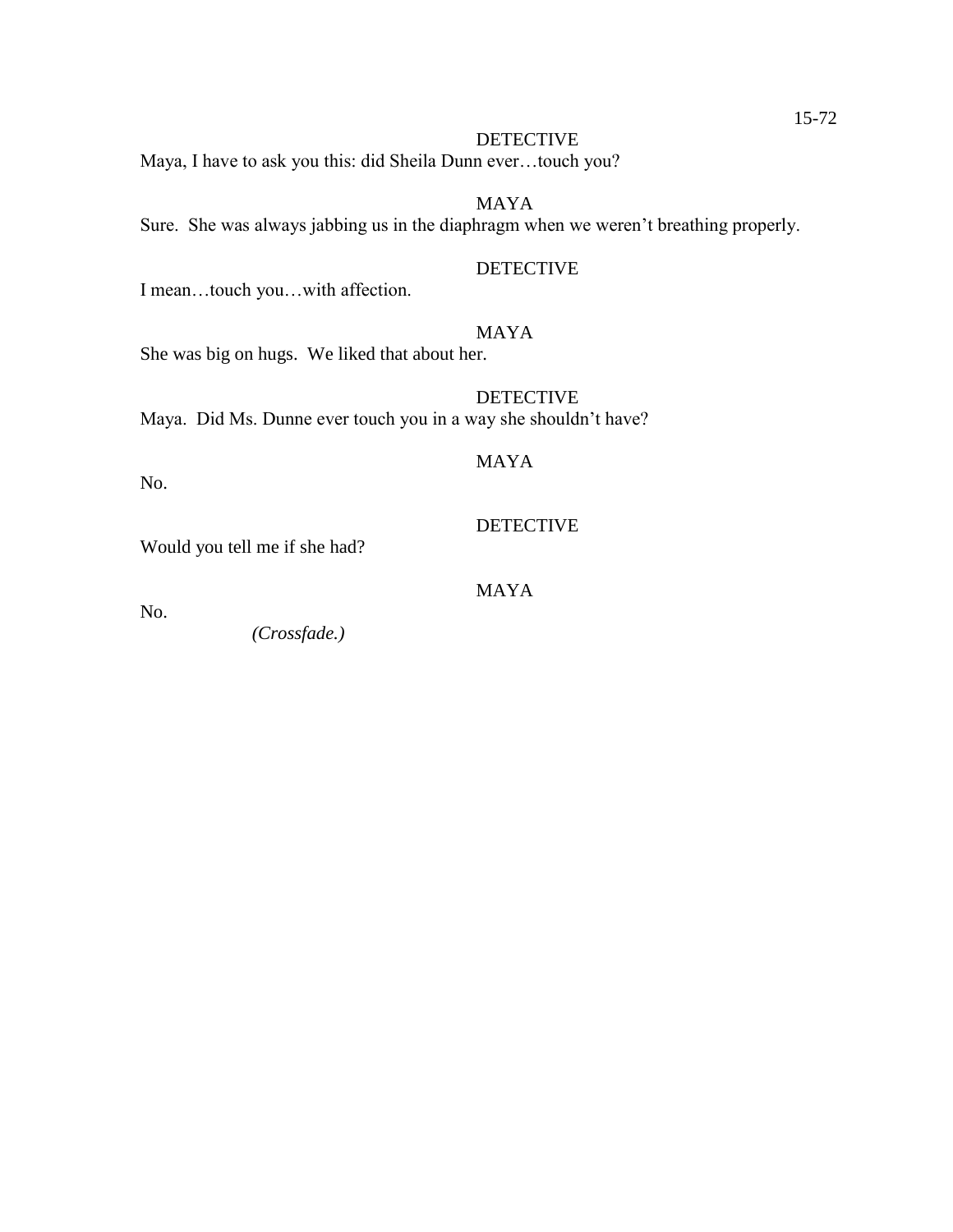*Lights up on DETECTIVE and FATHER.*

| What is it you want?                                                                                                                 | <b>DETECTIVE</b> |
|--------------------------------------------------------------------------------------------------------------------------------------|------------------|
| I want to confess.                                                                                                                   | <b>FATHER</b>    |
| To what?                                                                                                                             | <b>DETECTIVE</b> |
| To murder. I killed Sheila Dunn.                                                                                                     | <b>FATHER</b>    |
| Oh?                                                                                                                                  | <b>DETECTIVE</b> |
|                                                                                                                                      | <b>FATHER</b>    |
| I slit her throat with my straight razor.                                                                                            | <b>DETECTIVE</b> |
| I see.                                                                                                                               |                  |
| I knew she stayed after choir rehearsal to play the organ. That she wouldn't hear me<br>climbing the stairs or coming up behind her. | <b>FATHER</b>    |
| What was she playing?<br>(FATHER looks puzzled.)                                                                                     | <b>DETECTIVE</b> |
| On the organ? What piece of music?                                                                                                   |                  |
| Bach.<br>(DETECTIVE looks at him.)<br>"Jesu Joy of Man=s Desiring."                                                                  | <b>FATHER</b>    |
| That's not what was in front of her.                                                                                                 | <b>DETECTIVE</b> |
| She knew it by heart!                                                                                                                | <b>FATHER</b>    |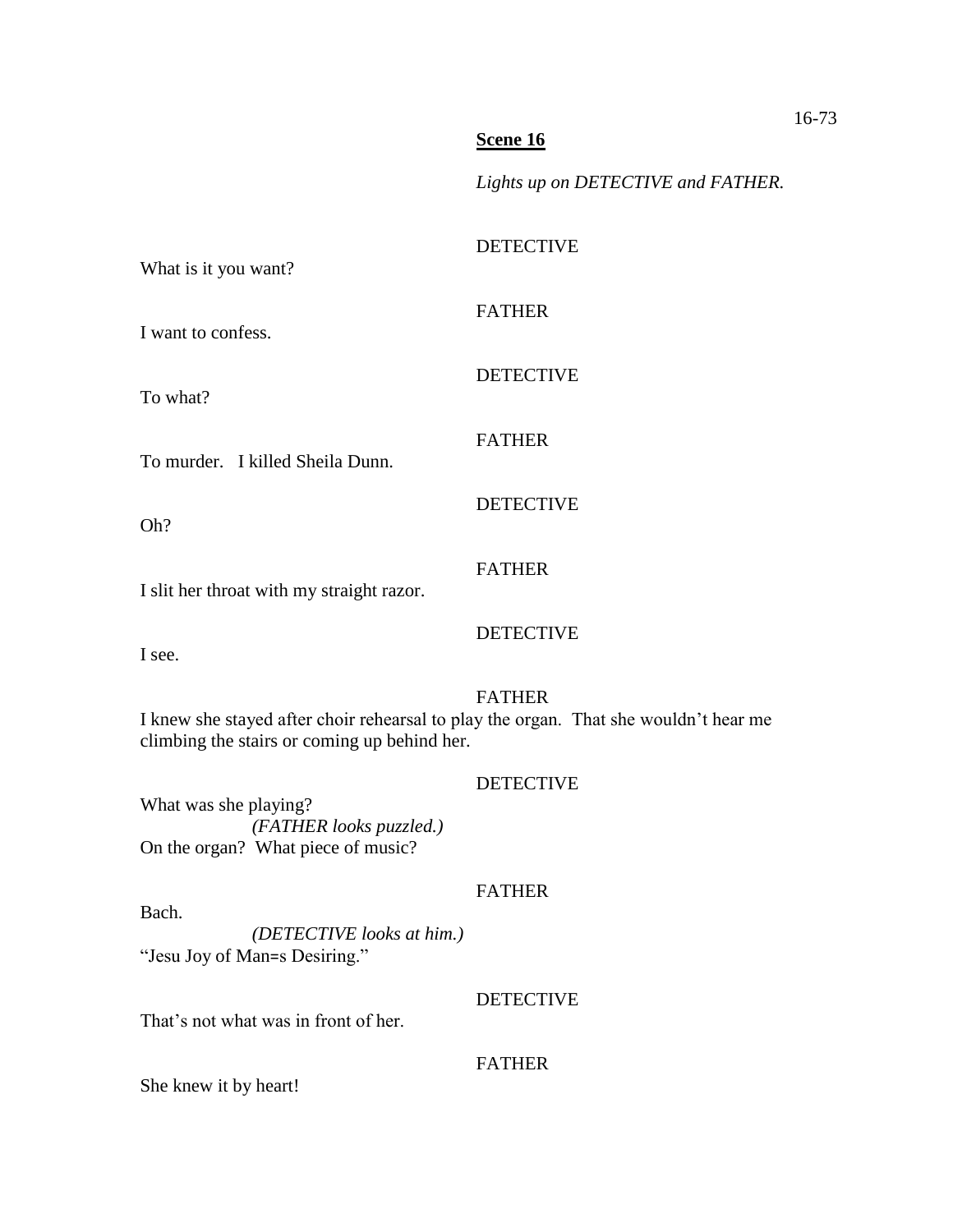Is that so?

# FATHER You have my prints on the razor and on the organ. What more do you need?

#### DETECTIVE

Motive.

# FATHER

You've already guessed that.

#### DETECTIVE

Confirm my suspicions.

# FATHER

She was a threat to Maya. And the other girls.

# DETECTIVE

You feared sexual abuse?

# FATHER

The seduction was of a much more dangerous kind.

DETECTIVE Why didn't you just forbid Maya to have anything to do with her?

# FATHER

You've never had a teenage daughter.

## **DETECTIVE**

So fire the woman. Send her packing.

## FATHER To where? Is there a place where children are safe from such an influence?

## DETECTIVE

So you decided to play god.

# FATHER

I don't expect you to understand.

# **DETECTIVE**

Help me.

#### FATHER

Look. I committed a crime. I am prepared to pay for it.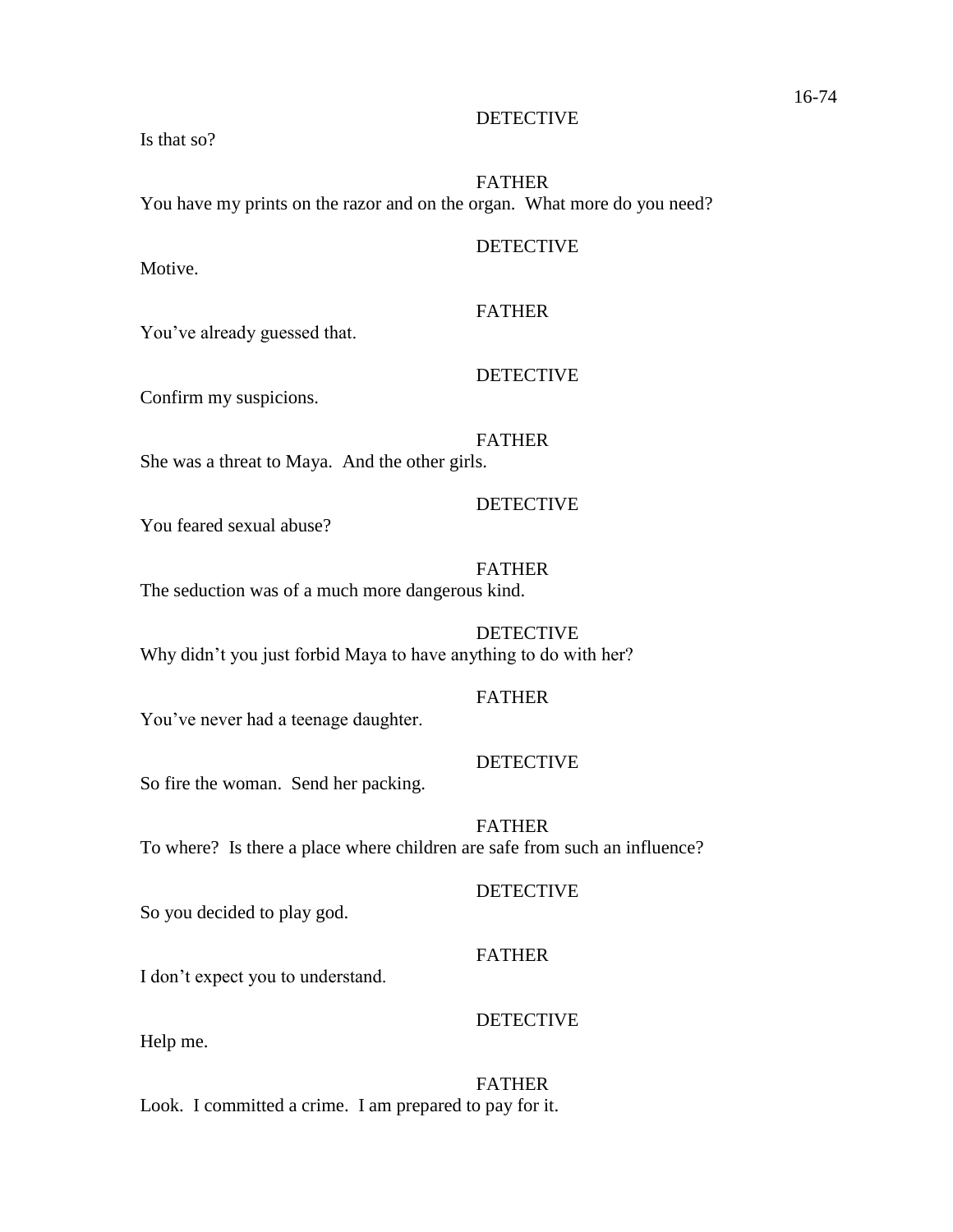What took you so long?

# FATHER

What?

DETECTIVE Why didn't we find you at the scene, razor dripping blood, hands extended for the cuffing?

# FATHER

I...I panicked.

DETECTIVE

And from then till now you've been panicking?

# FATHER

FATHER

I've been...praying.

DETECTIVE Ah. And what if I don't buy it? Your "hate-crime" motive.

## DETECTIVE

Because you loved her.

Why wouldn't you?

# FATHER

What makes you think that?

## **DETECTIVE**

Intuition.

## FATHER

What if I did? What if I loved her fervently? Desired her physically? What if I loved her and she didn't—wouldn't—love me back? Crime of passion.

### DETECTIVE

So what you're saying is I can take my pick of motives: fear or desire, hate or love?

## FATHER

You don't have to choose between opposites. None of us do…. My mother told me stories of the Goddess Kali who is at once a creator and a destroyer. She dances with joy on the corpses at cremations, gathering up the souls to be seeds for new life.

## DETECTIVE

The Yoruba say wherever there is violence, there is the Goddess Oya. She is the tornado that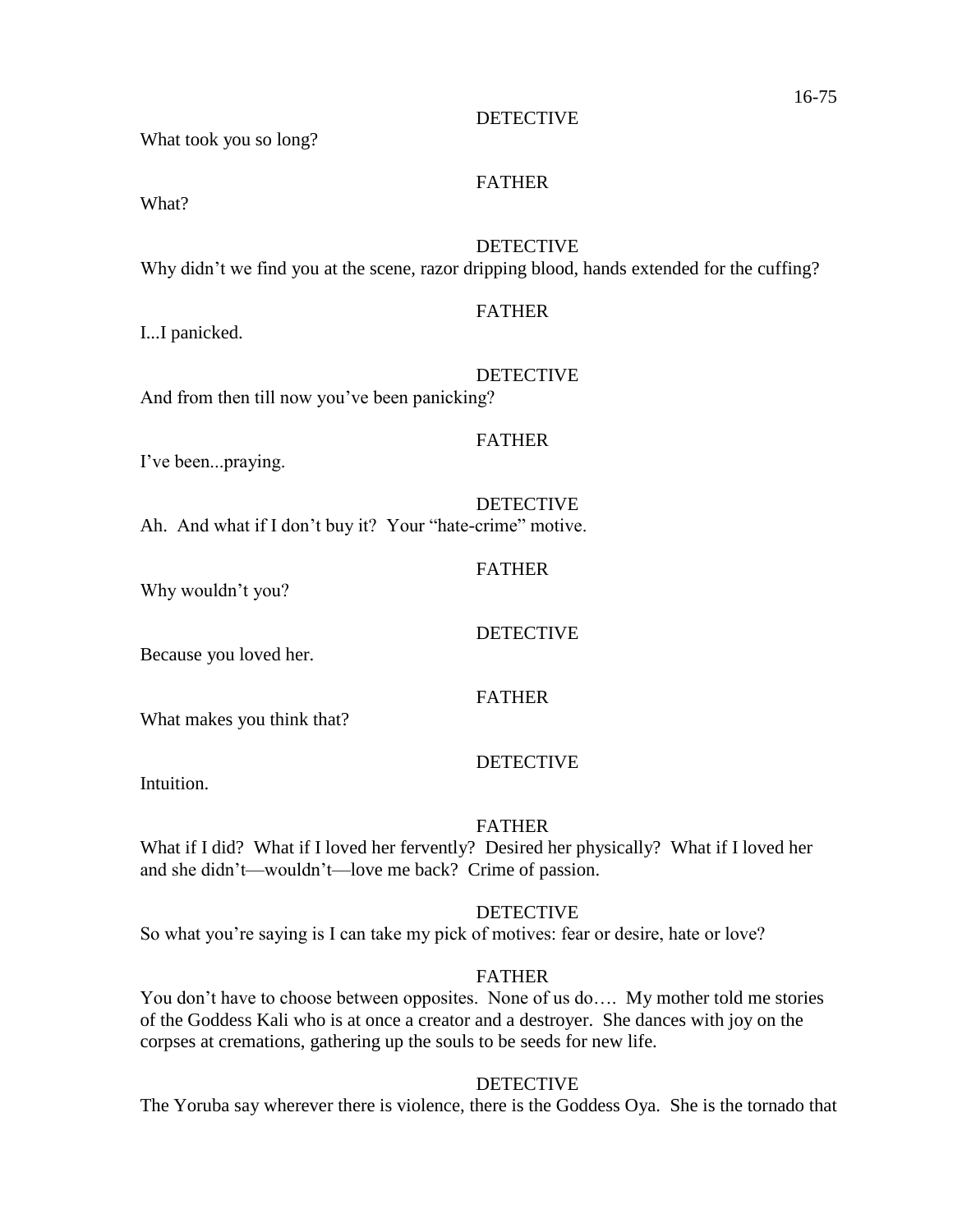#### DETECTIVE *(Cont.)*

tears down trees, the earthquake that swallows houses, the force that makes the River Niger flood. She is the purifying wind and fire, the insatiable, frenzied dancer on the threshold of life and death who carries off corpses and delivers newborns.

#### FATHER

I've read that some of the more extreme practitioners of Tantric Hinduism have been known to taste excrement or eat the flesh from burning corpses in order to conquer their attachment to the body and to this life of illusion. Rather than block out the unpleasant aspects of life, they sit among corpses, and thus are better able to transcend the "pairs of opposites"—good and bad, love and hate, life and death.

#### **DETECTIVE**

Sounds pretty gruesome, disgusting really.

#### FATHER

Ah, but that's just the point. *We* think of these things as polluted or forbidden because our consciousness is so limited. We have divided reality into categories according to our egocentered ideas of how the world should be. For Kali, there are no such categories. She is outside the order imposed by us and laughs at our petty conventions. She is naked, with untamed hair and lascivious lolling tongue, intoxicated from drinking the blood of her victims. She invites us to be open to all that is, to dare to taste even that which disgusts, to dare to *do* even that which appalls—in order to experience the underlying unity of all things, which is the Great Goddess herself.

#### **DETECTIVE**

And would you accept that invitation? Do you want to be part of such a life force?

#### FATHER

Do we have a choice?

#### DETECTIVE

You seem to have chosen...differently.

#### FATHER

Ah. Yes, my church is the Queen of Categories

#### **DETECTIVE**

And for you, that is—?

#### FATHER

Comforting.

*(Crossfade.)*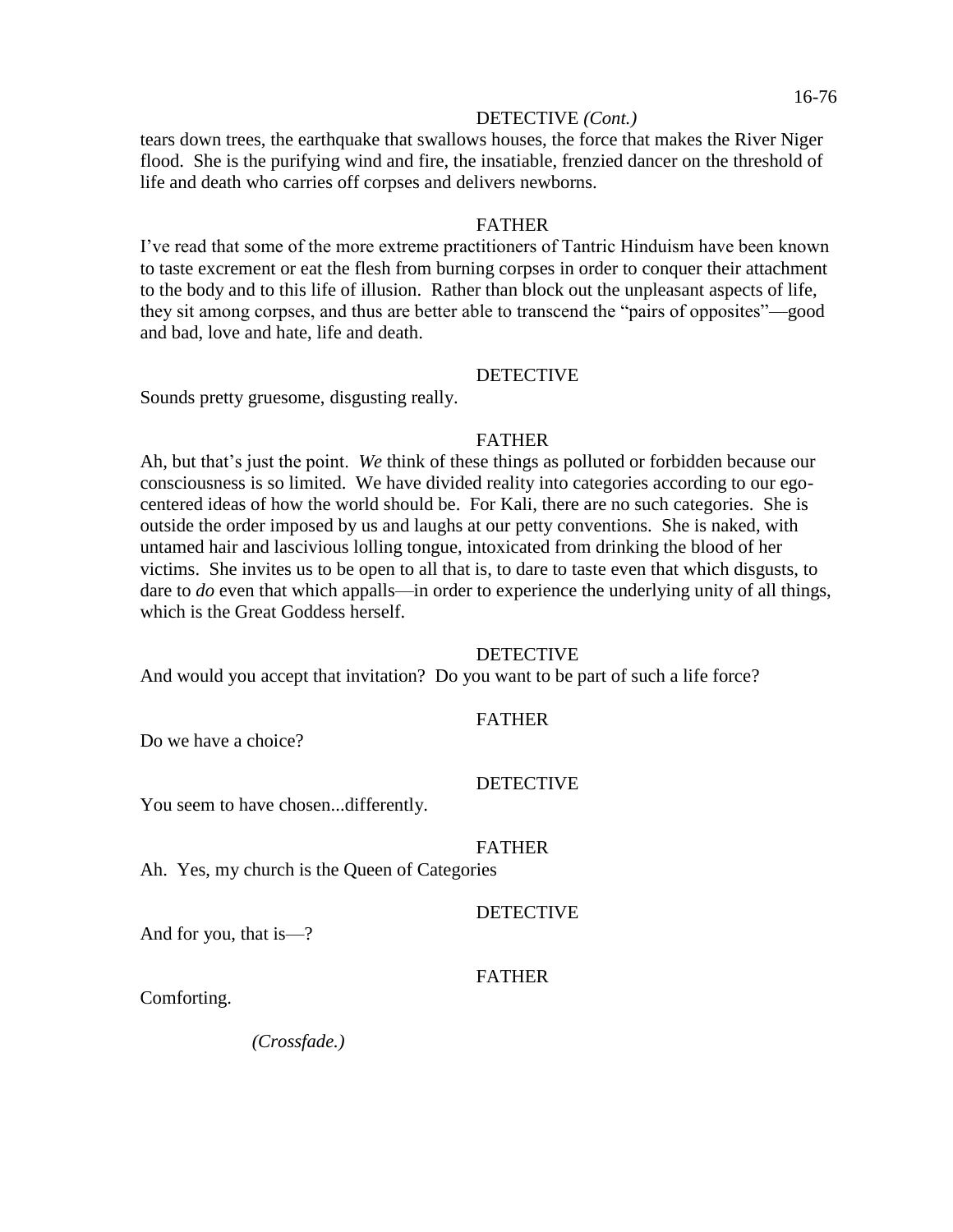*Lights up on DETECTIVE and MEDICAL EXAMINER.*

M.E.

Any of the parishioners come forward to identify a possible suspect?

#### DETECTIVE

No. Or so the priest says.

#### M.E.

Would he lie?

#### DETECTIVE

He would conceal the truth if it were told him in the confessional.

M.E.

You think our killer's the one who sent the matches to the lover?

#### **DETECTIVE**

Could be. Or could be they're two different perps, and the second one is somebody who was emboldened by the first one's getting away with murder.

#### M.E.

Maybe not.

# **DETECTIVE**

What?

#### M.E.

Maybe the murderer's not getting away with it. *(Hands papers to DETECTIVE.)* The lab reports.

#### DETECTIVE

*(Takes a moment to peruse them.)* Can this be right?

#### M.E.

Does Science lie?

#### **DETECTIVE**

It's hard to believe...

#### M.E.

Life is full of surprises...curve balls...mean tricks...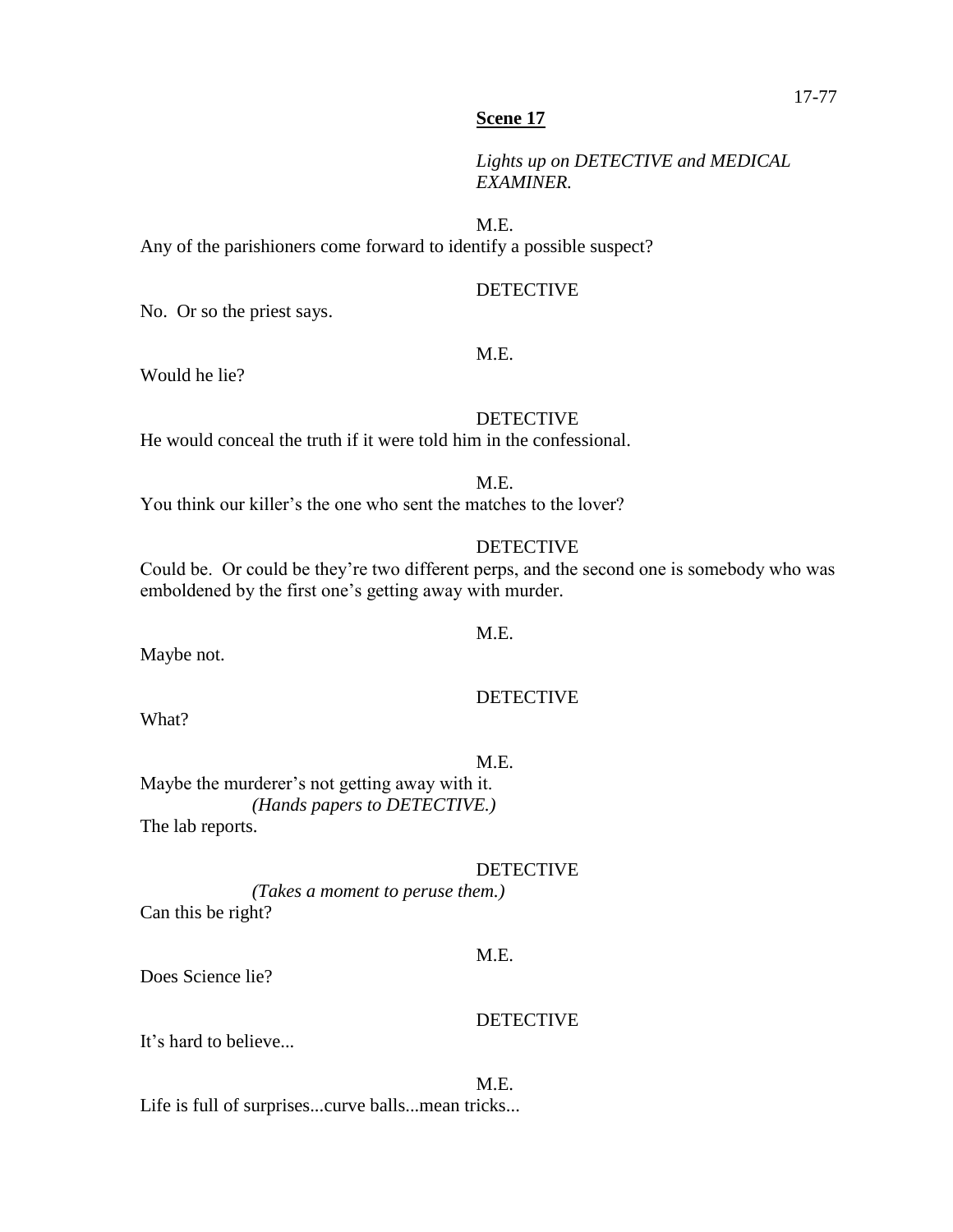But she was...so...

# M.E.

So young. So healthy. So strong. So good. So old, so sick, so weak, so wicked. So inescapably, irreversibly human. So goddamn *mortal*.

# **DETECTIVE**

But this...this changes everything. Do you suppose she knew?

Find out. Employer's records should list an HMO.

#### DETECTIVE

And if she did...if she did know...could she have...?

## M.E.

M.E.

It's possible.

#### DETECTIVE

Is it? Is it really possible? I mean physically possible?

M.E. The head fell forward. *Fell*. Without being pushed. And only the one side was cut.

#### **DETECTIVE**

But the hands—both hands were on the keyboard.

Where else would they be?

They were found palms down.

Or put that way.

By? *(M.E. shrugs.)* And the weapon?

Fell out.

#### DETECTIVE

Into a black hole?

#### M.E.

DETECTIVE

**DETECTIVE** 

#### M.E.

M.E.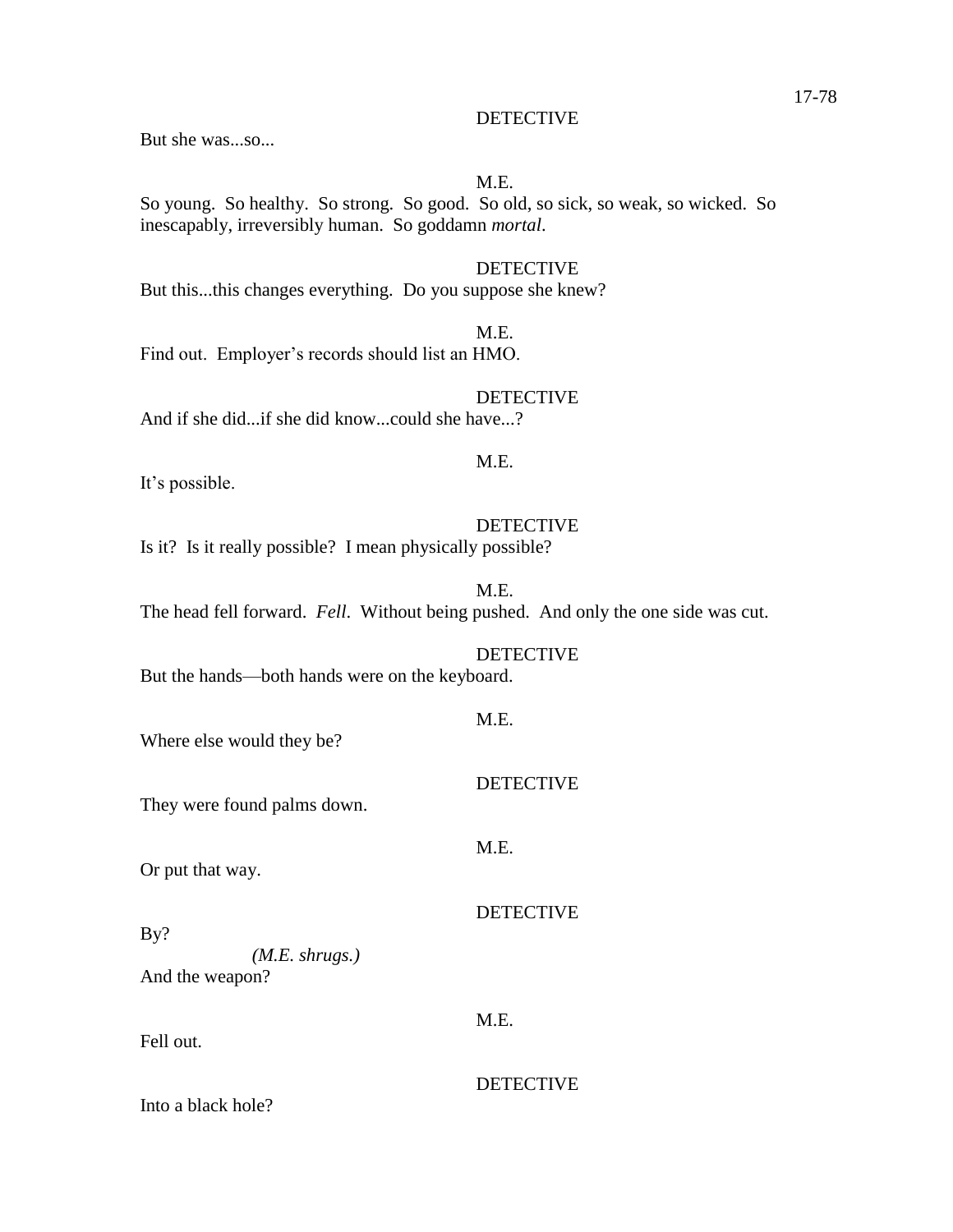| Onto the floor. And taken away.                                                                                                       | M.E.             |
|---------------------------------------------------------------------------------------------------------------------------------------|------------------|
| By?                                                                                                                                   | <b>DETECTIVE</b> |
| By whoever found the body?                                                                                                            | M.E.             |
| Or by whoever wanted it to look like something else.                                                                                  | <b>DETECTIVE</b> |
| The girl, Maya—she went for help, right?                                                                                              | M.E.             |
| Yes, it was her father who called us.                                                                                                 | <b>DETECTIVE</b> |
| But did she go to him first?                                                                                                          | M.E.             |
| Who else?<br>The partner?                                                                                                             | <b>DETECTIVE</b> |
|                                                                                                                                       | M.E.             |
| You said they lived close by.                                                                                                         | <b>DETECTIVE</b> |
| But the girl would have seen her take the weapon and—                                                                                 |                  |
| She wasn't there. She was running home to her father.                                                                                 | M.E.             |
| She would have remembered seeing it in the beginning.                                                                                 | <b>DETECTIVE</b> |
| Would she? A small blade on the floorin the shadow of the great organ. Her dead<br>teacher's red blood encroaching on the white keys. | M.E.             |
|                                                                                                                                       | <b>DETECTIVE</b> |

But how would Artemis have got...what would she be doing with the straight razor?

M.E.

Read on.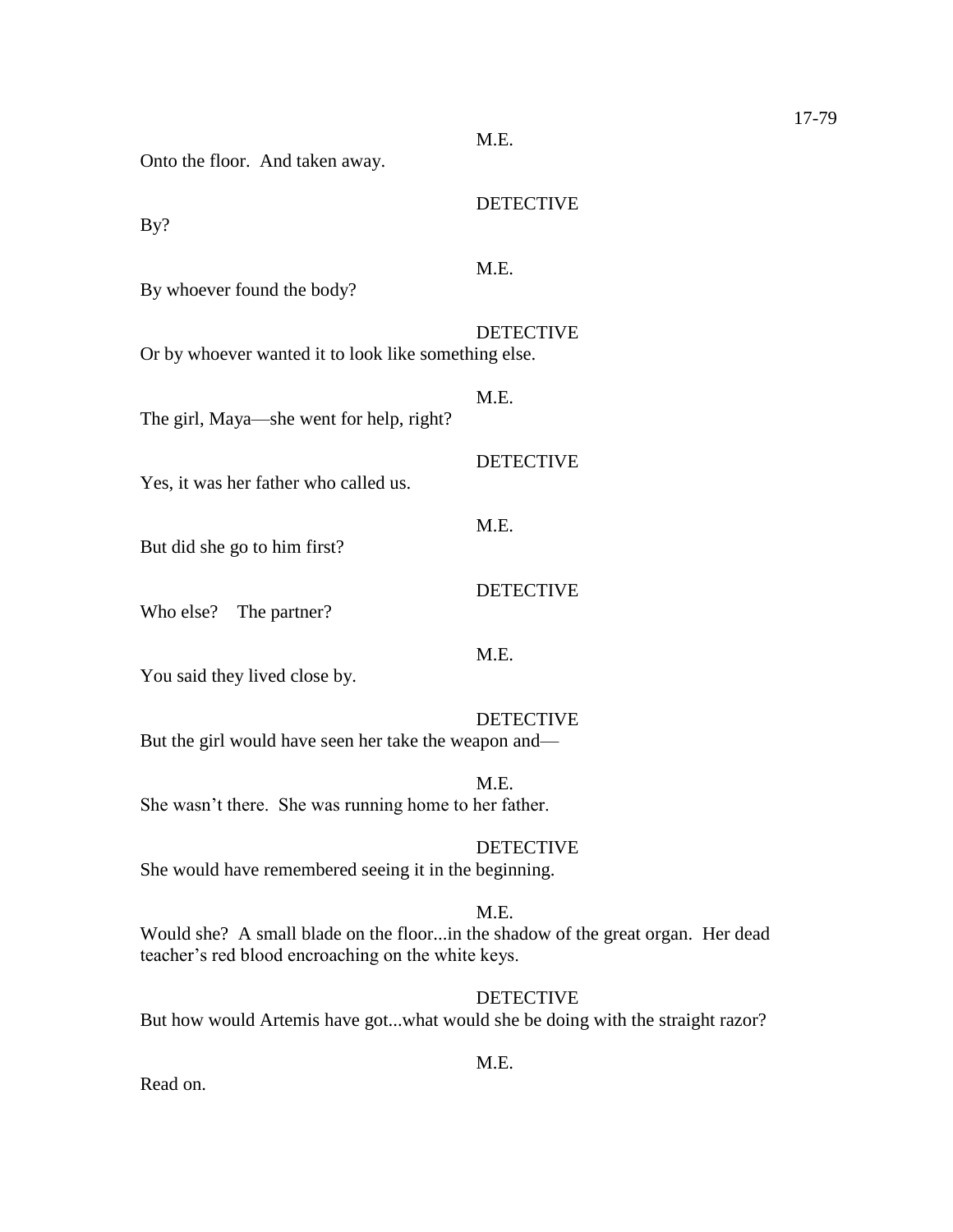# *(Reads, then.)* No blood at all on the blade?

#### M.E.

# Not a powdery drop*.*

# **DETECTIVE**

DETECTIVE

Not even his own?

#### M.E.

Apparently the good Father is a fastidious shaver.

So we don't have the weapon.

M.E. We don't have *evidence* that his razor was the weapon.

# DETECTIVE

What about Cameron's scalpel?

# M.E.

Lots of animal tissue. None of it human.

#### DETECTIVE

The victim's throat was cut with a fine sharp blade. *(M.E. shows a paper with drawings on it.)* What's this?

#### M.E.

I've been doing some Internet research.

## DETECTIVE

*(Looking at the sheet.)* On art restoration?

## M.E.

These are pictures of the tools used in restoring damaged paintings. *(DETECTIVE studies the tools. M.E. points.)* I'm particularly fond of this one.

*(Crossfade.)*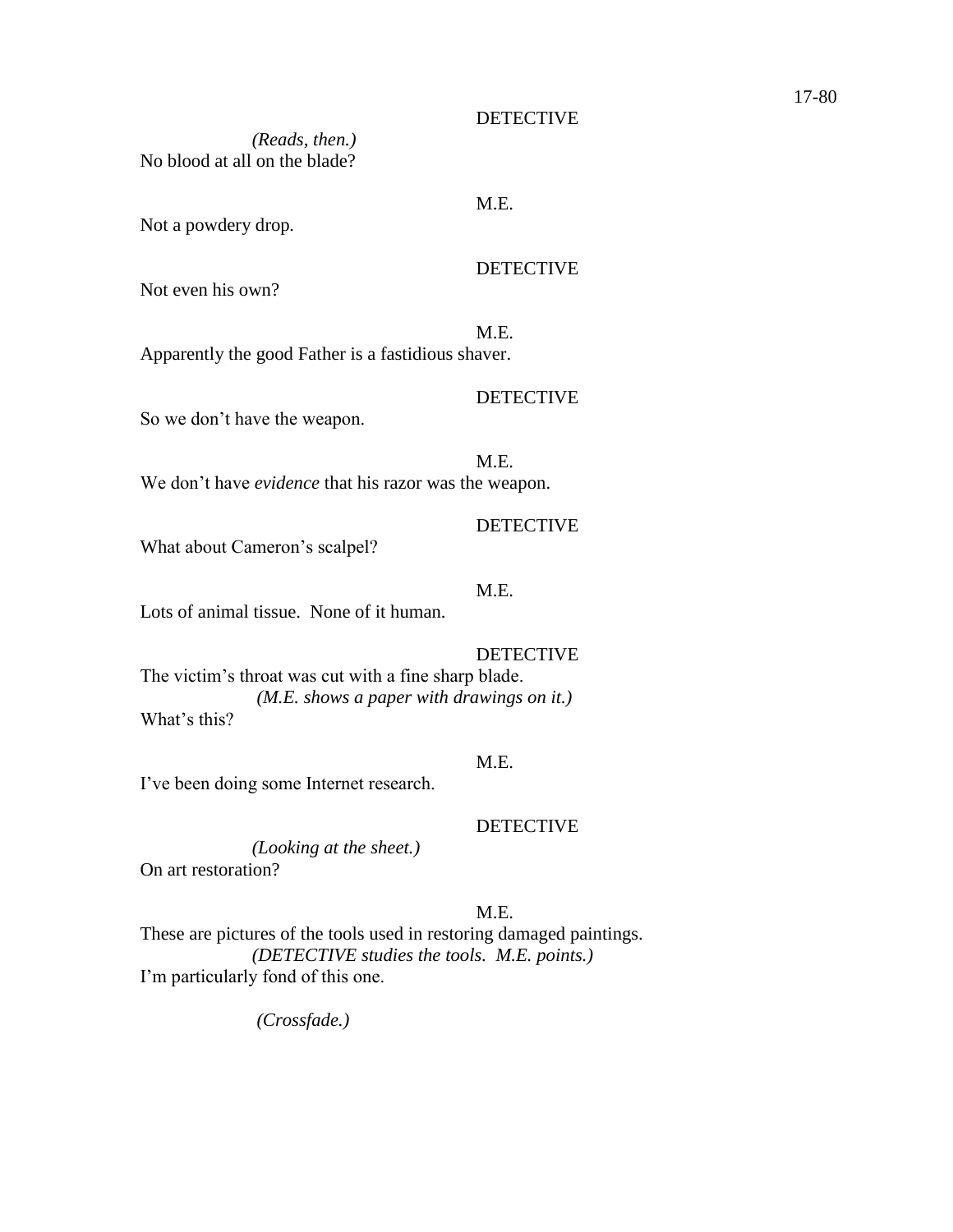*Lights up on DETECTIVE and ARTEMIS.*

## ARTEMIS

I don't believe it!

# DETECTIVE

It's hard to argue with an autopsy report.

## ARTEMIS

No. It's impossible.

## DETECTIVE

Why was she taking the Death and Dying seminar?

#### ARTEMIS

She worked with grieving families in the parish to create funeral liturgies. She thought it would help her to understand what they had to—look, she would have told me. We didn't keep secrets. Certainly not ones like this.

# DETECTIVE

Perhaps she...wanted to spare you—

#### ARTEMIS

Like I wouldn't have found—

## DETECTIVE

—for the time being.

#### ARTEMIS

But I would have *known*...I mean the symptoms...

## DETECTIVE

Are not all that frightening or unusual in the beginning. Coughing...a little chest pain... tiredness. What most of us would put down to stress...or even a lingering cold.

## ARTEMIS

And in the end?

## DETECTIVE

Without surgery, lung cancer is incurable.

# ARTEMIS

And with surgery?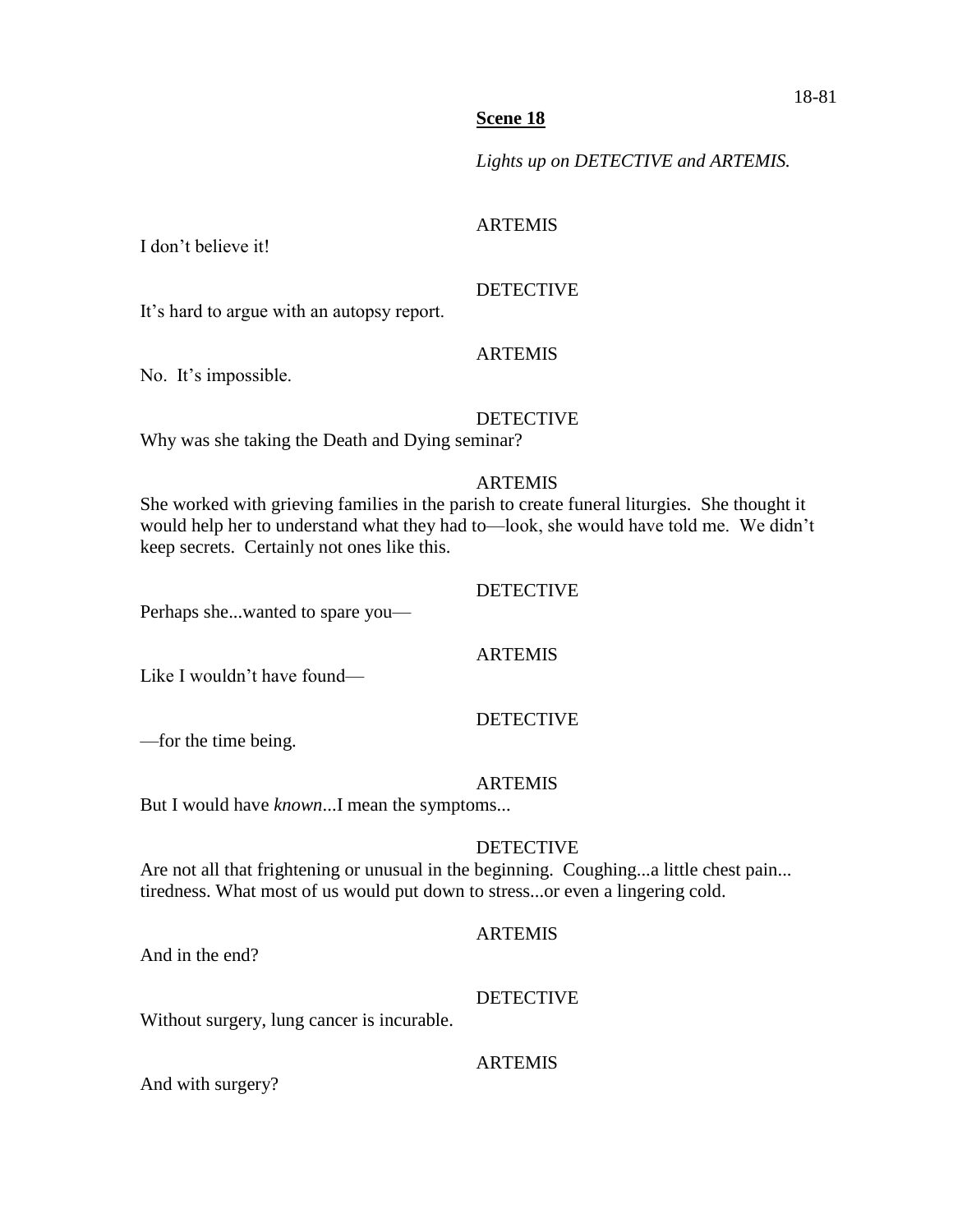Only twenty-five per cent of tumors can be successfully removed. Maybe she knew hers couldn't.

#### ARTEMIS

And if it's not removed?

#### **DETECTIVE**

It spreads to other parts of the body—liver, kidneys, bones, brain, larynx.

#### ARTEMIS

Larynx...

#### DETECTIVE

The lungs collapse. The fingers become club-shaped. *(ARTEMIS looks at her hands.)* It's excruciatingly painful. Survival rate after five years is less than ten per cent.

#### ARTEMIS

She would have believed she was in that ten percent. She was...a passionate believer...in life.

DETECTIVE And what would have been left of her?

#### ARTEMIS

What are you saying?

# **DETECTIVE**

It seems that she had a strong motive for suicide.

#### **ARTEMIS**

Suicide?! Are you crazy? Sheila was a practicing Catholic.

#### DETECTIVE

Also, apparently, a practicing Pagan.

#### ARTEMIS

"Thou shalt not kill!"

#### DETECTIVE

"Thou shalt have no other gods!"

#### **ARTEMIS**

You don't know Sheila Dunn! To you, she's just another case...another corpse...another step towards Mission Accomplished. You don't understand! I do. I *know* her. She was my lover, my best friend, the person I shared my life with. And I am telling you Sheila did not commit suicide!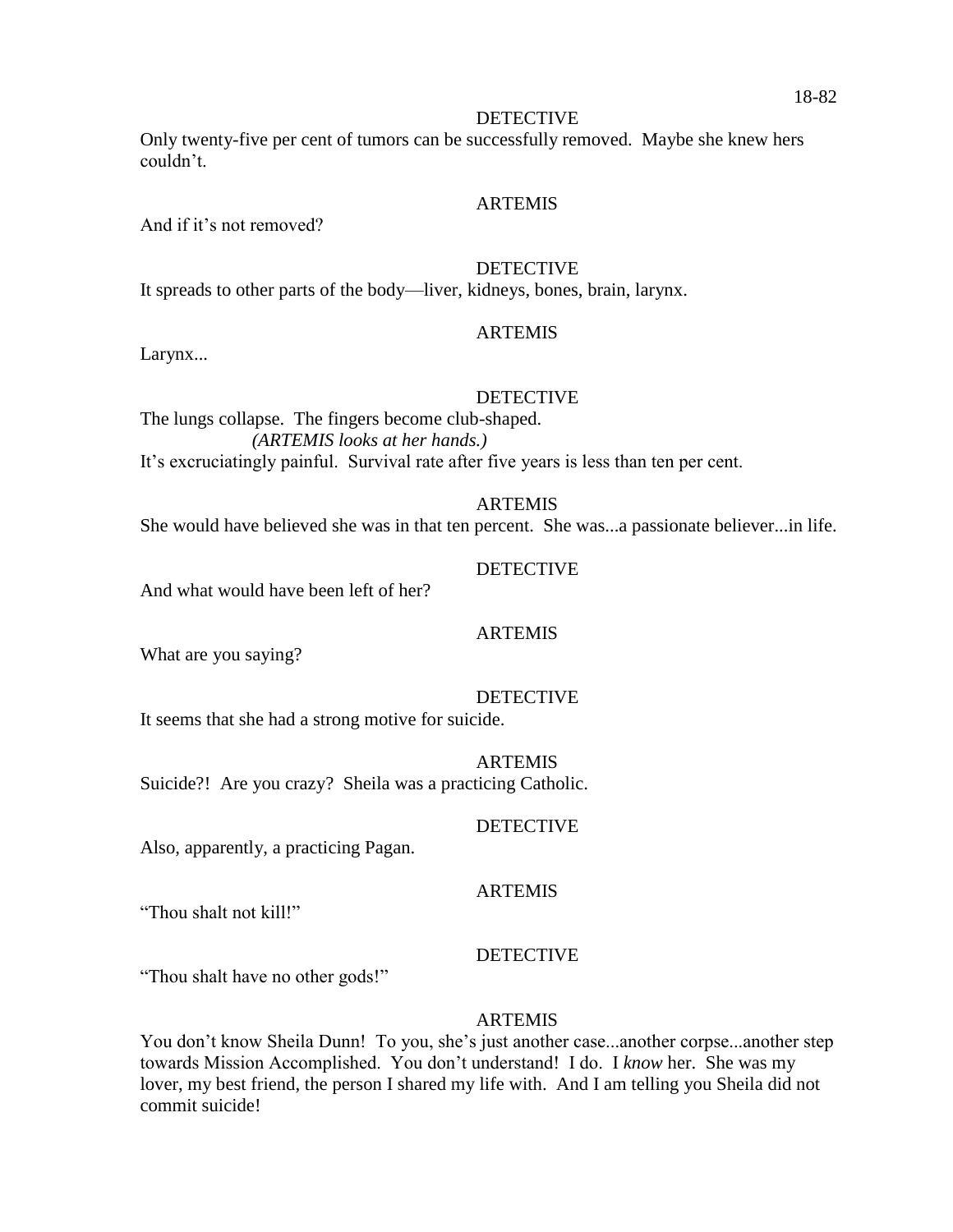**DETECTIVE** There is another possibility. That she was spared the pain...by someone who loved her.

| By someone who                                                           | <b>ARTEMIS</b>   |
|--------------------------------------------------------------------------|------------------|
| Loved her.                                                               | <b>DETECTIVE</b> |
| Me?                                                                      | <b>ARTEMIS</b>   |
| Who is there that loved her more?                                        | <b>DETECTIVE</b> |
| Kill Sheila?                                                             | <b>ARTEMIS</b>   |
| Did she ever make a living will?                                         | <b>DETECTIVE</b> |
| Yes. We both did.                                                        | <b>ARTEMIS</b>   |
| And medical power of attorney?                                           | <b>DETECTIVE</b> |
|                                                                          | <b>ARTEMIS</b>   |
| We designated each other.<br>So she gave you the right to pull the plug. | <b>DETECTIVE</b> |
|                                                                          |                  |

#### ARTEMIS

Taking someone off life support when she's brain dead is not the same as slitting her throat while she's happily playing the organ! Or are you too insensitive to know the difference?

#### **DETECTIVE**

"Elvira Madigan."

#### ARTEMIS

What?

#### DETECTIVE

The classic movie. The young Swedish couple who knew they were going to die. Don't you remember the last scene? They go out into a beautiful meadow and hold each other close. Then she chases a butterfly in the tall grass, and when he's sure she's happy in the moment...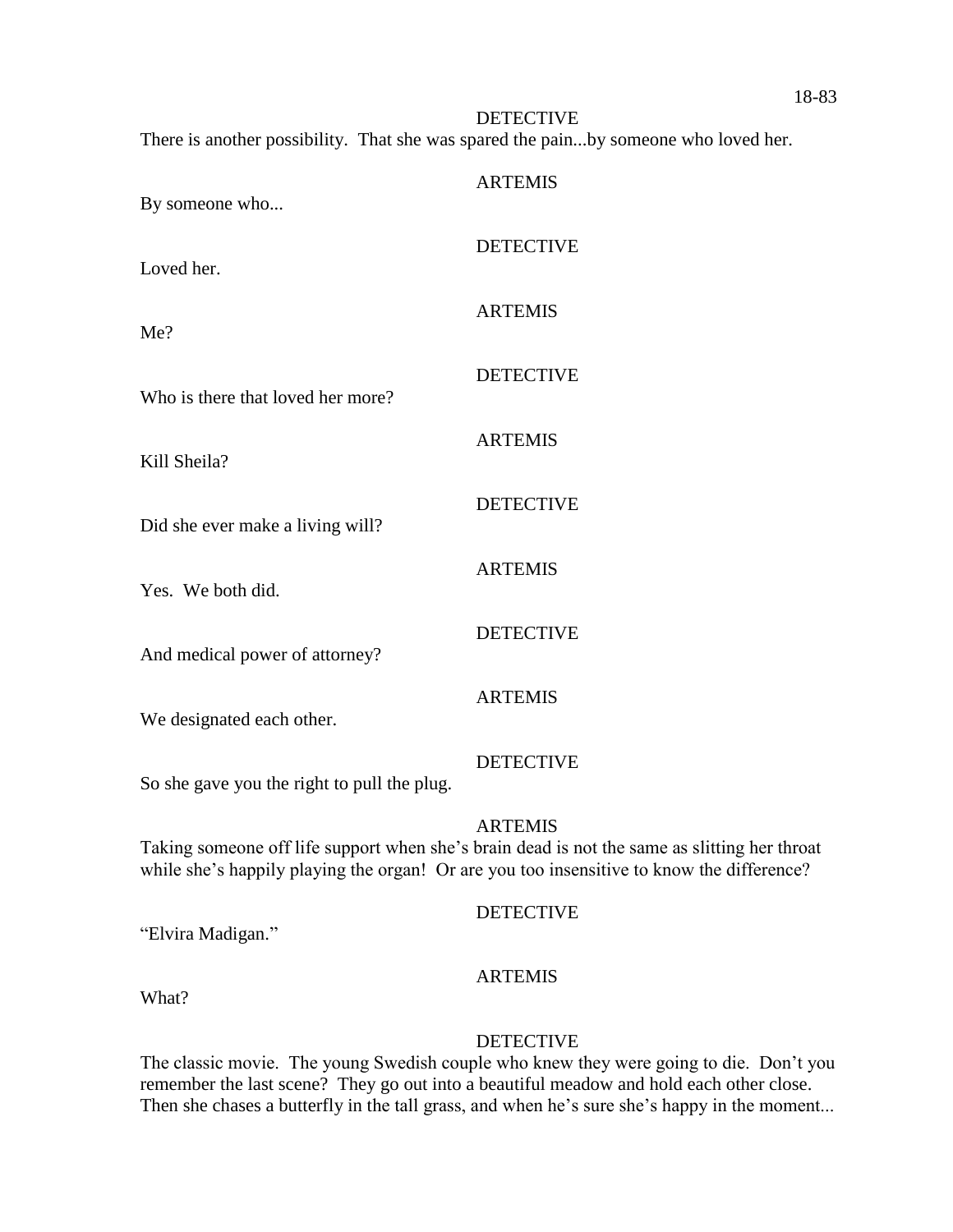#### DETECTIVE *(Cont.)*

he shoots her. The frame freezes. We hear another shot. And the credits run.

#### ARTEMIS

I could never kill Sheila! Do you hear me?—never! This is not the movies! This is real life! Her life! My life! Our life together! *Life!*

#### **DETECTIVE**

And death.

#### **ARTEMIS**

And...death. Yes…it…it really is, isn't it…? *(She visibly falters.)* Final...inevitable...irrevocable...death. The end.

#### **DETECTIVE**

And the beginning?

#### ARTEMIS

Oh, how I wish… *(Wanting to believe it.)* How do we know?

We don't.

# ARTEMIS

DETECTIVE

Some people believe.

Do you?

# **ARTEMIS**

DETECTIVE

I'd like to. But is that enough? Wanting to.

# **DETECTIVE**

Maybe. If it's all we can do.... Just keep on wanting....

#### ARTEMIS

Keep on searching...

#### DETECTIVE

Asking the questions...

#### ARTEMIS

Like a good detective?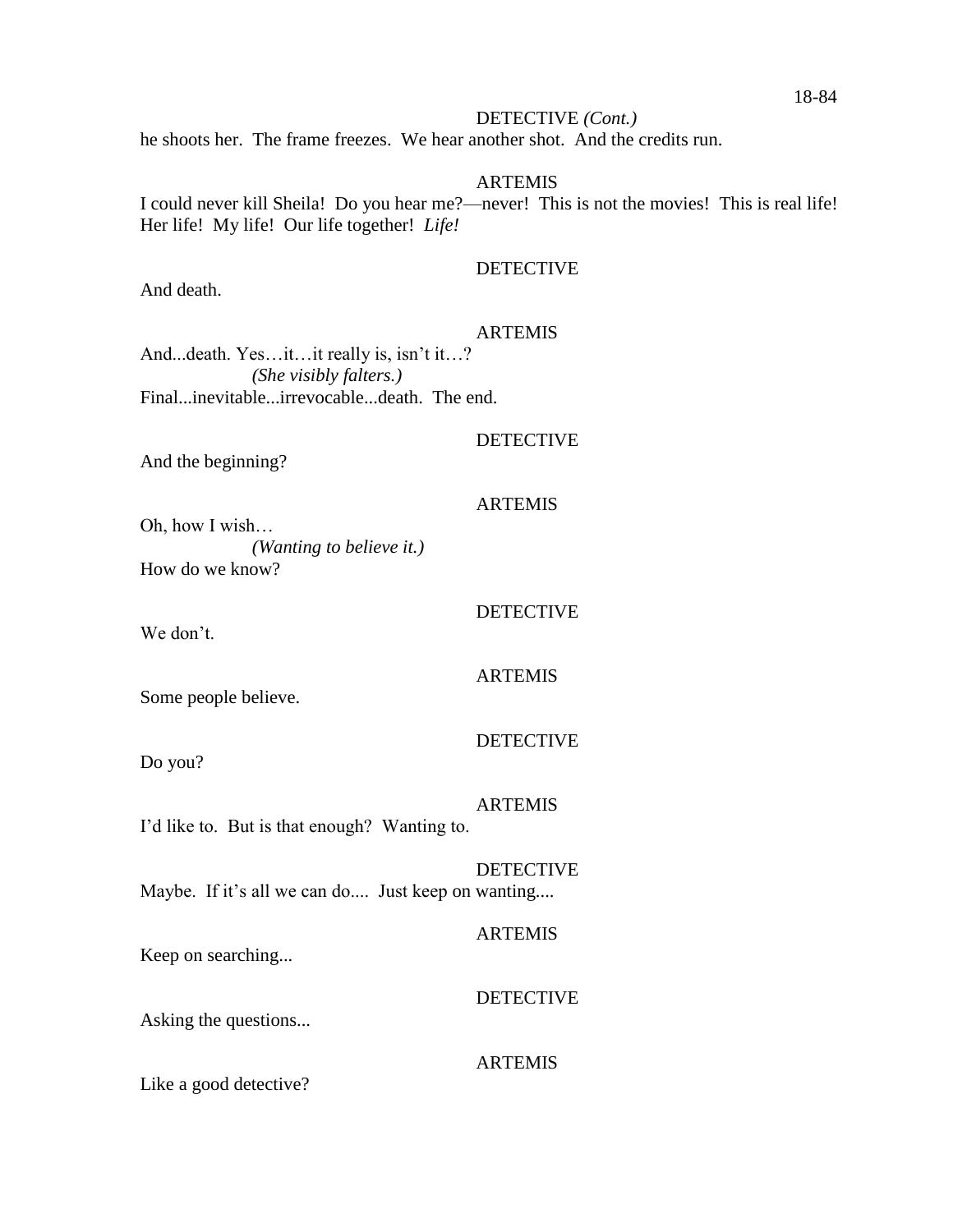Like a good artist?

# ARTEMIS

Yes.

### DETECTIVE

I remember after my first unsolved homicide, I looked up the word "mystery." Wanted to get at the "root," so to speak. It's Greek. *Mustrion.* Means "secret rites," "to initiate," "to close the eyes or mouth," "to keep a secret."

#### ARTEMIS

So...the one being initiated...discovers the secret? *(DETECTIVE shrugs.)* You can't give up. Find out who sent me those matches.

#### DETECTIVE

I will. I promise.

*(Blackout.)*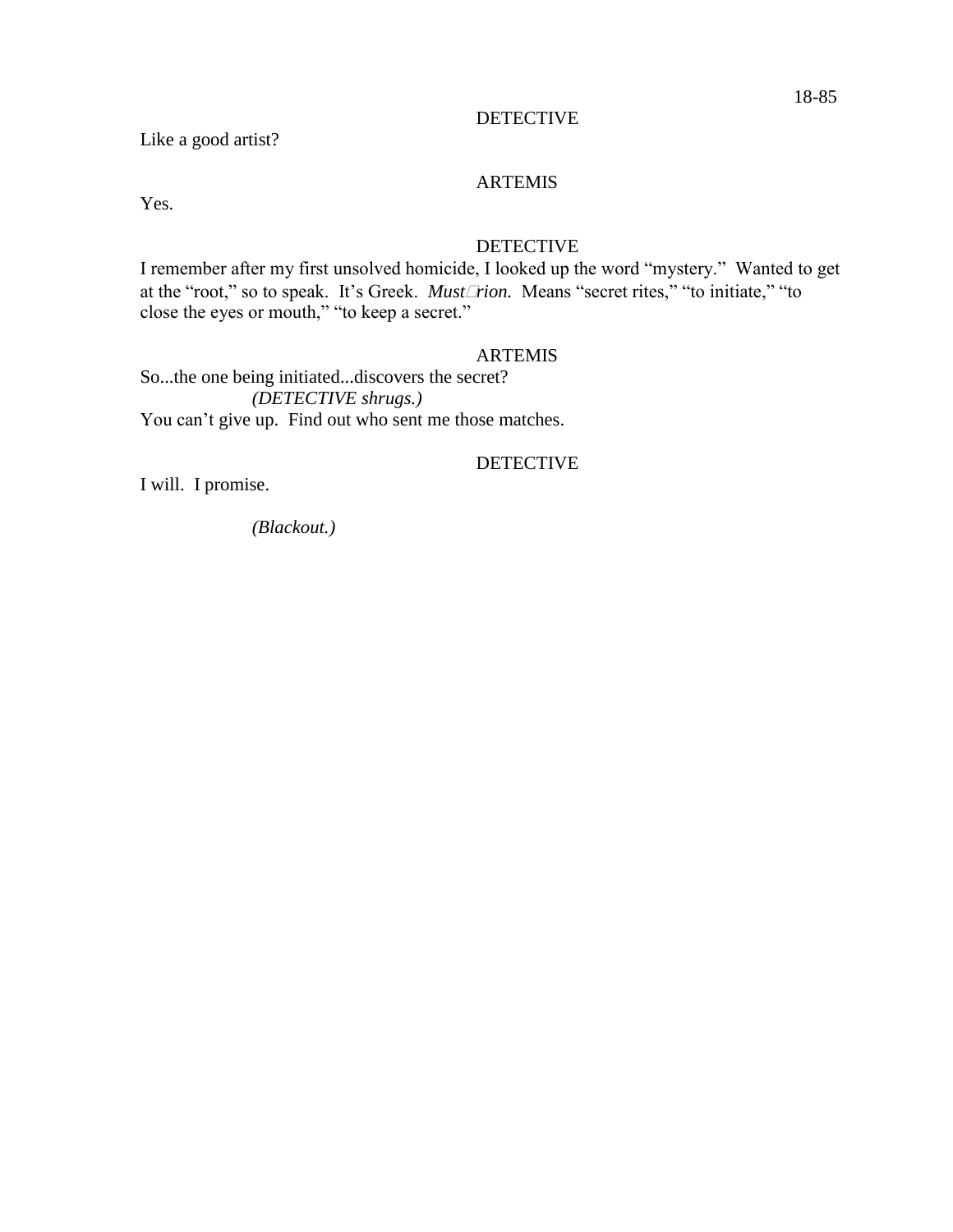*Lights up on JOSEPH, waiting, holding a bible. FATHER enters.*

#### FATHER

Good evening, Joseph. You wanted to see me?

#### **JOSEPH**

Yes, Father. I want…I need the sacrament of Penance.

#### FATHER

Now?

#### **JOSEPH**

Yes. It's important. Would you hear my confession?

#### FATHER

Well, I…yes, if you…. Would you like to go over to the church?

#### **JOSEPH**

We can stay here.

*(FATHER sits, gestures for JOSEPH to sit, but he kneels and waits for FATHER to bless him with the sign of the cross.)*

Bless me, Father, for I have sinned. I have terrible doubts. It's hard for me to have faith.

#### FATHER

We all have doubts sometimes, Joseph. Especially during these trying times when the will of God seems so harsh. But he understands our doubts.

#### **JOSEPH**

I don't believe God understands mine.

#### FATHER

What is it you have doubts about?

#### **JOSEPH**

I have doubted the Holy Spirit. The Holy Spirit told me what I was to do. And I did it. But only part. The Holy Spirit trusted me, but I can't go on with…my mission. How can God forgive me for that? I can't forgive myself.

#### FATHER

How…how exactly did the Holy Spirit tell you…what you were to do?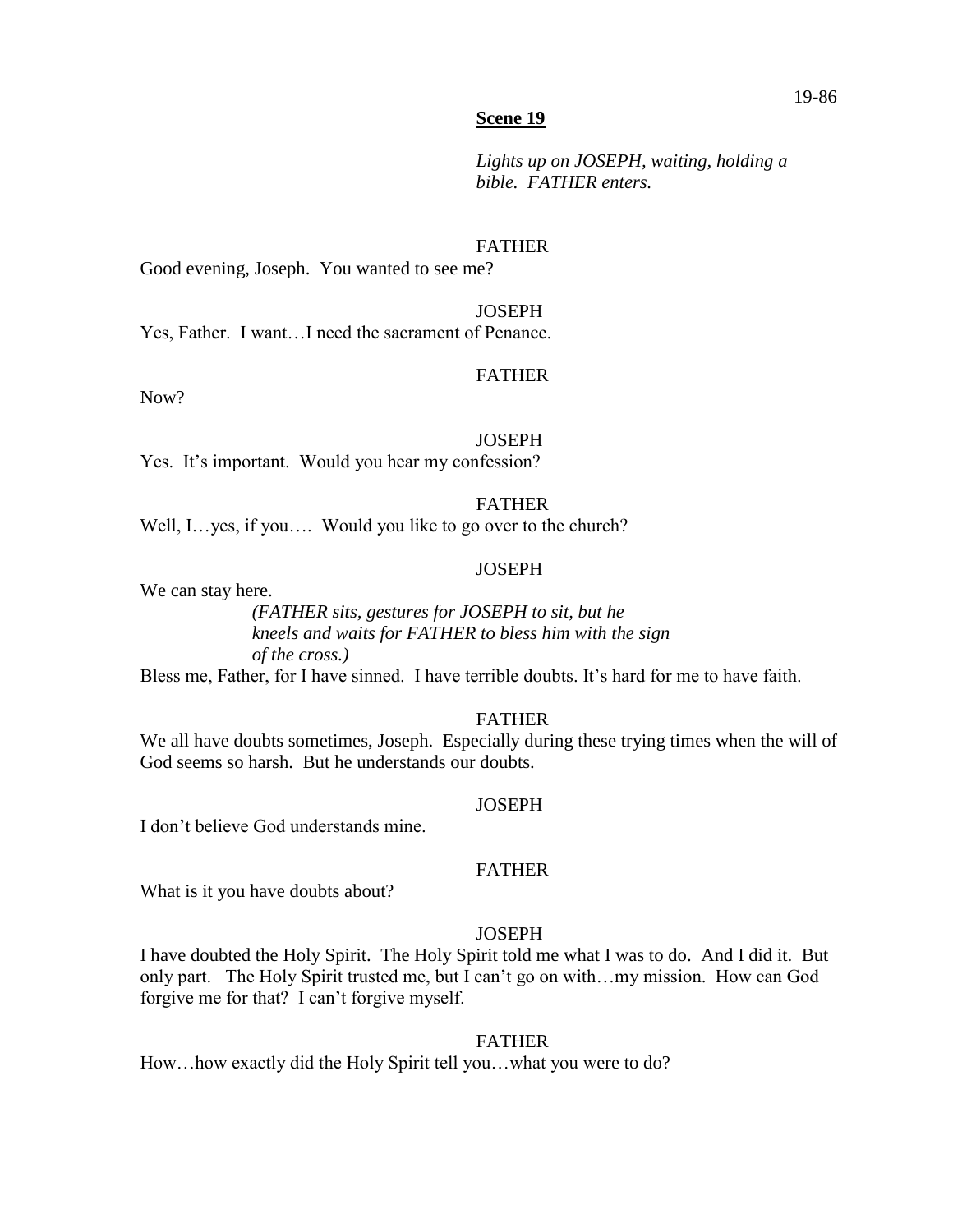The same way he tells you, Father—through the scriptures and the teaching of the Church. *(Opens Bible to 1 Corinthians and recites from memory.)*

"The unjust will not possess the kingdom of God…neither fornicators, nor adulterers, nor the effeminate, nor sodomites…."

#### FATHER

*(Alarmed.)* And…what does this have to do with y—

#### **JOSEPH**

*(Flipping a few pages back to Romans and pointing at the text, while looking at FATHER.)*

"They dishonor their own bodies…their women have exchanged the natural use for that which is against nature...doing shameless things!"

#### FATHER

Joseph—what do you think the Holy Spirit told you to do?

#### **JOSEPH**

*(Flipping to Leviticus, holding the bible out to FATHER.)*

"If a man lies with another man as with a woman, both of them shall be put to death for their abominable deed; they have forfeited their lives."

> *(FATHER takes the bible, closes it, puts it on the seat next to him)*

#### FATHER

You killed Sheila Dunn, didn't you?

#### **JOSEPH**

She forfeited her life. So did the other one. But I didn't kill her. I doubted. It was so clear, the calling. And yet I doubted, even as I was…there was so much blood…and her eyes—full of surprise…and hurt. I panicked, I ran. I couldn't do it again. I just couldn't. I've betrayed God's trust. I need absolution, Father.

#### FATHER

You have committed murder. You have killed another human being! *That* is what you must be sorry for.

#### **JOSEPH**

*(Stands.)*

How can you say that? You—a man of God. Holy Scripture—the word of God—is clear. They have forfeited their lives!

#### FATHER

Listen to me: you have done a terrible thing. It may be that you didn't understand what you were doing at the time, but you *have* done a terrible thing and—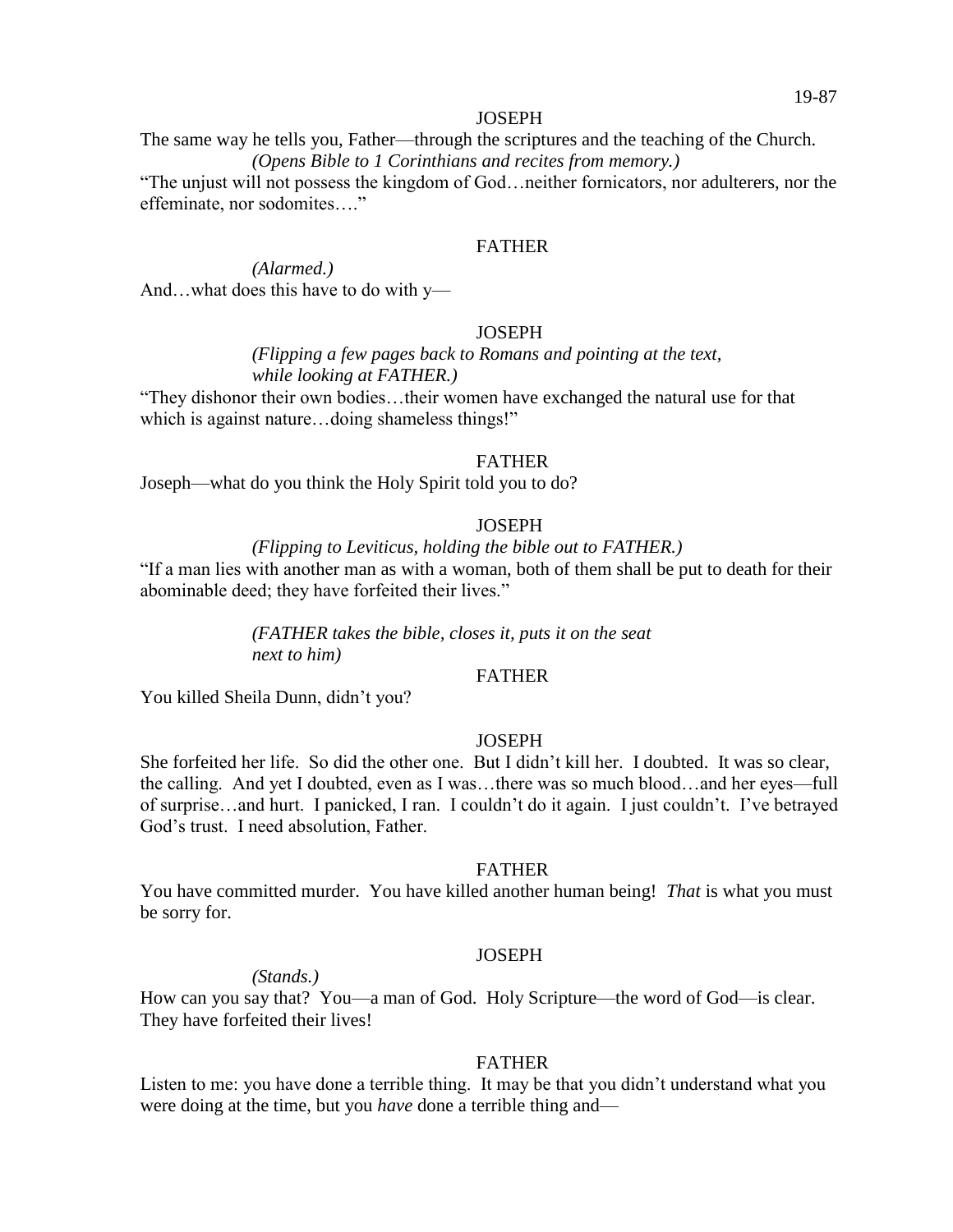You won't tell—the police, I mean. Will you?

#### FATHER

No, I won't. I mustn't. But *you* must. You must go to the police and tell them—

#### **JOSEPH**

I only did what any god-fearing Christian who takes the Scriptures to heart would do—what righteous people everywhere should be doing before—

#### FATHER

Go to the police tell them what you've done.

#### **JOSEPH**

And be punished for doing the will of God?

#### FATHER

And get a psychological examination. You're…you're not well, Joseph. They'll be able to see this. You'll get help.

*(Stands.)*

I'll go with you.

#### **JOSEPH**

I'm not going any place! I don't need "help." God needs *my* help and I've given it. But not enough. I wasn't able to finish…I doubted.

#### FATHER

Don't you see—? That doubt is a good thing. It's your conscience.

#### **JOSEPH**

*(Pushes FATHER back down.)*

I came here for absolution! You have to give it to me.

#### FATHER

And I will. As soon as you show me you are sorry for killing Sheila Dunn.

#### **JOSEPH**

I'm not! She was committing sacrilege over and over. Polluting our church, our organ, our children's minds with her filthy sinfulness. I'm not sorry I killed her. I only wish I'd had the courage to kill the other one too. You shouldn't be sorry either. The fewer of them left in the world, the safer good people will be.

#### FATHER

Did you...did you take the bishops' letter off the message board? Did you put the matches in the mailbox?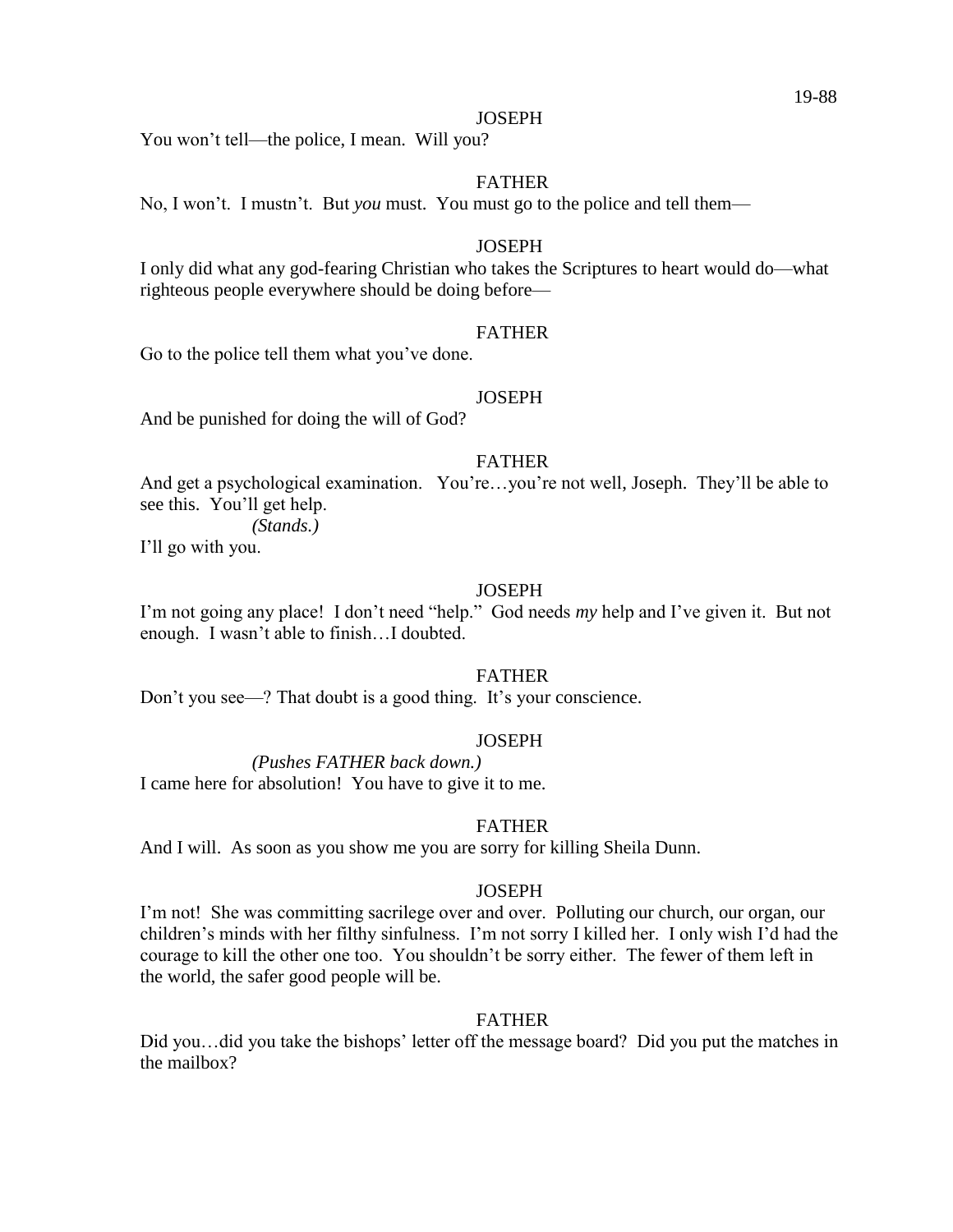The bishops understand the situation. Those perverts are breaking God's law—they don't have "any conceivable right" to protection. Righteous people are bound to react.

#### FATHER

That's not what the bishops said.

#### **JOSEPH**

You should have read the letter from the pulpit.

#### FATHER

I'm sorry now I even posted it.

#### **JOSEPH**

What kind of a priest are you?!

#### FATHER

That doesn't matter. What matters is that you get help before you hurt someone else.

#### **JOSEPH**

I don't want help—I want absolution!

#### FATHER

I've told you: you have—

#### **JOSEPH**

I have betrayed the Holy Spirit! *(Grabs the priest by the shoulders and shakes him.)* You have to forgive me for that!

#### FATHER

*(Breaks JOSEPH's hold and grabs him by the wrists, Then, shouting into his face.)*

God. Is. Merciful! *(JOSEPH is momentarily shocked into stillness.)* Come…please—kneel down and pray with me.

#### **JOSEPH**

*(Pulls away, backs off slowly, incanting.)*

"And thou, O Lord, hast known me, thou hast seen me and proved my heart with thee. Gather them together as sheep for a sacrifice, and prepare them for a day of slaughter." *(Takes a straight razor from his pocket and opens it.)*

#### FATHER

Please—no. There has been enough slaughter. This is not God's will.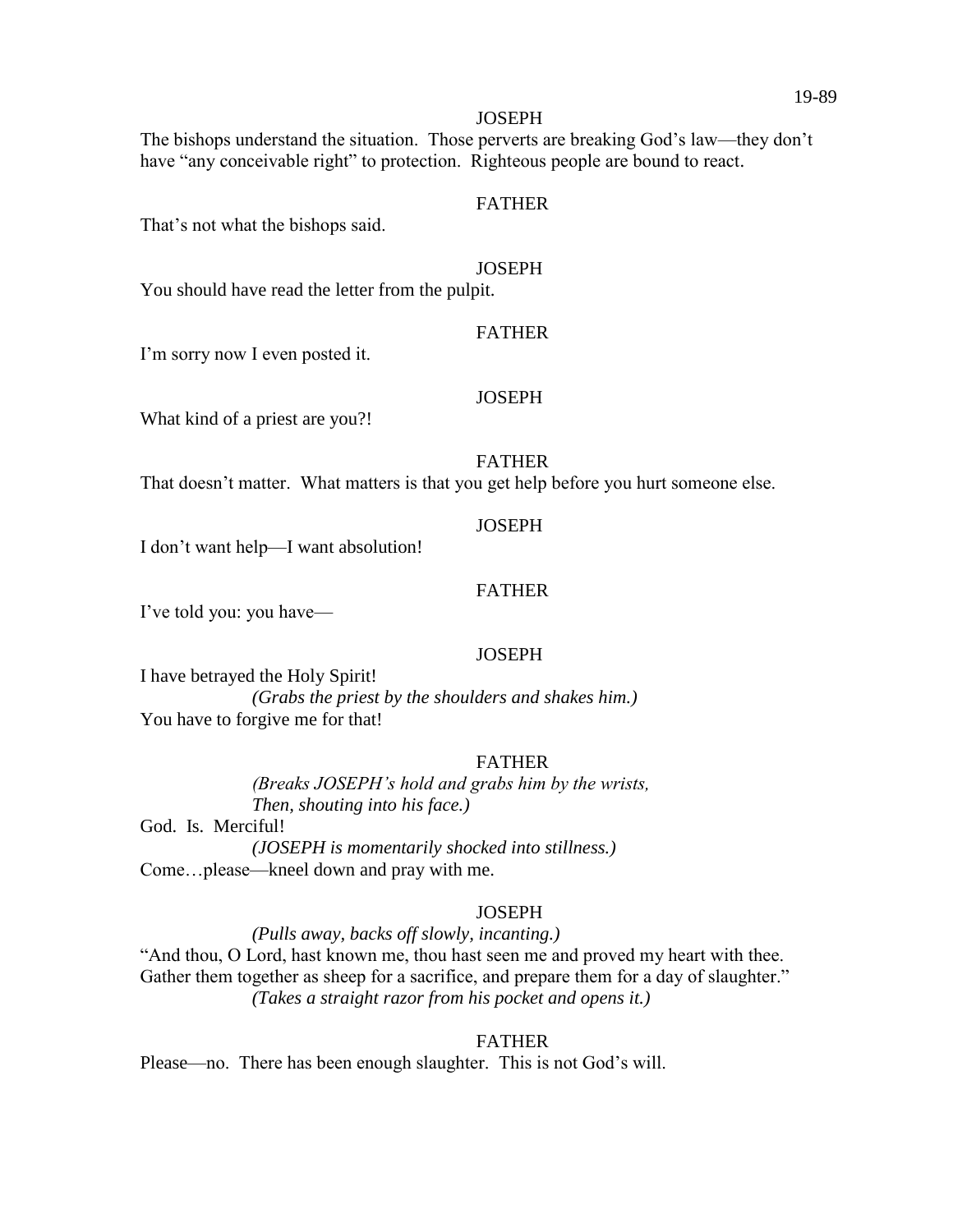St. Paul understood—why can't you? "Without faith…" *(Breaks down, then gathers intent.)* "Without faith it is impossible to please God."

# FATHER

No!

*(Blackout.)*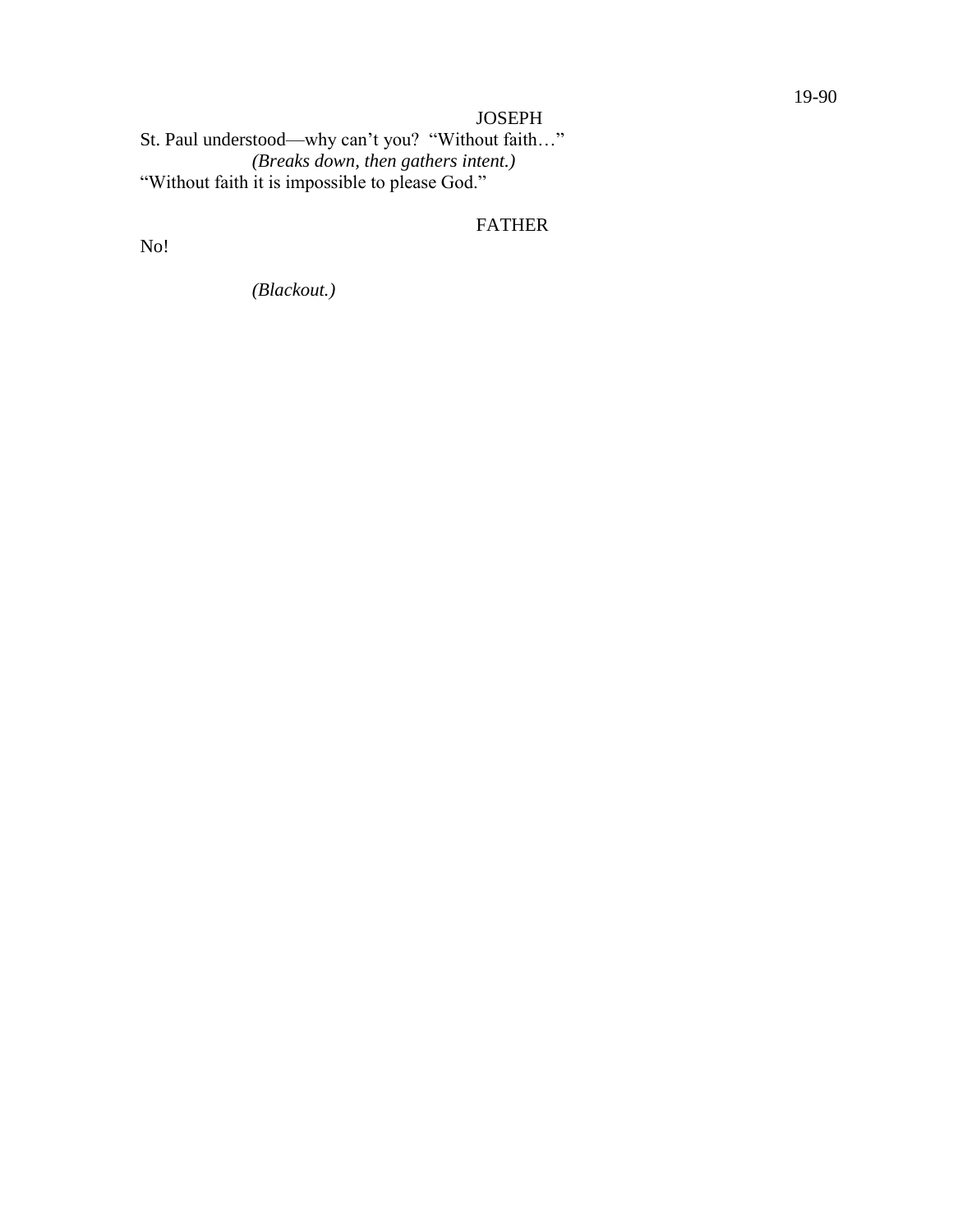*Lights up on DETECTIVE and FATHER.* 

DETECTIVE

I didn't believe your last confession. Why should I believe this one?

FATHER

Because the body of a man with his throat slit is in my office.

#### DETECTIVE

And it wasn't self-defense?

#### FATHER

Joseph would never attack me.

#### DETECTIVE

Why then?

#### FATHER

I can tell you nothing of what he said or did. You understand that. What I can tell you is that I am responsible for this death.

#### DETECTIVE

Well, Father, the way I see it, there are three possible scenarios.

Number One: He comes to you for absolution but you won't give it because he doesn't really repent. So he lashes out at you in anger, but you're able to overcome him and, much to your dismay, you kill him in self defense.

Number Two: He confesses, but no matter how much you try to convince him that his sin is pardonable, he can't bring himself to believe it. Despairing, he takes his own life. Number Three, the least likely, is your version. Since you won't—sorry, are forbidden to provide any details, I am forced to imagine them. He comes to you, as in the earlier versions, confessing the murder. But try as you will, you cannot persuade him to feel any guilt about the slaughter he has committed or the one he is about to commit. Fearing yet another murder—for surely it was he who sent the matches—and desperate because you can neither turn him in nor convince him to turn himself in—you execute him yourself. My money's on Number Two—the suicide.

#### FATHER

Why would I lie?

#### **DETECTIVE**

Because you *feel* responsible for both Joseph's derangement and Sheila's murder. Because you publicized the letter the killer used to justify his violence. Because you preached against homosexual behavior—probably citing those very biblical passages this madman had underlined in his bible. And you may indeed *be morally* responsible. But I don't think the law will see it that way. You did not wield the razor, in either case.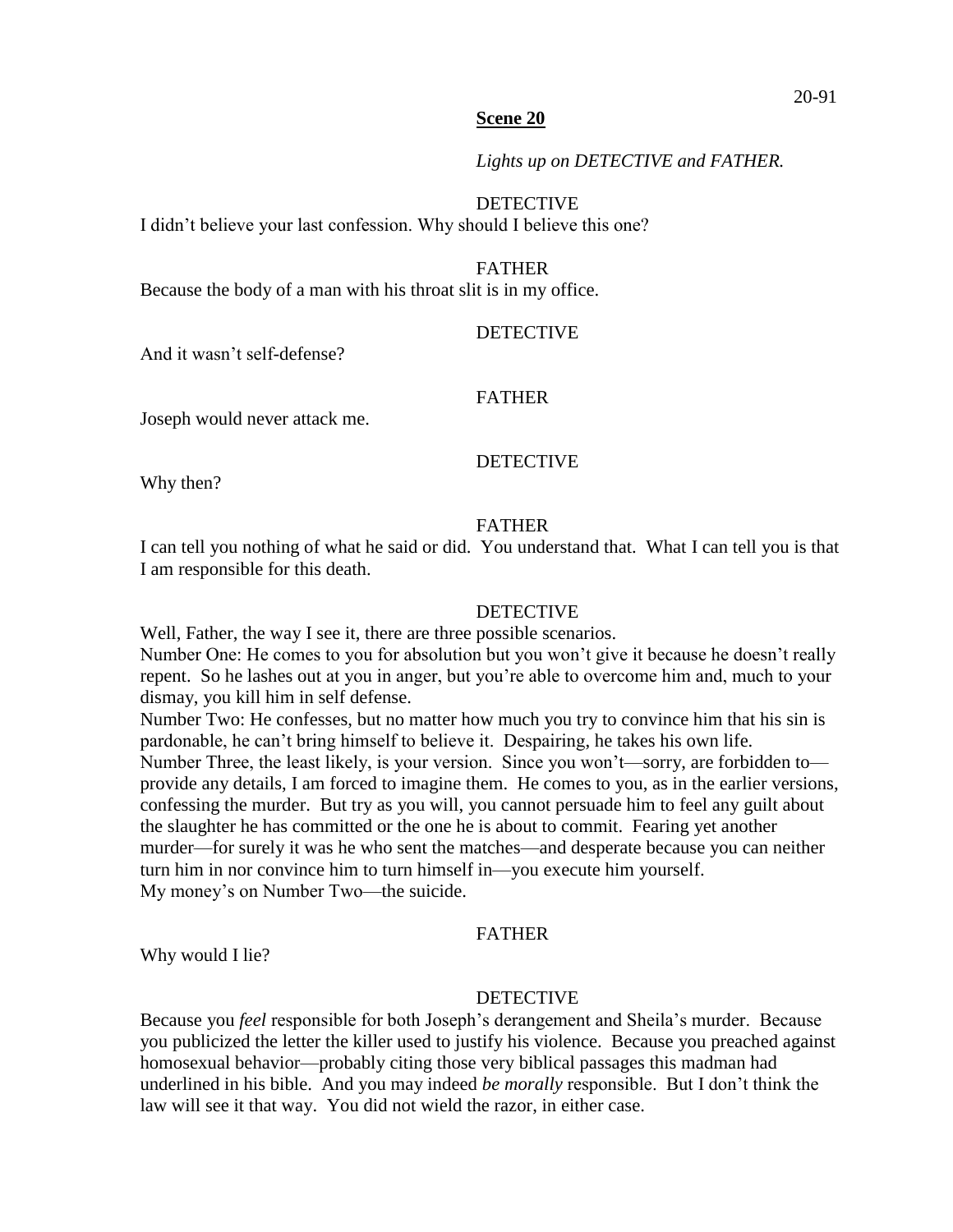#### FATHER

I think you'll find my prints on the one in my office—and I won't plead self-defense.

#### DETECTIVE

No doubt you did a noble job of planting them there. But did you do an accurate job? And when we look closely at that razor—at Joseph's razor—won't we recognize it as the one used to murder Sheila?

#### FATHER

I am guilty—I must be punished.

## DETECTIVE

Is that the Hindu or the Catholic speaking?

#### FATHER

It is the voice of one who seeks justice.

## **DETECTIVE**

Well, you'll have to work that out with your god. Or goddess. The law can't punish you for a crime you didn't commit.

#### FATHER

What about provoking criminal acts? Isn't that something the law punishes?

DETECTIVE You mean the "intent to incite violence"?

Yes.

**DETECTIVE** 

FATHER

FATHER

And did you have such an intent?

My words…

DETECTIVE

*Your* words?

## FATHER

The words of my Scriptures…my bishops….

# **DETECTIVE**

So must we lock up all clergy who have spoken out against homosexuality? Or just the ones who feel guilty enough to present themselves as sacrificial lambs?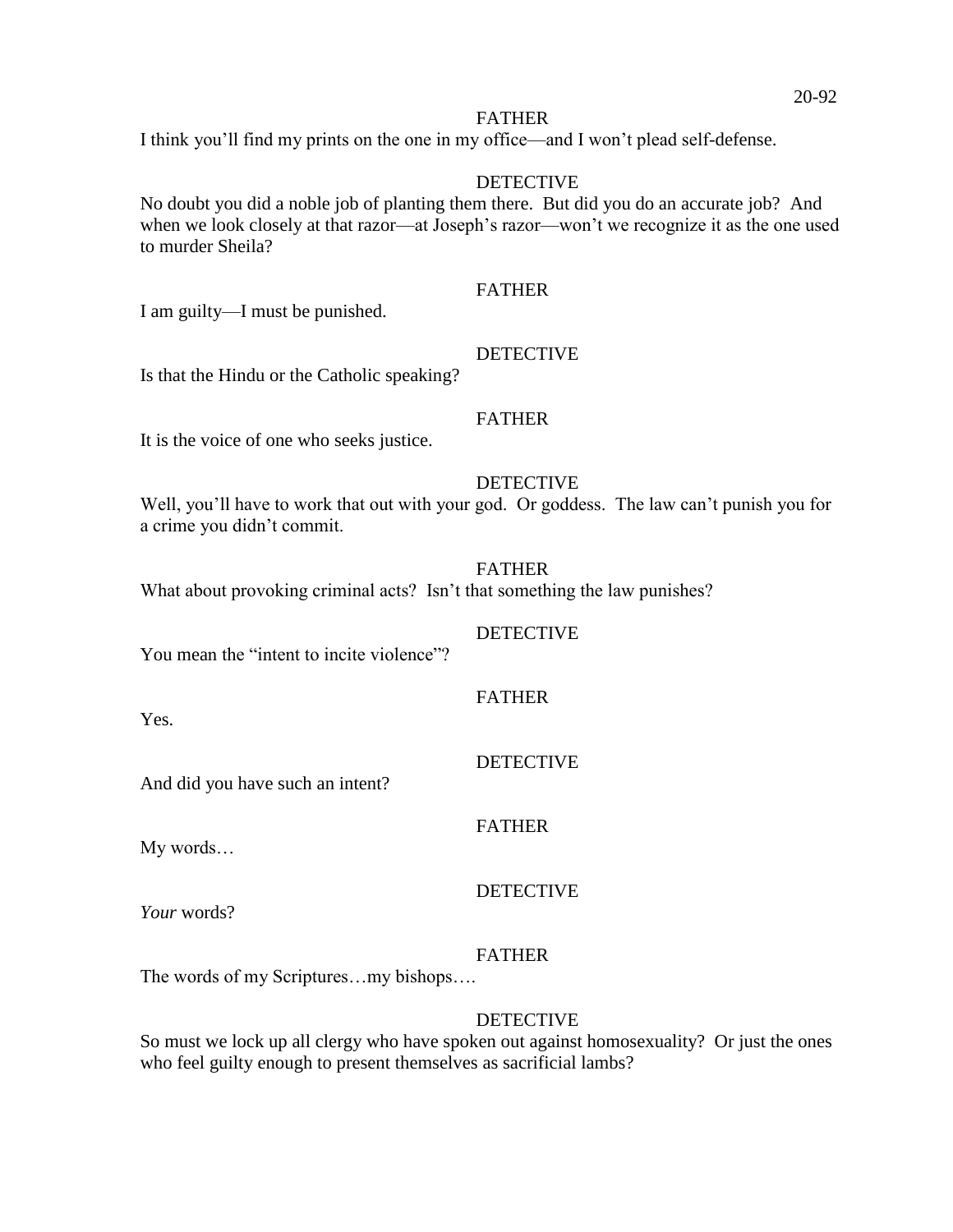#### FATHER

Don't mock me.

#### DETECTIVE

Have you thought about what would happen to your daughter if you went to jail?

#### FATHER

I'm sure her mother's sister would take her in. She'd probably be better off in a normal family anyway. They live in Montana.

#### DETECTIVE

And there are no homosexuals in Montana.

#### FATHER

Stop it! I have confessed. You must accept my confession.

# DETECTIVE

Not if the evidence shows someone else did the killing.

#### FATHER

The only other person in the room is dead. You have to take my word.

# DETECTIVE

It's not my job to soothe your conscience for the sins of your church. You want to be made a spectacle of? Fine. Go to the media. Find a publisher. Out-confess Augustine in a torrent of *mea culpas*, then donate your massive royalties to Gay Pride Week.

# FATHER

I want to—

#### **DETECTIVE**

I don't care what you want. Two people are dead that didn't have to be. You want your own personal justice for your role in that, great, then get square with your god, if you can manage that. But don't screw up the *human* justice system with false testimony.

#### FATHER

That's your god isn't it?—the human justice system.

## DETECTIVE

From where I stand at this moment, it looks a lot more honest than yours.

*(Crossfade.)*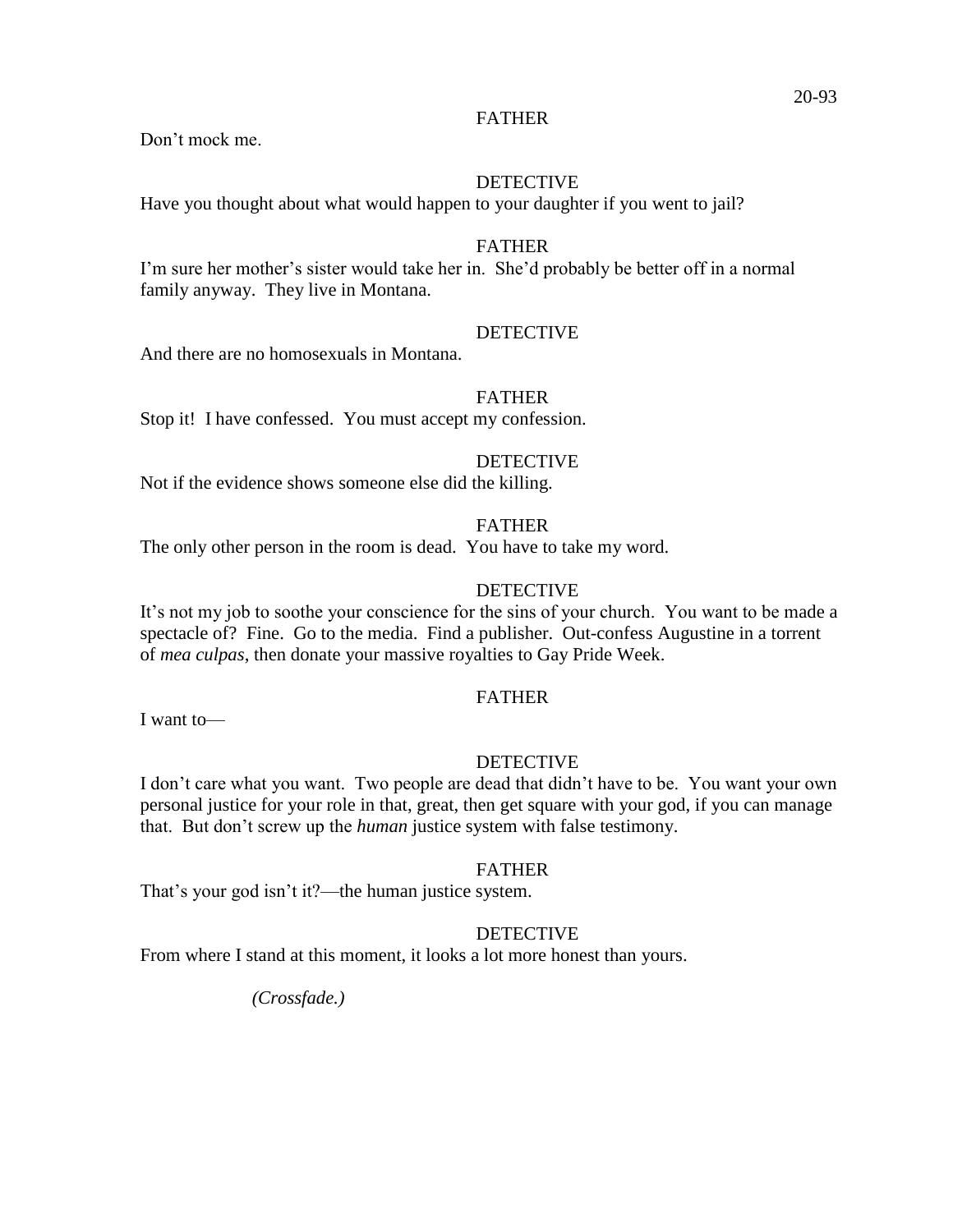*Lights up on ARTEMIS, continuing her slide lecture.*

#### ARTEMIS

# *(Slide 1.)*

Kali sees—far beyond where our vision ends. Her intoxication—with wine or blood implies an altered, liberated consciousness.

*(Slide 2.)*

The death imagery that surrounds her suggests that Kali may be the guide who can dance us from one state of being to another...even from this world...to...another?

*(Slide 3.)*

In her destroyer mode, she may well be our worst nightmare—our own terror of annihilation. *(Lights out on slide screen.)*

Primitive peoples seemed to understand that life and death are the same. The paradox was somehow made bearable for them through ritual resolution, ritual expression of the fury. For us, the paradox remains *un*bearable...unless we can come to know—come to *feel in our flesh—*that Kali's dance is not a funeral dirge, but a birthing frenzy, a reel of perpetual regeneration.

*(Crossfade.)*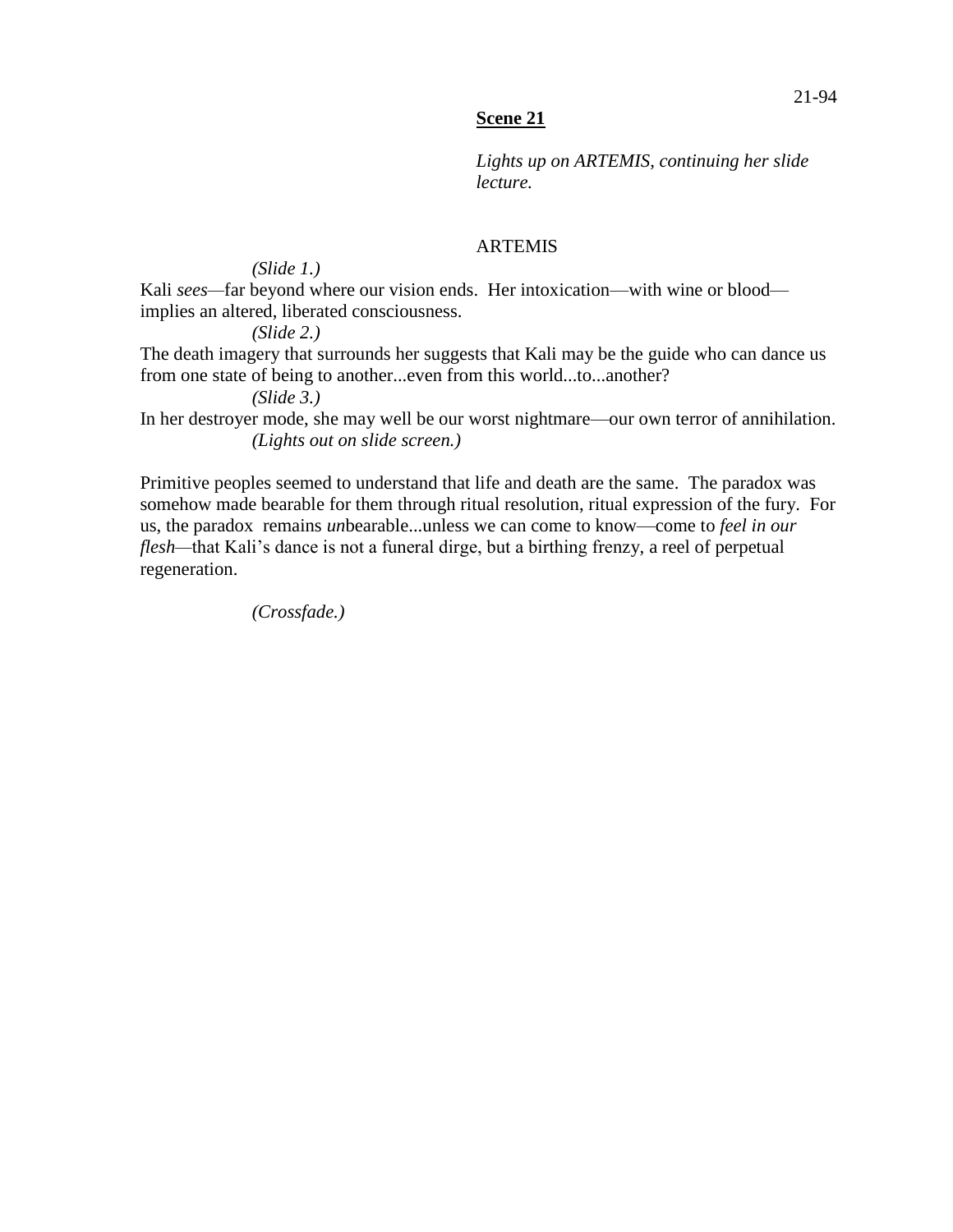*Lights up on ARTEMIS and MAYA.*

#### MAYA

You were at the service.

ARTEMIS

Yes.

# MAYA

I was afraid you wouldn't come.

#### ARTEMIS

I made an exception...just this once. You sang beautifully.

## MAYA

Thank you.

# ARTEMIS

Must have been hard. How did you get through it?

## MAYA

It's a prayer."Blessed Jesu, I pray in thy mercy grant her everlasting rest." I thought if I could sing it—if I could make myself get through it, she would get it. Everlasting rest. Heaven. I know...it's silly...to think we could have that much power.

## ARTEMIS

Where did you get the idea that someone's eternal happiness might depend on your ability to control your grief?

## MAYA

Father gives hundreds of eulogies and he never cries—even when the person's a friend.

#### ARTEMIS

And you...admire that?

# MAYA

I think it's harder when you're singing though. There's something about music that...it puts you...closer to the edge...

## ARTEMIS

The edge of conscious control?

## MAYA

The edge of...our world. And on the threshold of the next...of the other world.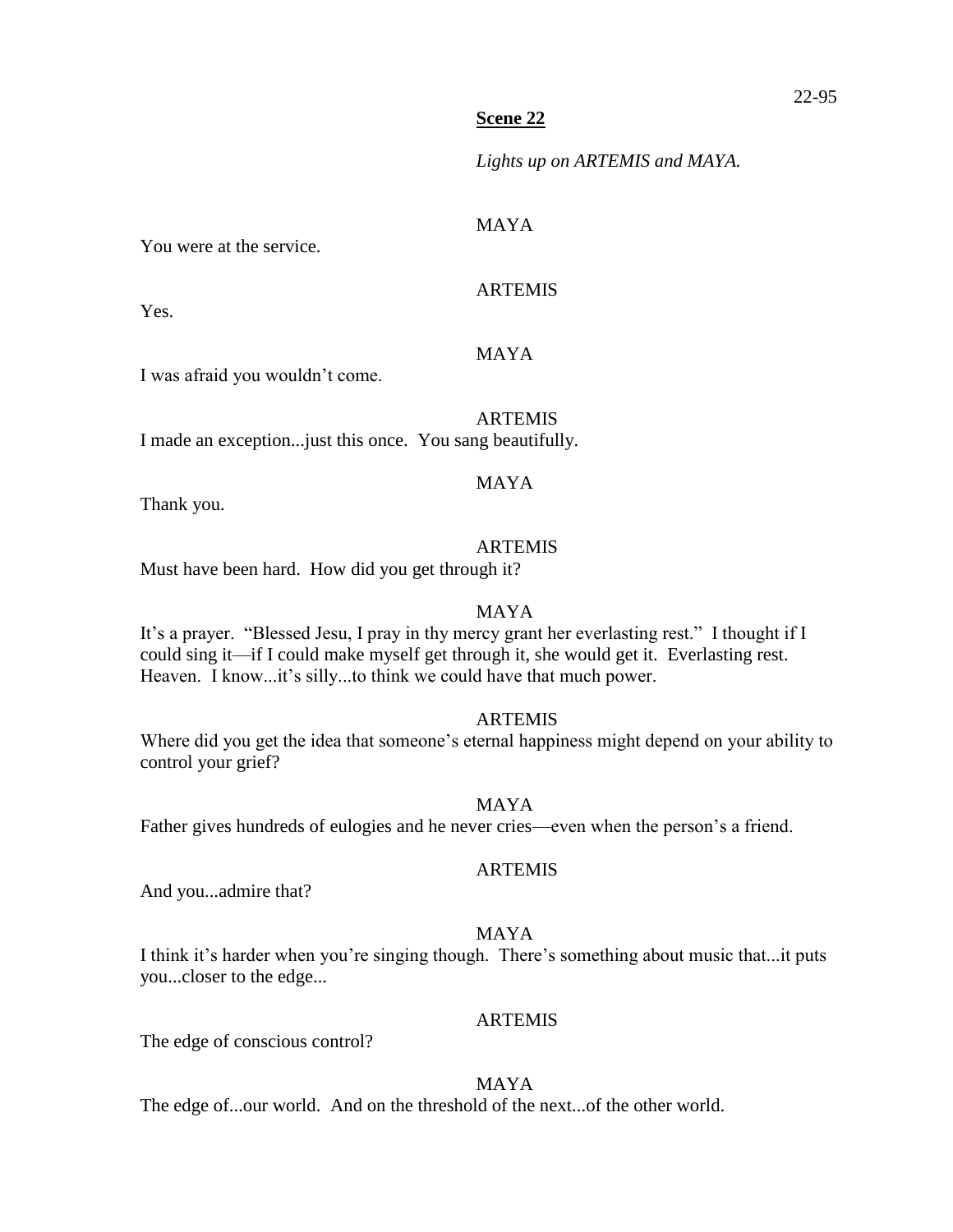ARTEMIS

MAYA

What do you see when...when the veil between is lifted?

It's not seeing; it's feeling.

What do you feel?

MAYA

ARTEMIS

ARTEMIS

Bigger. Bigger than my self…. And safer.

Why safer?

MAYA I feel safe in the music. Inside the sound. Sometimes my mother is there.

#### **ARTEMIS**

And does she comfort you?

MAYA I don't need her to, there. Because there I *am* her.

**ARTEMIS** It doesn't seem fair, does it? That you've lost another mother.

#### MAYA

Fair?

ARTEMIS A cruel injustice—that you're made to suffer it yet again.

MAYA Perhaps less cruel than to inflict it on someone who hasn't had the practice.

**ARTEMIS** You don't have to hide your grief from me, you know. I'm not your father.

MAYA It would be...self-indulgent. Yours is...so much greater.

#### ARTEMIS

It's not a contest.

22-96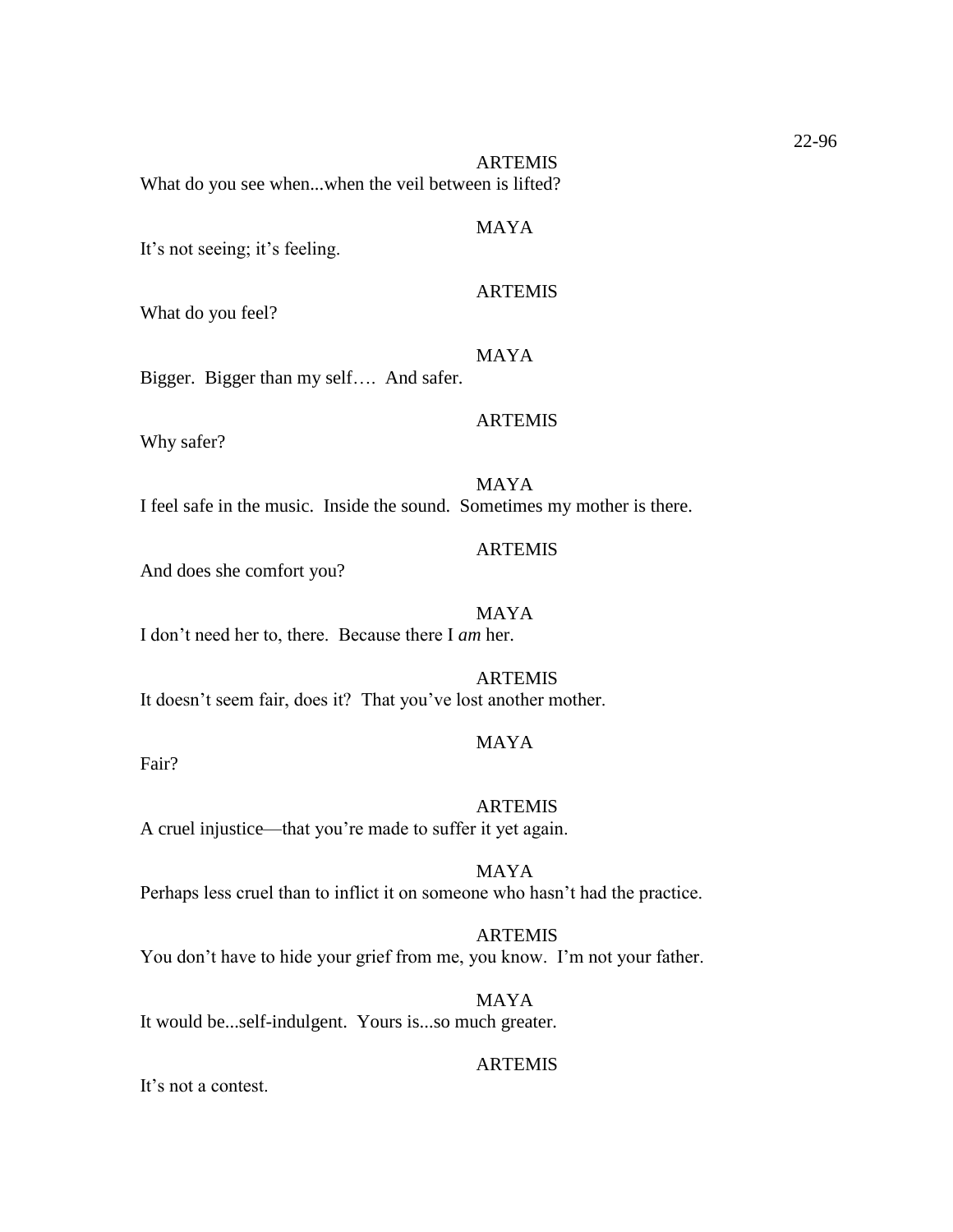| What should I do?                      |                |
|----------------------------------------|----------------|
| Find her in the music. In the singing. | <b>ARTEMIS</b> |
| And what will you do?                  | <b>MAYA</b>    |
| I don't know.                          | <b>ARTEMIS</b> |
| What will you do without her?          | <b>MAYA</b>    |
| I can't be without her.                | <b>ARTEMIS</b> |
| Then where will you find her?          | <b>MAYA</b>    |
| PerhapsI'll find her in the searching. | <b>ARTEMIS</b> |
| (Crossfade.)                           |                |

MAYA

22-97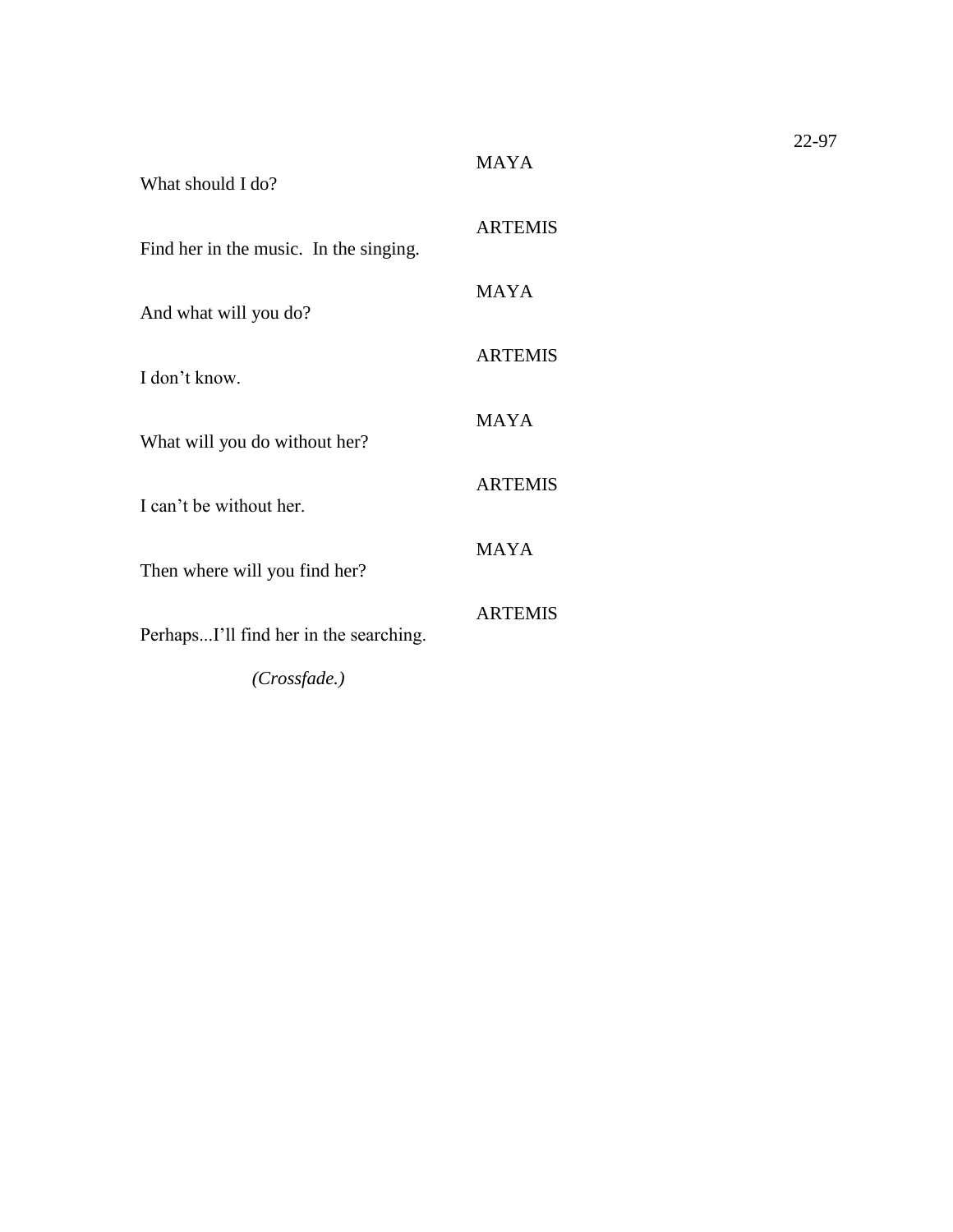*Music. ARTEMIS and MAYA watch as unrealistic lighting comes up on KALI, as in Scene 1. She stands with one foot on SHEILA's prone body. She holds this pose for a moment, then begins to dance slowly, ritualistically, around and over the body. Gradually the dance becomes more excited. She bends over SHEILA, breathing into her face, her arms extended like wings, her body contracting and expanding. Slowly SHEILA stirs, sits up. Slowly KALI pulls her up. They dance, slowly at first—an awakening—then gradually more and more joyously, ecstatically.* 

*(Lights fade out.)*

*End of Play*

See below for slide list. (Slides available from playwright.)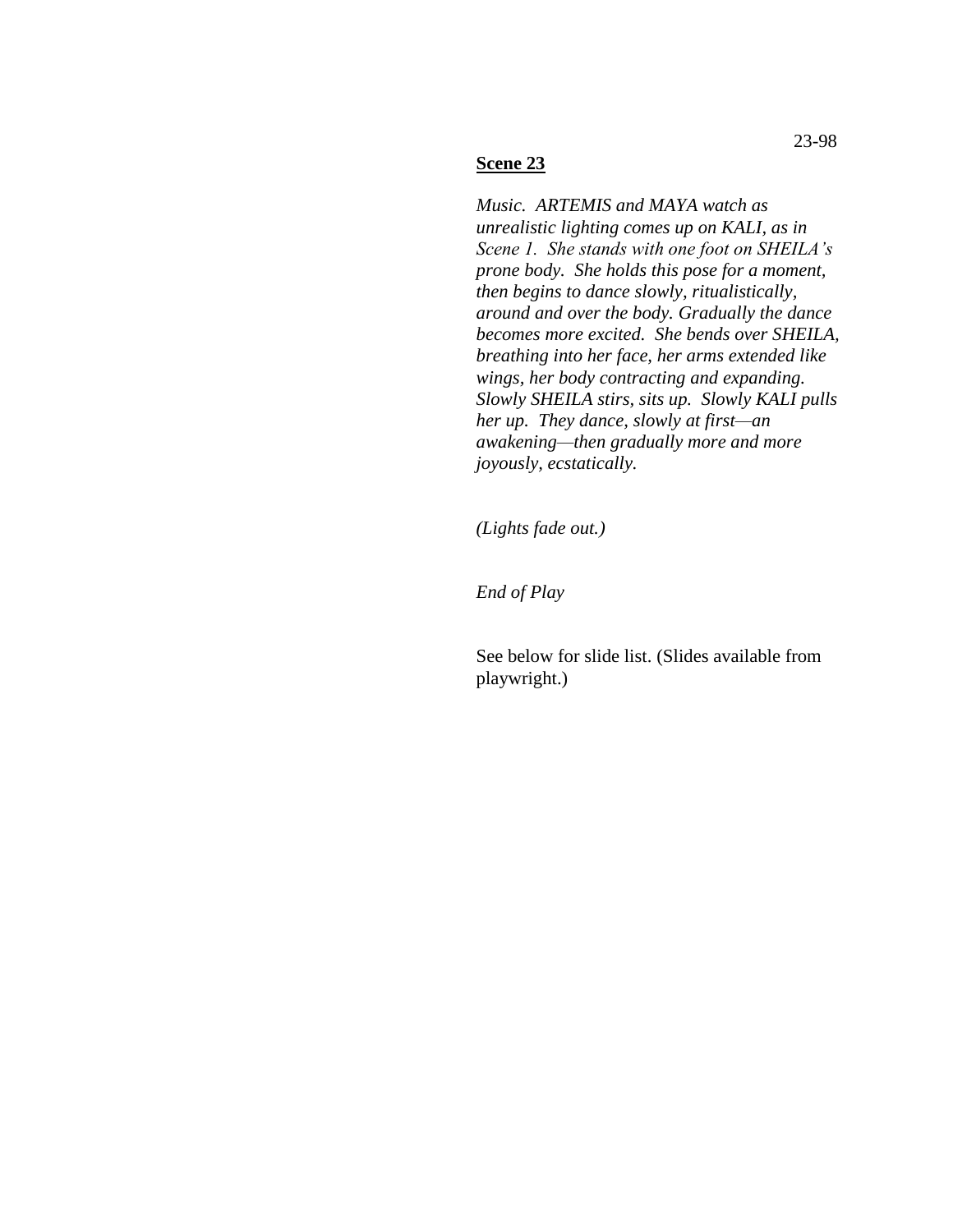#### **SLIDES**

#### **Scene 2:**

- #2-1 "Kali Astride Shiva's Body." Bengal, late 19th century. British Museum, London. In Bonheim, p. 148.
- #2-2 "Bhadrakali against Trident." India, State of Nadu; Chola period, 11th century. Bronze. In Dehejia, p. 292.
- #2-3 "Dance of Kali and Shiva" India, Punjab Hills, Guler, ca. 1780. Opaque watercolor and gold on paper. Virginia Museum of Fine Arts, Richmond. In Dehejia, p. 235.
- #2-4 "Chamunda." Nepal, 14th century. Copper, gemstones, traces of pigment and gilt. Los Angeles County Museum of Art. In Dehejia, p. 233.
- #2-5 Detail from "Kali on the battlefield fighting Chanda's and Munda's armies," from *Devi Mahatmya.* India, Punjab Hills, Guler, ca. 1780. Opaque watercolor on paper. In Dehejia, p. 36.
- #2-6 "Kali Drinks the Blood of Raktabija," from *Devi Mahatmya.* India, Punjab Hills, Guler, ca. 1780. Opaque watercolor on paper. In Dehejia, p. 237.
- #2-7 Detail from "The Gods Pay Homage to Bhadrakali." Folio 42 from the *Tantric Devi* series. India, Punjab Hills, Basohli, ca. 1660-70. Opaque watercolor, gold, silver, and beetle-wing cases on paper. Freer Gallery of Art, Smithsonian Institution. In Dehejia, p. 127.
- #2-8 Full version of #7.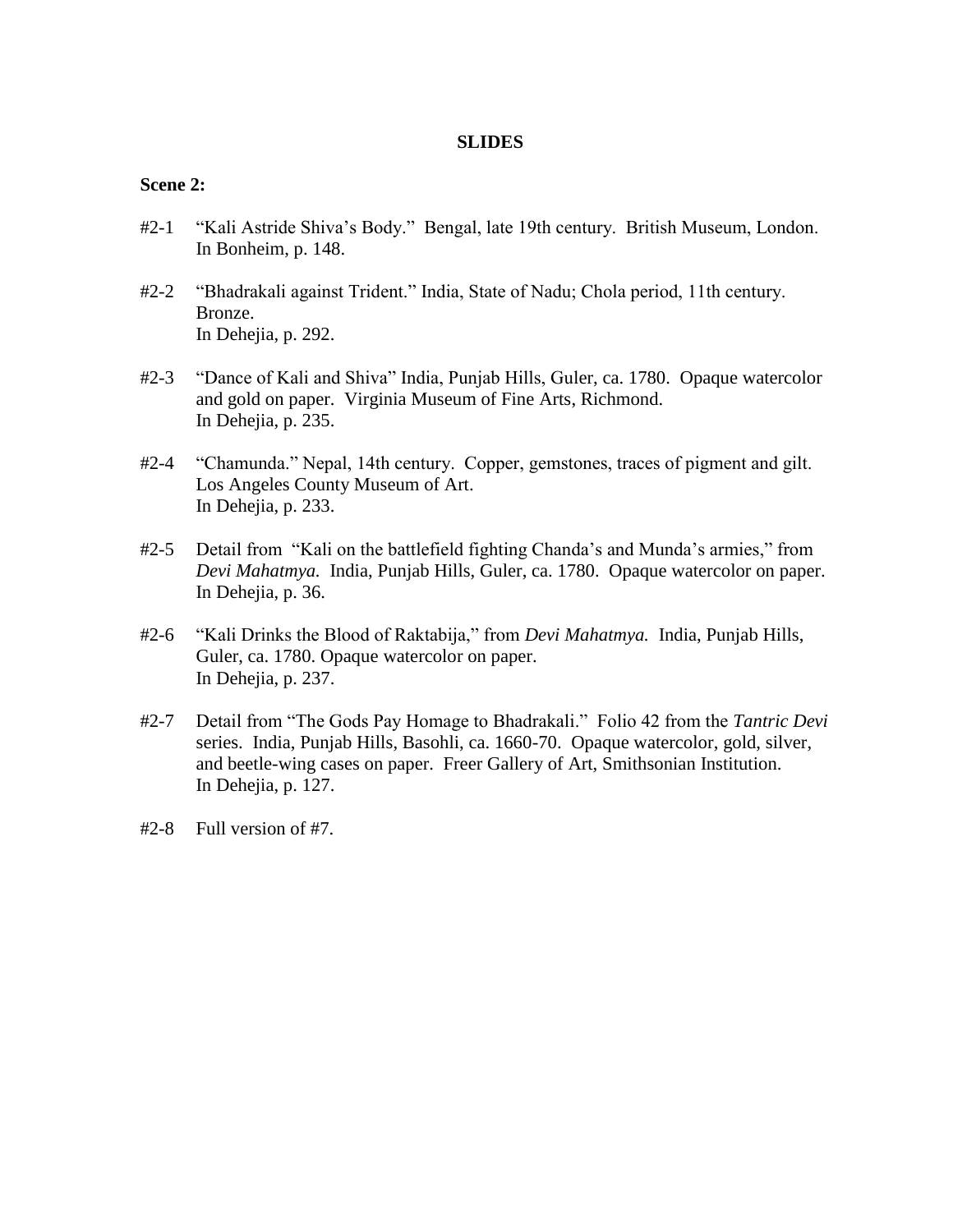#### **Scene 4:**

- #4-1 "Kali." India, 16th century. Copper. Government Museum and Natural Art Gallery, Madras, India. In Graham, *Goddesses in Art*, p. 33.
- #4-2 "Kali." India, n.d., Indian Museum, Calcutta, India. In Graham, *Goddesses*, p. 64
- #4-3 "Bhadrakali, Destroyer of the Universe." Folio 47 from the *Tantric Devi* series. India, Punjab Hills, Basohli, ca. 1660-70. Opaque watercolor, gold, silver, and beetle- wing cases on paper. Howard Hodgkin Collection, London. In Dehejia, p. 269.
- #4-4 "Kali dancing on the dead Siva." India, ca. 1800. In Leeming and Page, p. 23.
- #4-5 "Kali seated in sexual union with Shiva as a corpse." Rajasthan, Mewar, 18th century. Transparent and opaque water-based pigment on paper. Subhash Kapoor. In Rossi, p. 174.
- #4-6 Detail: "Raja Surma Sen (r. 1781-88) and His Attendant Nagatu in Worship of the Goddess." Himachal Pradesh, India, 1785. Opaque watercolor on paper. Los Angeles County Museum of Art. In Graham, *Goddesses in Art*, p. 33.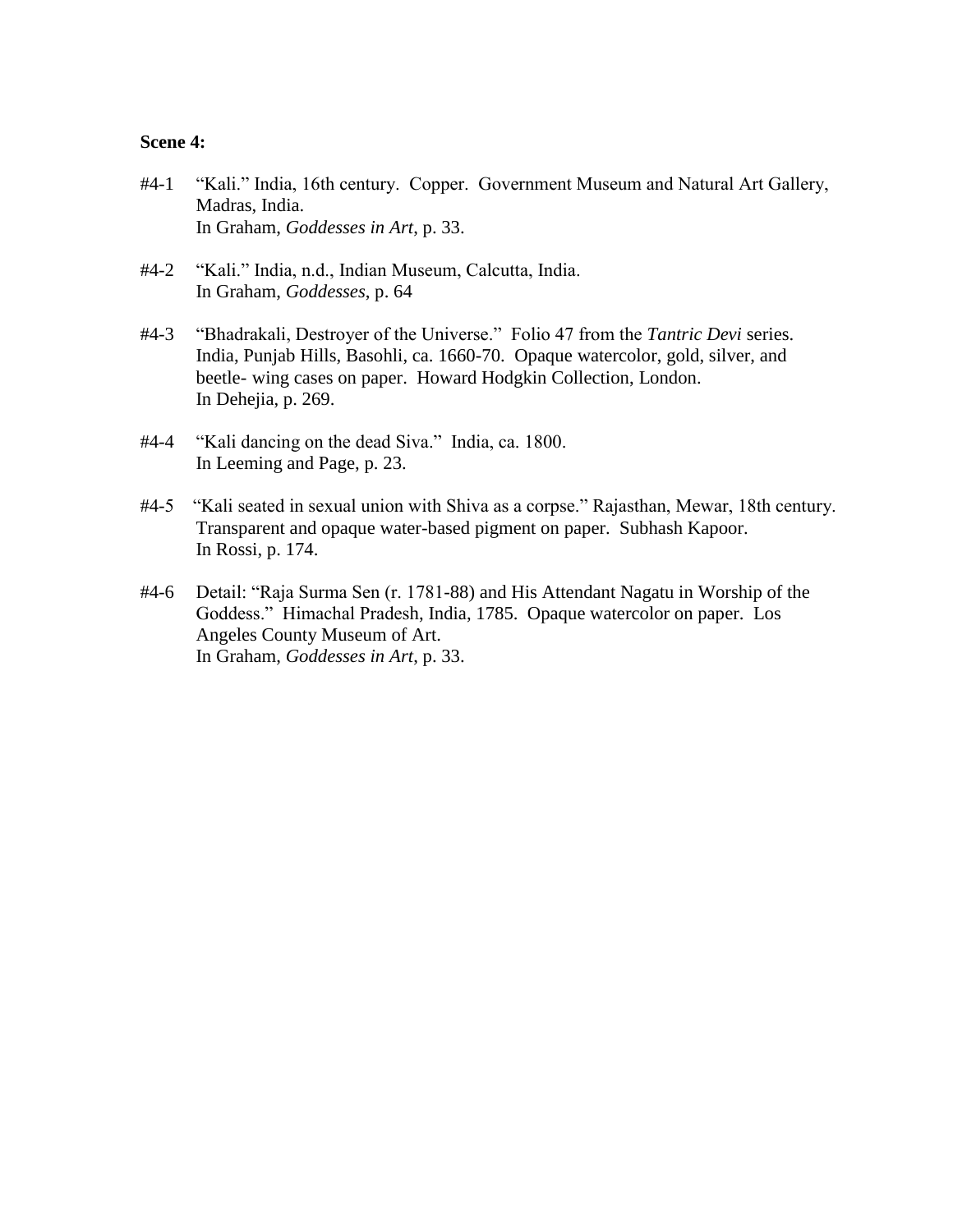#### **Scene 8:**

- #8-1 "Kali within her yantra." Contemporary lithograph. In Kinsley, p. 77.
- #8-2 "Devi yantra." India, state of Uttar Pradesh, Varanasi, early 19th century. Opaque watercolor on paper. In Dehejia, p. 257
- #8-3 "Kali yantra." 18th century. Gouache on paper. Pajasthan, India. In Gadon, p. 18 and Harding, p. 80.

#8-4 "Kali Ma." Photo by Max Maxwell. Courtesy of Ajit Mookerjee. Kangra. Himachal Pradesh, India. In Austin, p. 79.

- #8-5 Detail: "Kali." Temple of Dakshineswar. In Harding, cover.
- $#8-6$  Full version of  $#11$ , p. 2

#### **Scene 16:**

- #16-1 Detail: folk painting of Kali. India, state of Bihar, Mithila region, 20th century. Opaque watercolor on paper. In Dehejia, p. 180.
- #16-2 "Goddess Kali." 1954, by Sudha Mookerjee. Tempera on paper. Priya Mookerjee. In Graham, *Goddesses,* p. 65*.*
- #16-3 "Kali." ca. 1980, by Tyeb Mehta (Indian, b. 1925). Oil on canvas. ACSAA Color Slide Project., University of Michigan. In Dehejia, p. 206.